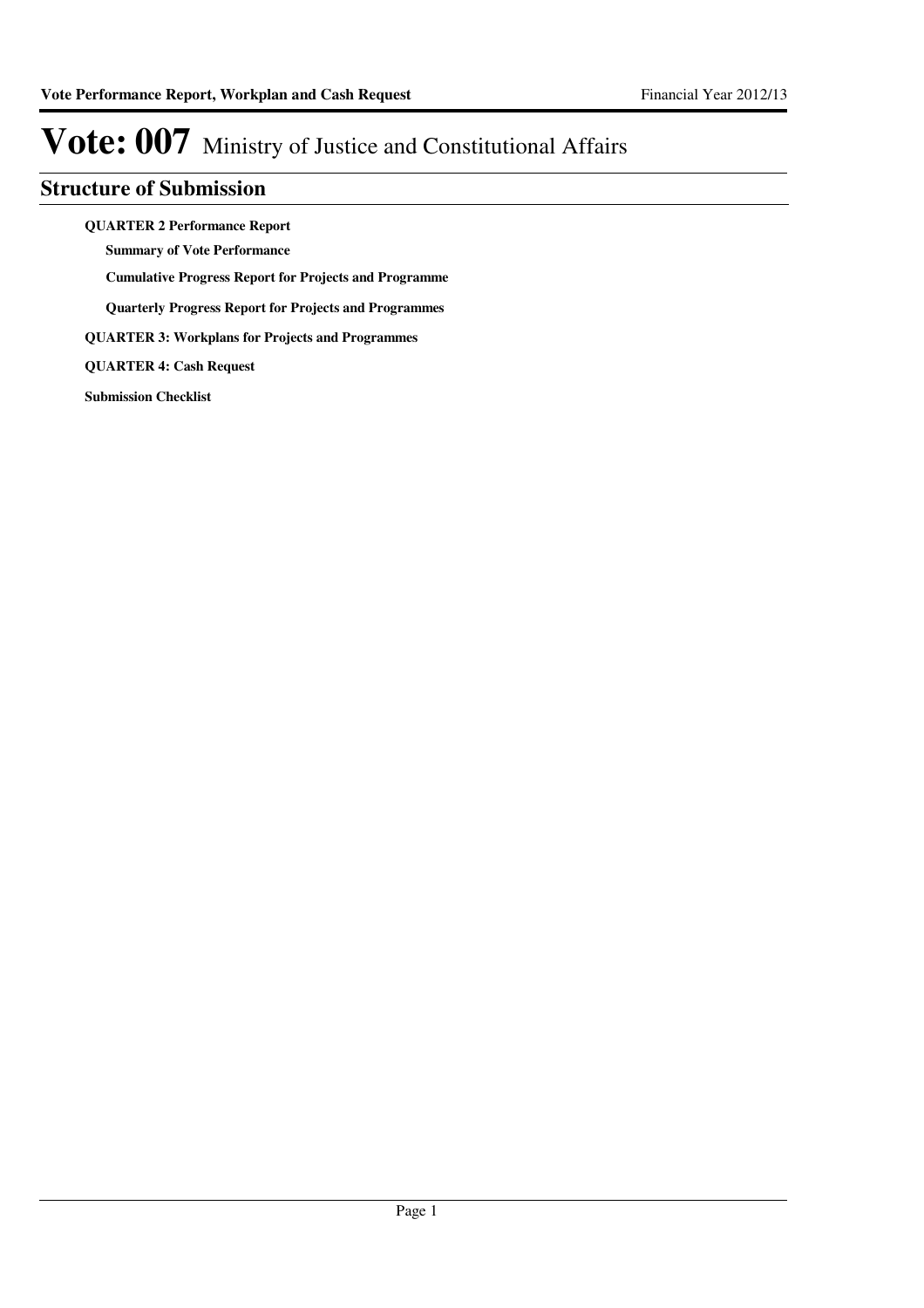### **HALF-YEAR: Highlights of Vote Performance**

### *V1: Summary of Issues in Budget Execution*

*This section provides an overview of Vote expenditure* 

**(i) Snapshot of Vote Releases and Expenditures**

Table V1.1 below summarises cumulative releases and expenditures by the end of the quarter:

### **Table V1.1: Overview of Vote Expenditures (UShs Billion)**

| (i)                   | <i>Excluding Arrears, Taxes</i> | Approved<br><b>Budget</b> | <b>Released</b><br>by End | <b>Spent by</b><br><b>End Dec</b> | % Budget<br><b>Released</b> | <b>Spent</b> | % Budget % Releases<br><b>Spent</b> |
|-----------------------|---------------------------------|---------------------------|---------------------------|-----------------------------------|-----------------------------|--------------|-------------------------------------|
|                       | Wage                            | 3.996                     | 1.563                     | 1.294                             | 39.1%                       | 32.4%        | 82.8%                               |
| Recurrent             | Non Wage                        | 20.192                    | 8.073                     | 5.558                             | $40.0\%$                    | $27.5\%$     | 68.8%                               |
|                       | GoU                             | 23.755                    | 8.919                     | 8.159                             | 37.5%                       | 34.3%        | 91.5%                               |
| Development           | Donor $*$                       | 0.000                     | 0.000                     | 0.000                             | N/A                         | N/A          | N/A                                 |
|                       | <b>GoU</b> Total                | 47.943                    | 18.554                    | <b>15.011</b>                     | $38.7\%$                    | $31.3\%$     | $80.9\%$                            |
|                       | <b>Total GoU+Donor (MTEF)</b>   | 47.943                    | 18.554                    | <b>15.011</b>                     | $38.7\%$                    | $31.3\%$     | $80.9\%$                            |
| ( <i>ii</i> ) Arrears | Arrears                         | 1.074                     | 0.786                     | 0.786                             | 73.2%                       | $73.2\%$     | $100.0\%$                           |
| and Taxes             | $Taxes**$                       | 2.500                     | 0.000                     | 0.000                             | $0.0\%$                     | $0.0\%$      | N/A                                 |
|                       | <b>Total Budget</b>             | 51.516                    | 19.340                    | 15.797                            | $37.5\%$                    | $30.7\%$     | $81.7\%$                            |

The table below shows cumulative releases and expenditures to the Vote by Vote Function :

### **Table V1.2: Releases and Expenditure by Vote Function\***

| Approved      | <b>Released</b> | <b>Spent</b> | $%$ Budget | % Budget     | $\%$         |
|---------------|-----------------|--------------|------------|--------------|--------------|
| <b>Budget</b> |                 |              | Released   | <i>Spent</i> | Releases     |
|               |                 |              |            |              | <i>Spent</i> |
| 2.33          | 1.08            | 0.96         | $46.3\%$   | $41.0\%$     | 88.6%        |
| 0.00          | 0.00            | 0.00         | N/A        | N/A          | N/A          |
| 0.60          | 0.14            | 0.11         | 23.9%      | $18.4\%$     | 76.8%        |
| 0.29          | 0.09            | 0.07         | 29.9%      | 24.4%        | 81.6%        |
| 23.74         | 8.92            | 8.16         | 37.6%      | $34.4\%$     | 91.5%        |
| 4.35          | 2.30            | 1.40         | 53.0%      | $32.2\%$     | 60.7%        |
| 16.63         | 6.02            | 4.31         | $36.2\%$   | 25.9%        | 71.7%        |
| 47.94         | 18.55           | 15.01        | 38.7%      | 31.3%        | 80.9%        |
|               |                 |              |            |              |              |

*\* Excluding Taxes and Arrears*

### **(ii) Matters to note in budget execution**

Capital Budget

The Ministry of Justice and Constitutional Affairs is grateful to Ministry of Finance Planning and Economic Development for the two new capital development budget projects created under the Ministry Vote 007 at the commencement of FY 2012/13, namely:-

a). Project 1228:Support to Ministry of Justice and Constitutional Affairs and

b). Project 1242: Construction of JLOS House.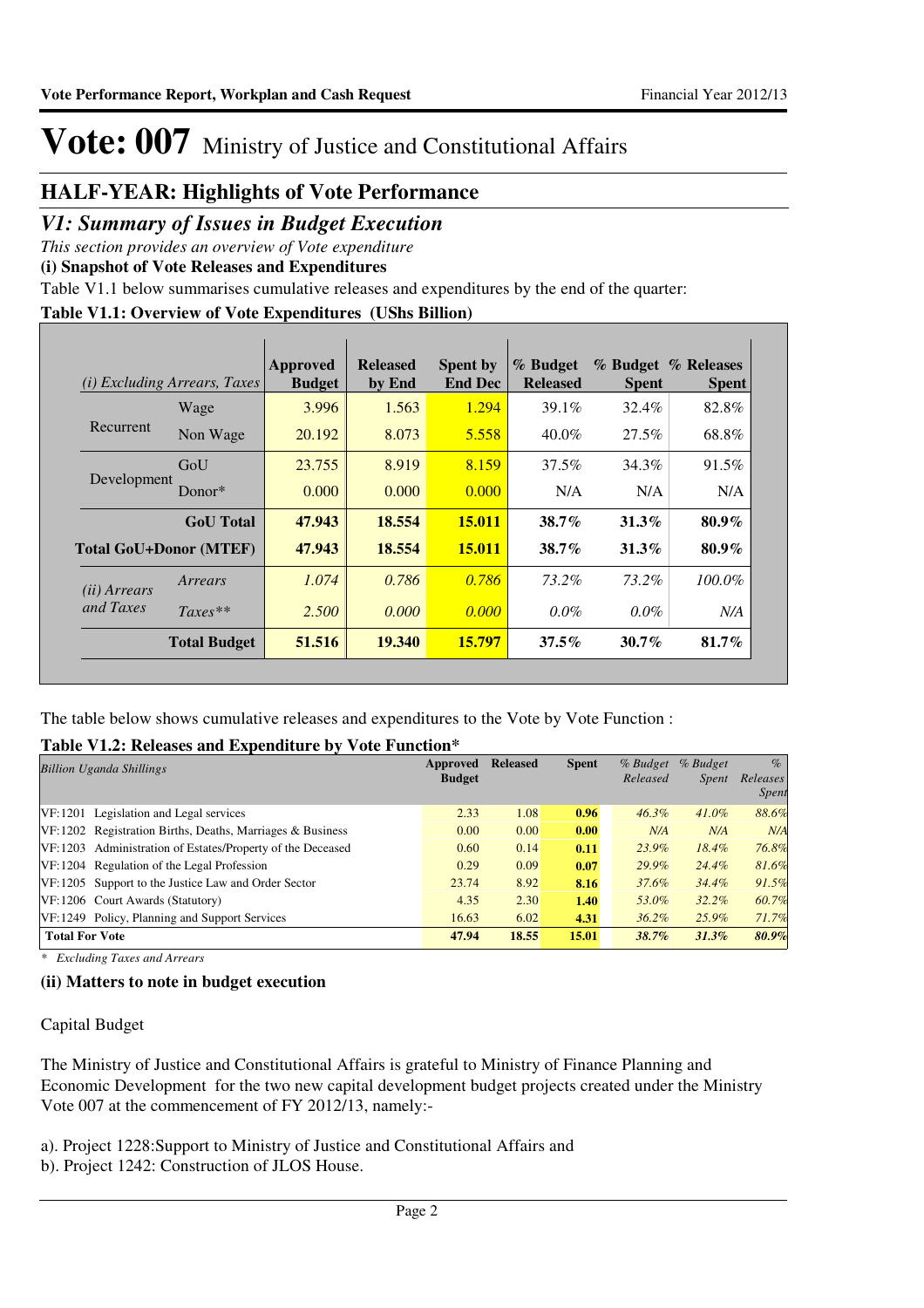### **HALF-YEAR: Highlights of Vote Performance**

To kick start these capital development projects, the Ministry reallocated UGX.10m and UGX.1m from its non wage recurrent budget to activate Project 1228 and project 1242 respectively. However, since the creation, no funds have been provided for these projects in the MTEF. An initial UGX700m would enable the Ministry buy office equipment, vehicles and furniture. On the other hand the Ministry is keen to know the supplementary funding which the Ministry of Finance Planning and Economic Development is committed towards the construction of the JLOS house.

The Ministry is increasingly finding it unfeasible to effectively perform these core functions due to the shrinking budget. Whereas the overall budget under the Ministry appears to be growing, the funds available for its core functions have continued to shrink. A quick overview of the budget ceilings for three financial years since FY 2011/12 shows impressive budget performance. However, in FY2012/13, 79% of the total budget was for payment of court awards and compensations; and development funds for the JLOS SWAp fund which is channeled through the Ministry to 16 sector institutions. The trend was similar in the current FY 2012/13 where 64% (UGX.34bn) is for the same expenditure items.

In the same period, i.e. FY 2011/12 and FY 2012/13, the non-wage recurrent budget for MoJCA was reduced by Shs.1.6Bn and 183m respectively by Parliament. This left the Ministry with a ceiling for nonwage which was too inadequate to enable the Ministry optimally undertake its core functions and mandate. This budget is too insufficient to cater for the operations of the Ministry in light of price hikes, inflation, unfavorable exchange rates, expanded national coverage, new investments in infrastructure and equipment. This poor performance is to remain for as long the Ministry's ceiling is kept below the fixed costs.

The non wage recurrent budget is also not entirely for the core functions since much of it is used for payment of utilities. An analysis of the non wage reveals that only 739m was available for the core operations of the Ministry for the current FY 2012/13. In the first Budget Call Circular for FY 2013/14, only UGX.2m will be available for the core functions. A breakdown, of the budget by vote functions for the current FY 2012/13 also reveals a worrying trend.

|                            | Table V1.3: High Unspent Balances and Over-Expenditure in the Domestic Budget (Ushs Bn) |
|----------------------------|-----------------------------------------------------------------------------------------|
| (i) Major unpsent balances |                                                                                         |

| <b>Programs and Projects</b>                                                      |
|-----------------------------------------------------------------------------------|
| VF: 1206 Court Awards (Statutory)                                                 |
| <b>1.39Bn Shs</b> Programme/Project: 18 Statutory Court Awards                    |
| Reason:                                                                           |
| VF: 1205 Support to the Justice Law and Order Sector                              |
| <b>0.84Bn Shs</b> Programme/Project: 0890 Support to Justice Law and Order Sector |
| Reason:                                                                           |
| VF: 1249 Policy, Planning and Support Services                                    |
| <b>0.65Bn Shs</b> Programme/Project: 01<br>Headquarters                           |
| Reason:                                                                           |
| (ii) Expenditures in excess of the original approved budget                       |
|                                                                                   |
|                                                                                   |
| <b>Excluding Taxes and Arrears</b><br>∗                                           |

*V2: Performance Highlights*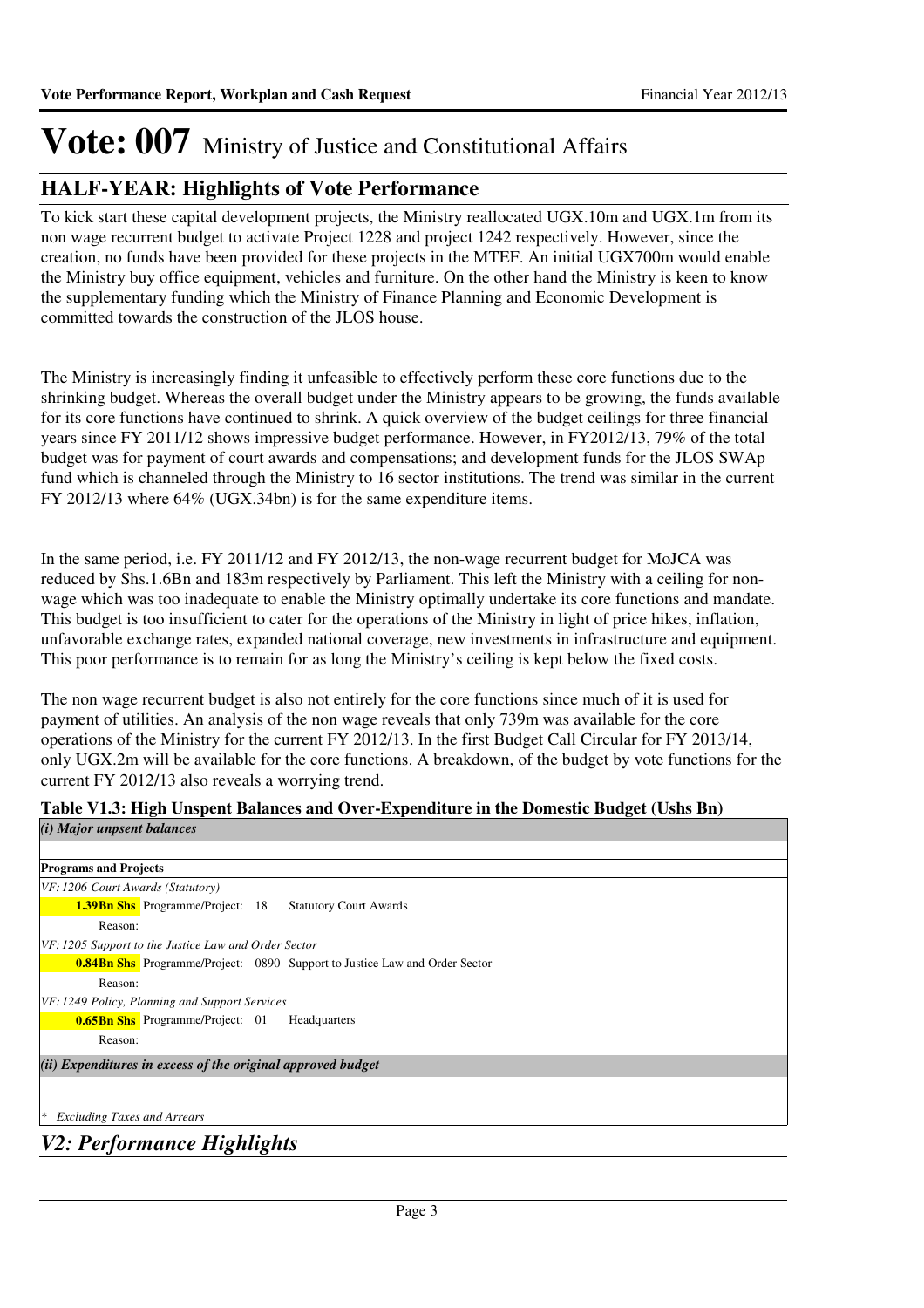### **HALF-YEAR: Highlights of Vote Performance**

*This section provides highlights of output performance, focusing on key outputs and actions impelemented to improve section performance.*

#### **Table V2.1: Key Vote Output Indicators and Expenditures\***

| Vote, Vote Function<br><b>Key Output</b>                               | <b>Approved Budget and</b><br><b>Planned outputs</b>                                                                                                       |       | <b>Cumulative Expenditure</b><br>and Performance                                                                                                                                                                                                                                               |       | <b>Status and Reasons for</b><br>any Variation from Plans        |       |
|------------------------------------------------------------------------|------------------------------------------------------------------------------------------------------------------------------------------------------------|-------|------------------------------------------------------------------------------------------------------------------------------------------------------------------------------------------------------------------------------------------------------------------------------------------------|-------|------------------------------------------------------------------|-------|
| Vote Function: 1201 Legislation and Legal services                     |                                                                                                                                                            |       |                                                                                                                                                                                                                                                                                                |       |                                                                  |       |
| <b>Output: 120101</b>                                                  | Bills, Acts, Statutory Instruments, Ordinances, By Laws                                                                                                    |       |                                                                                                                                                                                                                                                                                                |       |                                                                  |       |
| Description of Performance: 19 Bills to be drafted and                 | published; 22 Acts to be<br>Published; 61 Statutory<br>Instruments; 6 Ordinances; 3<br>Bye Laws to be published; and<br>16 Legal notices                   |       | 6 Bills and 12 Acts Drafted and<br>published. 20 statutory<br>instruments, 6 Legal Notices<br>and 6 Legal Notices.                                                                                                                                                                             |       | All the planned activities to be<br>achived by the end of the FY |       |
| Performance Indicators:                                                |                                                                                                                                                            |       |                                                                                                                                                                                                                                                                                                |       |                                                                  |       |
| No. of bills drafted and<br>Published                                  | 19                                                                                                                                                         |       |                                                                                                                                                                                                                                                                                                | 6     |                                                                  |       |
| Output Cost:                                                           | UShs Bn:                                                                                                                                                   | 0.659 | <b>UShs Bn:</b>                                                                                                                                                                                                                                                                                | 0.124 | % Budget Spent:                                                  | 18.8% |
| <b>Output: 120103</b>                                                  | <b>Civil Suits defended in Court</b>                                                                                                                       |       |                                                                                                                                                                                                                                                                                                |       |                                                                  |       |
| Description of Performance: Effective representation of                | Government in Court; Effective<br>supervision of State Attorneys<br>to defend Government in<br>Courts; Effective negotiation of<br>out of court settlement |       | Handlesd 30 Civil suits Against No variation<br>the Attorney General out of<br>which 5 cases worth 5.552bn<br>were lost and 11 cases were<br>won, Government saved<br>Shs.4.934bn. Also handled 18<br><b>Constitutional Petitions; 6 Misc</b><br>Applications and causes and 1<br>Civil Appeal |       |                                                                  |       |
| Performance Indicators:                                                |                                                                                                                                                            |       |                                                                                                                                                                                                                                                                                                |       |                                                                  |       |
| % of ex parte judgements<br>against AG                                 | 20                                                                                                                                                         |       |                                                                                                                                                                                                                                                                                                | 5     |                                                                  |       |
| <b>Output Cost:</b>                                                    | UShs Bn:                                                                                                                                                   | 0.883 | UShs Bn:                                                                                                                                                                                                                                                                                       | 0.453 | % Budget Spent:                                                  | 51.3% |
| <b>Vote Function Cost</b>                                              | <b>UShs Bn:</b>                                                                                                                                            |       | 2.334 UShs Bn:                                                                                                                                                                                                                                                                                 |       | 0.958 % Budget Spent:                                            | 41.0% |
| Vote Function: 1202 Registration Births, Deaths, Marriages & Business  |                                                                                                                                                            |       |                                                                                                                                                                                                                                                                                                |       |                                                                  |       |
| <b>Vote Function Cost</b>                                              | <b>UShs Bn:</b>                                                                                                                                            |       | 0.000 UShs Bn:                                                                                                                                                                                                                                                                                 |       | 0.000 % Budget Spent:                                            | N/A   |
| Vote Function: 1203 Administration of Estates/Property of the Deceased |                                                                                                                                                            |       |                                                                                                                                                                                                                                                                                                |       |                                                                  |       |
| <b>Output: 120301</b>                                                  | <b>Estates Registration and Inspection</b>                                                                                                                 |       |                                                                                                                                                                                                                                                                                                |       |                                                                  |       |
| Description of Performance: 4000 new files for clients to be           | opened; 150 estates to be<br>inspected.                                                                                                                    |       | 1760 new files opened for<br>clients; 17 estates inspected.                                                                                                                                                                                                                                    |       | No variation                                                     |       |
| Output Cost:                                                           | UShs Bn:                                                                                                                                                   | 0.150 | UShs Bn:                                                                                                                                                                                                                                                                                       |       | 0.027 % Budget Spent:                                            | 18.0% |
| <b>Output: 120302</b>                                                  | <b>Letters of Administration and Land Tranfers</b>                                                                                                         |       |                                                                                                                                                                                                                                                                                                |       |                                                                  |       |
| Description of Performance: Apply to Court to grant 50                 | letters of administration; 200<br>Estates to be wound up.                                                                                                  |       | 8 applications for letters of<br>administration made;42 estates<br>filed for winding up.                                                                                                                                                                                                       |       | Delays in release of funds                                       |       |
| Performance Indicators:                                                |                                                                                                                                                            |       |                                                                                                                                                                                                                                                                                                |       |                                                                  |       |
| No. of certificates of No.<br>Objection issued                         | 2200                                                                                                                                                       |       |                                                                                                                                                                                                                                                                                                | 1153  |                                                                  |       |
| Average time taken to issue a<br>certificate of no objection           | 28                                                                                                                                                         |       |                                                                                                                                                                                                                                                                                                | 7     |                                                                  |       |
| <b>Output Cost:</b><br><b>Output: 120303</b>                           | UShs Bn:<br><b>Estates administration</b>                                                                                                                  | 0.150 | UShs Bn:                                                                                                                                                                                                                                                                                       |       | 0.028 % Budget Spent:                                            | 19.0% |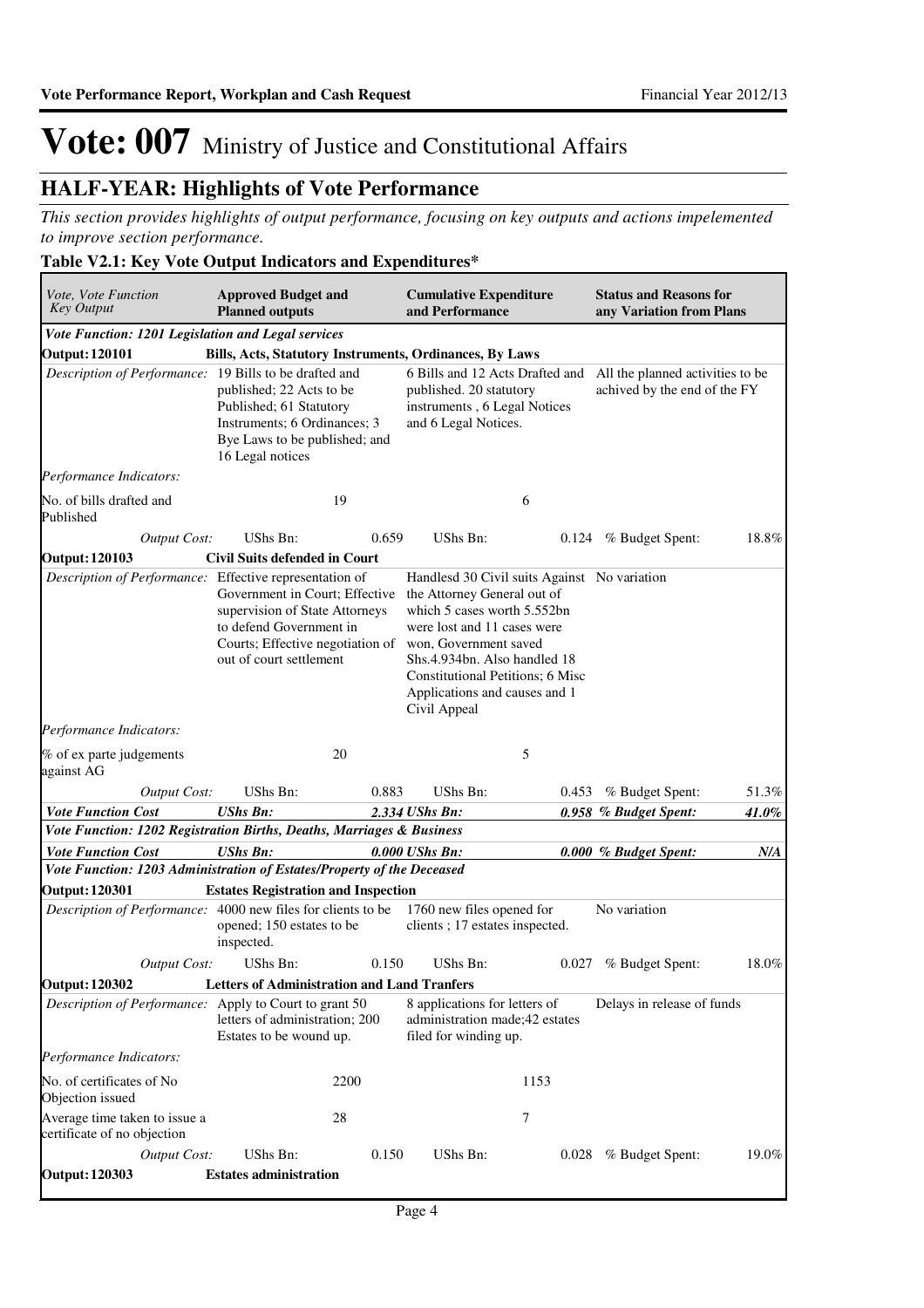| Vote, Vote Function                                                               | <b>Approved Budget and</b>                                                                                                                                                              |       | <b>Cumulative Expenditure</b>                                                                                                                                                                                                       |       | <b>Status and Reasons for</b> |       |
|-----------------------------------------------------------------------------------|-----------------------------------------------------------------------------------------------------------------------------------------------------------------------------------------|-------|-------------------------------------------------------------------------------------------------------------------------------------------------------------------------------------------------------------------------------------|-------|-------------------------------|-------|
| <b>Key Output</b>                                                                 | <b>Planned outputs</b>                                                                                                                                                                  |       | and Performance                                                                                                                                                                                                                     |       | any Variation from Plans      |       |
| Description of Performance:                                                       | 400 land transfers; and 2200<br>certificates of no objection to be 1153 certificates of no objection<br>issued.                                                                         |       | 243 land transfers were issued;<br>were issued.                                                                                                                                                                                     |       | Depends on applications       |       |
| Performance Indicators:                                                           |                                                                                                                                                                                         |       |                                                                                                                                                                                                                                     |       |                               |       |
| No. of estates wound up                                                           |                                                                                                                                                                                         | 200   |                                                                                                                                                                                                                                     | 42    |                               |       |
| <b>Output Cost:</b>                                                               | UShs Bn:                                                                                                                                                                                | 0.150 | <b>UShs Bn:</b>                                                                                                                                                                                                                     | 0.028 | % Budget Spent:               | 18.4% |
| <b>Output: 120304</b>                                                             | <b>Family arbitrations and mediations</b>                                                                                                                                               |       |                                                                                                                                                                                                                                     |       |                               |       |
| Description of Performance: 1000 family arbitrations and                          | mediations to be conducted.                                                                                                                                                             |       | 720 family mediations handled                                                                                                                                                                                                       |       | Depends on the clients        |       |
| Performance Indicators:                                                           |                                                                                                                                                                                         |       |                                                                                                                                                                                                                                     |       |                               |       |
| No of family arbitrations and<br>mediations                                       |                                                                                                                                                                                         | 1000  |                                                                                                                                                                                                                                     | 720   |                               |       |
| Output Cost:                                                                      | UShs Bn:                                                                                                                                                                                | 0.150 | <b>UShs Bn:</b>                                                                                                                                                                                                                     | 0.027 | % Budget Spent:               | 18.1% |
| <b>Vote Function Cost</b>                                                         | <b>UShs Bn:</b>                                                                                                                                                                         |       | 0.600 UShs Bn:                                                                                                                                                                                                                      |       | 0.110 % Budget Spent:         | 18.4% |
| Vote Function: 1204 Regulation of the Legal Profession                            |                                                                                                                                                                                         |       |                                                                                                                                                                                                                                     |       |                               |       |
| <b>Output: 120401</b>                                                             | <b>Conclusion of disciplinary cases</b>                                                                                                                                                 |       |                                                                                                                                                                                                                                     |       | No variation                  |       |
| Description of Performance: - Hold Dsciplinary Committee                          | meetings and conclude at least<br>150 cases in 60 sittings.<br>-Carrying out research and<br>consultations                                                                              |       | Concluded 45 cases in 20<br>sittings                                                                                                                                                                                                |       |                               |       |
| Performance Indicators:                                                           |                                                                                                                                                                                         |       |                                                                                                                                                                                                                                     |       |                               |       |
| Number of disciplinary cases<br>disposed off                                      |                                                                                                                                                                                         | 150   |                                                                                                                                                                                                                                     | 45    |                               |       |
| <b>Output Cost:</b>                                                               | UShs Bn:                                                                                                                                                                                | 0.144 | <b>UShs Bn:</b>                                                                                                                                                                                                                     | 0.036 | % Budget Spent:               | 25.2% |
| <b>Vote Function Cost</b>                                                         | <b>UShs Bn:</b>                                                                                                                                                                         |       | 0.287 UShs Bn:                                                                                                                                                                                                                      |       | 0.070 % Budget Spent:         | 24.4% |
| Vote Function: 1205 Support to the Justice Law and Order Sector                   |                                                                                                                                                                                         |       |                                                                                                                                                                                                                                     |       |                               |       |
| <b>Output: 120501</b>                                                             | Ministry of Justice and Constitutional Affairs-JLOS                                                                                                                                     |       |                                                                                                                                                                                                                                     |       |                               |       |
| Description of Performance: Develop Legislative Quality                           | Assurance Standards for<br>MoJCA service; Set a Legal<br>Audit and Inspectorate<br>Department; Government<br>Liability Mitigation Policy;<br>Claimant Award and<br>Compensation Policy. |       | Construction of Moroto Mini-<br>JLOS ongoing; 6 Bills had been<br>drafted; responded to 1369 out<br>of 1445 contracts and MoUs;<br>development of Compensation<br>policy ongoing; 45 cases against<br>errant lawyers in 20 sittings |       | No variation                  |       |
| Performance Indicators:                                                           |                                                                                                                                                                                         |       |                                                                                                                                                                                                                                     |       |                               |       |
| Proportion of districts with<br>the basic JLOS frontline<br>services (Functional) |                                                                                                                                                                                         | 19    |                                                                                                                                                                                                                                     | 6     |                               |       |
| <b>Output Cost:</b>                                                               | UShs Bn:                                                                                                                                                                                | 1.826 | UShs Bn:                                                                                                                                                                                                                            |       | 0.766 % Budget Spent:         | 41.9% |
| <b>Output: 120552</b>                                                             | <b>Ministry Of Internal Affairs-JLOS</b>                                                                                                                                                |       |                                                                                                                                                                                                                                     |       |                               |       |
|                                                                                   |                                                                                                                                                                                         |       |                                                                                                                                                                                                                                     |       |                               |       |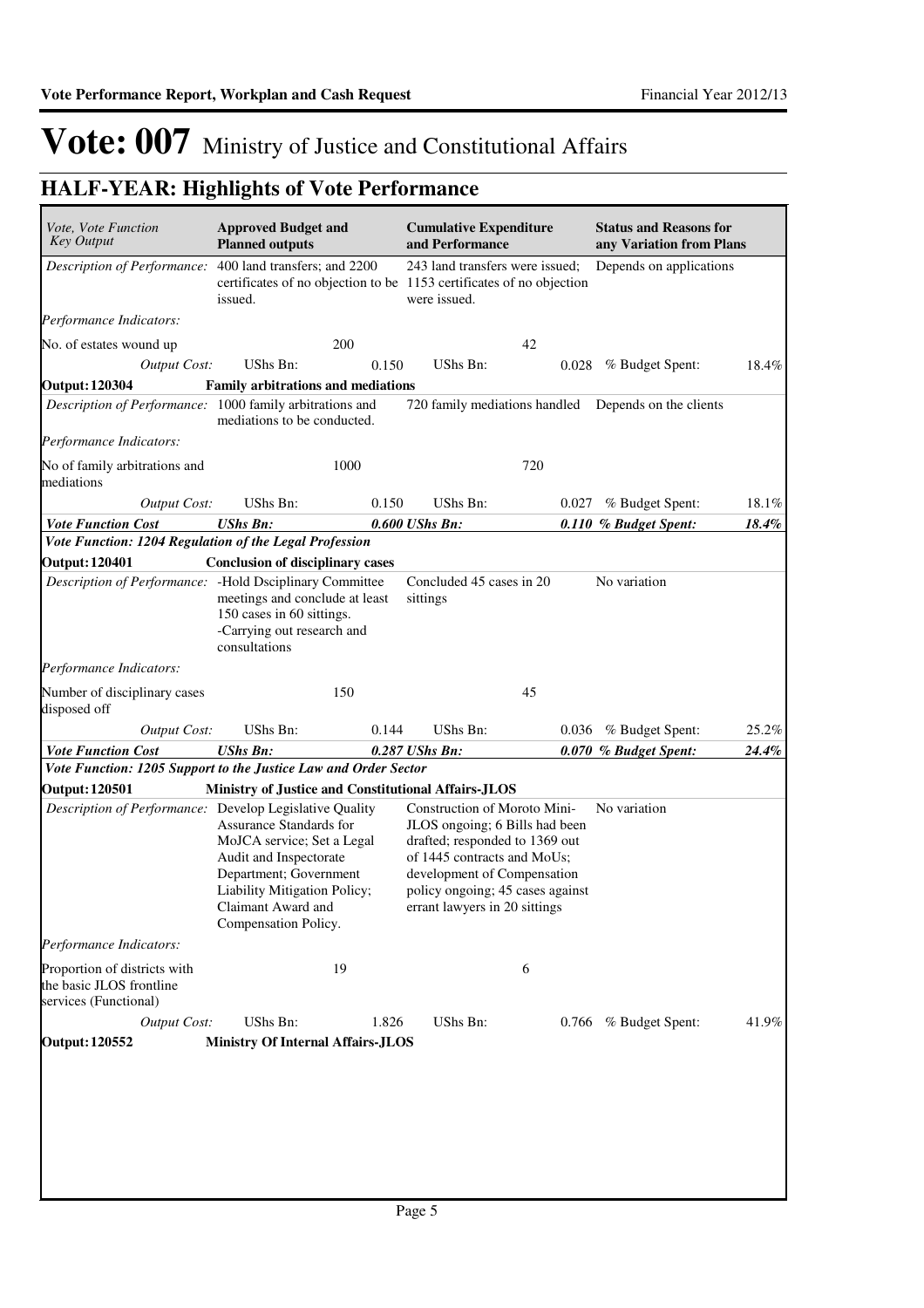| Vote, Vote Function<br><b>Key Output</b>             | <b>Approved Budget and</b><br><b>Planned outputs</b>                                                                                                                                                                                                                              | <b>Cumulative Expenditure</b><br>and Performance                                                                                                                                                                                                                                                                                                                                   | <b>Status and Reasons for</b><br>any Variation from Plans |
|------------------------------------------------------|-----------------------------------------------------------------------------------------------------------------------------------------------------------------------------------------------------------------------------------------------------------------------------------|------------------------------------------------------------------------------------------------------------------------------------------------------------------------------------------------------------------------------------------------------------------------------------------------------------------------------------------------------------------------------------|-----------------------------------------------------------|
| Description of Performance:                          | Improved border control.<br>Alternative sentensing<br>promoted Enhanced forensic<br>analysis, Resettlement of<br>returnees, Capacity to regulate<br>NGOs and reduced proliferation<br>of SALW                                                                                     | 270 forensic cases examined<br>and disposed off and 90 cases<br>(468 exhibits) finalized.<br>Developed a final National<br>Action Plan on small arms and<br>light weapons as well as the<br>Draft bill on firearms; Cabinet<br>memo on the NGO Bill;<br>Stakeholder consultations on<br>National DNA Criminal<br>Databank; Registered 288 New<br>NGOs; renewed 291 NGO<br>permits; | N/A                                                       |
| <b>Output Cost:</b>                                  | UShs Bn:<br>1.680                                                                                                                                                                                                                                                                 | UShs Bn:<br>0.638                                                                                                                                                                                                                                                                                                                                                                  | 38.0%<br>% Budget Spent:                                  |
| Output: 120554                                       | <b>Law Development Center-JLOS</b>                                                                                                                                                                                                                                                |                                                                                                                                                                                                                                                                                                                                                                                    |                                                           |
| Description of Performance: Increased enrollment and | quality of continous legal<br>education. Publication of Law<br>reports.                                                                                                                                                                                                           | LDC trained 405 Bar Course<br>students, 350 Diploma in Law<br>Students, 1200 Administrative<br>Officers Law Course and<br>procured more books for the<br>library; Published 3000 copies<br>of Law reports                                                                                                                                                                          | N/A                                                       |
| <b>Output Cost:</b>                                  | UShs Bn:<br>0.765                                                                                                                                                                                                                                                                 | UShs Bn:<br>0.354                                                                                                                                                                                                                                                                                                                                                                  | 46.3%<br>% Budget Spent:                                  |
| <b>Output: 120555</b>                                | Judiciary - JLOS                                                                                                                                                                                                                                                                  |                                                                                                                                                                                                                                                                                                                                                                                    |                                                           |
|                                                      | Description of Performance: 119,126 cases to be disposed;<br>Construction of Aibanda CM &<br>Lugazi/Mayuge GI;<br>Transcription and court<br>recording equipment in 13<br>courts;130 inspections<br>conducted;900 complaints to be<br>handled; Assorted furniture for<br>4 courts | Criminal Appeals and 1 Civil<br>Appeal were disposed of in the<br>Supreme Court. 93 Civil<br>Appeals and 42 Criminal<br>Appeals were disposed of in the<br>Court of Appeal; 5,391 civil<br>suits and appeals in the High<br>Court disposed off; 595 (46%)<br>out of target of 109,261 suits in<br>Magistrates Courts disposed of.                                                  | N/A                                                       |
| Performance Indicators:                              |                                                                                                                                                                                                                                                                                   |                                                                                                                                                                                                                                                                                                                                                                                    |                                                           |
| % of completed cases                                 | 155,000                                                                                                                                                                                                                                                                           | 26.2                                                                                                                                                                                                                                                                                                                                                                               |                                                           |
| <b>Output Cost:</b>                                  | UShs Bn:<br>2.391                                                                                                                                                                                                                                                                 | UShs Bn:<br>0.882                                                                                                                                                                                                                                                                                                                                                                  | 36.9%<br>% Budget Spent:                                  |
| <b>Output: 120556</b>                                | <b>Uganda Police Force-JLOS</b>                                                                                                                                                                                                                                                   |                                                                                                                                                                                                                                                                                                                                                                                    |                                                           |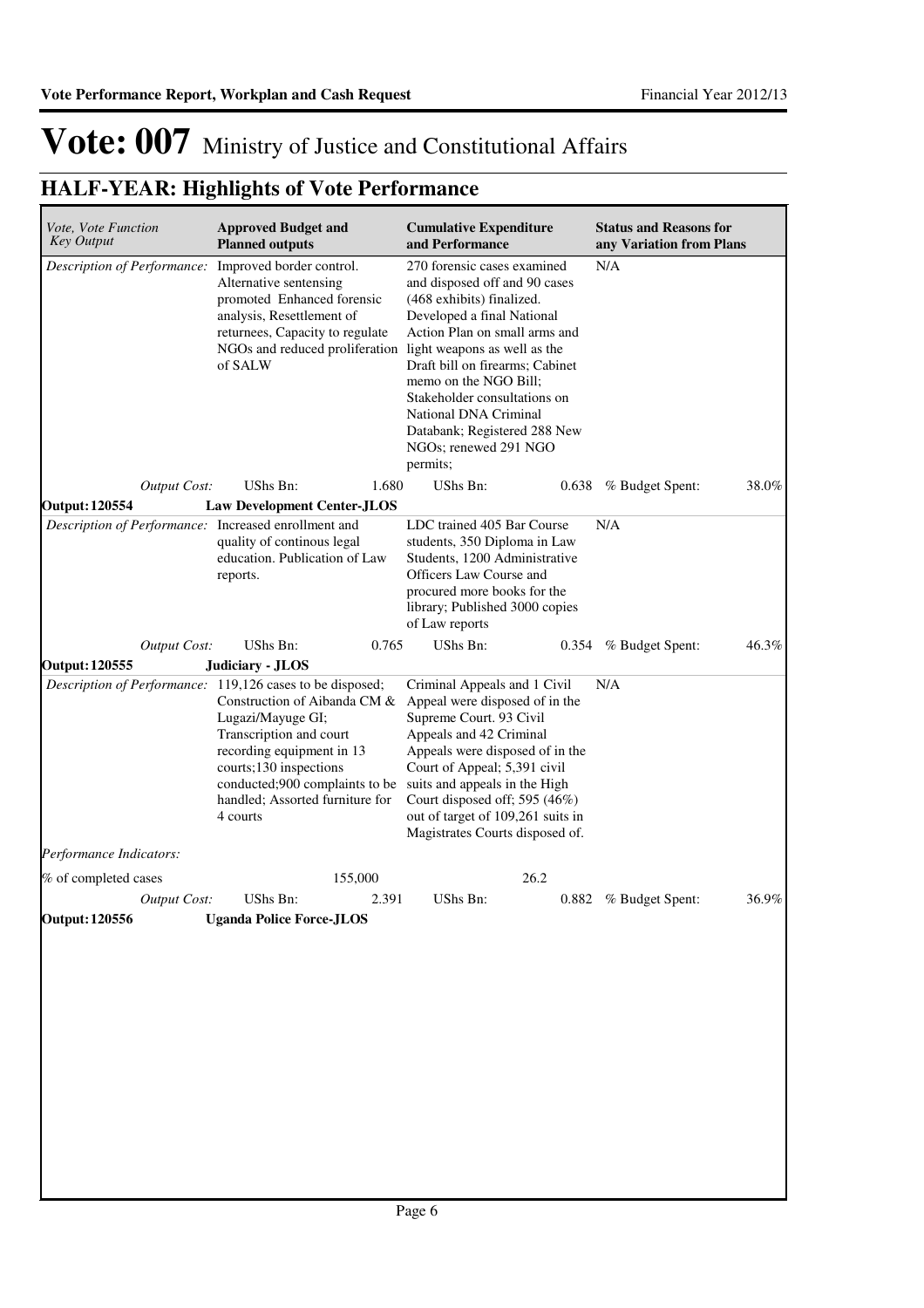| <i>Vote, Vote Function</i><br><b>Key Output</b>                       | <b>Approved Budget and</b><br><b>Planned outputs</b>                                                                                                                                        |       | <b>Cumulative Expenditure</b><br>and Performance                                                                                                                                                                                                                                                                                                                                                                                                                                                                                      | <b>Status and Reasons for</b><br>any Variation from Plans |
|-----------------------------------------------------------------------|---------------------------------------------------------------------------------------------------------------------------------------------------------------------------------------------|-------|---------------------------------------------------------------------------------------------------------------------------------------------------------------------------------------------------------------------------------------------------------------------------------------------------------------------------------------------------------------------------------------------------------------------------------------------------------------------------------------------------------------------------------------|-----------------------------------------------------------|
| Performance Indicators:                                               | Description of Performance: Increased capacity to detect,<br>prevent and respond to crime,<br>rationalised physical presence,<br>increased; quick wins Case<br>Backlog; commmunity policing |       | Conducted Investigation of<br>SGBV cases in 16 Police<br>regions in which 1900 sex crime<br>cases were investigated;<br>Supported postmortem<br>examinations and thus 140<br>postmortem examinations; The<br>procurement process for<br>opening up of 5 PSU offices in<br>Lira and Soroti is on going. The<br>procurement process for<br>computers and accessories and<br>5 motor cycles is on going.<br>Initiated procurement for<br>Database establishment for<br>profiling detainees                                               | No variation                                              |
| Police Population ratio                                               | 1:600                                                                                                                                                                                       |       | 1:600                                                                                                                                                                                                                                                                                                                                                                                                                                                                                                                                 |                                                           |
| <b>Output Cost:</b>                                                   | UShs Bn:                                                                                                                                                                                    | 1.743 | UShs Bn:                                                                                                                                                                                                                                                                                                                                                                                                                                                                                                                              | 39.1%<br>0.682 % Budget Spent:                            |
| <b>Output: 120557</b>                                                 | <b>Uganda Prisons Service-JLOS</b>                                                                                                                                                          |       |                                                                                                                                                                                                                                                                                                                                                                                                                                                                                                                                       |                                                           |
| Description of Performance: Reduction in congestion &                 | distance walked to attend court;<br>improved welfare; increased<br>production &<br>productivity; effective offender<br>integration & rehabilitation<br>programs                             |       | Reconstruction of Nebbi Prison; No variation<br>Supported the session system,<br>where prisoners are produced in<br>court. Procured and installed<br>CCTV Cameras for Maximum<br>and high security prisons;<br><b>Established and Furnished</b><br>correctional education<br>classrooms in Gulu, Moroto,<br>Jinja (M), and Masindi prisons.,<br>Recruitment process for 700<br>staff is underway, Trained 25<br>staff in investigative skills<br>Visiting justices appointed;<br>constructed water borne toilet in<br>20 prison units |                                                           |
| <i>Performance Indicators:</i>                                        |                                                                                                                                                                                             |       |                                                                                                                                                                                                                                                                                                                                                                                                                                                                                                                                       |                                                           |
| Proportion of remands in<br>Prison                                    |                                                                                                                                                                                             |       | 54                                                                                                                                                                                                                                                                                                                                                                                                                                                                                                                                    |                                                           |
| Average length of stay on<br>remand for capital offenders<br>(months) | 14                                                                                                                                                                                          |       | 14                                                                                                                                                                                                                                                                                                                                                                                                                                                                                                                                    |                                                           |
| <b>Output Cost:</b>                                                   | UShs Bn:                                                                                                                                                                                    | 1.781 | UShs Bn:                                                                                                                                                                                                                                                                                                                                                                                                                                                                                                                              | 0.697 % Budget Spent:<br>39.1%                            |
| <b>Output: 120558</b>                                                 | <b>Judicial Service Commission-JLOS</b>                                                                                                                                                     |       |                                                                                                                                                                                                                                                                                                                                                                                                                                                                                                                                       |                                                           |
|                                                                       |                                                                                                                                                                                             |       |                                                                                                                                                                                                                                                                                                                                                                                                                                                                                                                                       |                                                           |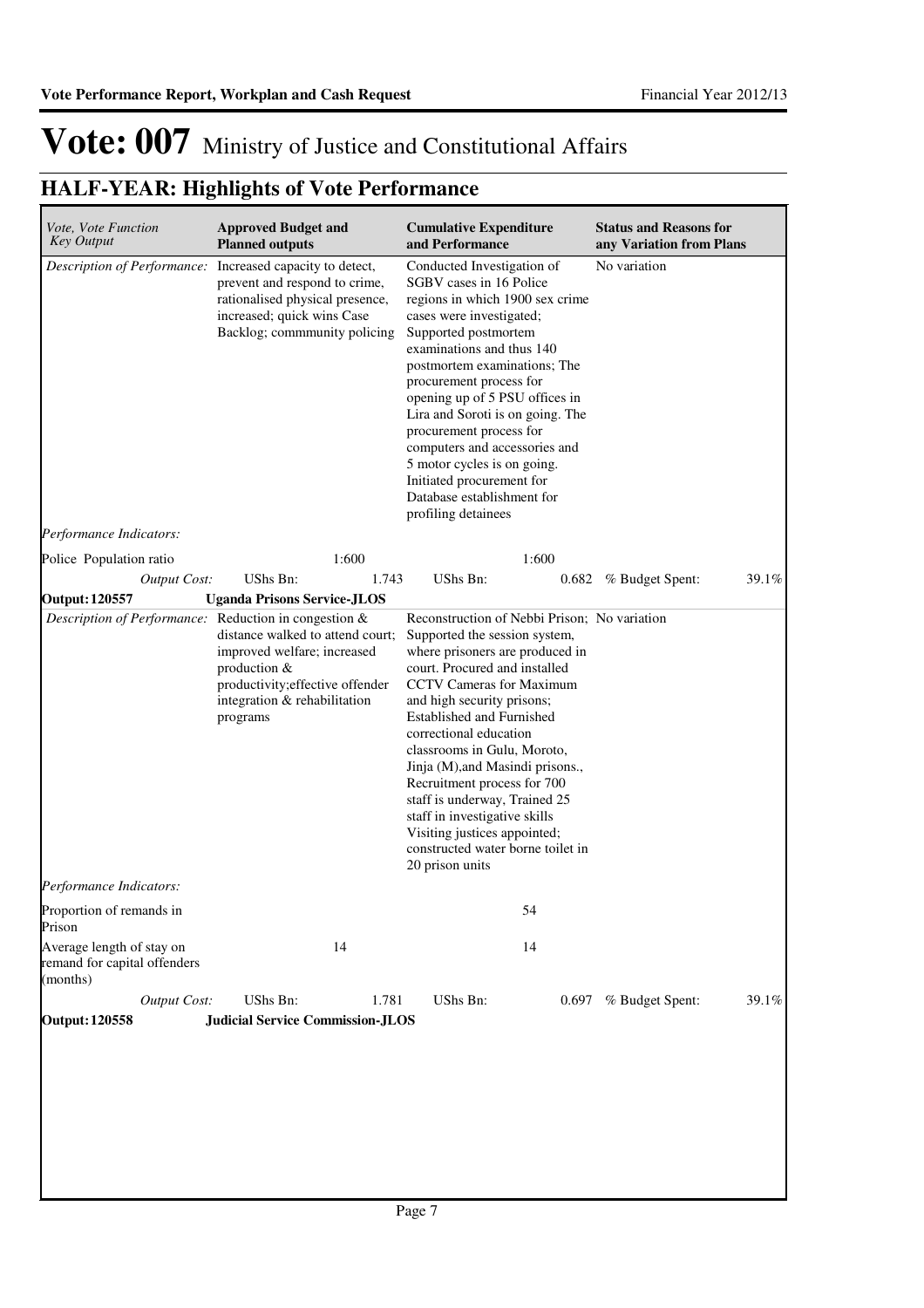| Vote, Vote Function<br><b>Key Output</b>                              | <b>Approved Budget and</b><br><b>Planned outputs</b>                                                                                                                                                                                                                          | <b>Cumulative Expenditure</b><br>and Performance                                                                                                                                                                                                                                                                                                                                                                    | <b>Status and Reasons for</b><br>any Variation from Plans |
|-----------------------------------------------------------------------|-------------------------------------------------------------------------------------------------------------------------------------------------------------------------------------------------------------------------------------------------------------------------------|---------------------------------------------------------------------------------------------------------------------------------------------------------------------------------------------------------------------------------------------------------------------------------------------------------------------------------------------------------------------------------------------------------------------|-----------------------------------------------------------|
| Description of Performance:                                           | 36 Radio talk shows in regional<br>centers around the country will<br>be held, Judicial officers<br>recruited. Strong public<br>complaints system, 8 staff will<br>be trained in short term courses.                                                                          | Carried out investigation of<br>cases in soroti; Held<br>sensitization workshops in<br>Masaka, Mbarara and Kabarole<br>on the public complaints<br>system. Held 48 Talk shows in<br>Lira, Kabale Masaka, Jinja and<br>Tororo about civic education on<br>administration of Justice.<br>Contract to print 10,000 copies<br>of the citizen hand book<br>awarded.                                                      | No variation                                              |
| <b>Output Cost:</b>                                                   | UShs Bn:<br>0.680                                                                                                                                                                                                                                                             | <b>UShs Bn:</b><br>0.274                                                                                                                                                                                                                                                                                                                                                                                            | 40.3%<br>% Budget Spent:                                  |
| <b>Output: 120559</b>                                                 | <b>Directorate Of Public Prosecutions</b>                                                                                                                                                                                                                                     |                                                                                                                                                                                                                                                                                                                                                                                                                     |                                                           |
|                                                                       | Description of Performance: Prosecution programme plans to Reviewed The DPP training<br>have $142,250$ cases<br>prosecuted;4 nationwide & 100<br>adhoc inspections carried out;<br>Rationalized physical presence;<br>train 100 prosecutor and hold 1<br>professional retreat | policy; Opened and resourced 8<br>new DPP stations; Procured and<br>installed solar equipment in 5<br>stations; supported witnesses in<br>prosecution of cases at all levels<br>in courts. Conducted court<br>needs assessment for corruption<br>and white collar crime<br>prosecution; conducted<br>prosecution led investigations<br>and prosecutions of serious<br>crimes as well as protection of<br>witnesses. | No variation                                              |
| Performance Indicators:                                               |                                                                                                                                                                                                                                                                               |                                                                                                                                                                                                                                                                                                                                                                                                                     |                                                           |
| No. of cases prosecuted<br>(Directorate of Public<br>Prosecutions)    | 220000                                                                                                                                                                                                                                                                        | 150000                                                                                                                                                                                                                                                                                                                                                                                                              |                                                           |
| <b>Output Cost:</b>                                                   | UShs Bn:<br>1.908                                                                                                                                                                                                                                                             | UShs Bn:<br>0.721                                                                                                                                                                                                                                                                                                                                                                                                   | 37.8%<br>% Budget Spent:                                  |
| <b>Output: 120560</b>                                                 | <b>Other JLOS Funded Services</b>                                                                                                                                                                                                                                             |                                                                                                                                                                                                                                                                                                                                                                                                                     |                                                           |
|                                                                       | Description of Performance: Computerization of Business<br>registration of BDR;<br>Support to juvenile justice and<br>probation services, Tax Appeals home staff;<br>Tribunal, Local Council Courts,<br>CADER and Uganda Law<br>Society.                                      | <b>Construction and Purchased</b><br>beddings for Arua Remand<br>home on, Trained Remand                                                                                                                                                                                                                                                                                                                            | No variation                                              |
| Output Cost:                                                          | UShs Bn:<br>2.237                                                                                                                                                                                                                                                             | UShs Bn:                                                                                                                                                                                                                                                                                                                                                                                                            | 39.4%<br>0.881 % Budget Spent:                            |
| <b>Vote Function Cost</b>                                             | <b>UShs Bn:</b>                                                                                                                                                                                                                                                               | 23.744 UShs Bn:                                                                                                                                                                                                                                                                                                                                                                                                     | 34.4%<br>8.159 % Budget Spent:                            |
| Vote Function: 1206 Court Awards (Statutory)<br><b>Output: 120601</b> | <b>Court Awards &amp; Compesations Paid</b>                                                                                                                                                                                                                                   |                                                                                                                                                                                                                                                                                                                                                                                                                     |                                                           |
|                                                                       |                                                                                                                                                                                                                                                                               |                                                                                                                                                                                                                                                                                                                                                                                                                     |                                                           |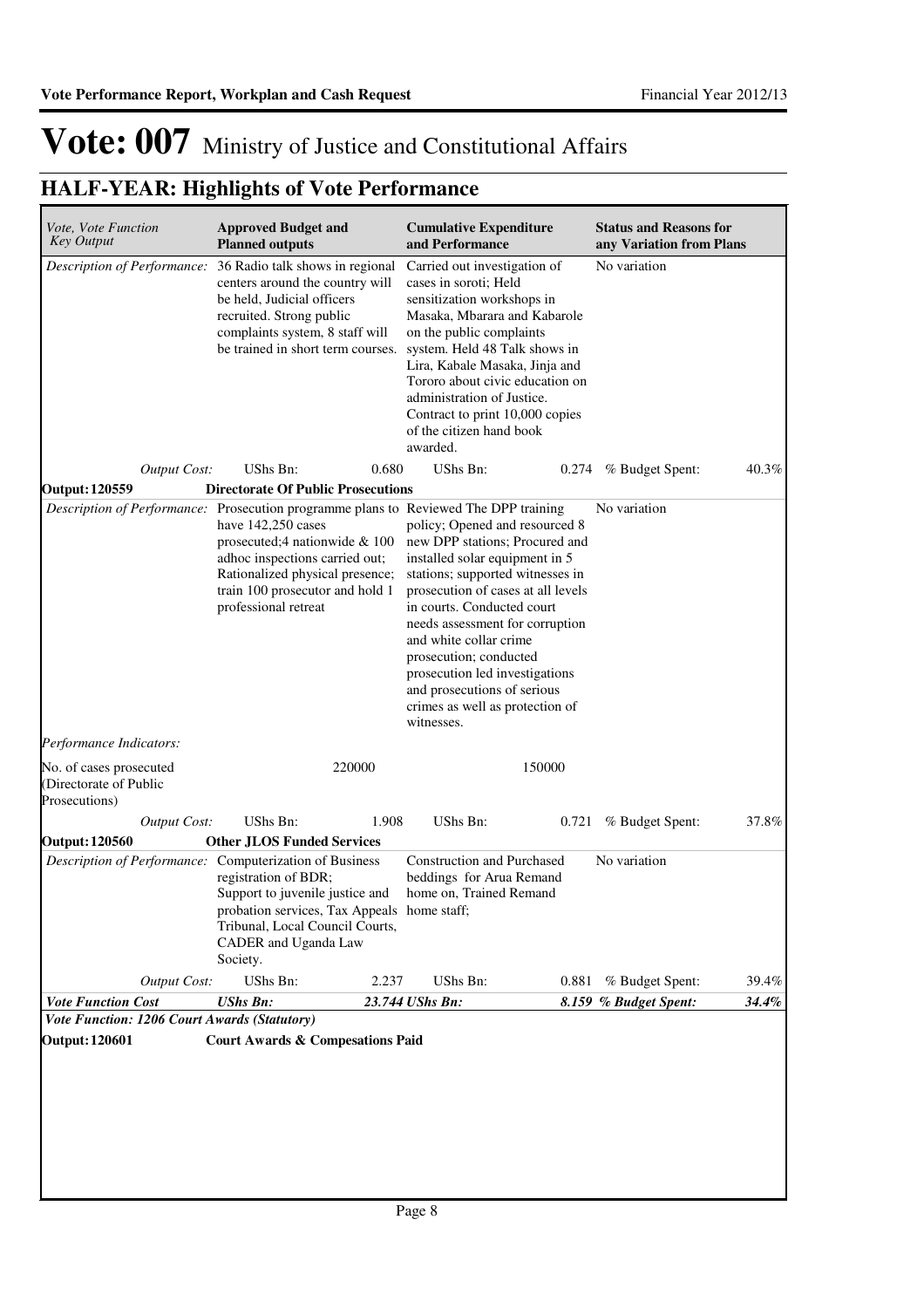### **HALF-YEAR: Highlights of Vote Performance**

| <i>Vote, Vote Function</i><br><b>Key Output</b>                            | <b>Approved Budget and</b><br><b>Planned outputs</b> |                 | <b>Cumulative Expenditure</b><br>and Performance            |       | <b>Status and Reasons for</b><br>any Variation from Plans |          |
|----------------------------------------------------------------------------|------------------------------------------------------|-----------------|-------------------------------------------------------------|-------|-----------------------------------------------------------|----------|
| Description of Performance:                                                | Effect payment of court award<br>claimants           |                 | Paid court awards claimants a<br>total of $2,304,274,000/=$ |       | No variation                                              |          |
| Performance Indicators:                                                    |                                                      |                 |                                                             |       |                                                           |          |
| Proportion of verified and<br>approved compensation<br>claims arrears paid | 0.1                                                  |                 |                                                             | 0.04  |                                                           |          |
| Proportion of current court<br>awards cleared                              | 2                                                    |                 |                                                             | 0.7   |                                                           |          |
| Proportion of court awards<br>arrears paid                                 |                                                      |                 |                                                             | 0.12  |                                                           |          |
| Output Cost:                                                               | UShs Bn:                                             | 4.347           | UShs Bn:                                                    | 1.399 | % Budget Spent:                                           | 32.2%    |
| <b>Vote Function Cost</b>                                                  | <b>UShs Bn:</b>                                      | 4.347 UShs Bn:  |                                                             |       | 1.399 % Budget Spent:                                     | $32.2\%$ |
| Vote Function: 1249 Policy, Planning and Support Services                  |                                                      |                 |                                                             |       |                                                           |          |
| <b>Vote Function Cost</b>                                                  | <b>UShs Bn:</b>                                      | 16.631 UShs Bn: |                                                             |       | 4.314 % Budget Spent:                                     | 25.9%    |
| <b>Cost of Vote Services:</b>                                              | $UShs Bn$ :                                          | 47.943 UShs Bn: |                                                             |       | <b>15.011</b> % Budget Spent:                             | 31.3%    |

*\* Excluding Taxes and Arrears*

- Delays in releasing the limited funds.

### **Table V2.2: Implementing Actions to Improve Vote Performance**

| <b>Planned Actions:</b>                                                                                                                                                                                             | <b>Actual Actions:</b>                                                                                                                                                                                                                                                                                                                          | <b>Reasons for Variation</b> |  |  |
|---------------------------------------------------------------------------------------------------------------------------------------------------------------------------------------------------------------------|-------------------------------------------------------------------------------------------------------------------------------------------------------------------------------------------------------------------------------------------------------------------------------------------------------------------------------------------------|------------------------------|--|--|
| Vote: 007 Ministry of Justice and Constitutional Affairs                                                                                                                                                            |                                                                                                                                                                                                                                                                                                                                                 |                              |  |  |
| Vote Function: 1203 Administration of Estates/Property of the Deceased                                                                                                                                              |                                                                                                                                                                                                                                                                                                                                                 |                              |  |  |
| -Continiously engage the Ministry of<br>Public Service to finalize the restructuring<br>process;<br>Expedite the conclusion of the ongoing<br>amendments to various Acts of<br>Administrator General/Public Trustee | Being undertaken by Ministry of Public Novariation<br><b>Service</b>                                                                                                                                                                                                                                                                            |                              |  |  |
| Vote Function: 1205 Support to the Justice Law and Order Sector                                                                                                                                                     |                                                                                                                                                                                                                                                                                                                                                 |                              |  |  |
| Roll out of quick wins case backlog<br>clearance programme and recruiting<br>Judges.                                                                                                                                | <b>Pilot of Small Claims Procedure in 6</b><br>Courts and roll out of Land Courts in<br>15 Chief Magistrates Courts; Criminal<br>Prosecutions program ensured that<br>investigations of criminal cases were<br>guided within an average of 115 days as<br>well as setting other timelines;<br>introduction of prosecution-led<br>investigations | No variation                 |  |  |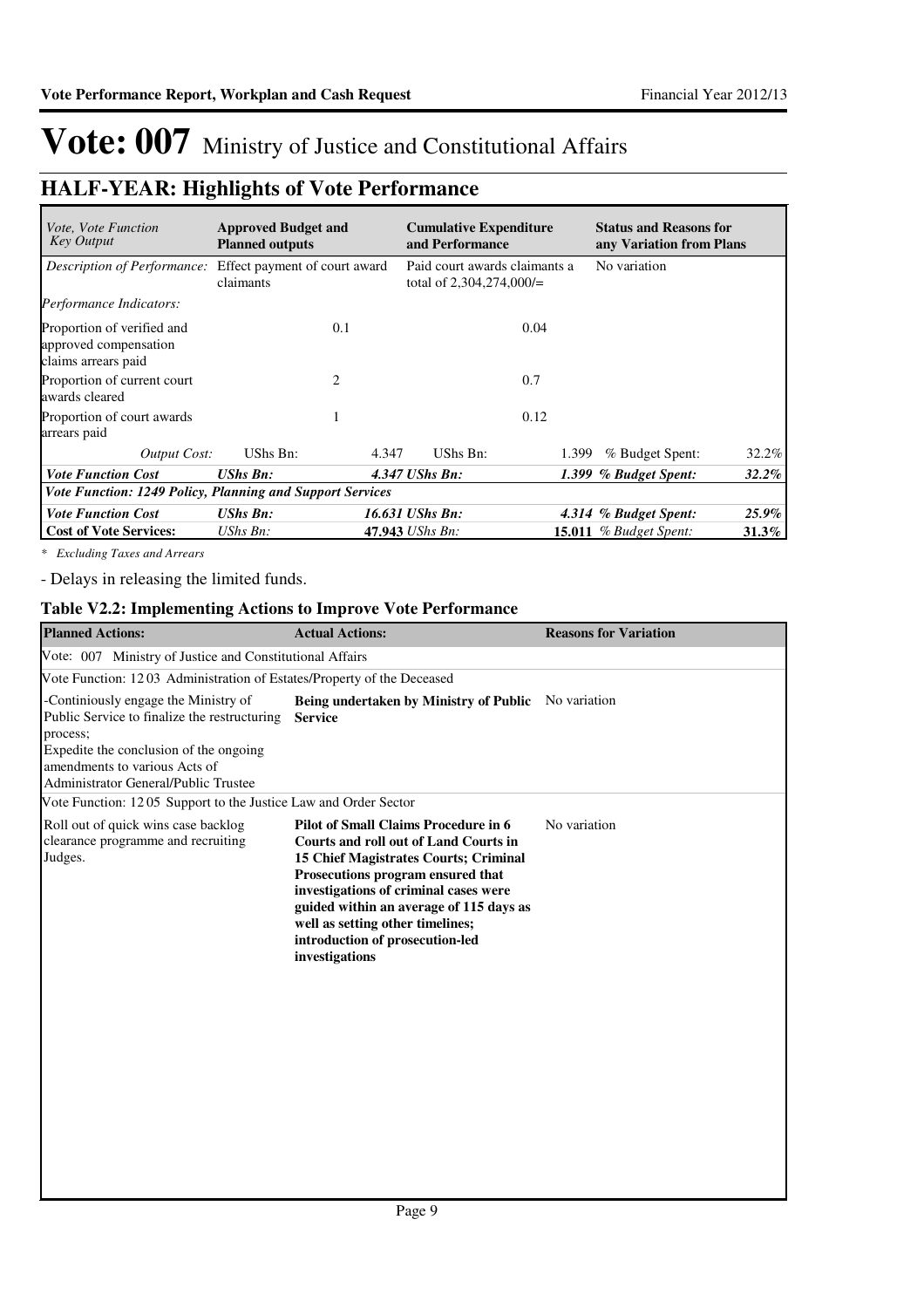| <b>Planned Actions:</b>                                                                                                                                                                                                                                 | <b>Actual Actions:</b>                                                                                                                                                                                                                                                                                                                                                                                                                                                                                                                                                         | <b>Reasons for Variation</b> |
|---------------------------------------------------------------------------------------------------------------------------------------------------------------------------------------------------------------------------------------------------------|--------------------------------------------------------------------------------------------------------------------------------------------------------------------------------------------------------------------------------------------------------------------------------------------------------------------------------------------------------------------------------------------------------------------------------------------------------------------------------------------------------------------------------------------------------------------------------|------------------------------|
| Physical de-concentration of services,<br>promotion of innovative approaches in<br>administration of justice and maintenance<br>of law and order, provision of tools of<br>trade, civic education and building the<br>capacity of local council courts. | Procurement ongoing for construction<br>of Mbarara and Nakasongola low cost<br>staff houses; water borne toilets in 20<br>selected prisons, Gulu, Kiburara and<br>Oyam, Lamwo prisons as well as<br>Namalu rehabilitation centre;<br><b>Completed construction of Ruimi,</b><br>Bushenyi, Kapchorwa prison;<br><b>Construction of 32 low cost staff</b><br>housing units at Luzira is at finishing<br>stage; MoJCA Finalized Construction<br>of the Mini- JLOS house in Moroto and<br>the procurement of contractor for<br>Mbale regional office and Moroto staff<br>quarters. | No variation                 |
| Vote Function: 1206 Court Awards (Statutory)                                                                                                                                                                                                            |                                                                                                                                                                                                                                                                                                                                                                                                                                                                                                                                                                                |                              |
| Continous sensitisation,<br>revision of radio/Tv publicity<br>materials, establish 10 more<br>projects and roll out<br>counselling to 20 more districts                                                                                                 | <b>None</b>                                                                                                                                                                                                                                                                                                                                                                                                                                                                                                                                                                    | None                         |
| Sensitisation of Government officials on<br>breach of contracts and violation of<br>Human Rights                                                                                                                                                        | Held a sensitisation workshop for<br><b>Accounting Officers, Heads of PDU's</b><br>and Chairpersons of Contracts<br>Committees.                                                                                                                                                                                                                                                                                                                                                                                                                                                | No variation                 |
| Vote: 007 Ministry of Justice and Constitutional Affairs                                                                                                                                                                                                |                                                                                                                                                                                                                                                                                                                                                                                                                                                                                                                                                                                |                              |
| Vote Function: 1201 Legislation and Legal services                                                                                                                                                                                                      |                                                                                                                                                                                                                                                                                                                                                                                                                                                                                                                                                                                |                              |
| - Pay allowances and provide transport to<br>staff to attend courts and other Tribunals.<br>- Purchase - motor vehicles and motor<br>cycles to enhance mobility                                                                                         | -State Attorneys facilitated<br>- purchased 3 new vehicles.                                                                                                                                                                                                                                                                                                                                                                                                                                                                                                                    | No variation                 |
| Completion of the construction of Mbale<br>Regional Office and Moroto Staff<br>quarters; open up the 5th Regional Office;<br>Completion of the Mini JLOS House in<br>Moroto.                                                                            | -Construction of the Mini JLOS House<br>in Moroto was commenced<br>- Procurement process for the<br>construction of Moroto Staff Quarters<br>is ongoing<br>-Procurement process for the<br>construction of Mbale Regional Office<br>was ongoing                                                                                                                                                                                                                                                                                                                                | No variation                 |
| -Finalize restructuring<br>-Train more State Attorneys and other staff various fields<br>-Recruit 15 State Attorneys                                                                                                                                    | -17 State Attorneys were trained in<br>-15 new State Attorneys were recruited<br>and inducted; and also recruited 2<br><b>Library Assistants and 3 Drivers</b>                                                                                                                                                                                                                                                                                                                                                                                                                 | No variation                 |
| Vote Function: 1203 Administration of Estates/Property of the Deceased                                                                                                                                                                                  |                                                                                                                                                                                                                                                                                                                                                                                                                                                                                                                                                                                |                              |
| Computerization of the Records of phase<br>1 of the Administrator General. Acoounts<br>and Land sections to be computerised.                                                                                                                            | Data entry ongoing for the lands and<br>accounts sections                                                                                                                                                                                                                                                                                                                                                                                                                                                                                                                      | No variation                 |
| -Effect payments to service and product<br>suppliers on a timely basis<br>-Effect payments to judgment creditors<br>and compensation claimants on a first in<br>first out basis.                                                                        | Suppliers paid as per available funds                                                                                                                                                                                                                                                                                                                                                                                                                                                                                                                                          | No variation                 |
| Vote Function: 1204 Regulation of the Legal Profession                                                                                                                                                                                                  |                                                                                                                                                                                                                                                                                                                                                                                                                                                                                                                                                                                |                              |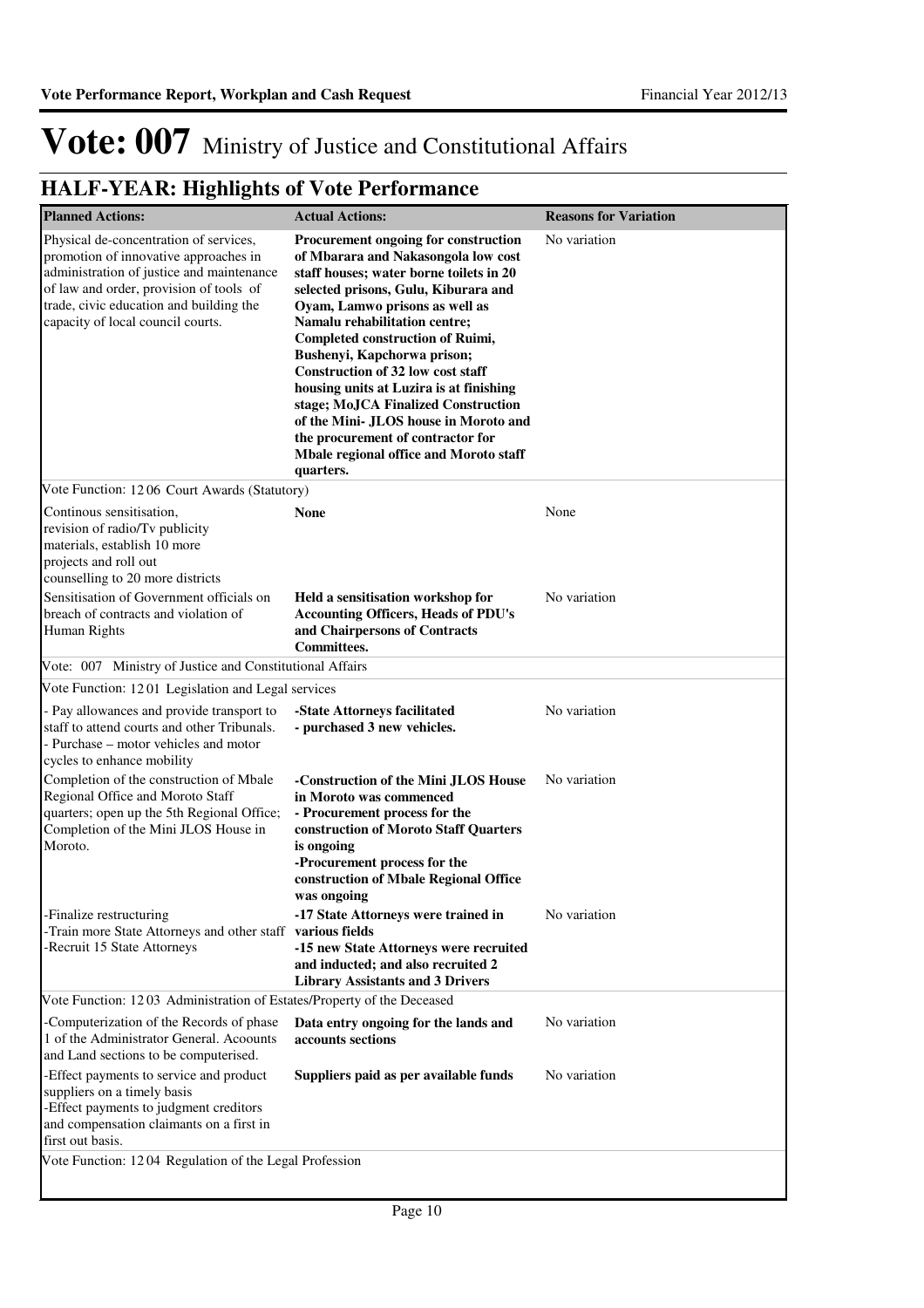### **HALF-YEAR: Highlights of Vote Performance**

| <b>Planned Actions:</b>                                                                                                                                                                            | <b>Actual Actions:</b>                                                                                                                                                                                   | <b>Reasons for Variation</b> |
|----------------------------------------------------------------------------------------------------------------------------------------------------------------------------------------------------|----------------------------------------------------------------------------------------------------------------------------------------------------------------------------------------------------------|------------------------------|
| Case backlog clearance and also clear the<br>current cases by holding more sittings.                                                                                                               | 45 disciplinary cases concluded in 20<br>sittings. Clearance was low due to<br>insufficient funds to facilitate more<br>sittings; changes in membership;<br>lengthy procedures and increased<br>appeals. | No variation                 |
| Vote Function: 1249 Policy, Planning and Support Services                                                                                                                                          |                                                                                                                                                                                                          |                              |
| -Purchase of stationery for communication Activity is ongoing<br>and reports production<br>-Purchase of office tools & furniture for<br>productivity<br>-Pay per diems and purchase of air tickets |                                                                                                                                                                                                          | N/A                          |
| Recruit 15 State Attorneys                                                                                                                                                                         | <b>Activity is ongoing</b>                                                                                                                                                                               | N/A                          |
| Conclude the construction of Mbale<br>Regional Office and Moroto Staff<br>quarters; open up the 5th Regional Office;<br>Completion of the Mini JLOS House in<br>Moroto.                            | <b>Activity is ongoing</b>                                                                                                                                                                               | N/A                          |
| Vote: 007 Ministry of Justice and Constitutional Affairs                                                                                                                                           |                                                                                                                                                                                                          |                              |
| Vote Function: 1204 Regulation of the Legal Profession                                                                                                                                             |                                                                                                                                                                                                          |                              |
| - Continue to engage the rellevant<br>agencies to finalize the Restructuring of<br>Law council.<br>- Fill New posts after the restructuring.<br>- Finalize the draft Legal Aid National<br>Policy. | -Restructuring on going<br>-New posts not filled<br>-Office space not secured<br>-Bill for Regulation of legal Aid Services<br>expedited<br>-The National legal Aid Policy is on<br>going                | No variation                 |
| Vote Function: 1205 Support to the Justice Law and Order Sector                                                                                                                                    |                                                                                                                                                                                                          |                              |
|                                                                                                                                                                                                    | On going                                                                                                                                                                                                 | No variation                 |

### *V3: Details of Releases and Expenditure*

*This section provides a comprehensive summary of the outputs delivered by the Vote and further details of Vote expenditures by Vote Function and Expenditure Item.*

### **Table V3.1: GoU Releases and Expenditure by Output\***

| <b>Billion Uganda Shillings</b>                                 | Approved      | <b>Released</b> | <b>Spent</b> | $%$ GoU       | $%$ GoU       | $%$ $GoU$   |
|-----------------------------------------------------------------|---------------|-----------------|--------------|---------------|---------------|-------------|
|                                                                 | <b>Budget</b> |                 |              | <b>Budget</b> | <b>Budget</b> | Releases    |
|                                                                 |               |                 |              | Released      | Spent         | <i>Spen</i> |
| VF:1201 Legislation and Legal services                          | 2.33          | 1.08            | 0.96         | $46.3\%$      | $41.0\%$      | 88.6%       |
| Class: Outputs Provided                                         | 2.33          | 1.08            | 0.96         | $46.3\%$      | $41.0\%$      | 88.6%       |
| 120101 Bills, Acts, Statutory Instruments, Ordinances, Bye Laws | 0.66          | 0.16            | 0.12         | 24.3%         | 18.8%         | 77.2%       |
| 120102 Contracts, Legal Advice/opinion                          | 0.79          | 0.42            | 0.38         | 53.3%         | 48.1%         | 90.2%       |
| 120103 Civil Suits defended in Court                            | 0.88          | 0.50            | 0.45         | 56.4%         | 51.3%         | 91.0%       |
| VF:1203 Administration of Estates/Property of the Deceased      | 0.60          | 0.14            | 0.11         | $23.9\%$      | $18.4\%$      | 76.8%       |
| Class: Outputs Provided                                         | 0.60          | 0.14            | 0.11         | 23.9%         | $18.4\%$      | 76.8%       |
| 120301 Estates Registration and Inspection                      | 0.15          | 0.04            | 0.03         | 23.8%         | 18.0%         | 75.6%       |
| 120302 Letters of Administration and Land Tranfers              | 0.15          | 0.04            | 0.03         | $24.1\%$      | $19.0\%$      | 78.8%       |
| 120303 Estates administration                                   | 0.15          | 0.04            | 0.03         | 23.8%         | 18.4%         | 77.2%       |
| 120304 Family arbitrations and mediations                       | 0.15          | 0.04            | 0.03         | 23.9%         | 18.1%         | 75.5%       |
| VF:1204 Regulation of the Legal Profession                      | 0.29          | 0.09            | 0.07         | $29.9\%$      | $24.4\%$      | 81.6%       |
| Class: Outputs Provided                                         | 0.29          | 0.09            | 0.07         | 29.9%         | 24.4%         | 81.6%       |
| 120401 Conclusion of disciplinary cases                         | 0.14          | 0.04            | 0.04         | 30.4%         | $25.2\%$      | 82.7%       |
| 120402 Inspection and Supervision                               | 0.14          | 0.04            | 0.03         | 29.3%         | 23.6%         | 80.5%       |
|                                                                 |               |                 |              |               |               |             |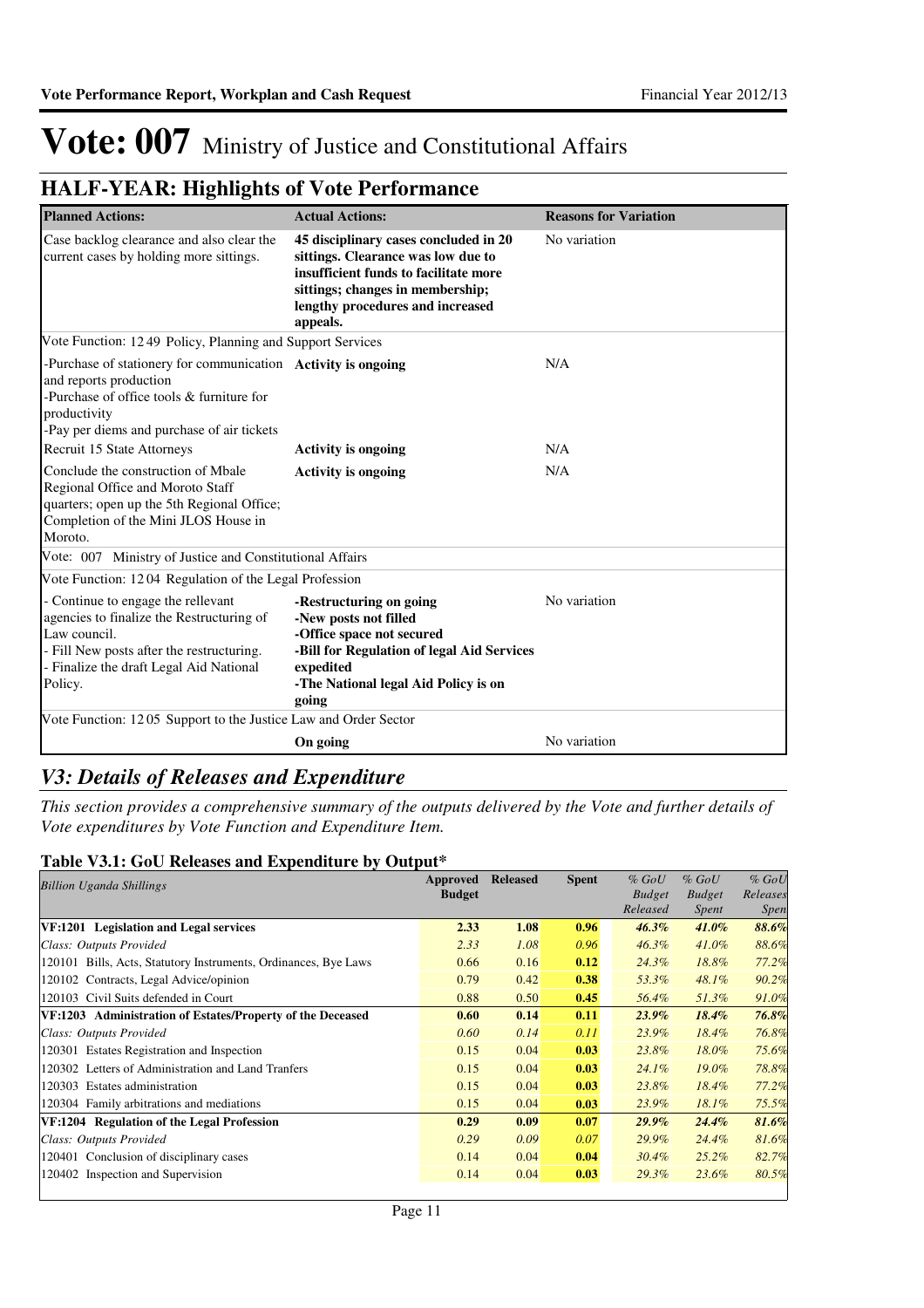### **HALF-YEAR: Highlights of Vote Performance**

| VF:1205 Support to the Justice Law and Order Sector               | 23.74 | 8.92  | 8.16  | 37.6%   | 34.4% | 91.5%  |
|-------------------------------------------------------------------|-------|-------|-------|---------|-------|--------|
| Class: Outputs Provided                                           | 4.49  | 1.96  | 1.73  | 43.8%   | 38.4% | 87.9%  |
| 120501 Ministry of Justice and Constitutional Affairs-JLOS        | 1.83  | 0.88  | 0.77  | 48.1%   | 41.9% | 87.2%  |
| 120506 Program Management                                         | 2.66  | 1.09  | 0.96  | 40.8%   | 36.0% | 88.4%  |
| Class: Outputs Funded                                             | 14.16 | 5.55  | 5.53  | 39.2%   | 39.1% | 99.6%  |
| 120552 Ministry Of Internal Affairs-JLOS                          | 1.68  | 0.64  | 0.64  | 38.0%   | 38.0% | 100.0% |
| 120553 Uganda Law Reform Commission - JLOS                        | 0.98  | 0.40  | 0.40  | 41.3%   | 41.3% | 100.0% |
| 120554 Law Development Center-JLOS                                | 0.77  | 0.35  | 0.35  | 46.3%   | 46.3% | 100.0% |
| 120555 Judiciary - JLOS                                           | 2.39  | 0.88  | 0.88  | 36.9%   | 36.9% | 100.0% |
| 120556 Uganda Police Force-JLOS                                   | 1.74  | 0.68  | 0.68  | 39.1%   | 39.1% | 100.0% |
| 120557 Uganda Prisons Service-JLOS                                | 1.78  | 0.70  | 0.70  | 39.1%   | 39.1% | 100.0% |
| 120558 Judicial Service Commission-JLOS                           | 0.68  | 0.27  | 0.27  | 40.3%   | 40.3% | 100.0% |
| 120559 Directorate Of Public Prosecutions                         | 1.91  | 0.72  | 0.72  | 37.8%   | 37.8% | 100.0% |
| 120560 Other JLOS Funded Services                                 | 2.24  | 0.90  | 0.88  | 40.3%   | 39.4% | 97.8%  |
| Class: Capital Purchases                                          | 5.09  | 1.40  | 0.90  | 27.5%   | 17.7% | 64.3%  |
| 120572 Government Buildings and Administrative Infrastructure     | 5.09  | 1.40  | 0.90  | 27.5%   | 17.7% | 64.3%  |
| VF:1206 Court Awards (Statutory)                                  | 4.35  | 2.30  | 1.40  | 53.0%   | 32.2% | 60.7%  |
| Class: Outputs Provided                                           | 4.35  | 2.30  | 1.40  | 53.0%   | 32.2% | 60.7%  |
| 120601 Court Awards & Compesations Paid                           | 4.35  | 2.30  | 1.40  | 53.0%   | 32.2% | 60.7%  |
| VF:1249 Policy, Planning and Support Services                     | 16.63 | 6.02  | 4.31  | 36.2%   | 25.9% | 71.7%  |
| Class: Outputs Provided                                           | 16.46 | 5.92  | 4.24  | 35.9%   | 25.8% | 71.7%  |
| 124901 Policy, consultation, planning and monitoring services     | 0.12  | 0.08  | 0.06  | 61.6%   | 48.1% | 78.1%  |
| 124902 Ministry Support Services (Finance and Administration)     | 0.11  | 0.05  | 0.04  | 50.2%   | 41.3% | 82.3%  |
| 124903 Ministerial and Top Management Services                    | 16.23 | 5.79  | 4.14  | 35.7%   | 25.5% | 71.5%  |
| Class: Outputs Funded                                             | 0.16  | 0.10  | 0.07  | 65.6%   | 45.7% | 69.7%  |
| 124951 Contributions to International Organisations               | 0.00  | 0.00  | 0.00  | 0.0%    | 0.0%  | N/A    |
| 124952 Other Grants                                               | 0.16  | 0.10  | 0.07  | 65.6%   | 45.7% | 69.7%  |
| 124953 Contributions to Autonomous Institutions (CADER)           | 0.00  | 0.00  | 0.00  | 0.0%    | 0.0%  | N/A    |
| 124954 Contributions to Autonomous Institutions (Wage Subvention) | 0.00  | 0.00  | 0.00  | 0.0%    | 0.0%  | N/A    |
| Class: Capital Purchases                                          | 0.01  | 0.00  | 0.00  | $0.0\%$ | 0.0%  | N/A    |
| 124972 Government Buildings and Administrative Infrastructure     | 0.00  | 0.00  | 0.00  | 0.0%    | 0.0%  | N/A    |
| 124976 Purchase of Office and ICT Equipment, including Software   | 0.01  | 0.00  | 0.00  | 0.0%    | 0.0%  | N/A    |
| <b>Total For Vote</b>                                             | 47.94 | 18.55 | 15.01 | 38.7%   | 31.3% | 80.9%  |

*\* Excluding Taxes and Arrears*

#### **Table V3.2: 2012/13 GoU Expenditure by Item**

| <b>Billion Uganda Shillings</b>                           | Approved<br><b>Budget</b> | <b>Releases</b> | Expend-<br>iture | % Budged<br><b>Released</b> | % Budget<br><b>Spent</b> | %Releases<br>Spent |
|-----------------------------------------------------------|---------------------------|-----------------|------------------|-----------------------------|--------------------------|--------------------|
| <b>Output Class: Outputs Provided</b>                     | 28.52                     | 11.49           | 8.50             | 40.3%                       | 29.8%                    | 74.0%              |
| 211101 General Staff Salaries                             | 4.00                      | 1.56            | 1.29             | 39.1%                       | 32.4%                    | 82.8%              |
| 211102 Contract Staff Salaries (Incl. Casuals, Temporary) | 0.20                      | 0.08            | 0.08             | 39.9%                       | 38.3%                    | 95.9%              |
| 211103 Allowances                                         | 0.30                      | 0.17            | 0.15             | 57.6%                       | 50.6%                    | 87.9%              |
| 213001 Medical Expenses (To Employees)                    | 0.01                      | 0.01            | 0.00             | 65.6%                       | 42.3%                    | 64.5%              |
| 221001 Advertising and Public Relations                   | 0.15                      | 0.07            | 0.06             | 46.7%                       | 36.7%                    | 78.5%              |
| 221002 Workshops and Seminars                             | 0.46                      | 0.18            | 0.18             | 39.6%                       | 38.3%                    | 96.5%              |
| 221003 Staff Training                                     | 0.57                      | 0.34            | 0.32             | 59.9%                       | 56.5%                    | 94.3%              |
| 221004 Recruitment Expenses                               | 0.05                      | 0.01            | 0.01             | 19.9%                       | 12.0%                    | 60.3%              |
| 221006 Commissions and Related Charges                    | 0.07                      | 0.05            | 0.03             | 63.4%                       | 40.8%                    | 64.4%              |
| 221007 Books, Periodicals and Newspapers                  | 0.05                      | 0.02            | 0.02             | 44.5%                       | 38.0%                    | 85.2%              |
| 221008 Computer Supplies and IT Services                  | 0.01                      | 0.00            | 0.00             | 65.5%                       | 39.4%                    | $60.1\%$           |
| 221009 Welfare and Entertainment                          | 0.03                      | 0.02            | 0.02             | 71.7%                       | 47.3%                    | 65.9%              |
| 221011 Printing, Stationery, Photocopying and Binding     | 0.33                      | 0.19            | 0.16             | 58.9%                       | 48.4%                    | 82.1%              |
| 221012 Small Office Equipment                             | 0.01                      | 0.01            | 0.00             | 65.6%                       | 32.2%                    | 49.2%              |
| 221016 IFMS Recurrent Costs                               | 0.01                      | 0.00            | 0.00             | 65.6%                       | 46.4%                    | 70.8%              |
| 221017<br>Subscriptions                                   | 0.01                      | 0.00            | 0.00             | 65.5%                       | 46.4%                    | 70.8%              |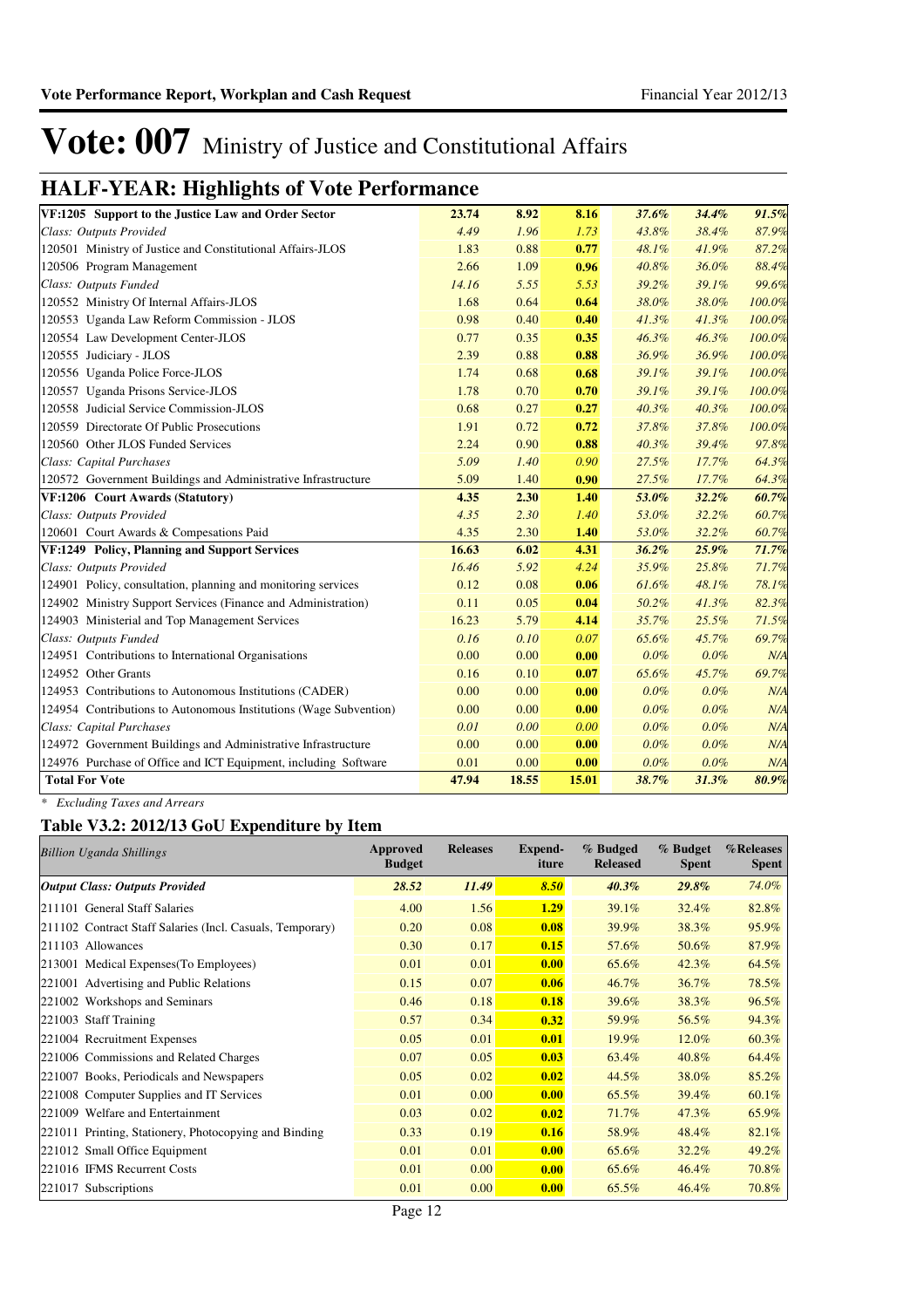### **HALF-YEAR: Highlights of Vote Performance**

| <b>Billion Uganda Shillings</b>                             | <b>Approved</b><br><b>Budget</b> | <b>Releases</b> | <b>Expend-</b><br>iture | % Budged<br><b>Released</b> | % Budget<br><b>Spent</b> | %Releases<br><b>Spent</b> |
|-------------------------------------------------------------|----------------------------------|-----------------|-------------------------|-----------------------------|--------------------------|---------------------------|
| 222001 Telecommunications                                   | 0.14                             | 0.06            | 0.06                    | 46.4%                       | 46.4%                    | 100.0%                    |
| 222002 Postage and Courier                                  | 0.01                             | 0.00            | 0.00                    | 65.5%                       | 22.0%                    | 33.5%                     |
| 222003 Information and Communications Technology            | 0.03                             | 0.02            | 0.01                    | 65.6%                       | 46.2%                    | 70.4%                     |
| 223003 Rent - Produced Assets to private entities           | 2.40                             | 1.70            | 1.70                    | 70.5%                       | 70.5%                    | 100.0%                    |
| 223005 Electricity                                          | 0.02                             | 0.00            | 0.00                    | $0.0\%$                     | $0.0\%$                  | N/A                       |
| 223006 Water                                                | 0.02                             | 0.00            | 0.00                    | 0.0%                        | 0.0%                     | N/A                       |
| 224002 General Supply of Goods and Services                 | 0.06                             | 0.03            | 0.03                    | 53.3%                       | 41.4%                    | 77.5%                     |
| 225001 Consultancy Services- Short-term                     | 0.34                             | 0.13            | 0.11                    | 38.2%                       | 32.0%                    | 83.7%                     |
| 225002 Consultancy Services-Long-term                       | 7.89                             | 2.92            | 1.39                    | 37.0%                       | 17.6%                    | 47.5%                     |
| 227001 Travel Inland                                        | 0.17                             | 0.12            | 0.11                    | 71.4%                       | 61.3%                    | 85.9%                     |
| 227002 Travel Abroad                                        | 0.31                             | 0.20            | 0.18                    | 63.7%                       | 57.0%                    | 89.5%                     |
| 227004 Fuel, Lubricants and Oils                            | 0.08                             | 0.06            | 0.06                    | 73.0%                       | 73.0%                    | 100.0%                    |
| 228001 Maintenance - Civil                                  | 0.06                             | 0.04            | 0.03                    | 65.6%                       | 60.6%                    | 92.4%                     |
| 228002 Maintenance - Vehicles                               | 0.38                             | 0.20            | 0.16                    | 51.9%                       | 42.5%                    | 82.0%                     |
| 228003 Maintenance Machinery, Equipment and Furniture       | 0.10                             | 0.06            | 0.05                    | 64.1%                       | 47.2%                    | 73.6%                     |
| 282104 Compensation to 3rd Parties                          | 10.27                            | 3.23            | 2.31                    | 31.4%                       | 22.5%                    | 71.5%                     |
| <b>Output Class: Outputs Funded</b>                         | 14.32                            | 5.66            | 5.61                    | 39.5%                       | 39.1%                    | 99.1%                     |
| 262201 Contributions to International Organisations (Capit) | 0.00                             | 0.00            | 0.00                    | 0.0%                        | 0.0%                     | N/A                       |
| 263106 Other Current grants(current)                        | 0.16                             | 0.10            | 0.07                    | 65.6%                       | 45.7%                    | 69.7%                     |
| 263204 Transfers to other gov't units(capital)              | 14.16                            | 5.55            | 5.53                    | 39.2%                       | 39.1%                    | 99.6%                     |
| 264101 Contributions to Autonomous Inst.                    | 0.00                             | 0.00            | 0.00                    | 0.0%                        | 0.0%                     | N/A                       |
| 264201 Contributions to Autonomous In                       | 0.00                             | 0.00            | 0.00                    | 0.0%                        | 0.0%                     | N/A                       |
| <b>Output Class: Capital Purchases</b>                      | 7.60                             | 1.40            | 0.90                    | 18.5%                       | 11.9%                    | 64.3%                     |
| 231001 Non-Residential Buildings                            | 5.09                             | 1.40            | 0.90                    | 27.5%                       | 17.7%                    | 64.3%                     |
| 231005 Machinery and Equipment                              | 0.01                             | 0.00            | 0.00                    | 0.0%                        | $0.0\%$                  | N/A                       |
| 312206 Gross Tax                                            | 2.50                             | 0.00            | 0.00                    | 0.0%                        | $0.0\%$                  | N/A                       |
| <b>Output Class: Arrears</b>                                | 1.07                             | 0.79            | 0.79                    | $73.2\%$                    | $73.2\%$                 | 100.0%                    |
| 321605 Domestic arrears                                     | 1.07                             | 0.79            | 0.79                    | 73.2%                       | 73.2%                    | 100.0%                    |
| <b>Grand Total:</b>                                         | 51.52                            | 19.34           | 15.80                   | 37.5%                       | 30.7%                    | 81.7%                     |
| <b>Total Excluding Taxes and Arrears:</b>                   | 47.94                            | 18.55           | 15.01                   | 38.7%                       | 31.3%                    | $80.9\%$                  |

#### **Table V3.3: GoU Releases and Expenditure by Project and Programme\***

|    | <b>Billion Uganda Shillings</b>                           | <b>Approved</b><br><b>Budget</b> | <b>Released</b> | <b>Spent</b> | $%$ GoU<br><b>Budget</b><br>Released | $%$ GoU<br><b>Budget</b><br><b>Spent</b> | $%$ GoU<br>Releases<br>Spent |
|----|-----------------------------------------------------------|----------------------------------|-----------------|--------------|--------------------------------------|------------------------------------------|------------------------------|
|    | VF:1201 Legislation and Legal services                    | 2.33                             | 1.08            | 0.96         | $46.3\%$                             | $41.0\%$                                 | 88.6%                        |
|    | <b>Recurrent Programmes</b>                               |                                  |                 |              |                                      |                                          |                              |
| 02 | Civil Litigation                                          | 0.12                             | 0.05            | 0.03         | 39.3%                                | 29.6%                                    | 75.4%                        |
| 03 | Line Ministries                                           | 0.21                             | 0.05            | 0.04         | 23.5%                                | $19.7\%$                                 | 83.7%                        |
| 04 | Institutions                                              | 0.19                             | 0.05            | 0.03         | 24.1%                                | 18.0%                                    | 74.5%                        |
| 05 | Local Gov't Institutions (Litigation)                     | 0.37                             | 0.36            | 0.34         | 97.4%                                | 93.6%                                    | 96.1%                        |
| 06 | <b>First Parliamentary Counsel</b>                        | 0.10                             | 0.03            | 0.02         | 34.0%                                | 24.3%                                    | 71.5%                        |
| 07 | Principal Legislation                                     | 0.15                             | 0.04            | 0.03         | $26.0\%$                             | 19.5%                                    | 75.0%                        |
| 08 | Subsidiary Legislation                                    | 0.17                             | 0.04            | 0.03         | 23.1%                                | 18.1%                                    | 78.4%                        |
| 09 | Local Government (First Parliamentary Counsel)            | 0.25                             | 0.05            | 0.04         | 20.4%                                | 16.7%                                    | 81.8%                        |
| 10 | <b>Legal Advisory Services</b>                            | 0.12                             | 0.05            | 0.05         | 44.3%                                | 37.1%                                    | 83.6%                        |
| 11 | Central Government                                        | 0.16                             | 0.04            | 0.03         | 23.6%                                | $18.2\%$                                 | 77.0%                        |
| 12 | Local Government (Legal Advisory Services)                | 0.15                             | 0.04            | 0.03         | 23.7%                                | 18.4%                                    | 77.6%                        |
| 13 | Contracts and Negotiations                                | 0.36                             | 0.29            | 0.28         | 81.5%                                | 77.0%                                    | 94.6%                        |
|    | VF:1202 Registration Births, Deaths, Marriages & Business | 0.00                             | 0.00            | 0.00         | N/A                                  | N/A                                      | N/A                          |
|    | <b>Recurrent Programmes</b>                               |                                  |                 |              |                                      |                                          |                              |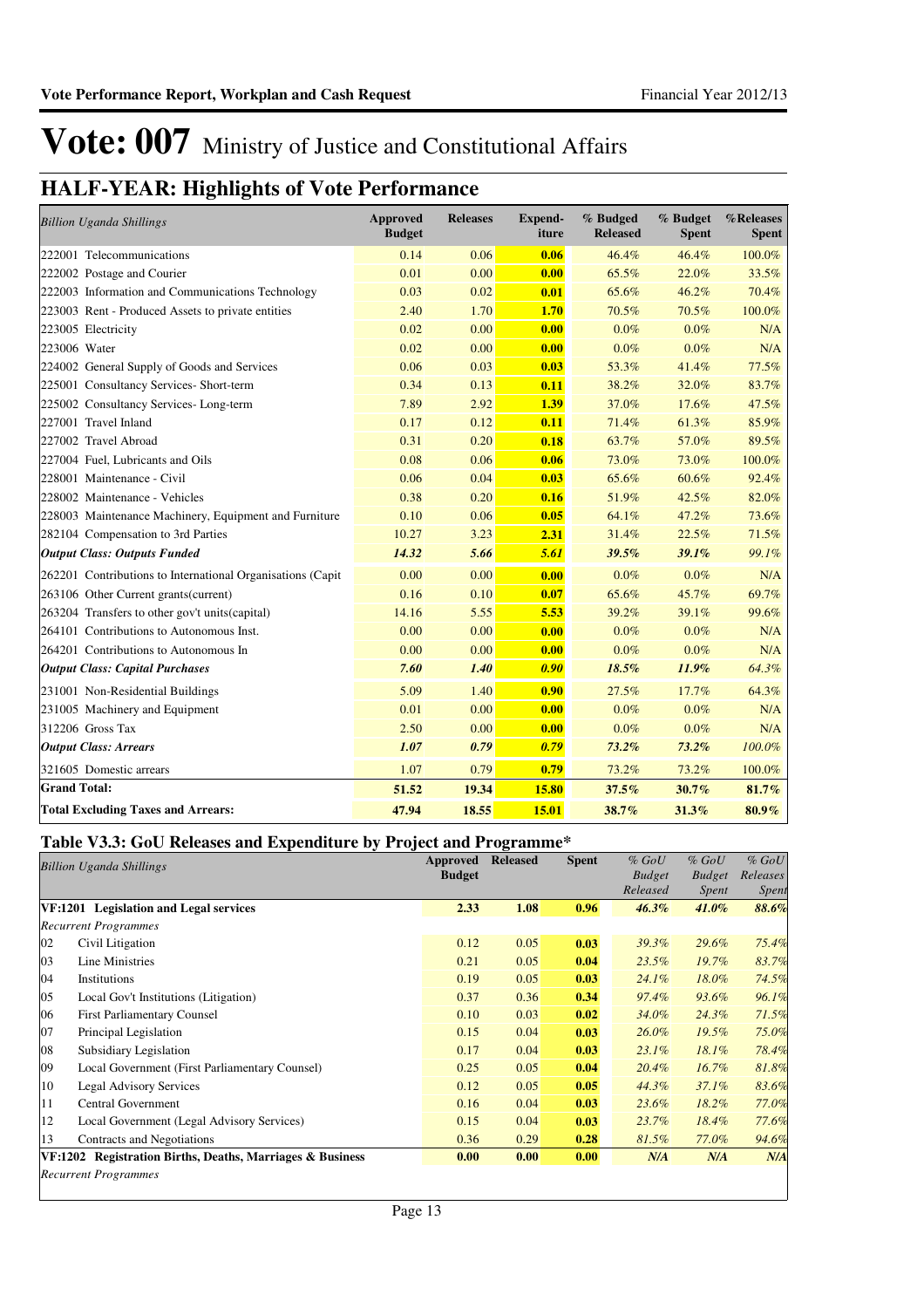### **HALF-YEAR: Highlights of Vote Performance**

| 14<br>Registrar General                                           | 0.00  | 0.00  | 0.00  | N/A      | N/A      | N/A   |
|-------------------------------------------------------------------|-------|-------|-------|----------|----------|-------|
| VF:1203 Administration of Estates/Property of the Deceased        | 0.60  | 0.14  | 0.11  | $23.9\%$ | 18.4%    | 76.8% |
| <b>Recurrent Programmes</b>                                       |       |       |       |          |          |       |
| <b>Administrator General</b><br>16                                | 0.60  | 0.14  | 0.11  | 23.9%    | 18.4%    | 76.8% |
| VF:1204 Regulation of the Legal Profession                        | 0.29  | 0.09  | 0.07  | $29.9\%$ | 24.4%    | 81.6% |
| <b>Recurrent Programmes</b>                                       |       |       |       |          |          |       |
| Law Council<br>15                                                 | 0.29  | 0.09  | 0.07  | 29.9%    | 24.4%    | 81.6% |
| VF:1205 Support to the Justice Law and Order Sector               | 23.74 | 8.92  | 8.16  | 37.6%    | 34.4%    | 91.5% |
| <b>Development Projects</b>                                       |       |       |       |          |          |       |
| Support to Justice Law and Order Sector<br>0890                   | 23.74 | 8.92  | 8.16  | 37.6%    | 34.4%    | 91.5% |
| Judicial Service Enhancement - PRDP<br>1108                       | 0.00  | 0.00  | 0.00  | N/A      | N/A      | N/A   |
| VF:1206 Court Awards (Statutory)                                  | 4.35  | 2.30  | 1.40  | 53.0%    | $32.2\%$ | 60.7% |
| <b>Recurrent Programmes</b>                                       |       |       |       |          |          |       |
| 18<br><b>Statutory Court Awards</b>                               | 4.35  | 2.30  | 1.40  | 53.0%    | 32.2%    | 60.7% |
| VF:1249 Policy, Planning and Support Services                     | 16.63 | 6.02  | 4.31  | 36.2%    | $25.9\%$ | 71.7% |
| <b>Recurrent Programmes</b>                                       |       |       |       |          |          |       |
| 01<br>Headquarters                                                | 16.28 | 5.82  | 4.15  | 35.7%    | 25.5%    | 71.3% |
| 17<br>Policy Planning Unit                                        | 0.12  | 0.08  | 0.06  | 61.6%    | 48.1%    | 78.1% |
| 19<br><b>Internal Audit Department</b>                            | 0.11  | 0.05  | 0.04  | 50.2%    | $41.3\%$ | 82.3% |
| 20<br>Office of the Attorney General                              | 0.11  | 0.07  | 0.06  | 66.7%    | 54.1%    | 81.1% |
| <b>Development Projects</b>                                       |       |       |       |          |          |       |
| Support to Ministry of Justice and Constitutional Affairs<br>1228 | 0.01  | 0.00  | 0.00  | 0.0%     | $0.0\%$  | N/A   |
| Construction of the JLOS House<br>1242                            | 0.00  | 0.00  | 0.00  | 0.0%     | 0.0%     | N/A   |
| <b>Total For Vote</b>                                             | 47.94 | 18.55 | 15.01 | 38.7%    | 31.3%    | 80.9% |
|                                                                   |       |       |       |          |          |       |

*\* Excluding Taxes and Arrears*

**Table V3.4: Donor Releases and Expenditure by Project and Programme\***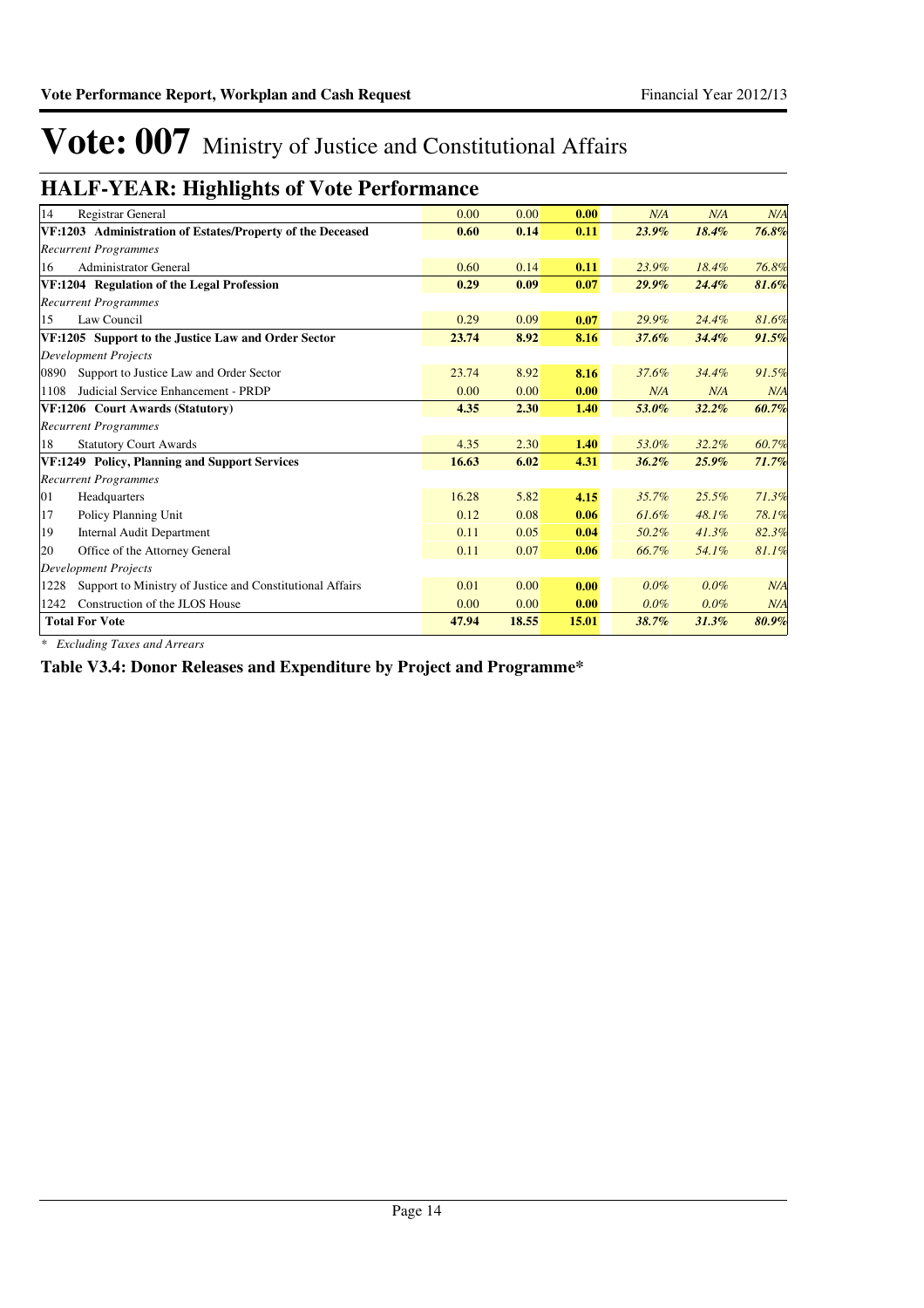### **QUARTER 2: Cumulative Outputs and Expenditure by End of Quarter**

| <b>Annual Planned Outputs and Cumulative Outputs Achieved by End of</b> | Cumulative Expenditures made by the End of the Quarter to |
|-------------------------------------------------------------------------|-----------------------------------------------------------|
| <b>Quarter</b> (Quantity and Location)                                  | <b>Deliver Cumulative Outputs</b><br>UShs Thousand        |
| Vote Eunstian: 1201 Legislation and Legal convices                      |                                                           |

**Vote Function: 1201 Legislation and Legal services**

*Recurrent Programmes*

#### *Programme 02 Civil Litigation*

*Outputs Provided*

**12 0103 Civil Suits defended in Court Output:**

#### -Research -Working closely with the line institutions and agencies -Effective supervision of State Attorneys to defend Government in Court -Facilitation of State Attorneys to attend court **Handlesd 30 Civil suits Against the Attorney Generalout of which 5 cases worth 5,552,356,583= were lost and 11 cases were won, Government saved Shs.4,934,000,000/= the department also handled 18 Constitutional Petitions ;6 MA and causes and 1 Civil Appeal** *Wage Recurrent Non Wage Recurrent* **Total** *8,356 25,751 0* **34,107** *Cumulatie Outputs Achieved by the end of the Quarter: Annual Planned Outputs: NTR* No variation *Reasons for Variation in performance Item Spent* 211101 General Staff Salaries 8,356 221003 Staff Training 2,780 221006 Commissions and Related Charges 8,349 221009 Welfare and Entertainment 462 221011 Printing, Stationery, Photocopying and Binding 1,392 222001 Telecommunications 2,551 224002 General Supply of Goods and Services 533 227001 Travel Inland 903 227002 Travel Abroad 5,745 227004 Fuel, Lubricants and Oils 1,311 228002 Maintenance - Vehicles 1,725

#### *Programme 03 Line Ministries*

*Outputs Provided*

**12 0103 Civil Suits defended in Court Output:**

|                                                                                                                                                                             | <b>Item</b>                                              | <b>Spent</b> |
|-----------------------------------------------------------------------------------------------------------------------------------------------------------------------------|----------------------------------------------------------|--------------|
| <b>Annual Planned Outputs:</b>                                                                                                                                              | 211101 General Staff Salaries                            | 24.694       |
| -Research                                                                                                                                                                   | 221009 Welfare and Entertainment                         | 443          |
| -Working closely with the Line Ministries<br>-Consultations with Line Ministries                                                                                            | 221011 Printing, Stationery, Photocopying and<br>Binding | 892          |
| -Production of witnesses in court                                                                                                                                           | 222001 Telecommunications                                | 1,113        |
| Cumulatie Outputs Achieved by the end of the Quarter:                                                                                                                       | 224002 General Supply of Goods and Services              | 333          |
| Handlesd 30 Civil suits Against the Attorney General out of which 5<br>cases worth $5,552,356,583$ were lost<br>and 11 cases were won, Government saved Shs.4,934,000,000/= | 227001 Travel Inland                                     | 8,262        |
|                                                                                                                                                                             | 227002 Travel Abroad                                     | 1,249        |
| the department also handled 18 Constitutional Petitions ;6 MA and                                                                                                           | 227004 Fuel, Lubricants and Oils                         | 1,311        |
| causes and 1 Civil Appeal                                                                                                                                                   | 228002 Maintenance - Vehicles                            | 661          |
| <b>Reasons for Variation in performance</b><br>N/A                                                                                                                          | 228003 Maintenance Machinery, Equipment and<br>Furniture | 1,967        |
|                                                                                                                                                                             | <b>Total</b>                                             | 40,925       |
|                                                                                                                                                                             | <b>Wage Recurrent</b>                                    | 24,694       |
|                                                                                                                                                                             | <b>Non Wage Recurrent</b>                                | 16,231       |
|                                                                                                                                                                             | <b>NTR</b>                                               | 0            |

#### *Programme 04 Institutions*

*Outputs Provided* **Output: 12 0103 Civil Suits defended in Court**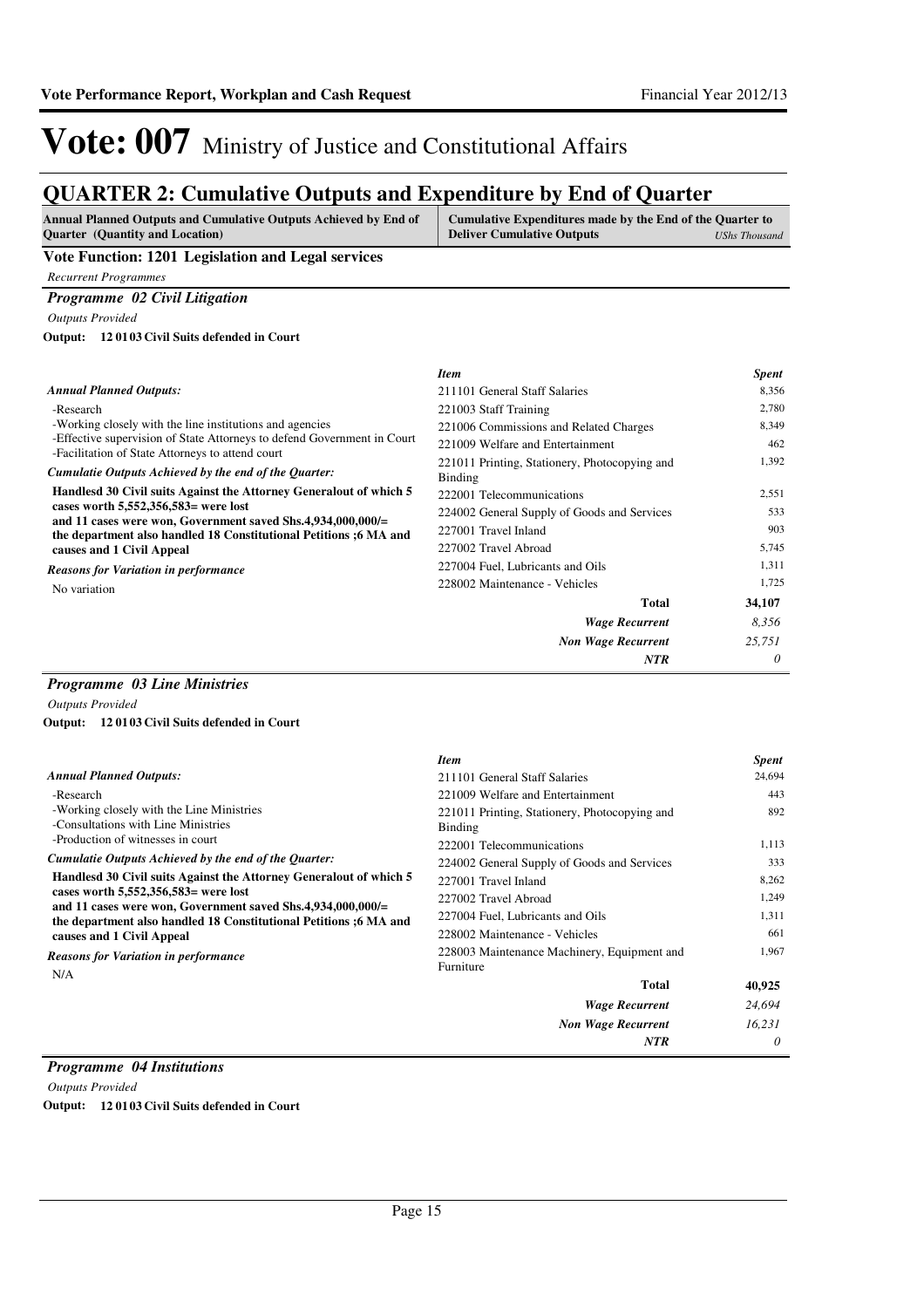### **QUARTER 2: Cumulative Outputs and Expenditure by End of Quarter**

| Annual Planned Outputs and Cumulative Outputs Achieved by End of<br><b>Ouarter</b> (Quantity and Location) | Cumulative Expenditures made by the End of the Quarter to<br><b>Deliver Cumulative Outputs</b> | UShs Thousand |
|------------------------------------------------------------------------------------------------------------|------------------------------------------------------------------------------------------------|---------------|
| Vote Function: 1201 Legislation and Legal services                                                         |                                                                                                |               |

### *Recurrent Programmes*

| <b>Programme</b> 04 Institutions                                                                     |                                             |              |
|------------------------------------------------------------------------------------------------------|---------------------------------------------|--------------|
|                                                                                                      | <b>Item</b>                                 | <b>Spent</b> |
| <b>Annual Planned Outputs:</b>                                                                       | 211101 General Staff Salaries               | 22,698       |
| -Research                                                                                            | 221009 Welfare and Entertainment            | 500          |
| -Working closely with the line institutions                                                          | 222001 Telecommunications                   | 742          |
| -Consultations with Line Institutions                                                                | 224002 General Supply of Goods and Services | 333          |
| -Production of witnesses in court<br>Cumulatie Outputs Achieved by the end of the Quarter:           | 227001 Travel Inland                        | 5,750        |
|                                                                                                      | 227002 Travel Abroad                        | 1,361        |
| Handlesd 30 Civil suits Against the Attorney General out of which 5                                  | 227004 Fuel, Lubricants and Oils            | 1,491        |
| cases worth $5,552,356,583$ were lost<br>and 11 cases were won, Government saved Shs.4,934,000,000/= | 228002 Maintenance - Vehicles               | 825          |
| the department also handled 18 Constitutional Petitions ;6 MA and                                    | 228003 Maintenance Machinery, Equipment and | 692          |
| causes and 1 Civil Appeal                                                                            | Furniture                                   |              |
| <b>Reasons for Variation in performance</b>                                                          | Total                                       | 34,784       |
| N/A                                                                                                  | <b>Wage Recurrent</b>                       | 22,698       |
|                                                                                                      | <b>Non Wage Recurrent</b>                   | 12.086       |
|                                                                                                      | <b>NTR</b>                                  | 0            |

### *Programme 05 Local Gov't Institutions (Litigation)*

*Outputs Provided*

#### **12 0103 Civil Suits defended in Court Output:**

|                                                                                                                                                                   | <b>Item</b>                                              | <b>Spent</b> |
|-------------------------------------------------------------------------------------------------------------------------------------------------------------------|----------------------------------------------------------|--------------|
| <b>Annual Planned Outputs:</b>                                                                                                                                    | 211101 General Staff Salaries                            | 331,108      |
| -Research                                                                                                                                                         | 221009 Welfare and Entertainment                         | 333          |
| -Working closely with the Local Governments                                                                                                                       | 222001 Telecommunications                                | 927          |
| -Consultations with Local Governments                                                                                                                             | 224002 General Supply of Goods and Services              | 333          |
| -Production of witnesses in court<br>Cumulatie Outputs Achieved by the end of the Quarter:<br>Handlesd 30 Civil suits Against the Attorney General out of which 5 | 227001 Travel Inland                                     | 5,753        |
|                                                                                                                                                                   | 227002 Travel Abroad                                     | 1,361        |
|                                                                                                                                                                   | 227004 Fuel, Lubricants and Oils                         | 1.491        |
| cases worth $5,552,356,583$ were lost<br>and 11 cases were won, Government saved Shs.4,934,000,000/ $=$                                                           | 228002 Maintenance - Vehicles                            | 235          |
| the department also handled 18 Constitutional Petitions :6 MA and<br>causes and 1 Civil Appeal                                                                    | 228003 Maintenance Machinery, Equipment and<br>Furniture | 1.704        |
| <b>Reasons for Variation in performance</b>                                                                                                                       | <b>Total</b>                                             | 343,662      |
| N/A                                                                                                                                                               | <b>Wage Recurrent</b>                                    | 331,108      |
|                                                                                                                                                                   | <b>Non Wage Recurrent</b>                                | 12,554       |
|                                                                                                                                                                   | <b>NTR</b>                                               | 0            |

#### *Programme 06 First Parliamentary Counsel*

*Outputs Provided*

**12 0101 Bills, Acts, Statutory Instruments, Ordinances, Bye Laws Output:**

|                                                                                | <b>Item</b>                                              | <b>Spent</b> |
|--------------------------------------------------------------------------------|----------------------------------------------------------|--------------|
| <b>Annual Planned Outputs:</b>                                                 | 211101 General Staff Salaries                            | 8.522        |
| 19 Bills to be drafted and published; 22 Acts to be Published; 61              | 221009 Welfare and Entertainment                         | 483          |
| Statutory Instruments; 6 Ordinances; 3 Bye Laws published; 16 Legal<br>notices | 221011 Printing, Stationery, Photocopying and<br>Binding | 1,653        |
| Cumulatie Outputs Achieved by the end of the Quarter:                          | 222001 Telecommunications                                | 1.855        |
| Drafted and published 6 Bills; 11 Acts; 20 Statutory Instruments and           | 224002 General Supply of Goods and Services              | 333          |
| 3 Legal notices.                                                               | 227001 Travel Inland                                     | 6.514        |
| <b>Reasons for Variation in performance</b>                                    | 227002 Travel Abroad                                     | 647          |
| The planned activities to be achieved by the end of the FY                     | 227004 Fuel, Lubricants and Oils                         | 1.311        |
|                                                                                | 228002 Maintenance - Vehicles                            | 825          |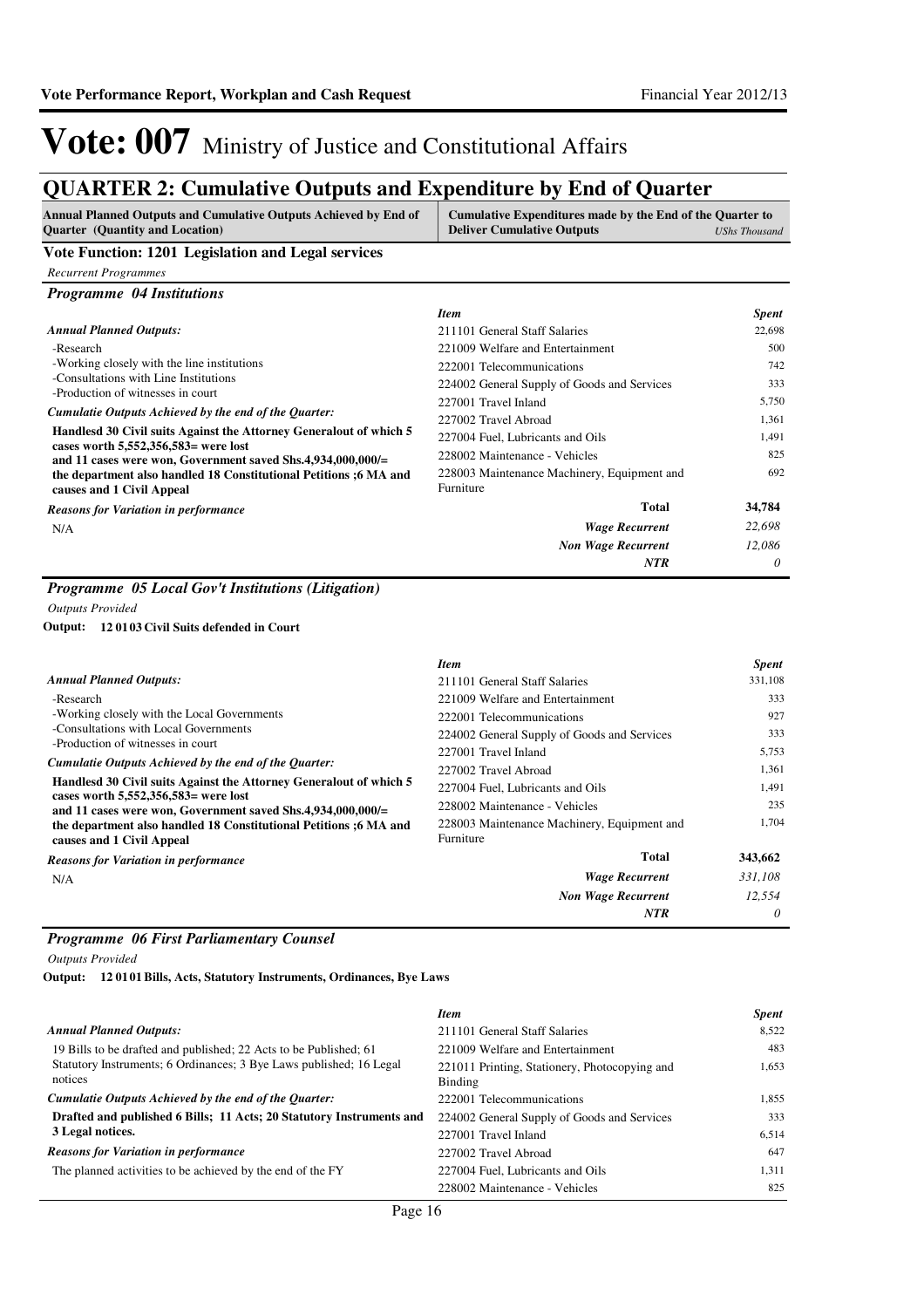### **QUARTER 2: Cumulative Outputs and Expenditure by End of Quarter**

| <b>Annual Planned Outputs and Cumulative Outputs Achieved by End of</b><br><b>Ouarter</b> (Quantity and Location) | Cumulative Expenditures made by the End of the Quarter to<br><b>Deliver Cumulative Outputs</b> | <b>UShs Thousand</b> |
|-------------------------------------------------------------------------------------------------------------------|------------------------------------------------------------------------------------------------|----------------------|
| Vote Function: 1201 Legislation and Legal services                                                                |                                                                                                |                      |
| <b>Recurrent Programmes</b>                                                                                       |                                                                                                |                      |
| <b>Programme 06 First Parliamentary Counsel</b>                                                                   |                                                                                                |                      |
|                                                                                                                   | 228003 Maintenance Machinery, Equipment and<br>Furniture                                       | 1,547                |
|                                                                                                                   | <b>Total</b>                                                                                   | 23,690               |
|                                                                                                                   | <b>Wage Recurrent</b>                                                                          | 8,522                |
|                                                                                                                   | <b>Non Wage Recurrent</b>                                                                      | 15.168               |
|                                                                                                                   | <b>NTR</b>                                                                                     | 0                    |

#### *Programme 07 Principal Legislation*

*Outputs Provided*

**12 0101 Bills, Acts, Statutory Instruments, Ordinances, Bye Laws Output:**

|                                                               | <b>Item</b>                                              | <b>Spent</b> |
|---------------------------------------------------------------|----------------------------------------------------------|--------------|
| <b>Annual Planned Outputs:</b>                                | 211101 General Staff Salaries                            | 16,348       |
| 19 Bills to be drafted and published; 22 Acts to be Published | 221009 Welfare and Entertainment                         | 500          |
| Cumulatie Outputs Achieved by the end of the Quarter:         | 222001 Telecommunications                                | 1,855        |
| Drafted and published 6 Bills; 11 Acts;                       | 224002 General Supply of Goods and Services              | 246          |
| <b>Reasons for Variation in performance</b>                   | 227001 Travel Inland                                     | 4,103        |
| The planned activities to be achieved by the end of the FY    | 227002 Travel Abroad                                     | 2,024        |
|                                                               | 227004 Fuel, Lubricants and Oils                         | 1,311        |
|                                                               | 228002 Maintenance - Vehicles                            | 804          |
|                                                               | 228003 Maintenance Machinery, Equipment and<br>Furniture | 999          |
|                                                               | Total                                                    | 28,600       |
|                                                               | <b>Wage Recurrent</b>                                    | 16,348       |
|                                                               | <b>Non Wage Recurrent</b>                                | 12,253       |
|                                                               | <b>NTR</b>                                               | $\theta$     |

#### *Programme 08 Subsidiary Legislation*

*Outputs Provided*

**12 0101 Bills, Acts, Statutory Instruments, Ordinances, Bye Laws Output:**

|                                                                                          | <b>Item</b>                                              | <b>Spent</b> |
|------------------------------------------------------------------------------------------|----------------------------------------------------------|--------------|
| <b>Annual Planned Outputs:</b>                                                           | 211101 General Staff Salaries                            | 20,194       |
| 61 Statutory Instruments                                                                 | 221009 Welfare and Entertainment                         | 516          |
| Cumulatie Outputs Achieved by the end of the Quarter:<br><b>20 Statutory Instruments</b> | 221011 Printing, Stationery, Photocopying and<br>Binding | 1,050        |
|                                                                                          | 222001 Telecommunications                                | 1,392        |
| <b>Reasons for Variation in performance</b>                                              | 224002 General Supply of Goods and Services              | 333          |
| The planned activities to be achieved by the end of the FY                               | 227001 Travel Inland                                     | 1,088        |
|                                                                                          | 227002 Travel Abroad                                     | 2,498        |
|                                                                                          | 227004 Fuel, Lubricants and Oils                         | 1,311        |
|                                                                                          | 228002 Maintenance - Vehicles                            | 867          |
|                                                                                          | 228003 Maintenance Machinery, Equipment and<br>Furniture | 1,260        |
|                                                                                          | <b>Total</b>                                             | 30,509       |
|                                                                                          | <b>Wage Recurrent</b>                                    | 20,194       |
|                                                                                          | <b>Non Wage Recurrent</b>                                | 10,315       |
|                                                                                          | NTR                                                      | 0            |

*Programme 09 Local Government (First Parliamentary Counsel) Outputs Provided*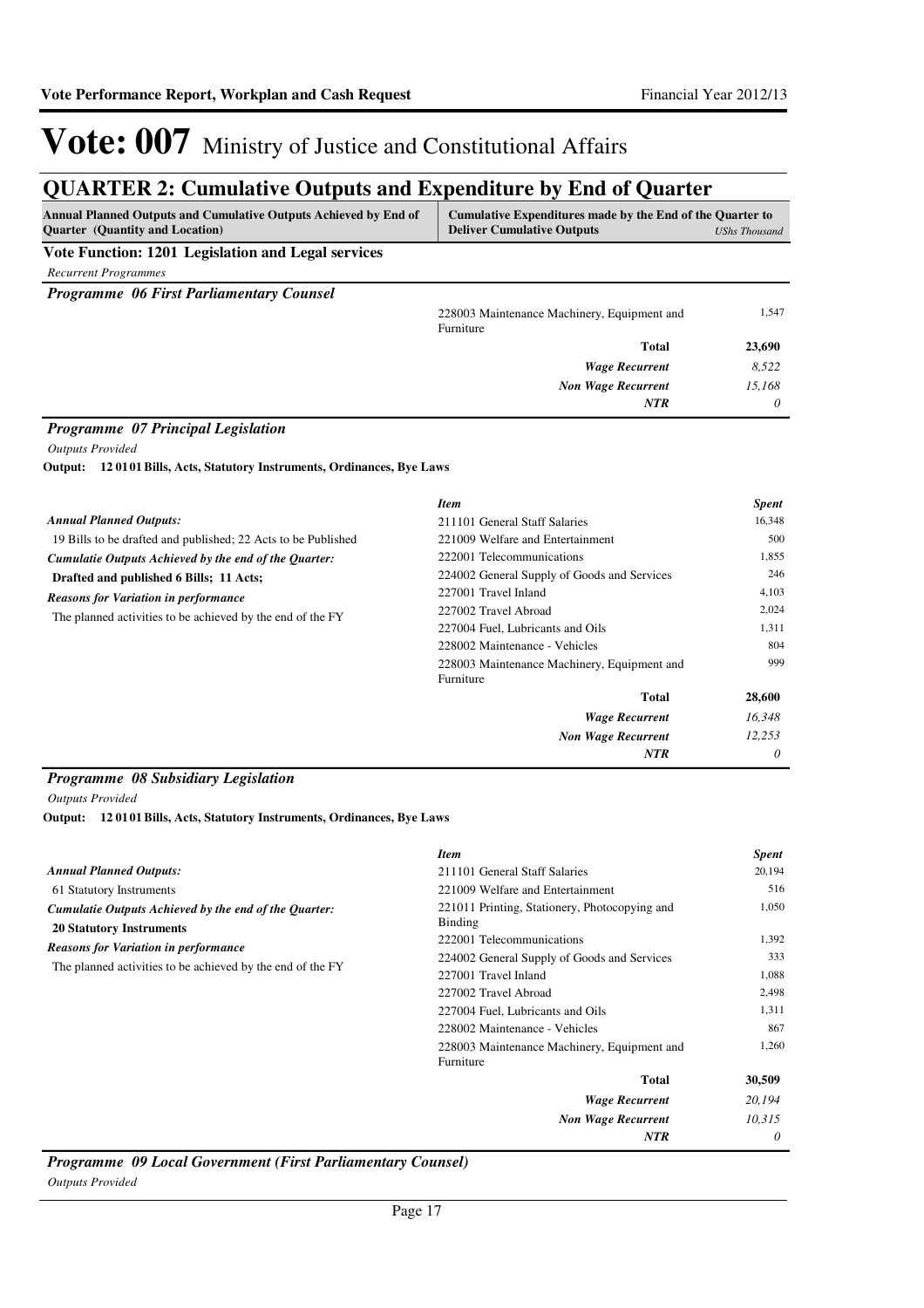### **QUARTER 2: Cumulative Outputs and Expenditure by End of Quarter**

| <b>Annual Planned Outputs and Cumulative Outputs Achieved by End of</b> | Cumulative Expenditures made by the End of the Quarter to |               |
|-------------------------------------------------------------------------|-----------------------------------------------------------|---------------|
| <b>Ouarter</b> (Quantity and Location)                                  | <b>Deliver Cumulative Outputs</b>                         | UShs Thousand |

#### **Vote Function: 1201 Legislation and Legal services**

*Recurrent Programmes*

#### *Programme 09 Local Government (First Parliamentary Counsel)*

**12 0101 Bills, Acts, Statutory Instruments, Ordinances, Bye Laws Output:**

|                                                                                 | <b>Item</b>                                              | <b>Spent</b> |
|---------------------------------------------------------------------------------|----------------------------------------------------------|--------------|
| <b>Annual Planned Outputs:</b>                                                  | 211101 General Staff Salaries                            | 31,480       |
| 6 Ordinances; 16 Legal notices; 3 Bye Laws published                            | 221009 Welfare and Entertainment                         | 461          |
| Cumulatie Outputs Achieved by the end of the Quarter:<br><b>6 Legal notices</b> | 221011 Printing, Stationery, Photocopying and<br>Binding | 1,414        |
|                                                                                 | 222001 Telecommunications                                | 1,392        |
| <b>Reasons for Variation in performance</b>                                     | 224002 General Supply of Goods and Services              | 333          |
| The planned activities to be achieved by the end of the FY                      | 227001 Travel Inland                                     | 2,101        |
|                                                                                 | 227002 Travel Abroad                                     | 1,249        |
|                                                                                 | 227004 Fuel, Lubricants and Oils                         | 1,311        |
|                                                                                 | 228002 Maintenance - Vehicles                            | 743          |
|                                                                                 | 228003 Maintenance Machinery, Equipment and<br>Furniture | 647          |
|                                                                                 | <b>Total</b>                                             | 41,131       |
|                                                                                 | <b>Wage Recurrent</b>                                    | 31,480       |
|                                                                                 | <b>Non Wage Recurrent</b>                                | 9,651        |
|                                                                                 | <b>NTR</b>                                               | 0            |

#### *Programme 10 Legal Advisory Services*

*Outputs Provided*

#### **12 0102 Contracts, Legal Advice/opinion Output:**

|                                                                  | <b>Item</b>                                   | <b>Spent</b> |
|------------------------------------------------------------------|-----------------------------------------------|--------------|
| <b>Annual Planned Outputs:</b>                                   | 211101 General Staff Salaries                 | 7,499        |
| -Received 570 requests for contracts and responded to 280(49%)   | 221006 Commissions and Related Charges        | 4,638        |
|                                                                  | 221009 Welfare and Entertainment              | 1,380        |
| -70% of the meetings were attended                               | 221011 Printing, Stationery, Photocopying and | 1,000        |
| Cumulatie Outputs Achieved by the end of the Quarter:            | Binding                                       |              |
| 309 requests for legal opinion were received both from Local and | 222001 Telecommunications                     | 1,855        |
| Central government and responded to 148. Received 1445 requests  | 227001 Travel Inland                          | 2,319        |
| for drafting contracts and responded to 1369.                    | 227002 Travel Abroad                          | 23,600       |
| <b>Reasons for Variation in performance</b>                      | 227004 Fuel, Lubricants and Oils              | 1,638        |
| All requests to be responded to.                                 | 228002 Maintenance - Vehicles                 | 1,135        |
|                                                                  | 228003 Maintenance Machinery, Equipment and   | 896          |
|                                                                  | Furniture                                     |              |
|                                                                  | <b>Total</b>                                  | 45,959       |
|                                                                  | <b>Wage Recurrent</b>                         | 7,499        |
|                                                                  | <b>Non Wage Recurrent</b>                     | 38,461       |
|                                                                  | <b>NTR</b>                                    | 0            |

#### *Programme 11 Central Government*

*Outputs Provided*

**Output: 12 0102 Contracts, Legal Advice/opinion**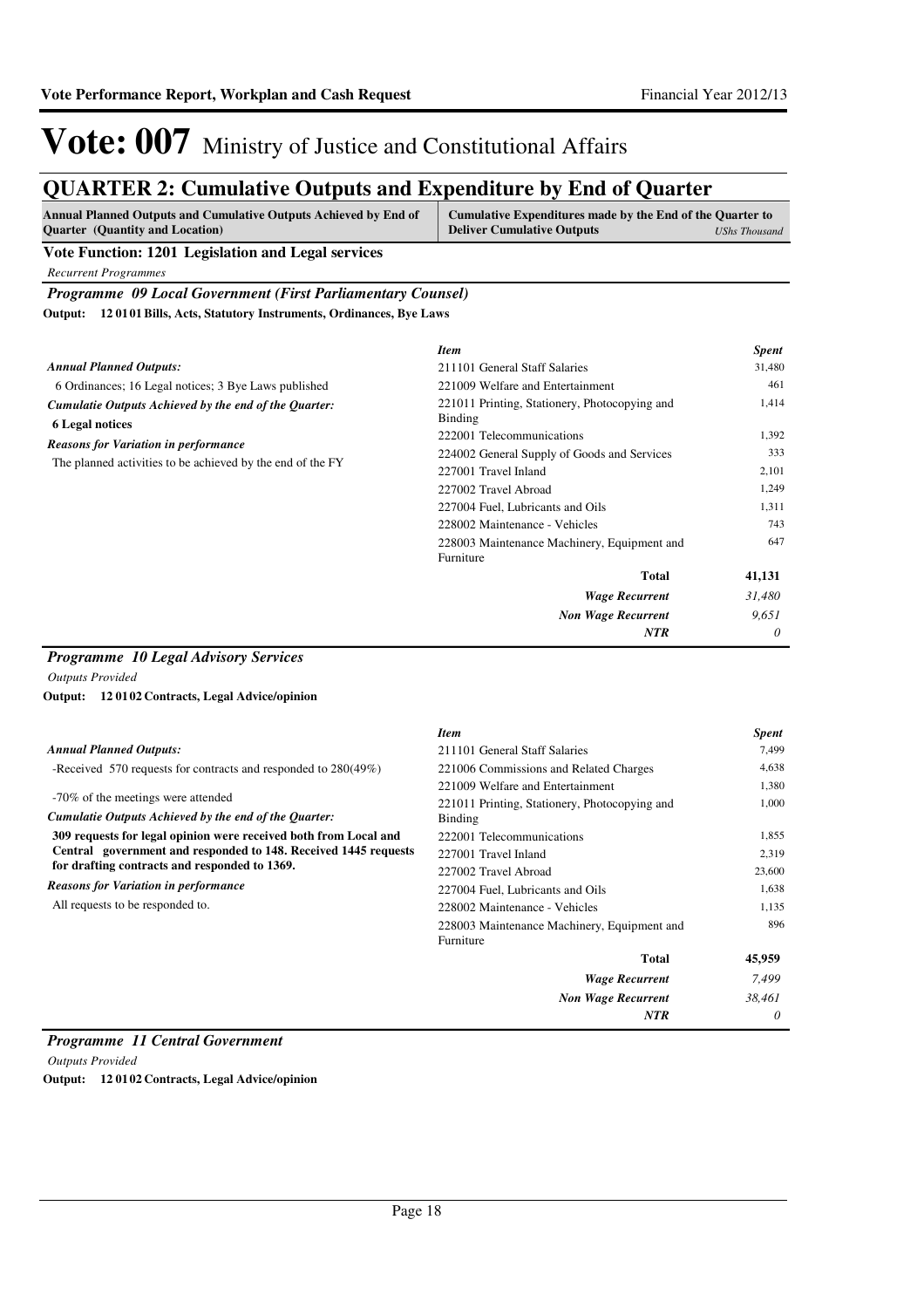### **QUARTER 2: Cumulative Outputs and Expenditure by End of Quarter**

| <b>Annual Planned Outputs and Cumulative Outputs Achieved by End of</b><br><b>Quarter</b> (Quantity and Location) | Cumulative Expenditures made by the End of the Quarter to<br><b>Deliver Cumulative Outputs</b> | <b>UShs Thousand</b> |
|-------------------------------------------------------------------------------------------------------------------|------------------------------------------------------------------------------------------------|----------------------|
| Vote Function: 1201 Legislation and Legal services                                                                |                                                                                                |                      |
| <b>Recurrent Programmes</b>                                                                                       |                                                                                                |                      |
| <b>Programme 11 Central Government</b>                                                                            |                                                                                                |                      |
|                                                                                                                   | <b>Item</b>                                                                                    | <b>Spent</b>         |
| <b>Annual Planned Outputs:</b>                                                                                    | 211101 General Staff Salaries                                                                  | 18,470               |
| -Received 570 requests for contracts and responded to 280(49%)                                                    | 221009 Welfare and Entertainment                                                               | 443                  |
| -70% of the meetings were attended                                                                                | 221011 Printing, Stationery, Photocopying and<br>Binding                                       | 1.000                |
| Cumulatie Outputs Achieved by the end of the Quarter:                                                             | 222001 Telecommunications                                                                      | 1,020                |
| 309 requests for legal opinion were received both from Local and                                                  | 224002 General Supply of Goods and Services                                                    | 294                  |
| Central government and responded to 148. Received 1445 requests                                                   | 227001 Travel Inland                                                                           | 4,054                |
| for drafting contracts and responded to 1369.                                                                     | 227002 Travel Abroad                                                                           | 1,249                |
| <b>Reasons for Variation in performance</b>                                                                       | 227004 Fuel, Lubricants and Oils                                                               | 1,311                |
| All requests to be responded to.                                                                                  | 228002 Maintenance - Vehicles                                                                  | 242                  |
|                                                                                                                   | <b>Total</b>                                                                                   | 28,409               |
|                                                                                                                   | <b>Wage Recurrent</b>                                                                          | 18,470               |
|                                                                                                                   | <b>Non Wage Recurrent</b>                                                                      | 9,939                |
|                                                                                                                   | <b>NTR</b>                                                                                     | 0                    |

#### *Programme 12 Local Government (Legal Advisory Services)*

*Outputs Provided*

#### **12 0102 Contracts, Legal Advice/opinion Output:**

|                                                                                                                                                                                      | <b>Item</b>                                              | <b>Spent</b> |
|--------------------------------------------------------------------------------------------------------------------------------------------------------------------------------------|----------------------------------------------------------|--------------|
| <b>Annual Planned Outputs:</b>                                                                                                                                                       | 211101 General Staff Salaries                            | 17,636       |
| -Received 570 requests for contracts and responded to $280(49\%)$                                                                                                                    | 221009 Welfare and Entertainment                         | 131          |
| -70% of the meetings were attended                                                                                                                                                   | 221011 Printing, Stationery, Photocopying and<br>Binding | 800          |
| Cumulatie Outputs Achieved by the end of the Ouarter:                                                                                                                                | 222001 Telecommunications                                | 1,113        |
| 309 requests for legal opinion were received both from Local and<br>Central government and responded to 148. Received 1445 requests<br>for drafting contracts and responded to 1369. | 227001 Travel Inland                                     | 4,519        |
|                                                                                                                                                                                      | 227004 Fuel, Lubricants and Oils                         | 983          |
|                                                                                                                                                                                      | 228002 Maintenance - Vehicles                            | 550          |
| <b>Reasons for Variation in performance</b>                                                                                                                                          | 228003 Maintenance Machinery, Equipment and              | 1,112        |
| All requests to be responded to.                                                                                                                                                     | Furniture                                                |              |
|                                                                                                                                                                                      | <b>Total</b>                                             | 27,391       |
|                                                                                                                                                                                      | <b>Wage Recurrent</b>                                    | 17,636       |
|                                                                                                                                                                                      | <b>Non Wage Recurrent</b>                                | 9.755        |
|                                                                                                                                                                                      | <b>NTR</b>                                               | 0            |

### *Programme 13 Contracts and Negotiations*

*Outputs Provided*

**12 0102 Contracts, Legal Advice/opinion Output:**

| <b>Item</b>                                              | <b>Spent</b> |
|----------------------------------------------------------|--------------|
| 211101 General Staff Salaries                            | 260,525      |
| 221009 Welfare and Entertainment                         | 1.357        |
| 221011 Printing, Stationery, Photocopying and<br>Binding | 1,324        |
| 222001 Telecommunications                                | 1.670        |
| 224002 General Supply of Goods and Services              | 378          |
| 227001 Travel Inland                                     | 4,173        |
| 227002 Travel Abroad                                     | 4.996        |
| 227004 Fuel, Lubricants and Oils                         | 1.311        |
| 228002 Maintenance - Vehicles                            | 1.651        |
|                                                          |              |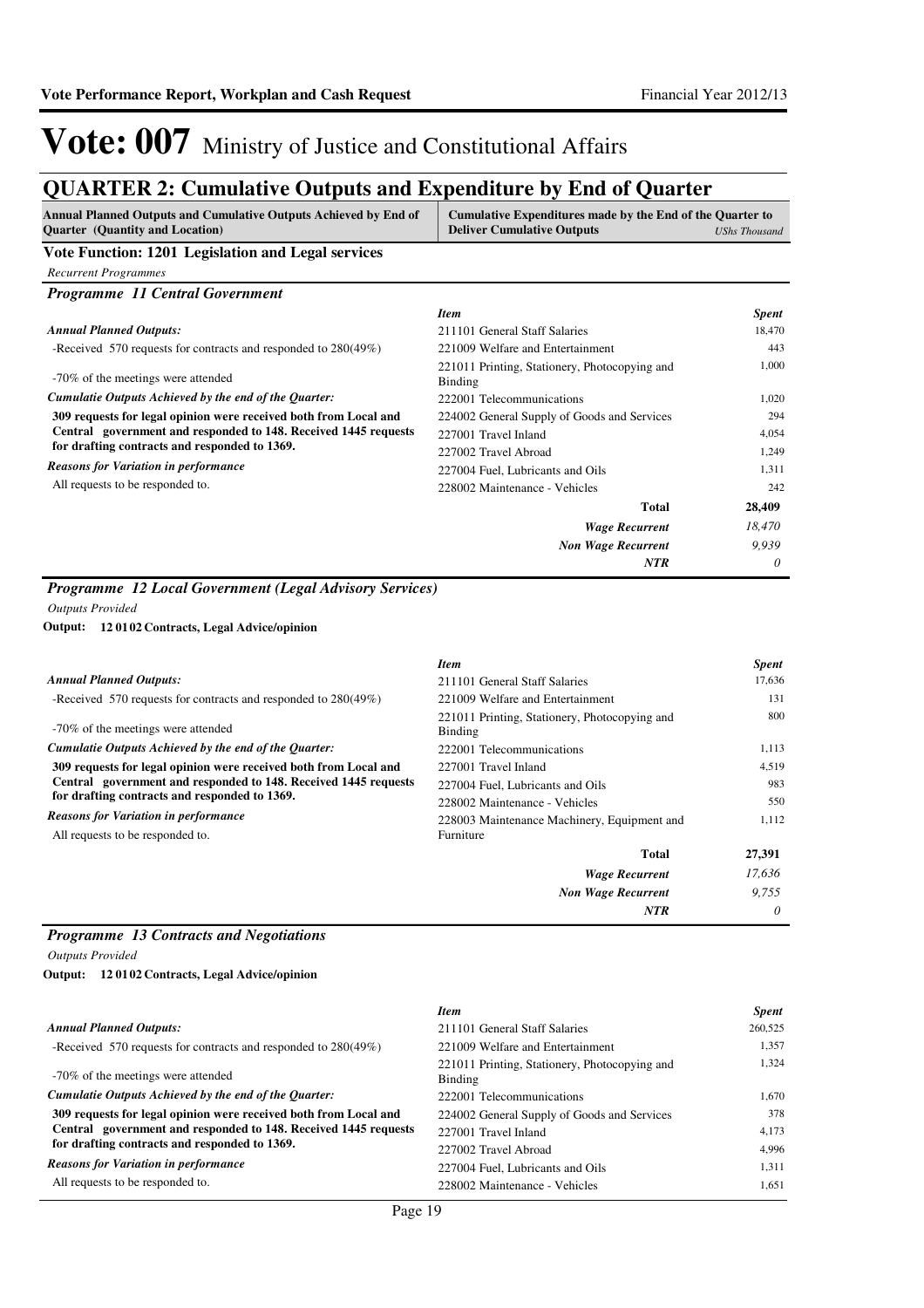### **QUARTER 2: Cumulative Outputs and Expenditure by End of Quarter**

| Vote Function: 1201 Legislation and Legal services<br><b>Recurrent Programmes</b><br><b>Programme 13 Contracts and Negotiations</b><br>1,156<br>228003 Maintenance Machinery, Equipment and<br>Furniture<br>Total<br>278,541<br>260,525<br><b>Wage Recurrent</b><br><b>Non Wage Recurrent</b><br>18,016<br><b>NTR</b><br>0<br>Vote Function: 1203 Administration of Estates/Property of the Deceased<br><b>Recurrent Programmes</b><br>Programme 16 Administrator General<br><b>Outputs Provided</b><br>Output: 12 0301 Estates Registration and Inspection<br><b>Item</b><br>Spent<br><b>Annual Planned Outputs:</b><br>17,680<br>211101 General Staff Salaries<br>4000 new files for clients to be opened; 150 estates to be inspected.<br>211103 Allowances<br>1,048<br>595<br>221001 Advertising and Public Relations<br>Cumulatie Outputs Achieved by the end of the Quarter:<br>463<br>221003 Staff Training<br>1760 new files fore clients were opened.<br>221006 Commissions and Related Charges<br>1,032<br><b>Reasons for Variation in performance</b><br>221011 Printing, Stationery, Photocopying and<br>146<br>Untimely disbursement of funds.<br><b>Binding</b><br>222001 Telecommunications<br>1,159<br>224002 General Supply of Goods and Services<br>461<br>2,459<br>227001 Travel Inland<br>227002 Travel Abroad<br>1,577<br>409<br>227004 Fuel, Lubricants and Oils<br>27,029<br>Total<br><b>Wage Recurrent</b><br>17,680<br>9,349<br>Non Wage Recurrent<br><b>NTR</b><br>0<br>120302 Letters of Administration and Land Tranfers<br>Output:<br><b>Item</b><br><b>Spent</b><br><b>Annual Planned Outputs:</b><br>17,680<br>211101 General Staff Salaries<br>1,527<br>-Issue 50 letters of administration; 200 Estates wound up.<br>211103 Allowances<br>857<br>221001 Advertising and Public Relations<br>Cumulatie Outputs Achieved by the end of the Quarter:<br>463<br>221003 Staff Training<br>8 applications for letters of administration made,<br>42 estates filed for winding up<br>221006 Commissions and Related Charges<br>1,550<br>221009 Welfare and Entertainment<br>250<br><b>Reasons for Variation in performance</b><br>221011 Printing, Stationery, Photocopying and<br>163<br>Court vacation<br>Binding<br>1,159<br>222001 Telecommunications<br>286<br>224002 General Supply of Goods and Services<br>227001 Travel Inland<br>2,021<br>2,081<br>227002 Travel Abroad<br>409<br>227004 Fuel, Lubricants and Oils<br><b>Total</b><br>28,446<br><b>Wage Recurrent</b><br>17,680<br>10,766<br><b>Non Wage Recurrent</b><br>NTR<br>0 | Annual Planned Outputs and Cumulative Outputs Achieved by End of<br>Quarter (Quantity and Location) | Cumulative Expenditures made by the End of the Quarter to<br><b>Deliver Cumulative Outputs</b> | <b>UShs Thousand</b> |
|------------------------------------------------------------------------------------------------------------------------------------------------------------------------------------------------------------------------------------------------------------------------------------------------------------------------------------------------------------------------------------------------------------------------------------------------------------------------------------------------------------------------------------------------------------------------------------------------------------------------------------------------------------------------------------------------------------------------------------------------------------------------------------------------------------------------------------------------------------------------------------------------------------------------------------------------------------------------------------------------------------------------------------------------------------------------------------------------------------------------------------------------------------------------------------------------------------------------------------------------------------------------------------------------------------------------------------------------------------------------------------------------------------------------------------------------------------------------------------------------------------------------------------------------------------------------------------------------------------------------------------------------------------------------------------------------------------------------------------------------------------------------------------------------------------------------------------------------------------------------------------------------------------------------------------------------------------------------------------------------------------------------------------------------------------------------------------------------------------------------------------------------------------------------------------------------------------------------------------------------------------------------------------------------------------------------------------------------------------------------------------------------------------------------------------------------------------------------------------------------------------------------------------------------------------------------|-----------------------------------------------------------------------------------------------------|------------------------------------------------------------------------------------------------|----------------------|
|                                                                                                                                                                                                                                                                                                                                                                                                                                                                                                                                                                                                                                                                                                                                                                                                                                                                                                                                                                                                                                                                                                                                                                                                                                                                                                                                                                                                                                                                                                                                                                                                                                                                                                                                                                                                                                                                                                                                                                                                                                                                                                                                                                                                                                                                                                                                                                                                                                                                                                                                                                        |                                                                                                     |                                                                                                |                      |
|                                                                                                                                                                                                                                                                                                                                                                                                                                                                                                                                                                                                                                                                                                                                                                                                                                                                                                                                                                                                                                                                                                                                                                                                                                                                                                                                                                                                                                                                                                                                                                                                                                                                                                                                                                                                                                                                                                                                                                                                                                                                                                                                                                                                                                                                                                                                                                                                                                                                                                                                                                        |                                                                                                     |                                                                                                |                      |
|                                                                                                                                                                                                                                                                                                                                                                                                                                                                                                                                                                                                                                                                                                                                                                                                                                                                                                                                                                                                                                                                                                                                                                                                                                                                                                                                                                                                                                                                                                                                                                                                                                                                                                                                                                                                                                                                                                                                                                                                                                                                                                                                                                                                                                                                                                                                                                                                                                                                                                                                                                        |                                                                                                     |                                                                                                |                      |
|                                                                                                                                                                                                                                                                                                                                                                                                                                                                                                                                                                                                                                                                                                                                                                                                                                                                                                                                                                                                                                                                                                                                                                                                                                                                                                                                                                                                                                                                                                                                                                                                                                                                                                                                                                                                                                                                                                                                                                                                                                                                                                                                                                                                                                                                                                                                                                                                                                                                                                                                                                        |                                                                                                     |                                                                                                |                      |
|                                                                                                                                                                                                                                                                                                                                                                                                                                                                                                                                                                                                                                                                                                                                                                                                                                                                                                                                                                                                                                                                                                                                                                                                                                                                                                                                                                                                                                                                                                                                                                                                                                                                                                                                                                                                                                                                                                                                                                                                                                                                                                                                                                                                                                                                                                                                                                                                                                                                                                                                                                        |                                                                                                     |                                                                                                |                      |
|                                                                                                                                                                                                                                                                                                                                                                                                                                                                                                                                                                                                                                                                                                                                                                                                                                                                                                                                                                                                                                                                                                                                                                                                                                                                                                                                                                                                                                                                                                                                                                                                                                                                                                                                                                                                                                                                                                                                                                                                                                                                                                                                                                                                                                                                                                                                                                                                                                                                                                                                                                        |                                                                                                     |                                                                                                |                      |
|                                                                                                                                                                                                                                                                                                                                                                                                                                                                                                                                                                                                                                                                                                                                                                                                                                                                                                                                                                                                                                                                                                                                                                                                                                                                                                                                                                                                                                                                                                                                                                                                                                                                                                                                                                                                                                                                                                                                                                                                                                                                                                                                                                                                                                                                                                                                                                                                                                                                                                                                                                        |                                                                                                     |                                                                                                |                      |
|                                                                                                                                                                                                                                                                                                                                                                                                                                                                                                                                                                                                                                                                                                                                                                                                                                                                                                                                                                                                                                                                                                                                                                                                                                                                                                                                                                                                                                                                                                                                                                                                                                                                                                                                                                                                                                                                                                                                                                                                                                                                                                                                                                                                                                                                                                                                                                                                                                                                                                                                                                        |                                                                                                     |                                                                                                |                      |
|                                                                                                                                                                                                                                                                                                                                                                                                                                                                                                                                                                                                                                                                                                                                                                                                                                                                                                                                                                                                                                                                                                                                                                                                                                                                                                                                                                                                                                                                                                                                                                                                                                                                                                                                                                                                                                                                                                                                                                                                                                                                                                                                                                                                                                                                                                                                                                                                                                                                                                                                                                        |                                                                                                     |                                                                                                |                      |
|                                                                                                                                                                                                                                                                                                                                                                                                                                                                                                                                                                                                                                                                                                                                                                                                                                                                                                                                                                                                                                                                                                                                                                                                                                                                                                                                                                                                                                                                                                                                                                                                                                                                                                                                                                                                                                                                                                                                                                                                                                                                                                                                                                                                                                                                                                                                                                                                                                                                                                                                                                        |                                                                                                     |                                                                                                |                      |
|                                                                                                                                                                                                                                                                                                                                                                                                                                                                                                                                                                                                                                                                                                                                                                                                                                                                                                                                                                                                                                                                                                                                                                                                                                                                                                                                                                                                                                                                                                                                                                                                                                                                                                                                                                                                                                                                                                                                                                                                                                                                                                                                                                                                                                                                                                                                                                                                                                                                                                                                                                        |                                                                                                     |                                                                                                |                      |
|                                                                                                                                                                                                                                                                                                                                                                                                                                                                                                                                                                                                                                                                                                                                                                                                                                                                                                                                                                                                                                                                                                                                                                                                                                                                                                                                                                                                                                                                                                                                                                                                                                                                                                                                                                                                                                                                                                                                                                                                                                                                                                                                                                                                                                                                                                                                                                                                                                                                                                                                                                        |                                                                                                     |                                                                                                |                      |
|                                                                                                                                                                                                                                                                                                                                                                                                                                                                                                                                                                                                                                                                                                                                                                                                                                                                                                                                                                                                                                                                                                                                                                                                                                                                                                                                                                                                                                                                                                                                                                                                                                                                                                                                                                                                                                                                                                                                                                                                                                                                                                                                                                                                                                                                                                                                                                                                                                                                                                                                                                        |                                                                                                     |                                                                                                |                      |
|                                                                                                                                                                                                                                                                                                                                                                                                                                                                                                                                                                                                                                                                                                                                                                                                                                                                                                                                                                                                                                                                                                                                                                                                                                                                                                                                                                                                                                                                                                                                                                                                                                                                                                                                                                                                                                                                                                                                                                                                                                                                                                                                                                                                                                                                                                                                                                                                                                                                                                                                                                        |                                                                                                     |                                                                                                |                      |
|                                                                                                                                                                                                                                                                                                                                                                                                                                                                                                                                                                                                                                                                                                                                                                                                                                                                                                                                                                                                                                                                                                                                                                                                                                                                                                                                                                                                                                                                                                                                                                                                                                                                                                                                                                                                                                                                                                                                                                                                                                                                                                                                                                                                                                                                                                                                                                                                                                                                                                                                                                        |                                                                                                     |                                                                                                |                      |
|                                                                                                                                                                                                                                                                                                                                                                                                                                                                                                                                                                                                                                                                                                                                                                                                                                                                                                                                                                                                                                                                                                                                                                                                                                                                                                                                                                                                                                                                                                                                                                                                                                                                                                                                                                                                                                                                                                                                                                                                                                                                                                                                                                                                                                                                                                                                                                                                                                                                                                                                                                        |                                                                                                     |                                                                                                |                      |
|                                                                                                                                                                                                                                                                                                                                                                                                                                                                                                                                                                                                                                                                                                                                                                                                                                                                                                                                                                                                                                                                                                                                                                                                                                                                                                                                                                                                                                                                                                                                                                                                                                                                                                                                                                                                                                                                                                                                                                                                                                                                                                                                                                                                                                                                                                                                                                                                                                                                                                                                                                        |                                                                                                     |                                                                                                |                      |
|                                                                                                                                                                                                                                                                                                                                                                                                                                                                                                                                                                                                                                                                                                                                                                                                                                                                                                                                                                                                                                                                                                                                                                                                                                                                                                                                                                                                                                                                                                                                                                                                                                                                                                                                                                                                                                                                                                                                                                                                                                                                                                                                                                                                                                                                                                                                                                                                                                                                                                                                                                        |                                                                                                     |                                                                                                |                      |
|                                                                                                                                                                                                                                                                                                                                                                                                                                                                                                                                                                                                                                                                                                                                                                                                                                                                                                                                                                                                                                                                                                                                                                                                                                                                                                                                                                                                                                                                                                                                                                                                                                                                                                                                                                                                                                                                                                                                                                                                                                                                                                                                                                                                                                                                                                                                                                                                                                                                                                                                                                        |                                                                                                     |                                                                                                |                      |
|                                                                                                                                                                                                                                                                                                                                                                                                                                                                                                                                                                                                                                                                                                                                                                                                                                                                                                                                                                                                                                                                                                                                                                                                                                                                                                                                                                                                                                                                                                                                                                                                                                                                                                                                                                                                                                                                                                                                                                                                                                                                                                                                                                                                                                                                                                                                                                                                                                                                                                                                                                        |                                                                                                     |                                                                                                |                      |
|                                                                                                                                                                                                                                                                                                                                                                                                                                                                                                                                                                                                                                                                                                                                                                                                                                                                                                                                                                                                                                                                                                                                                                                                                                                                                                                                                                                                                                                                                                                                                                                                                                                                                                                                                                                                                                                                                                                                                                                                                                                                                                                                                                                                                                                                                                                                                                                                                                                                                                                                                                        |                                                                                                     |                                                                                                |                      |
|                                                                                                                                                                                                                                                                                                                                                                                                                                                                                                                                                                                                                                                                                                                                                                                                                                                                                                                                                                                                                                                                                                                                                                                                                                                                                                                                                                                                                                                                                                                                                                                                                                                                                                                                                                                                                                                                                                                                                                                                                                                                                                                                                                                                                                                                                                                                                                                                                                                                                                                                                                        |                                                                                                     |                                                                                                |                      |
|                                                                                                                                                                                                                                                                                                                                                                                                                                                                                                                                                                                                                                                                                                                                                                                                                                                                                                                                                                                                                                                                                                                                                                                                                                                                                                                                                                                                                                                                                                                                                                                                                                                                                                                                                                                                                                                                                                                                                                                                                                                                                                                                                                                                                                                                                                                                                                                                                                                                                                                                                                        |                                                                                                     |                                                                                                |                      |
|                                                                                                                                                                                                                                                                                                                                                                                                                                                                                                                                                                                                                                                                                                                                                                                                                                                                                                                                                                                                                                                                                                                                                                                                                                                                                                                                                                                                                                                                                                                                                                                                                                                                                                                                                                                                                                                                                                                                                                                                                                                                                                                                                                                                                                                                                                                                                                                                                                                                                                                                                                        |                                                                                                     |                                                                                                |                      |
|                                                                                                                                                                                                                                                                                                                                                                                                                                                                                                                                                                                                                                                                                                                                                                                                                                                                                                                                                                                                                                                                                                                                                                                                                                                                                                                                                                                                                                                                                                                                                                                                                                                                                                                                                                                                                                                                                                                                                                                                                                                                                                                                                                                                                                                                                                                                                                                                                                                                                                                                                                        |                                                                                                     |                                                                                                |                      |
|                                                                                                                                                                                                                                                                                                                                                                                                                                                                                                                                                                                                                                                                                                                                                                                                                                                                                                                                                                                                                                                                                                                                                                                                                                                                                                                                                                                                                                                                                                                                                                                                                                                                                                                                                                                                                                                                                                                                                                                                                                                                                                                                                                                                                                                                                                                                                                                                                                                                                                                                                                        |                                                                                                     |                                                                                                |                      |
|                                                                                                                                                                                                                                                                                                                                                                                                                                                                                                                                                                                                                                                                                                                                                                                                                                                                                                                                                                                                                                                                                                                                                                                                                                                                                                                                                                                                                                                                                                                                                                                                                                                                                                                                                                                                                                                                                                                                                                                                                                                                                                                                                                                                                                                                                                                                                                                                                                                                                                                                                                        |                                                                                                     |                                                                                                |                      |
|                                                                                                                                                                                                                                                                                                                                                                                                                                                                                                                                                                                                                                                                                                                                                                                                                                                                                                                                                                                                                                                                                                                                                                                                                                                                                                                                                                                                                                                                                                                                                                                                                                                                                                                                                                                                                                                                                                                                                                                                                                                                                                                                                                                                                                                                                                                                                                                                                                                                                                                                                                        |                                                                                                     |                                                                                                |                      |
|                                                                                                                                                                                                                                                                                                                                                                                                                                                                                                                                                                                                                                                                                                                                                                                                                                                                                                                                                                                                                                                                                                                                                                                                                                                                                                                                                                                                                                                                                                                                                                                                                                                                                                                                                                                                                                                                                                                                                                                                                                                                                                                                                                                                                                                                                                                                                                                                                                                                                                                                                                        |                                                                                                     |                                                                                                |                      |
|                                                                                                                                                                                                                                                                                                                                                                                                                                                                                                                                                                                                                                                                                                                                                                                                                                                                                                                                                                                                                                                                                                                                                                                                                                                                                                                                                                                                                                                                                                                                                                                                                                                                                                                                                                                                                                                                                                                                                                                                                                                                                                                                                                                                                                                                                                                                                                                                                                                                                                                                                                        |                                                                                                     |                                                                                                |                      |
|                                                                                                                                                                                                                                                                                                                                                                                                                                                                                                                                                                                                                                                                                                                                                                                                                                                                                                                                                                                                                                                                                                                                                                                                                                                                                                                                                                                                                                                                                                                                                                                                                                                                                                                                                                                                                                                                                                                                                                                                                                                                                                                                                                                                                                                                                                                                                                                                                                                                                                                                                                        |                                                                                                     |                                                                                                |                      |
|                                                                                                                                                                                                                                                                                                                                                                                                                                                                                                                                                                                                                                                                                                                                                                                                                                                                                                                                                                                                                                                                                                                                                                                                                                                                                                                                                                                                                                                                                                                                                                                                                                                                                                                                                                                                                                                                                                                                                                                                                                                                                                                                                                                                                                                                                                                                                                                                                                                                                                                                                                        |                                                                                                     |                                                                                                |                      |
|                                                                                                                                                                                                                                                                                                                                                                                                                                                                                                                                                                                                                                                                                                                                                                                                                                                                                                                                                                                                                                                                                                                                                                                                                                                                                                                                                                                                                                                                                                                                                                                                                                                                                                                                                                                                                                                                                                                                                                                                                                                                                                                                                                                                                                                                                                                                                                                                                                                                                                                                                                        |                                                                                                     |                                                                                                |                      |
|                                                                                                                                                                                                                                                                                                                                                                                                                                                                                                                                                                                                                                                                                                                                                                                                                                                                                                                                                                                                                                                                                                                                                                                                                                                                                                                                                                                                                                                                                                                                                                                                                                                                                                                                                                                                                                                                                                                                                                                                                                                                                                                                                                                                                                                                                                                                                                                                                                                                                                                                                                        |                                                                                                     |                                                                                                |                      |
|                                                                                                                                                                                                                                                                                                                                                                                                                                                                                                                                                                                                                                                                                                                                                                                                                                                                                                                                                                                                                                                                                                                                                                                                                                                                                                                                                                                                                                                                                                                                                                                                                                                                                                                                                                                                                                                                                                                                                                                                                                                                                                                                                                                                                                                                                                                                                                                                                                                                                                                                                                        |                                                                                                     |                                                                                                |                      |
|                                                                                                                                                                                                                                                                                                                                                                                                                                                                                                                                                                                                                                                                                                                                                                                                                                                                                                                                                                                                                                                                                                                                                                                                                                                                                                                                                                                                                                                                                                                                                                                                                                                                                                                                                                                                                                                                                                                                                                                                                                                                                                                                                                                                                                                                                                                                                                                                                                                                                                                                                                        |                                                                                                     |                                                                                                |                      |
|                                                                                                                                                                                                                                                                                                                                                                                                                                                                                                                                                                                                                                                                                                                                                                                                                                                                                                                                                                                                                                                                                                                                                                                                                                                                                                                                                                                                                                                                                                                                                                                                                                                                                                                                                                                                                                                                                                                                                                                                                                                                                                                                                                                                                                                                                                                                                                                                                                                                                                                                                                        |                                                                                                     |                                                                                                |                      |
|                                                                                                                                                                                                                                                                                                                                                                                                                                                                                                                                                                                                                                                                                                                                                                                                                                                                                                                                                                                                                                                                                                                                                                                                                                                                                                                                                                                                                                                                                                                                                                                                                                                                                                                                                                                                                                                                                                                                                                                                                                                                                                                                                                                                                                                                                                                                                                                                                                                                                                                                                                        |                                                                                                     |                                                                                                |                      |
|                                                                                                                                                                                                                                                                                                                                                                                                                                                                                                                                                                                                                                                                                                                                                                                                                                                                                                                                                                                                                                                                                                                                                                                                                                                                                                                                                                                                                                                                                                                                                                                                                                                                                                                                                                                                                                                                                                                                                                                                                                                                                                                                                                                                                                                                                                                                                                                                                                                                                                                                                                        |                                                                                                     |                                                                                                |                      |
|                                                                                                                                                                                                                                                                                                                                                                                                                                                                                                                                                                                                                                                                                                                                                                                                                                                                                                                                                                                                                                                                                                                                                                                                                                                                                                                                                                                                                                                                                                                                                                                                                                                                                                                                                                                                                                                                                                                                                                                                                                                                                                                                                                                                                                                                                                                                                                                                                                                                                                                                                                        |                                                                                                     |                                                                                                |                      |
|                                                                                                                                                                                                                                                                                                                                                                                                                                                                                                                                                                                                                                                                                                                                                                                                                                                                                                                                                                                                                                                                                                                                                                                                                                                                                                                                                                                                                                                                                                                                                                                                                                                                                                                                                                                                                                                                                                                                                                                                                                                                                                                                                                                                                                                                                                                                                                                                                                                                                                                                                                        |                                                                                                     |                                                                                                |                      |
|                                                                                                                                                                                                                                                                                                                                                                                                                                                                                                                                                                                                                                                                                                                                                                                                                                                                                                                                                                                                                                                                                                                                                                                                                                                                                                                                                                                                                                                                                                                                                                                                                                                                                                                                                                                                                                                                                                                                                                                                                                                                                                                                                                                                                                                                                                                                                                                                                                                                                                                                                                        |                                                                                                     |                                                                                                |                      |
|                                                                                                                                                                                                                                                                                                                                                                                                                                                                                                                                                                                                                                                                                                                                                                                                                                                                                                                                                                                                                                                                                                                                                                                                                                                                                                                                                                                                                                                                                                                                                                                                                                                                                                                                                                                                                                                                                                                                                                                                                                                                                                                                                                                                                                                                                                                                                                                                                                                                                                                                                                        |                                                                                                     |                                                                                                |                      |
|                                                                                                                                                                                                                                                                                                                                                                                                                                                                                                                                                                                                                                                                                                                                                                                                                                                                                                                                                                                                                                                                                                                                                                                                                                                                                                                                                                                                                                                                                                                                                                                                                                                                                                                                                                                                                                                                                                                                                                                                                                                                                                                                                                                                                                                                                                                                                                                                                                                                                                                                                                        |                                                                                                     |                                                                                                |                      |
|                                                                                                                                                                                                                                                                                                                                                                                                                                                                                                                                                                                                                                                                                                                                                                                                                                                                                                                                                                                                                                                                                                                                                                                                                                                                                                                                                                                                                                                                                                                                                                                                                                                                                                                                                                                                                                                                                                                                                                                                                                                                                                                                                                                                                                                                                                                                                                                                                                                                                                                                                                        |                                                                                                     |                                                                                                |                      |
|                                                                                                                                                                                                                                                                                                                                                                                                                                                                                                                                                                                                                                                                                                                                                                                                                                                                                                                                                                                                                                                                                                                                                                                                                                                                                                                                                                                                                                                                                                                                                                                                                                                                                                                                                                                                                                                                                                                                                                                                                                                                                                                                                                                                                                                                                                                                                                                                                                                                                                                                                                        |                                                                                                     |                                                                                                |                      |
|                                                                                                                                                                                                                                                                                                                                                                                                                                                                                                                                                                                                                                                                                                                                                                                                                                                                                                                                                                                                                                                                                                                                                                                                                                                                                                                                                                                                                                                                                                                                                                                                                                                                                                                                                                                                                                                                                                                                                                                                                                                                                                                                                                                                                                                                                                                                                                                                                                                                                                                                                                        |                                                                                                     |                                                                                                |                      |
|                                                                                                                                                                                                                                                                                                                                                                                                                                                                                                                                                                                                                                                                                                                                                                                                                                                                                                                                                                                                                                                                                                                                                                                                                                                                                                                                                                                                                                                                                                                                                                                                                                                                                                                                                                                                                                                                                                                                                                                                                                                                                                                                                                                                                                                                                                                                                                                                                                                                                                                                                                        |                                                                                                     |                                                                                                |                      |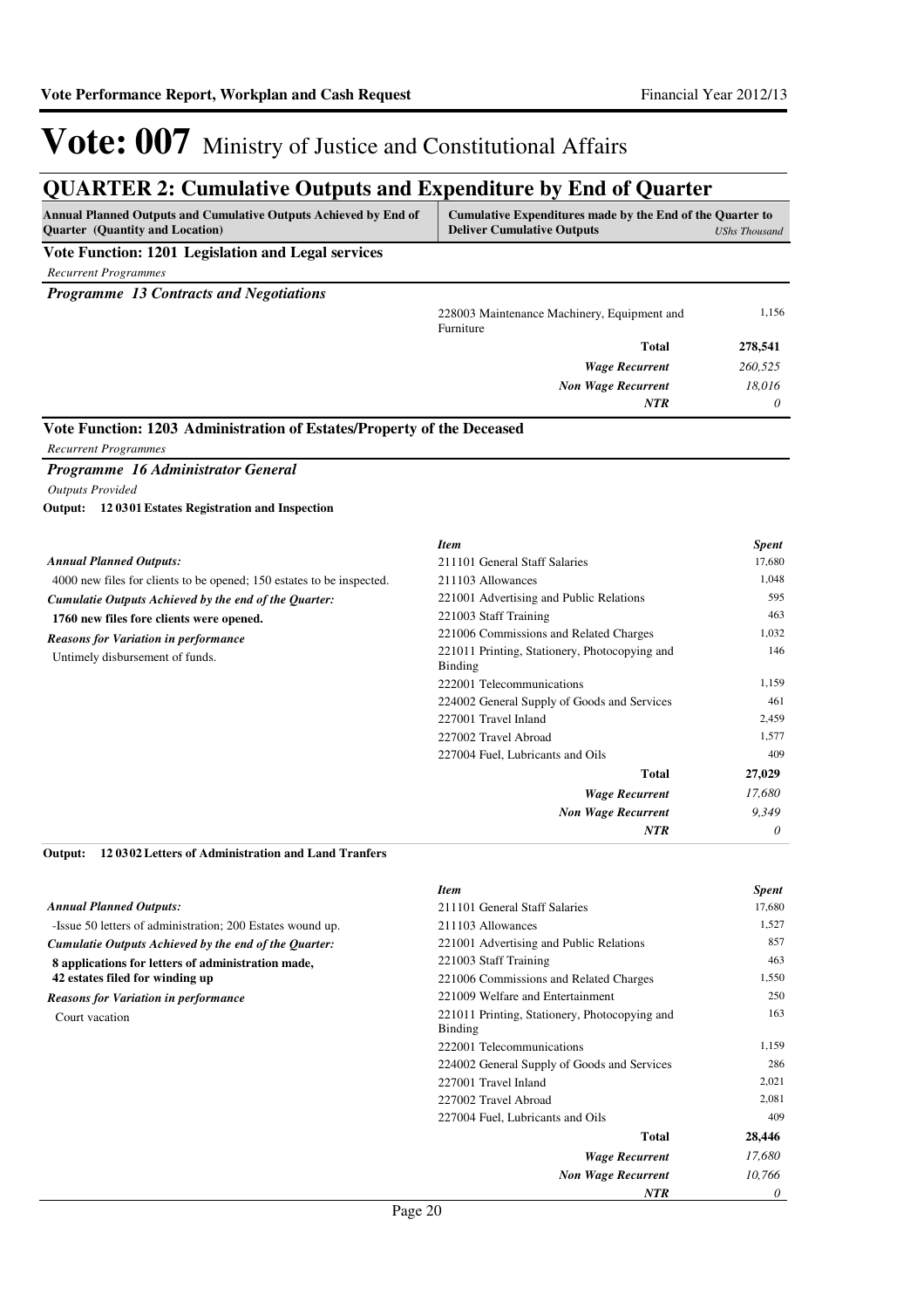### **QUARTER 2: Cumulative Outputs and Expenditure by End of Quarter**

| <b>Annual Planned Outputs and Cumulative Outputs Achieved by End of</b> | Cumulative Expenditures made by the End of the Quarter to |               |  |
|-------------------------------------------------------------------------|-----------------------------------------------------------|---------------|--|
| <b>Ouarter</b> (Quantity and Location)                                  | <b>Deliver Cumulative Outputs</b>                         | UShs Thousand |  |
| Vote Eunction: 1203, Administration of Estates/Droporty of the Decessed |                                                           |               |  |

#### **Vote Function: 1203 Administration of Estates/Property of the Deceased**

*Recurrent Programmes*

### *Programme 16 Administrator General*

**12 0303 Estates administration Output:**

|                                                        | <b>Item</b>                                   | <b>Spent</b> |
|--------------------------------------------------------|-----------------------------------------------|--------------|
| <b>Annual Planned Outputs:</b>                         | 211101 General Staff Salaries                 | 17,680       |
| 300 land transfers; 2200 certificates of no objection. | 211103 Allowances                             | 1,433        |
| Cumulatie Outputs Achieved by the end of the Quarter:  | 221001 Advertising and Public Relations       | 845          |
| 1153 certificates of no objection were issued          | 221003 Staff Training                         | 726          |
|                                                        | 221006 Commissions and Related Charges        | 1,740        |
| 243 land transfers were issued                         | 221011 Printing, Stationery, Photocopying and | 163          |
| <b>Reasons for Variation in performance</b>            | Binding                                       |              |
| No variation                                           | 222001 Telecommunications                     | 1,159        |
|                                                        | 227001 Travel Inland                          | 1,735        |
|                                                        | 227002 Travel Abroad                          | 1,561        |
|                                                        | 227004 Fuel, Lubricants and Oils              | 409          |
|                                                        | <b>Total</b>                                  | 27,582       |
|                                                        | <b>Wage Recurrent</b>                         | 17.680       |
|                                                        | <b>Non Wage Recurrent</b>                     | 9.902        |
|                                                        | <b>NTR</b>                                    | $\theta$     |

#### **12 0304 Family arbitrations and mediations Output:**

|                                                       | <b>Item</b>                                              | <b>Spent</b> |
|-------------------------------------------------------|----------------------------------------------------------|--------------|
| <b>Annual Planned Outputs:</b>                        | 211101 General Staff Salaries                            | 17,680       |
| -Conduct 1000 family arbitrations and mediations.     | 211103 Allowances                                        | 1,178        |
| Cumulatie Outputs Achieved by the end of the Quarter: | 221001 Advertising and Public Relations                  | 845          |
| 720 family arbitrations handled.                      | 221006 Commissions and Related Charges                   | 1,740        |
| <b>Reasons for Variation in performance</b>           | 221009 Welfare and Entertainment                         | 265          |
| The activity depends on the clients                   | 221011 Printing, Stationery, Photocopying and<br>Binding | 124          |
|                                                       | 222001 Telecommunications                                | 1,159        |
|                                                       | 224002 General Supply of Goods and Services              | 281          |
|                                                       | 227001 Travel Inland                                     | 1,740        |
|                                                       | 227002 Travel Abroad                                     | 1,561        |
|                                                       | 227004 Fuel, Lubricants and Oils                         | 409          |
|                                                       | 228002 Maintenance - Vehicles                            | 100          |
|                                                       | <b>Total</b>                                             | 27,082       |
|                                                       | <b>Wage Recurrent</b>                                    | 17,680       |
|                                                       | <b>Non Wage Recurrent</b>                                | 9,402        |
|                                                       | NTR                                                      | 0            |

#### **Vote Function: 1204 Regulation of the Legal Profession**

*Recurrent Programmes*

*Programme 15 Law Council Outputs Provided* **Output: 12 0401 Conclusion of disciplinary cases**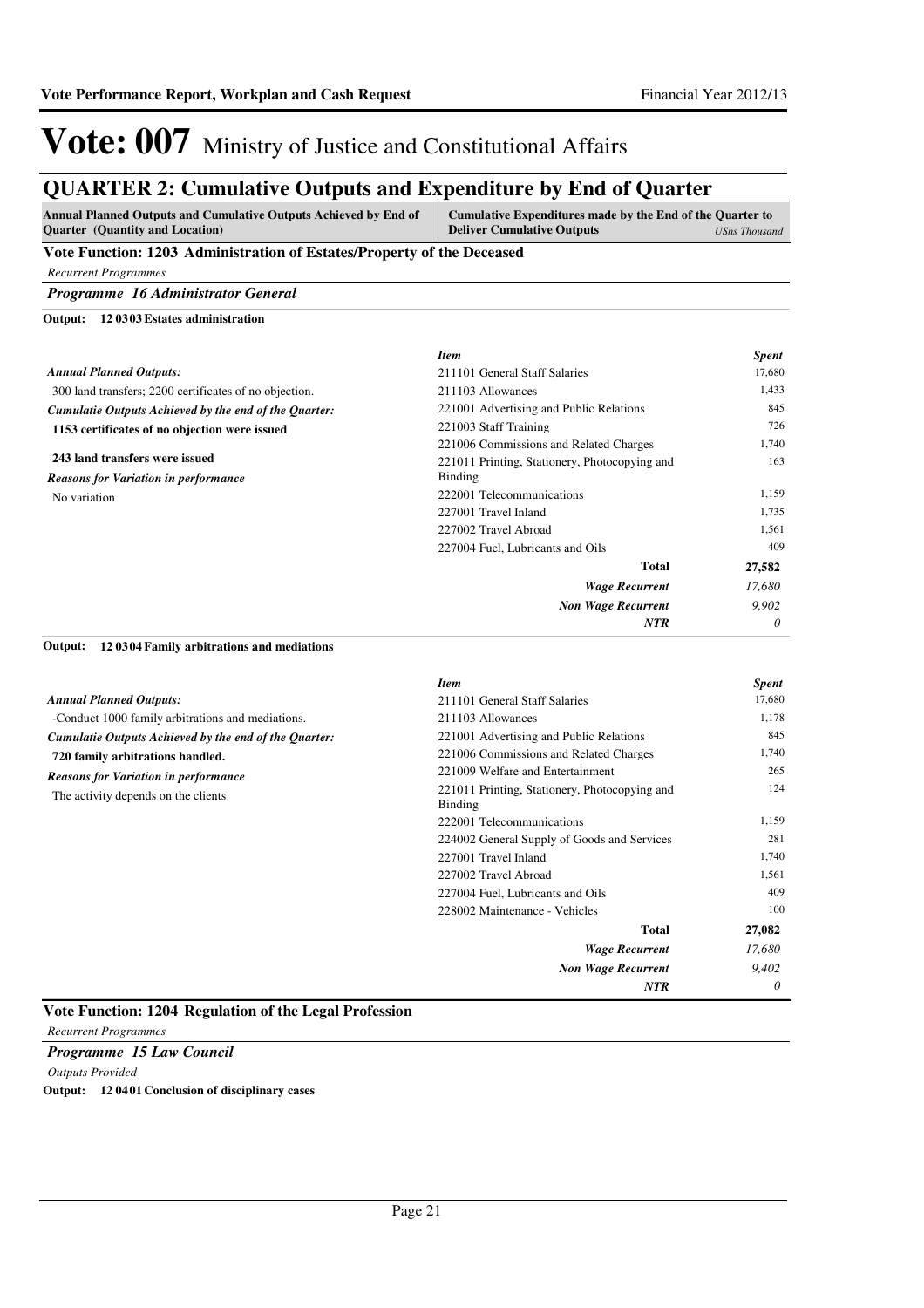*Wage Recurrent Non Wage Recurrent*

227002 Travel Abroad 4,569 227004 Fuel, Lubricants and Oils 1,311 228002 Maintenance - Vehicles 491

**Total**

*NTR*

*14,297 19,543 0*

**33,840**

# Vote: 007 Ministry of Justice and Constitutional Affairs

### **QUARTER 2: Cumulative Outputs and Expenditure by End of Quarter**

| Vote Function: 1204 Regulation of the Legal Profession<br><b>Recurrent Programmes</b><br>Programme 15 Law Council<br><b>Item</b><br><b>Spent</b><br><b>Annual Planned Outputs:</b><br>14,297<br>211101 General Staff Salaries<br>211103 Allowances<br>-Hold disciplinary committee meetings and conclude at least 150 cases in<br>3,430<br>60 sittings.<br>469<br>221001 Advertising and Public Relations<br>-Carrying out research and consultations<br>5,589<br>221006 Commissions and Related Charges<br>Cumulatie Outputs Achieved by the end of the Quarter:<br>221009 Welfare and Entertainment<br>408<br>Concluded 45 cases in 20 sittings<br>1,150<br>221011 Printing, Stationery, Photocopying and<br><b>Binding</b><br><b>Reasons for Variation in performance</b><br>222001 Telecommunications<br>1,159<br>No variation<br>461<br>224002 General Supply of Goods and Services<br>227001 Travel Inland<br>3,698<br>227002 Travel Abroad<br>3.732<br>1,311<br>227004 Fuel. Lubricants and Oils<br>228002 Maintenance - Vehicles<br>491<br>Total<br>36,195<br><b>Wage Recurrent</b><br>14,297<br>21,898<br><b>Non Wage Recurrent</b><br>0<br><b>NTR</b><br>120402 Inspection and Supervision<br><b>Item</b><br><b>Spent</b><br><b>Annual Planned Outputs:</b><br>211101 General Staff Salaries<br>14,297<br>-Inspection at least 700 chambers of advocates<br>3,345<br>211103 Allowances<br>-Inspect at least 7 Universities teaching Law<br>469<br>221001 Advertising and Public Relations<br>-Inspect at least 50 legal aid service providers.<br>221006 Commissions and Related Charges<br>3,146<br>-To make at least 50 Legal Aid supervisory visits<br>221009 Welfare and Entertainment<br>536<br>Cumulatie Outputs Achieved by the end of the Quarter:<br>1,159<br>221011 Printing, Stationery, Photocopying and<br><b>Inspected 312 Law Firms and 2 Universities</b><br>Binding<br><b>Reasons for Variation in performance</b><br>222001 Telecommunications<br>1,159 | Annual Planned Outputs and Cumulative Outputs Achieved by End of<br>Quarter (Quantity and Location) | Cumulative Expenditures made by the End of the Quarter to<br><b>Deliver Cumulative Outputs</b> | <b>UShs Thousand</b> |
|-------------------------------------------------------------------------------------------------------------------------------------------------------------------------------------------------------------------------------------------------------------------------------------------------------------------------------------------------------------------------------------------------------------------------------------------------------------------------------------------------------------------------------------------------------------------------------------------------------------------------------------------------------------------------------------------------------------------------------------------------------------------------------------------------------------------------------------------------------------------------------------------------------------------------------------------------------------------------------------------------------------------------------------------------------------------------------------------------------------------------------------------------------------------------------------------------------------------------------------------------------------------------------------------------------------------------------------------------------------------------------------------------------------------------------------------------------------------------------------------------------------------------------------------------------------------------------------------------------------------------------------------------------------------------------------------------------------------------------------------------------------------------------------------------------------------------------------------------------------------------------------------------------------------------------------------------------------------------------------|-----------------------------------------------------------------------------------------------------|------------------------------------------------------------------------------------------------|----------------------|
|                                                                                                                                                                                                                                                                                                                                                                                                                                                                                                                                                                                                                                                                                                                                                                                                                                                                                                                                                                                                                                                                                                                                                                                                                                                                                                                                                                                                                                                                                                                                                                                                                                                                                                                                                                                                                                                                                                                                                                                     |                                                                                                     |                                                                                                |                      |
|                                                                                                                                                                                                                                                                                                                                                                                                                                                                                                                                                                                                                                                                                                                                                                                                                                                                                                                                                                                                                                                                                                                                                                                                                                                                                                                                                                                                                                                                                                                                                                                                                                                                                                                                                                                                                                                                                                                                                                                     |                                                                                                     |                                                                                                |                      |
|                                                                                                                                                                                                                                                                                                                                                                                                                                                                                                                                                                                                                                                                                                                                                                                                                                                                                                                                                                                                                                                                                                                                                                                                                                                                                                                                                                                                                                                                                                                                                                                                                                                                                                                                                                                                                                                                                                                                                                                     |                                                                                                     |                                                                                                |                      |
|                                                                                                                                                                                                                                                                                                                                                                                                                                                                                                                                                                                                                                                                                                                                                                                                                                                                                                                                                                                                                                                                                                                                                                                                                                                                                                                                                                                                                                                                                                                                                                                                                                                                                                                                                                                                                                                                                                                                                                                     |                                                                                                     |                                                                                                |                      |
|                                                                                                                                                                                                                                                                                                                                                                                                                                                                                                                                                                                                                                                                                                                                                                                                                                                                                                                                                                                                                                                                                                                                                                                                                                                                                                                                                                                                                                                                                                                                                                                                                                                                                                                                                                                                                                                                                                                                                                                     |                                                                                                     |                                                                                                |                      |
|                                                                                                                                                                                                                                                                                                                                                                                                                                                                                                                                                                                                                                                                                                                                                                                                                                                                                                                                                                                                                                                                                                                                                                                                                                                                                                                                                                                                                                                                                                                                                                                                                                                                                                                                                                                                                                                                                                                                                                                     |                                                                                                     |                                                                                                |                      |
|                                                                                                                                                                                                                                                                                                                                                                                                                                                                                                                                                                                                                                                                                                                                                                                                                                                                                                                                                                                                                                                                                                                                                                                                                                                                                                                                                                                                                                                                                                                                                                                                                                                                                                                                                                                                                                                                                                                                                                                     |                                                                                                     |                                                                                                |                      |
|                                                                                                                                                                                                                                                                                                                                                                                                                                                                                                                                                                                                                                                                                                                                                                                                                                                                                                                                                                                                                                                                                                                                                                                                                                                                                                                                                                                                                                                                                                                                                                                                                                                                                                                                                                                                                                                                                                                                                                                     |                                                                                                     |                                                                                                |                      |
|                                                                                                                                                                                                                                                                                                                                                                                                                                                                                                                                                                                                                                                                                                                                                                                                                                                                                                                                                                                                                                                                                                                                                                                                                                                                                                                                                                                                                                                                                                                                                                                                                                                                                                                                                                                                                                                                                                                                                                                     |                                                                                                     |                                                                                                |                      |
|                                                                                                                                                                                                                                                                                                                                                                                                                                                                                                                                                                                                                                                                                                                                                                                                                                                                                                                                                                                                                                                                                                                                                                                                                                                                                                                                                                                                                                                                                                                                                                                                                                                                                                                                                                                                                                                                                                                                                                                     |                                                                                                     |                                                                                                |                      |
|                                                                                                                                                                                                                                                                                                                                                                                                                                                                                                                                                                                                                                                                                                                                                                                                                                                                                                                                                                                                                                                                                                                                                                                                                                                                                                                                                                                                                                                                                                                                                                                                                                                                                                                                                                                                                                                                                                                                                                                     |                                                                                                     |                                                                                                |                      |
|                                                                                                                                                                                                                                                                                                                                                                                                                                                                                                                                                                                                                                                                                                                                                                                                                                                                                                                                                                                                                                                                                                                                                                                                                                                                                                                                                                                                                                                                                                                                                                                                                                                                                                                                                                                                                                                                                                                                                                                     |                                                                                                     |                                                                                                |                      |
|                                                                                                                                                                                                                                                                                                                                                                                                                                                                                                                                                                                                                                                                                                                                                                                                                                                                                                                                                                                                                                                                                                                                                                                                                                                                                                                                                                                                                                                                                                                                                                                                                                                                                                                                                                                                                                                                                                                                                                                     |                                                                                                     |                                                                                                |                      |
|                                                                                                                                                                                                                                                                                                                                                                                                                                                                                                                                                                                                                                                                                                                                                                                                                                                                                                                                                                                                                                                                                                                                                                                                                                                                                                                                                                                                                                                                                                                                                                                                                                                                                                                                                                                                                                                                                                                                                                                     |                                                                                                     |                                                                                                |                      |
|                                                                                                                                                                                                                                                                                                                                                                                                                                                                                                                                                                                                                                                                                                                                                                                                                                                                                                                                                                                                                                                                                                                                                                                                                                                                                                                                                                                                                                                                                                                                                                                                                                                                                                                                                                                                                                                                                                                                                                                     |                                                                                                     |                                                                                                |                      |
|                                                                                                                                                                                                                                                                                                                                                                                                                                                                                                                                                                                                                                                                                                                                                                                                                                                                                                                                                                                                                                                                                                                                                                                                                                                                                                                                                                                                                                                                                                                                                                                                                                                                                                                                                                                                                                                                                                                                                                                     |                                                                                                     |                                                                                                |                      |
|                                                                                                                                                                                                                                                                                                                                                                                                                                                                                                                                                                                                                                                                                                                                                                                                                                                                                                                                                                                                                                                                                                                                                                                                                                                                                                                                                                                                                                                                                                                                                                                                                                                                                                                                                                                                                                                                                                                                                                                     |                                                                                                     |                                                                                                |                      |
|                                                                                                                                                                                                                                                                                                                                                                                                                                                                                                                                                                                                                                                                                                                                                                                                                                                                                                                                                                                                                                                                                                                                                                                                                                                                                                                                                                                                                                                                                                                                                                                                                                                                                                                                                                                                                                                                                                                                                                                     |                                                                                                     |                                                                                                |                      |
|                                                                                                                                                                                                                                                                                                                                                                                                                                                                                                                                                                                                                                                                                                                                                                                                                                                                                                                                                                                                                                                                                                                                                                                                                                                                                                                                                                                                                                                                                                                                                                                                                                                                                                                                                                                                                                                                                                                                                                                     |                                                                                                     |                                                                                                |                      |
|                                                                                                                                                                                                                                                                                                                                                                                                                                                                                                                                                                                                                                                                                                                                                                                                                                                                                                                                                                                                                                                                                                                                                                                                                                                                                                                                                                                                                                                                                                                                                                                                                                                                                                                                                                                                                                                                                                                                                                                     |                                                                                                     |                                                                                                |                      |
|                                                                                                                                                                                                                                                                                                                                                                                                                                                                                                                                                                                                                                                                                                                                                                                                                                                                                                                                                                                                                                                                                                                                                                                                                                                                                                                                                                                                                                                                                                                                                                                                                                                                                                                                                                                                                                                                                                                                                                                     |                                                                                                     |                                                                                                |                      |
|                                                                                                                                                                                                                                                                                                                                                                                                                                                                                                                                                                                                                                                                                                                                                                                                                                                                                                                                                                                                                                                                                                                                                                                                                                                                                                                                                                                                                                                                                                                                                                                                                                                                                                                                                                                                                                                                                                                                                                                     | Output:                                                                                             |                                                                                                |                      |
|                                                                                                                                                                                                                                                                                                                                                                                                                                                                                                                                                                                                                                                                                                                                                                                                                                                                                                                                                                                                                                                                                                                                                                                                                                                                                                                                                                                                                                                                                                                                                                                                                                                                                                                                                                                                                                                                                                                                                                                     |                                                                                                     |                                                                                                |                      |
|                                                                                                                                                                                                                                                                                                                                                                                                                                                                                                                                                                                                                                                                                                                                                                                                                                                                                                                                                                                                                                                                                                                                                                                                                                                                                                                                                                                                                                                                                                                                                                                                                                                                                                                                                                                                                                                                                                                                                                                     |                                                                                                     |                                                                                                |                      |
|                                                                                                                                                                                                                                                                                                                                                                                                                                                                                                                                                                                                                                                                                                                                                                                                                                                                                                                                                                                                                                                                                                                                                                                                                                                                                                                                                                                                                                                                                                                                                                                                                                                                                                                                                                                                                                                                                                                                                                                     |                                                                                                     |                                                                                                |                      |
|                                                                                                                                                                                                                                                                                                                                                                                                                                                                                                                                                                                                                                                                                                                                                                                                                                                                                                                                                                                                                                                                                                                                                                                                                                                                                                                                                                                                                                                                                                                                                                                                                                                                                                                                                                                                                                                                                                                                                                                     |                                                                                                     |                                                                                                |                      |
|                                                                                                                                                                                                                                                                                                                                                                                                                                                                                                                                                                                                                                                                                                                                                                                                                                                                                                                                                                                                                                                                                                                                                                                                                                                                                                                                                                                                                                                                                                                                                                                                                                                                                                                                                                                                                                                                                                                                                                                     |                                                                                                     |                                                                                                |                      |
|                                                                                                                                                                                                                                                                                                                                                                                                                                                                                                                                                                                                                                                                                                                                                                                                                                                                                                                                                                                                                                                                                                                                                                                                                                                                                                                                                                                                                                                                                                                                                                                                                                                                                                                                                                                                                                                                                                                                                                                     |                                                                                                     |                                                                                                |                      |
|                                                                                                                                                                                                                                                                                                                                                                                                                                                                                                                                                                                                                                                                                                                                                                                                                                                                                                                                                                                                                                                                                                                                                                                                                                                                                                                                                                                                                                                                                                                                                                                                                                                                                                                                                                                                                                                                                                                                                                                     |                                                                                                     |                                                                                                |                      |
|                                                                                                                                                                                                                                                                                                                                                                                                                                                                                                                                                                                                                                                                                                                                                                                                                                                                                                                                                                                                                                                                                                                                                                                                                                                                                                                                                                                                                                                                                                                                                                                                                                                                                                                                                                                                                                                                                                                                                                                     |                                                                                                     |                                                                                                |                      |
|                                                                                                                                                                                                                                                                                                                                                                                                                                                                                                                                                                                                                                                                                                                                                                                                                                                                                                                                                                                                                                                                                                                                                                                                                                                                                                                                                                                                                                                                                                                                                                                                                                                                                                                                                                                                                                                                                                                                                                                     |                                                                                                     |                                                                                                |                      |
| 2,898<br>227001 Travel Inland                                                                                                                                                                                                                                                                                                                                                                                                                                                                                                                                                                                                                                                                                                                                                                                                                                                                                                                                                                                                                                                                                                                                                                                                                                                                                                                                                                                                                                                                                                                                                                                                                                                                                                                                                                                                                                                                                                                                                       | No variation                                                                                        | 224002 General Supply of Goods and Services                                                    | 461                  |

#### **Vote Function: 1205 Support to the Justice Law and Order Sector**

*Development Projects*

*Project 0890 Support to Justice Law and Order Sector Capital Purchases*

**Output: 12 0572 Government Buildings and Administrative Infrastructure**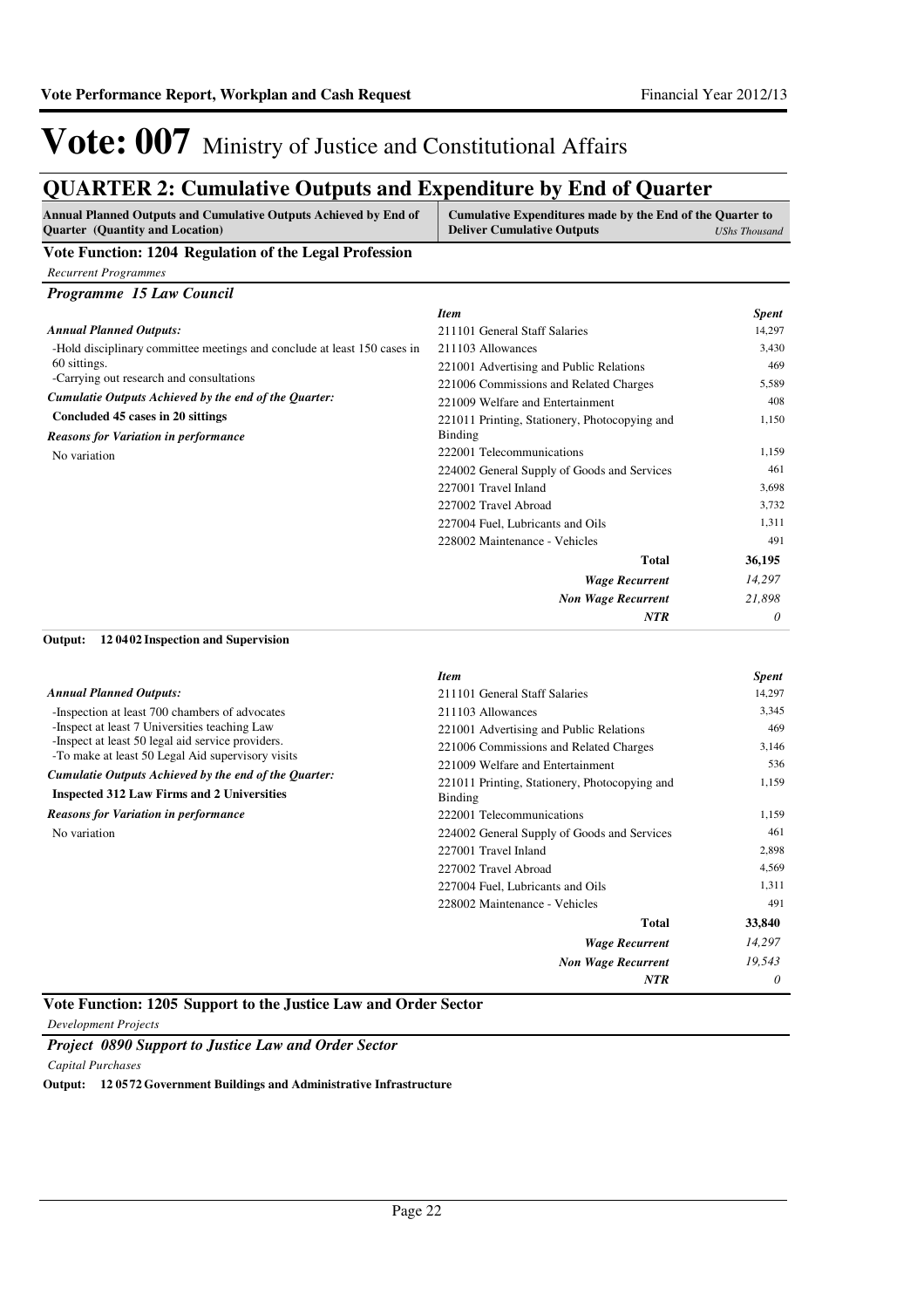### **QUARTER 2: Cumulative Outputs and Expenditure by End of Quarter**

| <b>Annual Planned Outputs and Cumulative Outputs Achieved by End of</b> | Cumulative Expenditures made by the End of the Quarter to |
|-------------------------------------------------------------------------|-----------------------------------------------------------|
| <b>Ouarter</b> (Quantity and Location)                                  | <b>Deliver Cumulative Outputs</b><br>UShs Thousand        |
| -- - -                                                                  |                                                           |

**Vote Function: 1205 Support to the Justice Law and Order Sector**

*Development Projects*

*Project 0890 Support to Justice Law and Order Sector*

*Annual Planned Outputs:*

N/A

*Cumulatie Outputs Achieved by the end of the Quarter:*

**Procurement of the contractor to fence the land and develop the** 

**detailed architecture designs and BOQs is ongoing**

*Reasons for Variation in performance*

N/A

| 901,835  | Total                    |
|----------|--------------------------|
| 901,835  | <b>GoU</b> Development   |
| $\theta$ | <b>Donor Development</b> |
|          | <b>NTR</b>               |
|          |                          |

*Outputs Funded*

**12 0552 Ministry Of Internal Affairs-JLOS Output:**

|                                                                                                                                                                                                                                                                                                                                                                                                                                                                                                                                                                                                                                                                                                                            | <b>Item</b>                                     | <b>Spent</b> |
|----------------------------------------------------------------------------------------------------------------------------------------------------------------------------------------------------------------------------------------------------------------------------------------------------------------------------------------------------------------------------------------------------------------------------------------------------------------------------------------------------------------------------------------------------------------------------------------------------------------------------------------------------------------------------------------------------------------------------|-------------------------------------------------|--------------|
| <b>Annual Planned Outputs:</b>                                                                                                                                                                                                                                                                                                                                                                                                                                                                                                                                                                                                                                                                                             | 263204 Transfers to other gov't units (capital) | 638,400      |
| Printed 2000 copies of the                                                                                                                                                                                                                                                                                                                                                                                                                                                                                                                                                                                                                                                                                                 |                                                 |              |
| National policy on firearms,                                                                                                                                                                                                                                                                                                                                                                                                                                                                                                                                                                                                                                                                                               |                                                 |              |
| ammunitions and incidental                                                                                                                                                                                                                                                                                                                                                                                                                                                                                                                                                                                                                                                                                                 |                                                 |              |
| maters; Printed 270 copies of                                                                                                                                                                                                                                                                                                                                                                                                                                                                                                                                                                                                                                                                                              |                                                 |              |
| the CEWERU guidelines;                                                                                                                                                                                                                                                                                                                                                                                                                                                                                                                                                                                                                                                                                                     |                                                 |              |
| Collected and destroyed 31,000                                                                                                                                                                                                                                                                                                                                                                                                                                                                                                                                                                                                                                                                                             |                                                 |              |
| pieces of unserviceable rifles<br>from UPDF stores at                                                                                                                                                                                                                                                                                                                                                                                                                                                                                                                                                                                                                                                                      |                                                 |              |
| Magamaga - Jinja                                                                                                                                                                                                                                                                                                                                                                                                                                                                                                                                                                                                                                                                                                           |                                                 |              |
|                                                                                                                                                                                                                                                                                                                                                                                                                                                                                                                                                                                                                                                                                                                            |                                                 |              |
| Cumulatie Outputs Achieved by the end of the Quarter:                                                                                                                                                                                                                                                                                                                                                                                                                                                                                                                                                                                                                                                                      |                                                 |              |
| <b>Implemented the Trafficking in Person Act; i.e Conducted</b><br>"Operation Hope" aimed at identifying, Intercepting and destroying<br>syyndicates and networks involved in human trafficking. Completed<br>the construction Of Gulu and Mbarara; Trained ten (10) reporters<br>and victims from Gulu DRT in Metal fabrication skills at Gulu<br>municipal council.: Set up 10 offender rehabiliation projects to<br>support 20 existing ones; procured 10 motor cycles for community<br>service in districts; conducted monitoring in one region-Western,<br>Registered 27 sbscorndments, 13 re-arrests fro those who had<br>absconded from kiruhura and isingiro. Trained 35 Data entry officers<br>from UPDF, UPS ISO |                                                 |              |
| <b>Reasons for Variation in performance</b>                                                                                                                                                                                                                                                                                                                                                                                                                                                                                                                                                                                                                                                                                |                                                 |              |
| No variation                                                                                                                                                                                                                                                                                                                                                                                                                                                                                                                                                                                                                                                                                                               |                                                 |              |
|                                                                                                                                                                                                                                                                                                                                                                                                                                                                                                                                                                                                                                                                                                                            | <b>Total</b>                                    | 638,400      |
|                                                                                                                                                                                                                                                                                                                                                                                                                                                                                                                                                                                                                                                                                                                            | <b>GoU</b> Development                          | 638,400      |
|                                                                                                                                                                                                                                                                                                                                                                                                                                                                                                                                                                                                                                                                                                                            | <b>Donor Development</b>                        | 0            |
|                                                                                                                                                                                                                                                                                                                                                                                                                                                                                                                                                                                                                                                                                                                            | <b>NTR</b>                                      | 0            |

**Output: 12 0553 Uganda Law Reform Commission - JLOS**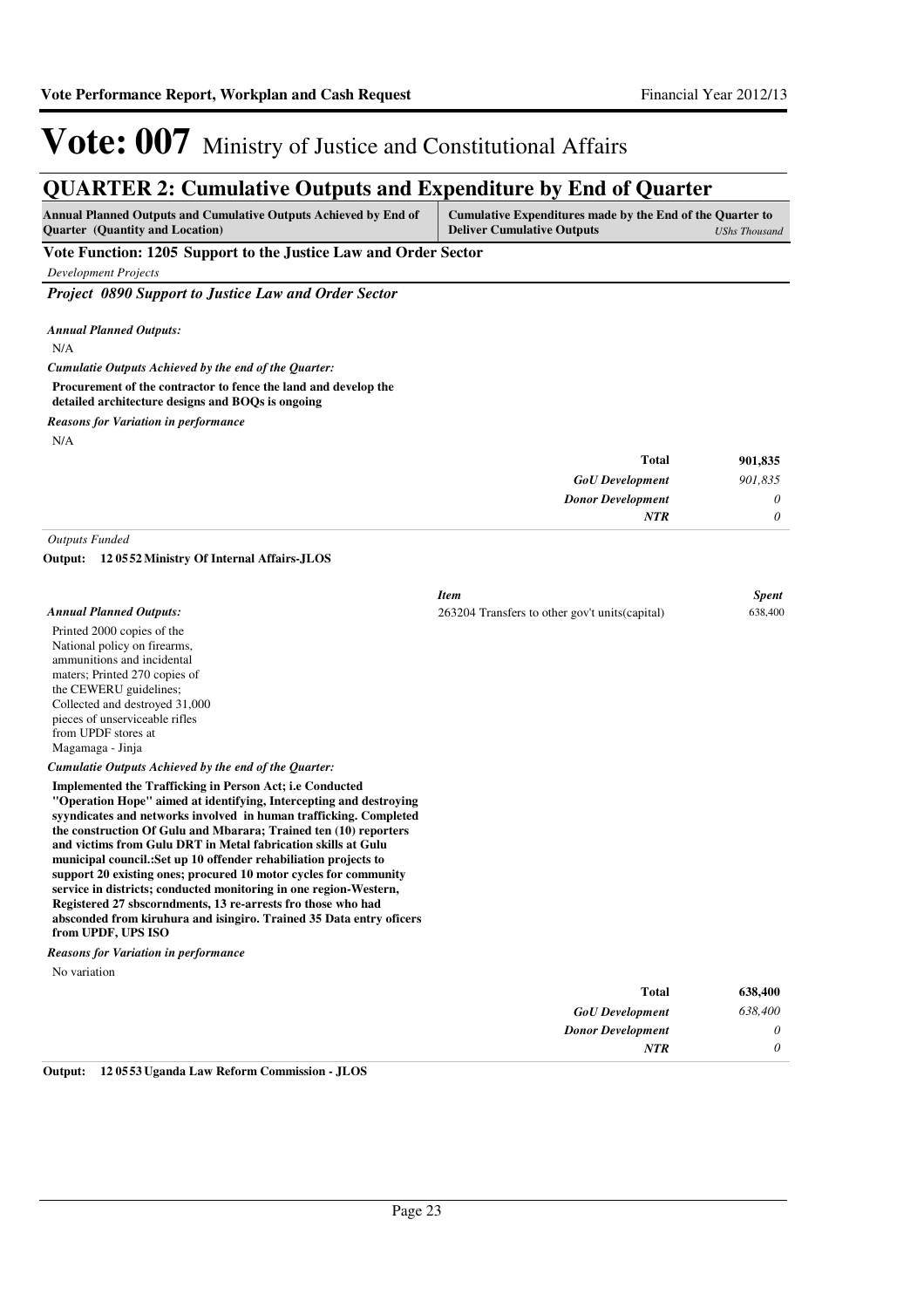### **QUARTER 2: Cumulative Outputs and Expenditure by End of Quarter**

| QUARTER 2: Cumulative Outputs and Expenditure by End of Quarter                                                                                                                                                                                                                                                                                                                                                                                                                                                                                                                                                                                                                                                                                                                                                                                                                       |                                                                                                          |                                               |
|---------------------------------------------------------------------------------------------------------------------------------------------------------------------------------------------------------------------------------------------------------------------------------------------------------------------------------------------------------------------------------------------------------------------------------------------------------------------------------------------------------------------------------------------------------------------------------------------------------------------------------------------------------------------------------------------------------------------------------------------------------------------------------------------------------------------------------------------------------------------------------------|----------------------------------------------------------------------------------------------------------|-----------------------------------------------|
| Annual Planned Outputs and Cumulative Outputs Achieved by End of<br><b>Quarter</b> (Quantity and Location)                                                                                                                                                                                                                                                                                                                                                                                                                                                                                                                                                                                                                                                                                                                                                                            | Cumulative Expenditures made by the End of the Quarter to<br><b>Deliver Cumulative Outputs</b>           | <b>UShs Thousand</b>                          |
| Vote Function: 1205 Support to the Justice Law and Order Sector                                                                                                                                                                                                                                                                                                                                                                                                                                                                                                                                                                                                                                                                                                                                                                                                                       |                                                                                                          |                                               |
| <b>Development Projects</b>                                                                                                                                                                                                                                                                                                                                                                                                                                                                                                                                                                                                                                                                                                                                                                                                                                                           |                                                                                                          |                                               |
| Project 0890 Support to Justice Law and Order Sector                                                                                                                                                                                                                                                                                                                                                                                                                                                                                                                                                                                                                                                                                                                                                                                                                                  |                                                                                                          |                                               |
|                                                                                                                                                                                                                                                                                                                                                                                                                                                                                                                                                                                                                                                                                                                                                                                                                                                                                       | <b>Item</b>                                                                                              | <b>Spent</b>                                  |
| <b>Annual Planned Outputs:</b>                                                                                                                                                                                                                                                                                                                                                                                                                                                                                                                                                                                                                                                                                                                                                                                                                                                        | 263204 Transfers to other gov't units (capital)                                                          | 404,080                                       |
| Support to the Uganda Law Reform Commission                                                                                                                                                                                                                                                                                                                                                                                                                                                                                                                                                                                                                                                                                                                                                                                                                                           |                                                                                                          |                                               |
| Cumulatie Outputs Achieved by the end of the Quarter:                                                                                                                                                                                                                                                                                                                                                                                                                                                                                                                                                                                                                                                                                                                                                                                                                                 |                                                                                                          |                                               |
| Held a retreat with GAL about Drafting the Enabling Legislation for<br>forensic investigation, The consultation paper for Reform of<br>registration of Titles Act is under Review. Reform of the Employment<br>Act; Conducted four workshops in advocacy for securities<br>transfer(chattels) Bill & Geographical indications Bill; Publication of<br>500 copies each translated versions of the constitution; Advocacy and<br>dissemination of the Newly enacted laws                                                                                                                                                                                                                                                                                                                                                                                                                |                                                                                                          |                                               |
| <b>Reasons for Variation in performance</b>                                                                                                                                                                                                                                                                                                                                                                                                                                                                                                                                                                                                                                                                                                                                                                                                                                           |                                                                                                          |                                               |
| No variation                                                                                                                                                                                                                                                                                                                                                                                                                                                                                                                                                                                                                                                                                                                                                                                                                                                                          |                                                                                                          |                                               |
|                                                                                                                                                                                                                                                                                                                                                                                                                                                                                                                                                                                                                                                                                                                                                                                                                                                                                       | <b>Total</b>                                                                                             | 404,080                                       |
|                                                                                                                                                                                                                                                                                                                                                                                                                                                                                                                                                                                                                                                                                                                                                                                                                                                                                       | <b>GoU</b> Development                                                                                   | 404,080                                       |
|                                                                                                                                                                                                                                                                                                                                                                                                                                                                                                                                                                                                                                                                                                                                                                                                                                                                                       | <b>Donor Development</b>                                                                                 | 0                                             |
|                                                                                                                                                                                                                                                                                                                                                                                                                                                                                                                                                                                                                                                                                                                                                                                                                                                                                       | NTR                                                                                                      | 0                                             |
| 120554 Law Development Center-JLOS<br>Output:                                                                                                                                                                                                                                                                                                                                                                                                                                                                                                                                                                                                                                                                                                                                                                                                                                         |                                                                                                          |                                               |
| <b>Annual Planned Outputs:</b><br>Law reports for 2006 and 2009<br>ready for publishing; Trained<br>425 Bar course students; 350<br>Diploma in Law and 100<br>Administrative officers;<br>finalized the procurement<br>process for the contractor for the<br>Auditorium project.<br>Cumulatie Outputs Achieved by the end of the Quarter:<br>Revision and printing of Magistrates Handbook, Trained two staff on<br>Law reporting, 45 staff trained in capacity and Team building, paid<br>allowances to paralegal to facilitate reconciliation and sessions in city<br>courts and as a result 184 cases were registered in courts of Lira,<br>Kira KCC, Lugazi and Buganda road; facilitated Fit persons,<br>Trained police and Judicial officers, Conducted counseling and<br>community service for child offenders.<br><b>Reasons for Variation in performance</b><br>No variation | <b>Item</b><br>263204 Transfers to other gov't units (capital)<br><b>Total</b><br><b>GoU</b> Development | <b>Spent</b><br>354,002<br>354,002<br>354,002 |
|                                                                                                                                                                                                                                                                                                                                                                                                                                                                                                                                                                                                                                                                                                                                                                                                                                                                                       | <b>Donor Development</b><br><b>NTR</b>                                                                   | 0<br>0                                        |
| Output:<br>120555 Judiciary - JLOS                                                                                                                                                                                                                                                                                                                                                                                                                                                                                                                                                                                                                                                                                                                                                                                                                                                    |                                                                                                          |                                               |
| <b>Annual Planned Outputs:</b><br>Disposed off 64,788 cases;<br>Printed 40 copies of Claims                                                                                                                                                                                                                                                                                                                                                                                                                                                                                                                                                                                                                                                                                                                                                                                           | <b>Item</b><br>263204 Transfers to other gov't units (capital)                                           | <b>Spent</b><br>881,662                       |

Procedure Rules; Procured and installed court recording equipment for Anti - Corruption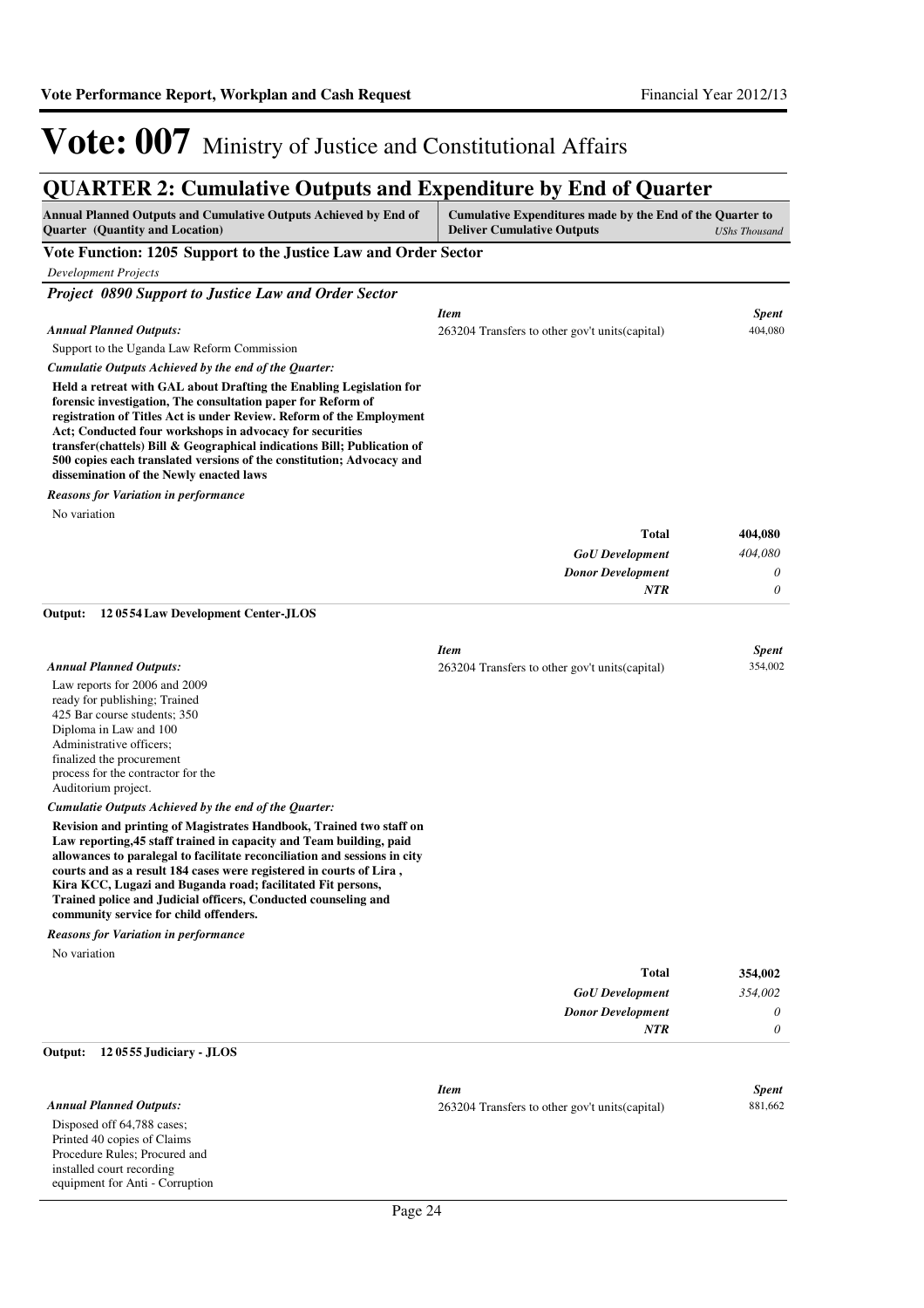**Total**

**681,764**

## Vote: 007 Ministry of Justice and Constitutional Affairs

### **QUARTER 2: Cumulative Outputs and Expenditure by End of Quarter**

| <b>Annual Planned Outputs and Cumulative Outputs Achieved by End of</b>     | Cumulative Expenditures made by the End of the Quarter to |
|-----------------------------------------------------------------------------|-----------------------------------------------------------|
| <b>Deliver Cumulative Outputs</b><br><b>Ouarter</b> (Quantity and Location) | UShs Thousand                                             |

#### **Vote Function: 1205 Support to the Justice Law and Order Sector**

*Development Projects*

*Project 0890 Support to Justice Law and Order Sector*

Court

*Cumulatie Outputs Achieved by the end of the Quarter:*

**A Retreat to Finalise the the draft for the Judicairy handbook is planned for Novemeber 2012. The procurement process for the printing of the Handbook has commenced. Office Furniture for 10 Magistrate courts was provided. Several criminal and civil session have been planned for novermber 2012. Procure a vehicle for data centre management.**

*Reasons for Variation in performance*

No variation

| 881,662  | <b>Total</b>             |
|----------|--------------------------|
| 881,662  | <b>GoU</b> Development   |
| $\theta$ | <b>Donor Development</b> |
| 0        | NTR                      |

### **12 0556 Uganda Police Force-JLOS Output:**

|                                | <b>Item</b>                                     | <b>Spent</b> |
|--------------------------------|-------------------------------------------------|--------------|
| <b>Annual Planned Outputs:</b> | 263204 Transfers to other gov't units (capital) | 681,764      |
| 416 cases have been reported   |                                                 |              |
| and are under investigations;  |                                                 |              |
| Trained 2 ballistic experts;   |                                                 |              |
| Trained CID officers in cyber  |                                                 |              |
| crime investigations; Trained  |                                                 |              |
| 200 officers of Mid East and   |                                                 |              |

*Cumulatie Outputs Achieved by the end of the Quarter:*

**Conducted Investigation of SGBV cases in 16 Police regions in which 1900 sex crime cases were investigated; Supported postmortem examinations and thus 140 postmortem examinations; The procurement process for opening up of 5 PSU offices in Lira and Soroti is on going. The procurement process for computers and accessories and 5 motor cycles is on going. Initiated procurement for Database establishment for profiling detainees**

*Reasons for Variation in performance*

Eastern Regions on disciplinary

No variation

case handling

| 681,764 | Total                    |
|---------|--------------------------|
| 681,764 | <b>GoU</b> Development   |
| 0       | <b>Donor Development</b> |
| 0       | <b>NTR</b>               |
|         |                          |

### **12 0557 Uganda Prisons Service-JLOS Output:**

|                                  | <b>Item</b>                                     | <b>Spent</b> |
|----------------------------------|-------------------------------------------------|--------------|
| Annual Planned Outputs:          | 263204 Transfers to other gov't units (capital) | 696,862      |
| A daily average of 532 prisoners |                                                 |              |
| delivered to 211 courts per day; |                                                 |              |
| trained 700 warders and          |                                                 |              |
| wardresses; 17,823 inmates       |                                                 |              |
| dressed in uniforms out of       |                                                 |              |
| 32021 inmates; 32,021 inmates    |                                                 |              |
| are provided with 3 meals per    |                                                 |              |
| day                              |                                                 |              |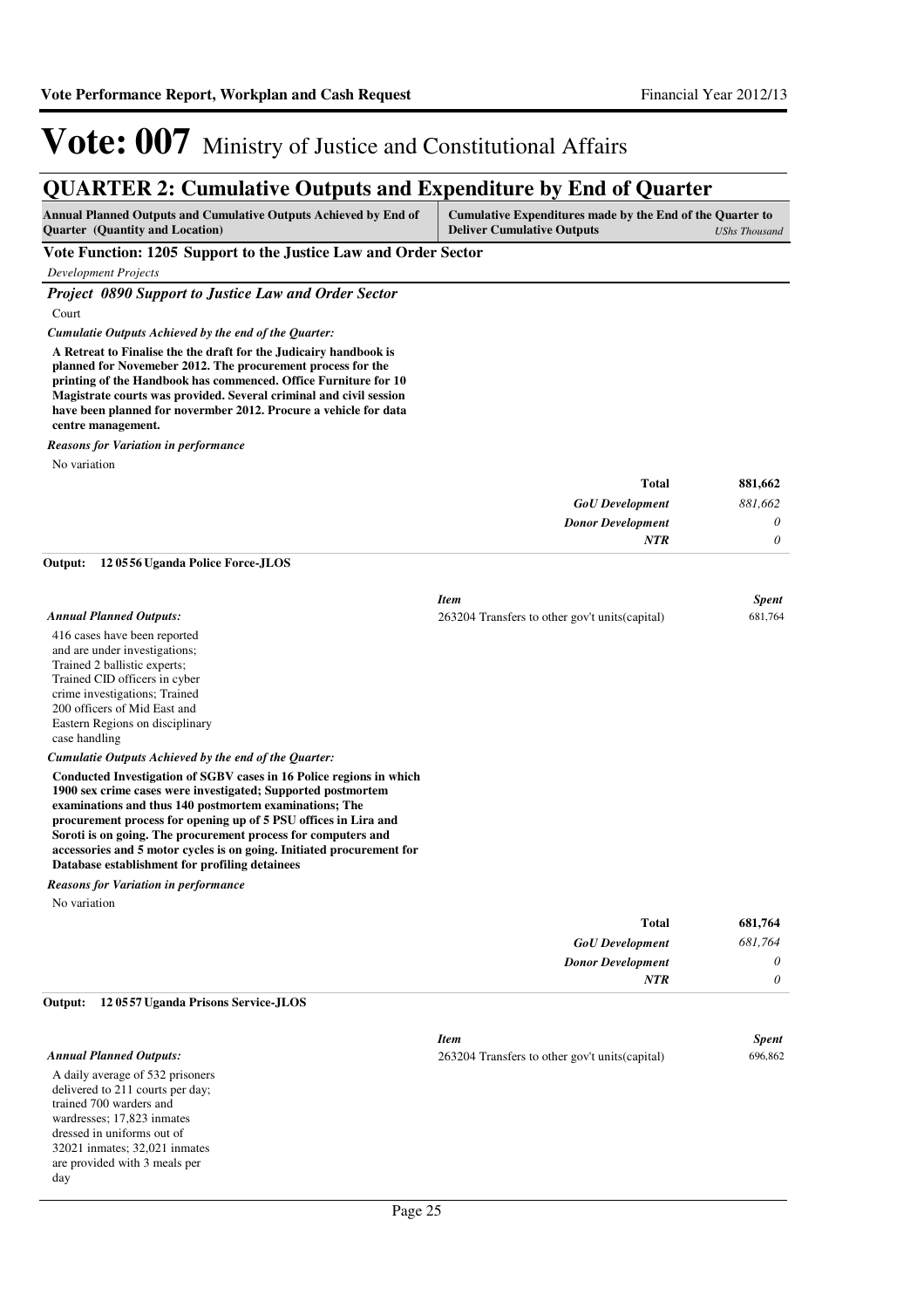### **QUARTER 2: Cumulative Outputs and Expenditure by End of Quarter**

| <b>Annual Planned Outputs and Cumulative Outputs Achieved by End of</b> | Cumulative Expenditures made by the End of the Quarter to |               |
|-------------------------------------------------------------------------|-----------------------------------------------------------|---------------|
| <b>Quarter</b> (Quantity and Location)                                  | <b>Deliver Cumulative Outputs</b>                         | UShs Thousand |

#### **Vote Function: 1205 Support to the Justice Law and Order Sector**

*Development Projects*

#### *Project 0890 Support to Justice Law and Order Sector*

*Cumulatie Outputs Achieved by the end of the Quarter:*

**Reconstruction of Nebbi Prison; Supported the session system, where prisoners are produced in court. Procured and installed CCTV Cameras for Maximum and high security prisons; Established and Furnished correctional education classrooms in Gulu, Moroto, Jinja (M),and Masindi prisons., Recruitment process for 700 staff is underway, Trained 25 staff in investigative skills Visiting justices appointed; constructed water borne toilet in 20 prison units**

#### *Reasons for Variation in performance*

No variation

| 696,862 |
|---------|
| 696,862 |
| 0       |
| 0       |
|         |

**12 0558 Judicial Service Commission-JLOS Output:**

|                                | <b>Item</b>                                     | <b>Spent</b> |
|--------------------------------|-------------------------------------------------|--------------|
| <b>Annual Planned Outputs:</b> | 263204 Transfers to other gov't units (capital) | 273,782      |
| 18 Radio talk shows were       |                                                 |              |
| conducted; produced 76 Spot    |                                                 |              |
| messages; the process of       |                                                 |              |
| translating the Citizen's      |                                                 |              |
| Handbook to Luo was started;   |                                                 |              |
| 39 Complaints investigations   |                                                 |              |
| were conducted; Automation of  |                                                 |              |
| the Public Complaint system    |                                                 |              |

was started

#### *Cumulatie Outputs Achieved by the end of the Quarter:*

**Carried out investigation of cases in soroti; Held sensitization workshops in Masaka, Mbarara and Kabarole on the public complaints system.Held 48 Talk shows in Lira, Kabale Masaka, Jinja and Tororo about civic education on administration of Justice. Contract to print 10,000 copies of the citizen hand book awarded.**

#### *Reasons for Variation in performance*

No variation

| Total                    | 273,782  |
|--------------------------|----------|
| <b>GoU</b> Development   | 273,782  |
| <b>Donor Development</b> | $\theta$ |
| <b>NTR</b>               | 0        |

#### **12 0559 Directorate Of Public Prosecutions Output:**

|                                   | <b>Item</b>                                     | <b>Spent</b> |
|-----------------------------------|-------------------------------------------------|--------------|
| <b>Annual Planned Outputs:</b>    | 263204 Transfers to other gov't units (capital) | 720,937      |
| 13,143 public complaints were     |                                                 |              |
| handled: 2 nationwide $& 90$      |                                                 |              |
| adhoc inspections carried out;    |                                                 |              |
| Construction of regional offices  |                                                 |              |
| is ongoing; established 7 field   |                                                 |              |
| offices; 7 extradition proceeding |                                                 |              |
| carried out 17 transnational      |                                                 |              |
| cases handled.                    |                                                 |              |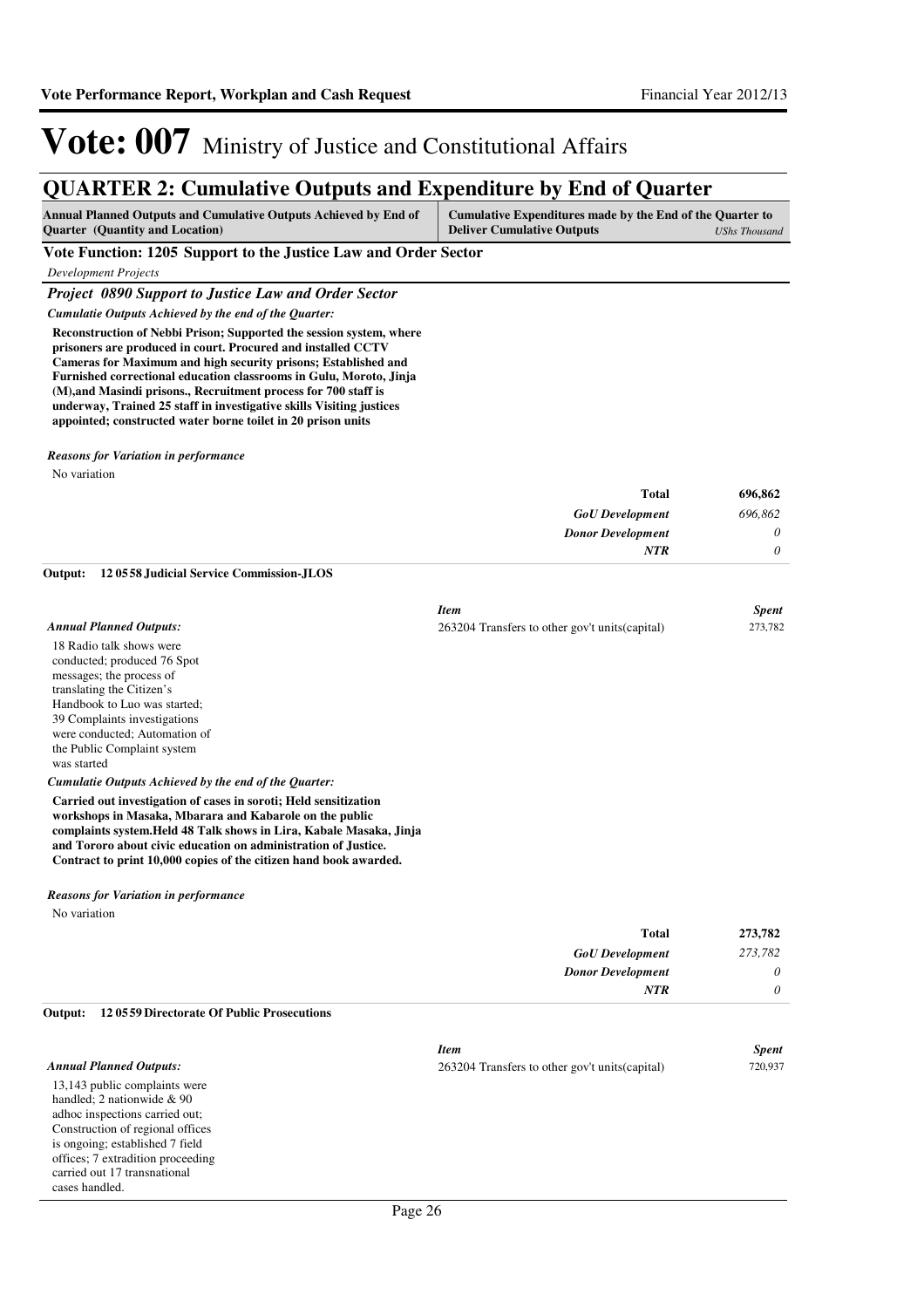*GoU Development Donor Development*

*NTR*

*0 0*

## Vote: 007 Ministry of Justice and Constitutional Affairs

### **QUARTER 2: Cumulative Outputs and Expenditure by End of Quarter**

| Annual Planned Outputs and Cumulative Outputs Achieved by End of<br><b>Quarter</b> (Quantity and Location)                                                                                                                                                                                                                                                                                                               | Cumulative Expenditures made by the End of the Quarter to<br><b>Deliver Cumulative Outputs</b> | <b>UShs Thousand</b> |
|--------------------------------------------------------------------------------------------------------------------------------------------------------------------------------------------------------------------------------------------------------------------------------------------------------------------------------------------------------------------------------------------------------------------------|------------------------------------------------------------------------------------------------|----------------------|
| Vote Function: 1205 Support to the Justice Law and Order Sector                                                                                                                                                                                                                                                                                                                                                          |                                                                                                |                      |
| <b>Development Projects</b>                                                                                                                                                                                                                                                                                                                                                                                              |                                                                                                |                      |
| <b>Project 0890 Support to Justice Law and Order Sector</b>                                                                                                                                                                                                                                                                                                                                                              |                                                                                                |                      |
| Cumulatie Outputs Achieved by the end of the Quarter:                                                                                                                                                                                                                                                                                                                                                                    |                                                                                                |                      |
| Reviewed The DPP training policy; Opened and resourced 8 new<br>DPP stations; Procured and installed solar equipment in 5 stations;<br>supported witnesses in prosecution of cases at all levels in courts.<br>Conducted court needs assessment for corruption and white collar<br>crime prosecution; conducted prosecution led investigations and<br>prosecutions of serious crimes as well as protection of witnesses. |                                                                                                |                      |
| <b>Reasons for Variation in performance</b>                                                                                                                                                                                                                                                                                                                                                                              |                                                                                                |                      |
| No variation                                                                                                                                                                                                                                                                                                                                                                                                             |                                                                                                |                      |
|                                                                                                                                                                                                                                                                                                                                                                                                                          | <b>Total</b>                                                                                   | 720,937              |
|                                                                                                                                                                                                                                                                                                                                                                                                                          | <b>GoU</b> Development                                                                         | 720,937              |
|                                                                                                                                                                                                                                                                                                                                                                                                                          | <b>Donor Development</b>                                                                       | 0                    |
|                                                                                                                                                                                                                                                                                                                                                                                                                          | <b>NTR</b>                                                                                     | 0                    |
| Output:<br>120560 Other JLOS Funded Services                                                                                                                                                                                                                                                                                                                                                                             |                                                                                                |                      |
|                                                                                                                                                                                                                                                                                                                                                                                                                          | <b>Item</b>                                                                                    | <b>Spent</b>         |
| <b>Annual Planned Outputs:</b>                                                                                                                                                                                                                                                                                                                                                                                           | 263204 Transfers to other gov't units (capital)                                                | 880,558              |
| 9 Uganda Human Rights<br>Commission services offices<br>operational;                                                                                                                                                                                                                                                                                                                                                     |                                                                                                |                      |
| Cumulatie Outputs Achieved by the end of the Quarter:                                                                                                                                                                                                                                                                                                                                                                    |                                                                                                |                      |
| construction and Purchased beddings for Arua Remand home on,<br><b>Trained Remand home staff;</b>                                                                                                                                                                                                                                                                                                                        |                                                                                                |                      |
| <b>Reasons for Variation in performance</b>                                                                                                                                                                                                                                                                                                                                                                              |                                                                                                |                      |
| No variation                                                                                                                                                                                                                                                                                                                                                                                                             |                                                                                                |                      |
|                                                                                                                                                                                                                                                                                                                                                                                                                          | <b>Total</b>                                                                                   | 880,558              |
|                                                                                                                                                                                                                                                                                                                                                                                                                          | <b>GoU</b> Development                                                                         | 880.558              |

*Outputs Provided*

#### **12 0501 Ministry of Justice and Constitutional Affairs-JLOS Output:**

|                                                               | <b>Item</b>                                              | <b>Spent</b> |
|---------------------------------------------------------------|----------------------------------------------------------|--------------|
| <b>Annual Planned Outputs:</b>                                | 211103 Allowances                                        | 89,374       |
| Construction of the Mini JLOS                                 | 221001 Advertising and Public Relations                  | 23,040       |
| House in Moroto was                                           | 221002 Workshops and Seminars                            | 74.786       |
| commenced                                                     | 221003 Staff Training                                    | 207,972      |
| - Procurement process for the<br>construction of Moroto Staff | 221004 Recruitment Expenses                              | 6,000        |
| Quarters is ongoing.<br>-Procurement process for the          | 221011 Printing, Stationery, Photocopying and<br>Binding | 76,185       |
| construction of Mbale Regional                                | 225001 Consultancy Services- Short-term                  | 11,179       |
| Office is ongoing                                             | 225002 Consultancy Services-Long-term                    | 155,875      |
| Cumulatie Outputs Achieved by the end of the Ouarter:         | 227002 Travel Abroad                                     | 71,713       |
| on going                                                      | 228002 Maintenance - Vehicles                            | 49.216       |
| <b>Reasons for Variation in performance</b>                   |                                                          |              |
| No variation                                                  |                                                          |              |

| 765,715 | <b>Total</b>             |
|---------|--------------------------|
| 765,715 | <b>GoU</b> Development   |
| 0       | <b>Donor Development</b> |
|         | NTP                      |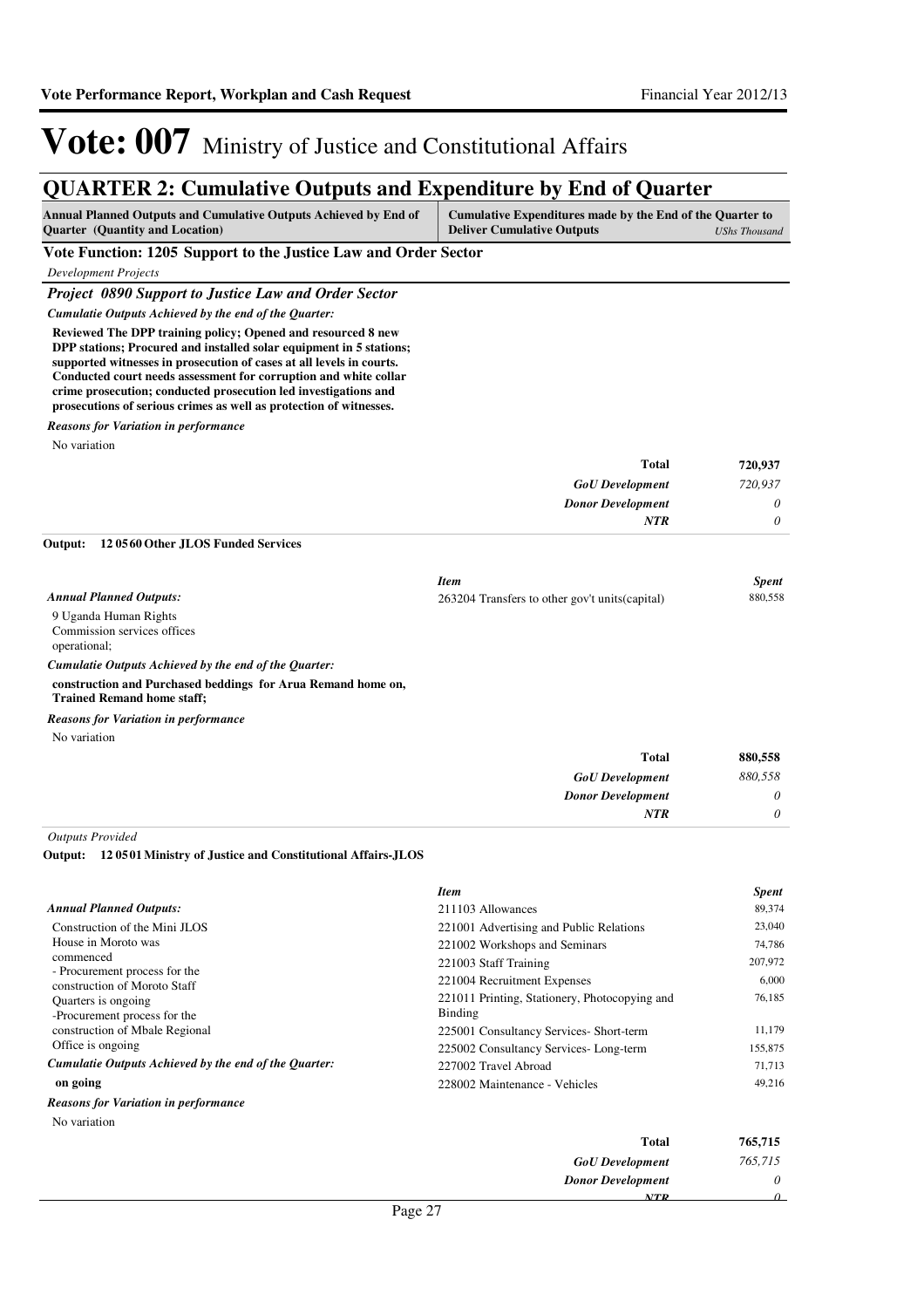| <b>QUARTER 2: Cumulative Outputs and Expenditure by End of Quarter</b>                                     |                                                                                                |                      |  |
|------------------------------------------------------------------------------------------------------------|------------------------------------------------------------------------------------------------|----------------------|--|
| Annual Planned Outputs and Cumulative Outputs Achieved by End of<br><b>Ouarter</b> (Quantity and Location) | Cumulative Expenditures made by the End of the Quarter to<br><b>Deliver Cumulative Outputs</b> | <b>UShs Thousand</b> |  |
| Vote Function: 1205 Support to the Justice Law and Order Sector                                            |                                                                                                |                      |  |
| <b>Development Projects</b>                                                                                |                                                                                                |                      |  |
| <b>Project 0890 Support to Justice Law and Order Sector</b>                                                |                                                                                                |                      |  |
| 120506 Program Management<br>Output:                                                                       |                                                                                                |                      |  |
|                                                                                                            | <b>Item</b>                                                                                    | <b>Spent</b>         |  |
| <b>Annual Planned Outputs:</b>                                                                             | 211102 Contract Staff Salaries (Incl. Casuals,                                                 | 75,242               |  |
| -Strengthen District Coordination Committees;                                                              | Temporary)                                                                                     |                      |  |
| -Carry out monitoring and evaluation;                                                                      | 211103 Allowances                                                                              | 23,243               |  |
| -Sensitization of the public;<br>-Conduct short and long term consultancies.                               | 221001 Advertising and Public Relations                                                        | 24.209               |  |
|                                                                                                            | 221002 Workshops and Seminars                                                                  | 101,920              |  |
| Cumulatie Outputs Achieved by the end of the Quarter:                                                      | 221003 Staff Training                                                                          | 77,284               |  |
| 114 District coordination committes supported one management visit                                         | 221007 Books, Periodicals and Newspapers                                                       | 14,820               |  |
| made.                                                                                                      | 221011 Printing, Stationery, Photocopying and                                                  | 50,009               |  |
| <b>Reasons for Variation in performance</b>                                                                | Binding                                                                                        |                      |  |
| No variation                                                                                               | 224002 General Supply of Goods and Services                                                    | 16,560               |  |
|                                                                                                            | 225001 Consultancy Services- Short-term                                                        | 77,610               |  |
|                                                                                                            | 225002 Consultancy Services-Long-term                                                          | 438,683              |  |
|                                                                                                            | 228002 Maintenance - Vehicles                                                                  | 55,681               |  |
|                                                                                                            | 228003 Maintenance Machinery, Equipment and                                                    | 4,400                |  |
|                                                                                                            | Furniture                                                                                      |                      |  |
|                                                                                                            | <b>Total</b>                                                                                   | 959,661              |  |
|                                                                                                            | <b>GoU</b> Development                                                                         | 959,661              |  |
|                                                                                                            | <b>Donor Development</b>                                                                       | 0                    |  |
|                                                                                                            | <b>NTR</b>                                                                                     | 0                    |  |

#### **Vote Function: 1206 Court Awards (Statutory)**

*Recurrent Programmes*

#### *Programme 18 Statutory Court Awards*

*Outputs Provided*

**12 0601 Court Awards & Compesations Paid Output:**

|                                                              | <b>Item</b>                        | <b>Spent</b> |
|--------------------------------------------------------------|------------------------------------|--------------|
| <b>Annual Planned Outputs:</b>                               | 282104 Compensation to 3rd Parties | 1,399,418    |
| Paid 66 court awards claimants a total of $11,305,099,130/=$ |                                    |              |
| Cumulatie Outputs Achieved by the end of the Ouarter:        |                                    |              |
| Paid court awards claimants a total of $2,304,274,000/=$     |                                    |              |
| <b>Reasons for Variation in performance</b>                  |                                    |              |
| No variation                                                 |                                    |              |
|                                                              | <b>Total</b>                       | 1,399,418    |
|                                                              | <b>Wage Recurrent</b>              | $\theta$     |
|                                                              | <b>Non Wage Recurrent</b>          | 1.399,418    |
|                                                              | <b>NTR</b>                         | $\theta$     |
| Vote Function: 1249 Policy, Planning and Support Services    |                                    |              |

*Recurrent Programmes*

*Programme 01 Headquarters*

*Outputs Funded*

**Output: 12 4951 Contributions to International Organisations**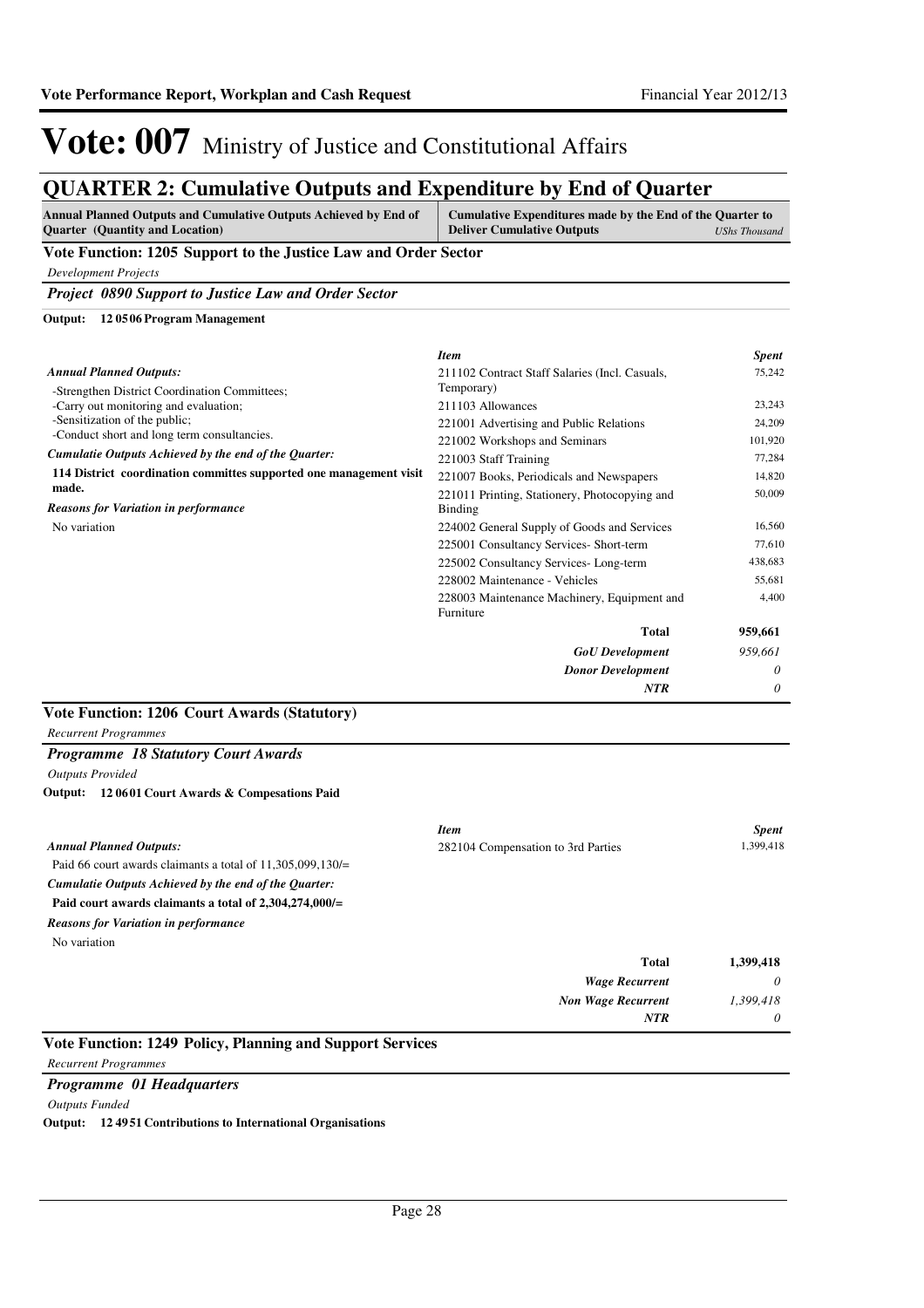### **QUARTER 2: Cumulative Outputs and Expenditure by End of Quarter**

| <b>Annual Planned Outputs and Cumulative Outputs Achieved by End of</b><br>Quarter (Quantity and Location) | Cumulative Expenditures made by the End of the Quarter to<br><b>Deliver Cumulative Outputs</b> | <b>UShs Thousand</b> |
|------------------------------------------------------------------------------------------------------------|------------------------------------------------------------------------------------------------|----------------------|
| <b>Vote Function: 1249 Policy, Planning and Support Services</b>                                           |                                                                                                |                      |
| <b>Recurrent Programmes</b>                                                                                |                                                                                                |                      |
| Programme 01 Headquarters                                                                                  |                                                                                                |                      |
| <b>Annual Planned Outputs:</b>                                                                             |                                                                                                |                      |
| Pay commitments to International Organizations like WIPO,<br>AALCO, ARIPO, IT for LOS, ICC, PC of A        |                                                                                                |                      |
| Cumulatie Outputs Achieved by the end of the Quarter:                                                      |                                                                                                |                      |
| N/A                                                                                                        |                                                                                                |                      |
| <b>Reasons for Variation in performance</b>                                                                |                                                                                                |                      |
| N/A                                                                                                        |                                                                                                |                      |
|                                                                                                            | <b>Total</b>                                                                                   | $\bf{0}$             |
|                                                                                                            | <b>Wage Recurrent</b>                                                                          | 0                    |
|                                                                                                            | <b>Non Wage Recurrent</b>                                                                      | 0                    |
| 124952 Other Grants<br>Output:                                                                             | <b>NTR</b>                                                                                     | 0                    |
|                                                                                                            |                                                                                                |                      |
|                                                                                                            | <b>Item</b>                                                                                    | <b>Spent</b>         |
| <b>Annual Planned Outputs:</b>                                                                             | 263106 Other Current grants (current)                                                          | 73,118               |
| Clear grants                                                                                               |                                                                                                |                      |
| Cumulatie Outputs Achieved by the end of the Quarter:                                                      |                                                                                                |                      |
| <b>Grants Cleared</b>                                                                                      |                                                                                                |                      |
| <b>Reasons for Variation in performance</b>                                                                |                                                                                                |                      |
| N/A                                                                                                        |                                                                                                |                      |
|                                                                                                            | <b>Total</b>                                                                                   | 73,118               |
|                                                                                                            | <b>Wage Recurrent</b>                                                                          | 0                    |
|                                                                                                            | <b>Non Wage Recurrent</b>                                                                      | 73,118               |
|                                                                                                            | NTR                                                                                            | 0                    |
| 124953 Contributions to Autonomous Institutions (CADER)<br>Output:                                         |                                                                                                |                      |
| <b>Annual Planned Outputs:</b>                                                                             |                                                                                                |                      |
| Resolve cases through ADR                                                                                  |                                                                                                |                      |
| Cumulatie Outputs Achieved by the end of the Quarter:                                                      |                                                                                                |                      |
| N/A                                                                                                        |                                                                                                |                      |
| <b>Reasons for Variation in performance</b>                                                                |                                                                                                |                      |
| N/A                                                                                                        |                                                                                                |                      |
|                                                                                                            | <b>Total</b>                                                                                   | $\bf{0}$             |
|                                                                                                            | <b>Wage Recurrent</b>                                                                          | 0                    |
|                                                                                                            | <b>Non Wage Recurrent</b>                                                                      | 0                    |
|                                                                                                            | <b>NTR</b>                                                                                     | $\theta$             |
| Output:<br>12 49 54 Contributions to Autonomous Institutions (Wage Subvention)                             |                                                                                                |                      |

Supported the wage bill of the Centre for Arbitration and Dispute Resolution (CADER) **N/A** *Cumulatie Outputs Achieved by the end of the Quarter: Reasons for Variation in performance*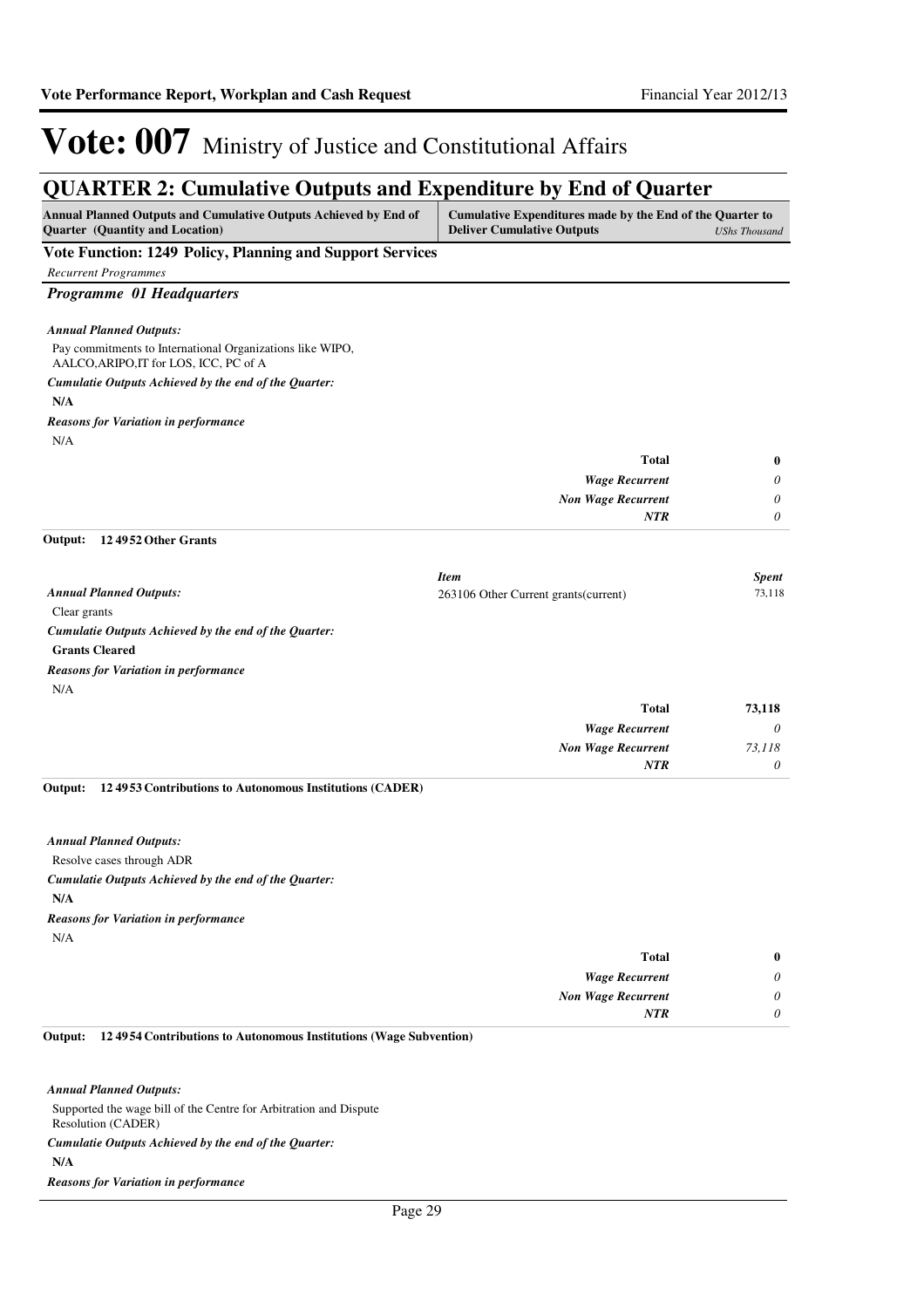### **QUARTER 2: Cumulative Outputs and Expenditure by End of Quarter**

| <b>Annual Planned Outputs and Cumulative Outputs Achieved by End of</b> | Cumulative Expenditures made by the End of the Quarter to |               |
|-------------------------------------------------------------------------|-----------------------------------------------------------|---------------|
| <b>Ouarter</b> (Quantity and Location)                                  | <b>Deliver Cumulative Outputs</b>                         | UShs Thousand |

### **Vote Function: 1249 Policy, Planning and Support Services**

*Recurrent Programmes*

### *Programme 01 Headquarters*

N/A

| $\bf{0}$ | Total                     |
|----------|---------------------------|
| $\theta$ | <b>Wage Recurrent</b>     |
| $\theta$ | <b>Non Wage Recurrent</b> |
| $\theta$ | <b>NTR</b>                |
|          |                           |

#### *Outputs Provided*

**12 4903 Ministerial and Top Management Services Output:**

|                                                                                                                                              | <b>Item</b>                                              | <b>Spent</b> |
|----------------------------------------------------------------------------------------------------------------------------------------------|----------------------------------------------------------|--------------|
| <b>Annual Planned Outputs:</b>                                                                                                               | 211101 General Staff Salaries                            | 418,001      |
| Effect top management services                                                                                                               | 211103 Allowances                                        | 5,303        |
| Cumulatie Outputs Achieved by the end of the Quarter:                                                                                        | 213001 Medical Expenses (To Employees)                   | 3,088        |
| The Post of Solicitor General was filled and shortlisting took place,                                                                        | 221001 Advertising and Public Relations                  | 1,653        |
| post of Director Civil Litigation was declared for filling, shortlisting                                                                     | 221003 Staff Training                                    | 4,526        |
| was took place and now awaiting interviews, post of Director Legal                                                                           | 221006 Commissions and Related Charges                   | 1,653        |
| Advisory Services was internally advertised. 1 vacant post of office<br>typist was filled, one (1) vacant post of Senior Procurement Officer | 221007 Books, Periodicals and Newspapers                 | 2,319        |
| was filled after the transfer of the incumbent and one (1) post                                                                              | 221009 Welfare and Entertainment                         | 2,666        |
| personal secretary was filled after the transfer of the incumbent.                                                                           | 221011 Printing, Stationery, Photocopying and            | 13,807       |
| Clearance was thought from MoPS to fill the vacant post of Secretary                                                                         | <b>Binding</b>                                           |              |
| Law Council, Commissioner, Legal Drafting (Subsidiary Legislation)                                                                           | 221012 Small Office Equipment                            | 3,666        |
| and Commissioner, Legal Drafting (Local Government)                                                                                          | 221016 IFMS Recurrent Costs                              | 3,247        |
| <b>Reasons for Variation in performance</b>                                                                                                  | 221017 Subscriptions                                     | 2,319        |
| N/A                                                                                                                                          | 222001 Telecommunications                                | 30,874       |
|                                                                                                                                              | 222002 Postage and Courier                               | 1,098        |
|                                                                                                                                              | 222003 Information and Communications                    | 13,385       |
|                                                                                                                                              | Technology                                               |              |
|                                                                                                                                              | 223003 Rent - Produced Assets to private entities        | 1,695,423    |
|                                                                                                                                              | 224002 General Supply of Goods and Services              | 333          |
|                                                                                                                                              | 225001 Consultancy Services- Short-term                  | 19,500       |
|                                                                                                                                              | 225002 Consultancy Services-Long-term                    | 791,092      |
|                                                                                                                                              | 227001 Travel Inland                                     | 22,167       |
|                                                                                                                                              | 227002 Travel Abroad                                     | 27,243       |
|                                                                                                                                              | 227004 Fuel, Lubricants and Oils                         | 17,117       |
|                                                                                                                                              | 228001 Maintenance - Civil                               | 33,937       |
|                                                                                                                                              | 228002 Maintenance - Vehicles                            | 32,189       |
|                                                                                                                                              | 228003 Maintenance Machinery, Equipment and<br>Furniture | 21,928       |
|                                                                                                                                              | 282104 Compensation to 3rd Parties                       | 908,689      |
|                                                                                                                                              | <b>Total</b>                                             | 4,077,223    |
|                                                                                                                                              | <b>Wage Recurrent</b>                                    | 418,001      |
|                                                                                                                                              | <b>Non Wage Recurrent</b>                                | 3,659,222    |
|                                                                                                                                              | <b>NTR</b>                                               | 0            |

*Programme 17 Policy Planning Unit*

*Outputs Provided*

**Output: 12 4901 Policy, consultation, planning and monitoring services**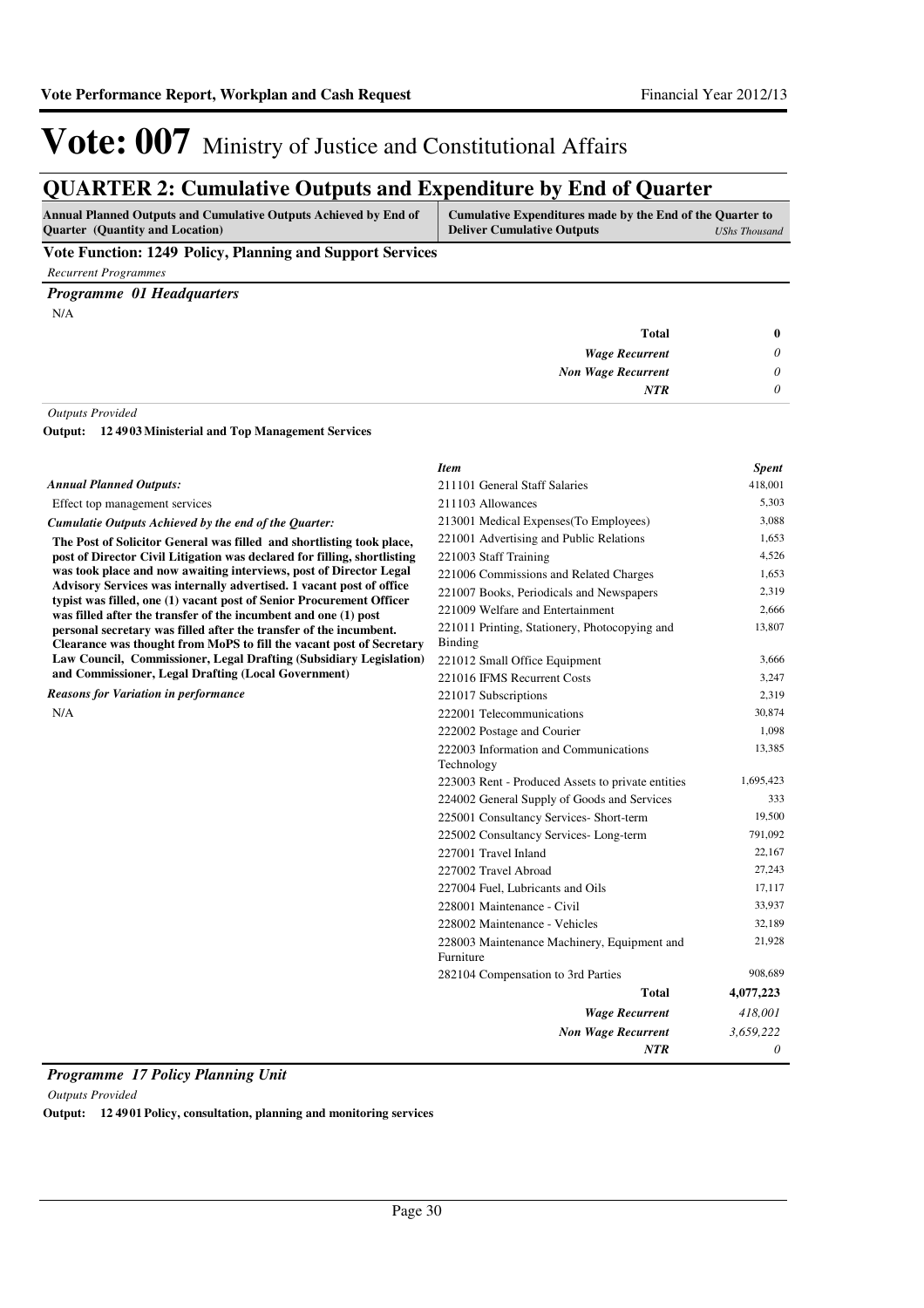### **QUARTER 2: Cumulative Outputs and Expenditure by End of Quarter**

| Annual Planned Outputs and Cumulative Outputs Achieved by End of<br><b>Ouarter</b> (Quantity and Location) | Cumulative Expenditures made by the End of the Quarter to<br><b>Deliver Cumulative Outputs</b> | UShs Thousand |
|------------------------------------------------------------------------------------------------------------|------------------------------------------------------------------------------------------------|---------------|
| Vote Function: 1249 Policy, Planning and Support Services                                                  |                                                                                                |               |

*Recurrent Programmes*

| <b>Programme 17 Policy Planning Unit</b>                      |                                                          |              |
|---------------------------------------------------------------|----------------------------------------------------------|--------------|
|                                                               | <b>Item</b>                                              | <b>Spent</b> |
| <b>Annual Planned Outputs:</b>                                | 211101 General Staff Salaries                            | 3,790        |
| Efficient and effective planning                              | 211103 Allowances                                        | 6,821        |
| Cumulatie Outputs Achieved by the end of the Quarter:         | 221001 Advertising and Public Relations                  | 2,551        |
| Preparation of Second quarter performance progress report and | 221003 Staff Training                                    | 22,402       |
| Budget Fame work paper for FY2012/13 done.                    | 221009 Welfare and Entertainment                         | 1.507        |
| <b>Reasons for Variation in performance</b><br>N/A            | 221011 Printing, Stationery, Photocopying and<br>Binding | 1.333        |
|                                                               | 222001 Telecommunications                                | 2,319        |
|                                                               | 224002 General Supply of Goods and Services              | 398          |
|                                                               | 227001 Travel Inland                                     | 3,333        |
|                                                               | 227002 Travel Abroad                                     | 6.989        |
|                                                               | 227004 Fuel, Lubricants and Oils                         | 1,392        |
|                                                               | 228002 Maintenance - Vehicles                            | 6.253        |
|                                                               | 228003 Maintenance Machinery, Equipment and<br>Furniture | 961          |
|                                                               | <b>Total</b>                                             | 60,049       |
|                                                               | <b>Wage Recurrent</b>                                    | 3,790        |
|                                                               | <b>Non Wage Recurrent</b>                                | 56,259       |
|                                                               | <b>NTR</b>                                               | 0            |

#### *Programme 19 Internal Audit Department*

*Outputs Provided*

**12 4902 Ministry Support Services (Finance and Administration) Output:**

|                                                                    | <b>Item</b>                                              | <b>Spent</b> |
|--------------------------------------------------------------------|----------------------------------------------------------|--------------|
| <b>Annual Planned Outputs:</b>                                     | 211101 General Staff Salaries                            | 5,141        |
| internal audit department prepared 4 audit reports                 | 211103 Allowances                                        | 4.614        |
| Cumulatie Outputs Achieved by the end of the Quarter:              | 221003 Staff Training                                    | 3,332        |
| Appraisal and evaluation of adequacy and effectiveness of internal | 221007 Books, Periodicals and Newspapers                 | 927          |
| controls. Finalisaltion of Q2 internal audit report.               | 221008 Computer Supplies and IT Services                 | 1,969        |
| <b>Reasons for Variation in performance</b>                        | 221009 Welfare and Entertainment                         | 1,046        |
| No variation                                                       | 221011 Printing, Stationery, Photocopying and<br>Binding | 2.468        |
|                                                                    | 222001 Telecommunications                                | 4,638        |
|                                                                    | 224002 General Supply of Goods and Services              | 306          |
|                                                                    | 227001 Travel Inland                                     | 5,667        |
|                                                                    | 227004 Fuel, Lubricants and Oils                         | 4.916        |
|                                                                    | 228002 Maintenance - Vehicles                            | 3,206        |
|                                                                    | 228003 Maintenance Machinery, Equipment and              | 6,076        |
|                                                                    | Furniture                                                |              |
|                                                                    | <b>Total</b>                                             | 44,305       |
|                                                                    | <b>Wage Recurrent</b>                                    | 5,141        |
|                                                                    | <b>Non Wage Recurrent</b>                                | 39,164       |
|                                                                    | <b>NTR</b>                                               | 0            |

*Programme 20 Office of the Attorney General*

*Outputs Provided*

**Output: 12 4903 Ministerial and Top Management Services**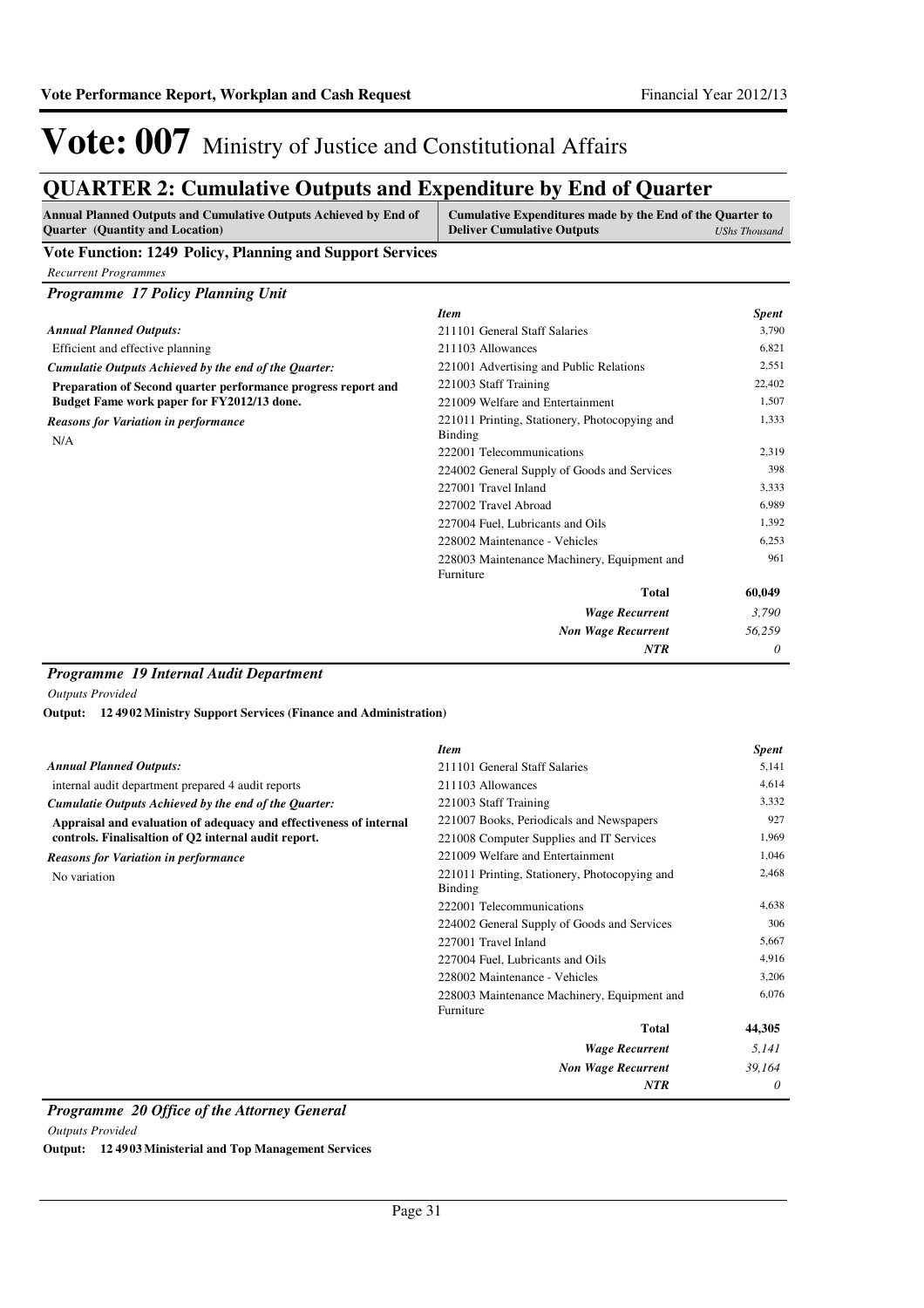### **QUARTER 2: Cumulative Outputs and Expenditure by End of Quarter**

| <b>Annual Planned Outputs and Cumulative Outputs Achieved by End of</b><br><b>Quarter</b> (Quantity and Location) | Cumulative Expenditures made by the End of the Quarter to<br><b>Deliver Cumulative Outputs</b> | <b>UShs Thousand</b> |
|-------------------------------------------------------------------------------------------------------------------|------------------------------------------------------------------------------------------------|----------------------|
| <b>Vote Function: 1249 Policy, Planning and Support Services</b>                                                  |                                                                                                |                      |
| <b>Recurrent Programmes</b>                                                                                       |                                                                                                |                      |
| Programme 20 Office of the Attorney General                                                                       |                                                                                                |                      |
|                                                                                                                   | <b>Item</b>                                                                                    | <b>Spent</b>         |
| <b>Annual Planned Outputs:</b>                                                                                    | 211103 Allowances                                                                              | 11,917               |
| Office of the Attorney General was facilitated as planned.                                                        | 213001 Medical Expenses(To Employees)                                                          | 1,011                |
| Cumulatie Outputs Achieved by the end of the Quarter:                                                             | 221007 Books, Periodicals and Newspapers                                                       | 927                  |
| The office of the Attorney General was duly facilitated as planned.                                               | 221009 Welfare and Entertainment                                                               | 2,319                |
| <b>Reasons for Variation in performance</b>                                                                       | 221012 Small Office Equipment                                                                  | 526                  |
| No variation                                                                                                      | 222001 Telecommunications                                                                      | 2,319                |
|                                                                                                                   | 224002 General Supply of Goods and Services                                                    | 1,557                |
|                                                                                                                   | 227001 Travel Inland                                                                           | 11,276               |
|                                                                                                                   | 227002 Travel Abroad                                                                           | 9,992                |
|                                                                                                                   | 227004 Fuel, Lubricants and Oils                                                               | 13,110               |
|                                                                                                                   | 228002 Maintenance - Vehicles                                                                  | 4,777                |
|                                                                                                                   | <b>Total</b>                                                                                   | 59,731               |
|                                                                                                                   | <b>Wage Recurrent</b>                                                                          | 0                    |
|                                                                                                                   | <b>Non Wage Recurrent</b>                                                                      | 59,731               |
|                                                                                                                   | <b>NTR</b>                                                                                     | 0                    |

*Development Projects*

**12 4976 Purchase of Office and ICT Equipment, including Software Output:**

| <b>Annual Planned Outputs:</b>                        |  |
|-------------------------------------------------------|--|
| New project                                           |  |
| Cumulatie Outputs Achieved by the end of the Quarter: |  |
| <b>NEW PROJECT</b>                                    |  |
| <b>Reasons for Variation in performance</b>           |  |
| N/A                                                   |  |

| <b>Total</b>              | $\bf{0}$   |
|---------------------------|------------|
| <b>GoU</b> Development    | $\theta$   |
| <b>Donor Development</b>  | $\theta$   |
| NTR                       | $\theta$   |
| <b>GRAND TOTAL</b>        | 15,010,987 |
| <b>Wage Recurrent</b>     | 1,293,777  |
| <b>Non Wage Recurrent</b> | 5,557,951  |
| <b>GoU</b> Development    | 8,159,258  |
| <b>Donor Development</b>  | $\theta$   |
| NTR                       | 0          |

*Project 1228 Support to Ministry of Justice and Constitutional Affairs Capital Purchases*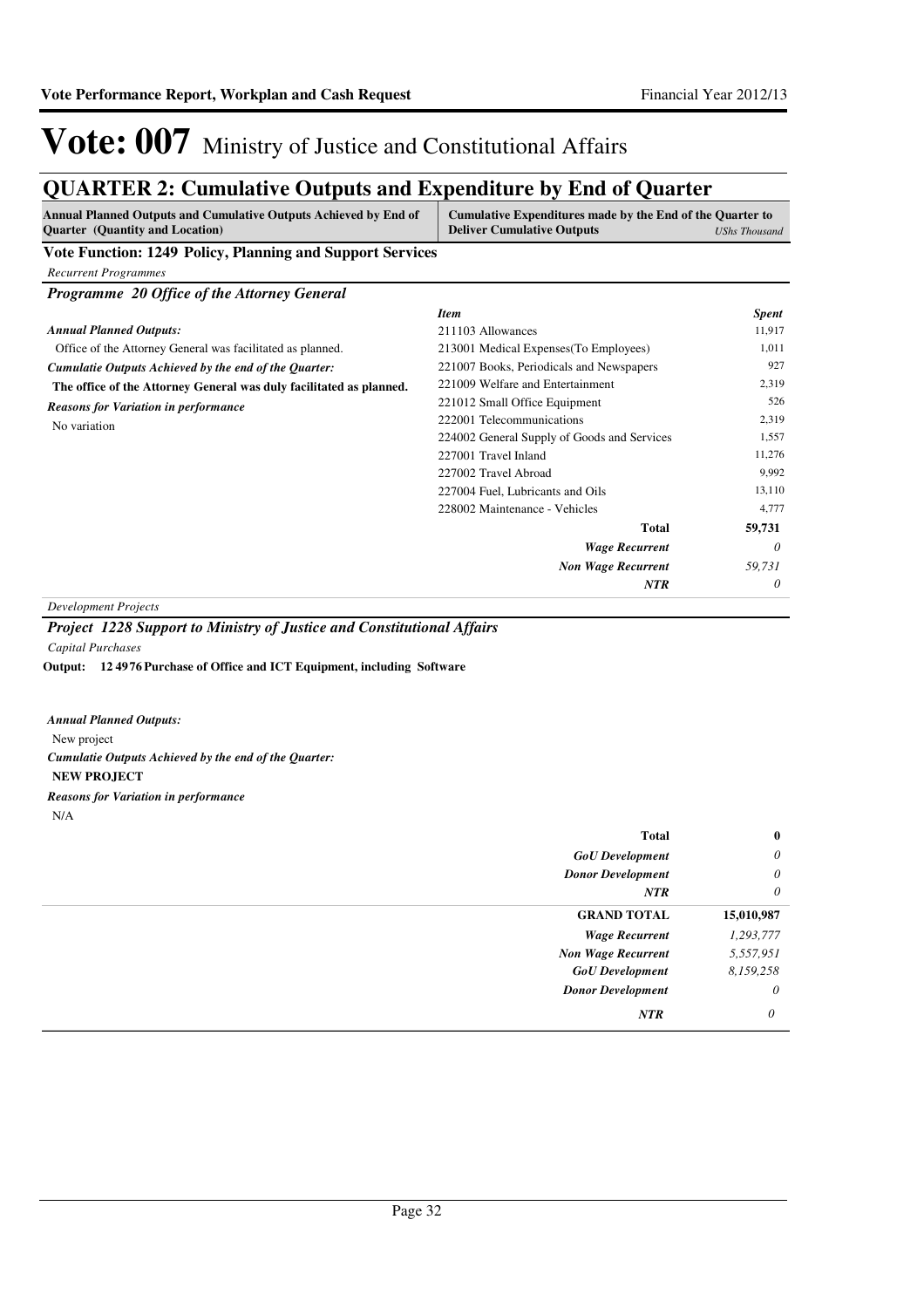### **QUARTER 2: Outputs and Expenditure in Quarter**

| <b>Planned and Actual Outputs in Quarter</b>       | <b>Expenditures incurred in the Quarter to deliver outputs</b> |
|----------------------------------------------------|----------------------------------------------------------------|
| (Quantity and Location)                            | UShs Thousand                                                  |
| Vote Function: 1201 Legislation and Legal services |                                                                |
| Recurrent Programmes                               |                                                                |

#### *Programme 02 Civil Litigation*

*Outputs Provided*

**12 0103 Civil Suits defended in Court Output:**

|                                                                                                                                  | <b>Item</b>                                              | <i>Spent</i> |
|----------------------------------------------------------------------------------------------------------------------------------|----------------------------------------------------------|--------------|
| <b>Outputs Planned in Quarter:</b>                                                                                               | 211101 General Staff Salaries                            | 5,014        |
| -Research                                                                                                                        | 221003 Staff Training                                    | 2,000        |
| -Working closely with the line institutions and agencies                                                                         | 221006 Commissions and Related Charges                   | 6,000        |
| -Effective supervision of State Attorneys to defend Government in Court<br>-Facilitation of State Attorneys to attend court      | 221009 Welfare and Entertainment                         | 462          |
| <b>Actual Outputs Achieved in Quarter:</b>                                                                                       | 221011 Printing, Stationery, Photocopying and<br>Binding | 1,000        |
| Handlesd 30 Civil suits Against the Attorney General out of which 5                                                              | 222001 Telecommunications                                | 1,833        |
| cases worth $5,552,356,583$ = were lost                                                                                          | 224002 General Supply of Goods and Services              | 402          |
| and 11 cases were won, Government saved Shs.4,934,000,000/=<br>the department also handled 18 Constitutional Petitions ;6 MA and | 227001 Travel Inland                                     | 577          |
| causes and 1 Civil Appeal                                                                                                        | 227002 Travel Abroad                                     | 3,833        |
| <b>Reasons for Variation in performance</b>                                                                                      | 227004 Fuel, Lubricants and Oils                         | 1,050        |
| No variation                                                                                                                     | 228002 Maintenance - Vehicles                            | 1,364        |
|                                                                                                                                  | <b>Total</b>                                             | 23,534       |
|                                                                                                                                  | <b>Wage Recurrent</b>                                    | 5,014        |
|                                                                                                                                  | <b>Non Wage Recurrent</b>                                | 18,521       |
|                                                                                                                                  | <b>NTR</b>                                               | 0            |
|                                                                                                                                  |                                                          |              |

#### *Programme 03 Line Ministries*

*Outputs Provided*

**12 0103 Civil Suits defended in Court Output:**

|                                                                                                         | <b>Item</b>                                              | <b>Spent</b> |
|---------------------------------------------------------------------------------------------------------|----------------------------------------------------------|--------------|
| <b>Outputs Planned in Quarter:</b>                                                                      | 211101 General Staff Salaries                            | 14,816       |
| -Research                                                                                               | 221009 Welfare and Entertainment                         | 443          |
| -Working closely with the Line Ministries<br>-Consultations with Line Ministries                        | 221011 Printing, Stationery, Photocopying and<br>Binding | 500          |
| -Production of witnesses in court                                                                       | 222001 Telecommunications                                | 800          |
| <b>Actual Outputs Achieved in Quarter:</b>                                                              | 224002 General Supply of Goods and Services              | 298          |
| Handlesd 30 Civil suits Against the Attorney General out of which 5                                     | 227001 Travel Inland                                     | 6,557        |
| cases worth $5,552,356,583$ were lost<br>and 11 cases were won, Government saved Shs.4,934,000,000/ $=$ | 227002 Travel Abroad                                     | 833          |
| the department also handled 18 Constitutional Petitions ;6 MA and                                       | 227004 Fuel, Lubricants and Oils                         | 1,050        |
| causes and 1 Civil Appeal                                                                               | 228002 Maintenance - Vehicles                            | 661          |
| <b>Reasons for Variation in performance</b><br>N/A                                                      | 228003 Maintenance Machinery, Equipment and<br>Furniture | 1,597        |
|                                                                                                         | Total                                                    | 27,555       |
|                                                                                                         | <b>Wage Recurrent</b>                                    | 14,816       |
|                                                                                                         | <b>Non Wage Recurrent</b>                                | 12,739       |
|                                                                                                         | <b>NTR</b>                                               | 0            |

#### *Programme 04 Institutions*

*Outputs Provided* **Output: 12 0103 Civil Suits defended in Court**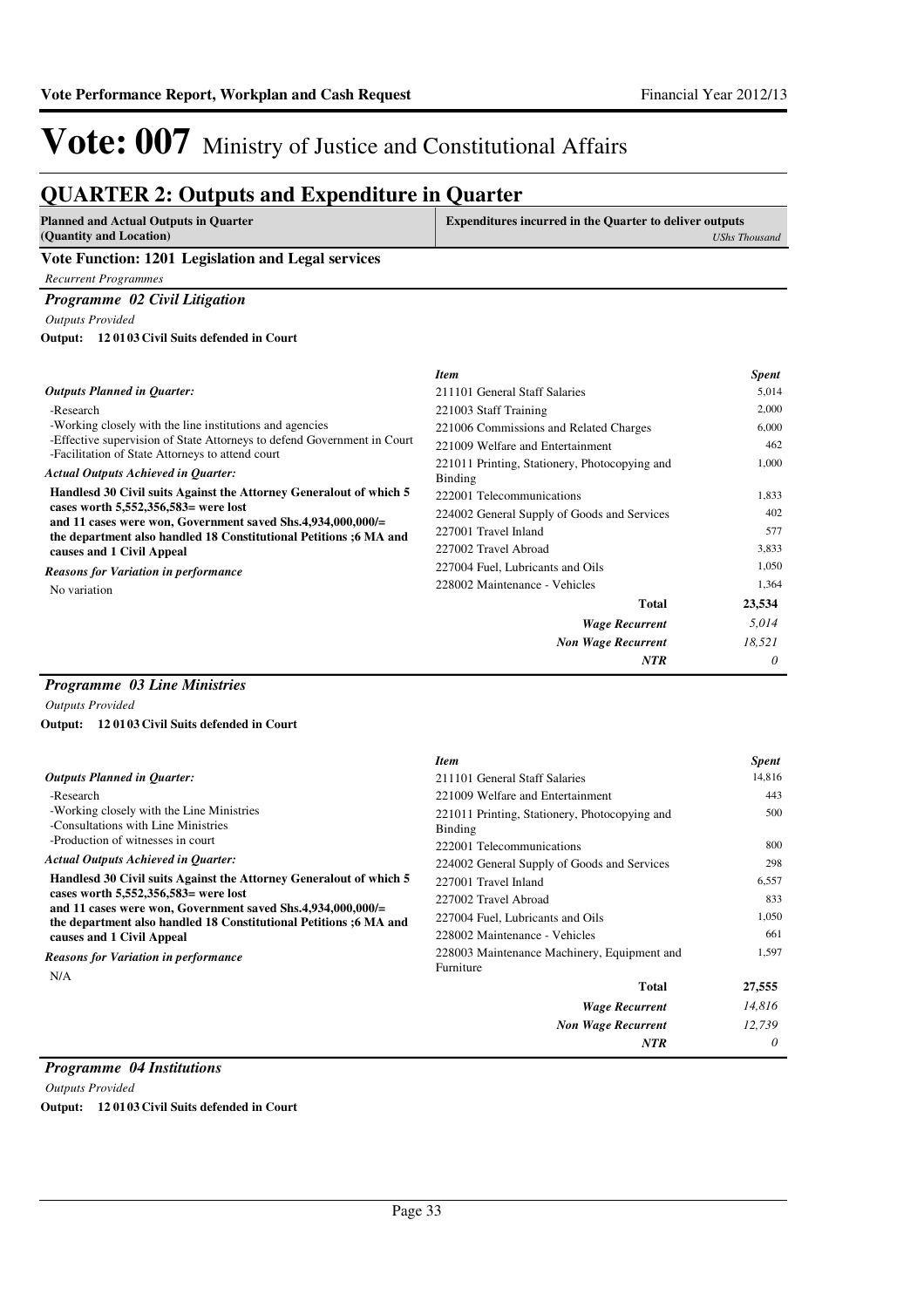### **QUARTER 2: Outputs and Expenditure in Quarter**

| <b>Planned and Actual Outputs in Quarter</b>       | <b>Expenditures incurred in the Quarter to deliver outputs</b> |
|----------------------------------------------------|----------------------------------------------------------------|
| (Quantity and Location)                            | <b>UShs Thousand</b>                                           |
| Vote Function, 1201 Legislation and Legal services |                                                                |

#### **Vote Function: 1201 Legislation and Legal services**

*Recurrent Programmes*

*Programme 04 Institutions*

|                                                                                                             | <b>Item</b>                                              | <b>Spent</b> |
|-------------------------------------------------------------------------------------------------------------|----------------------------------------------------------|--------------|
| <b>Outputs Planned in Quarter:</b>                                                                          | 211101 General Staff Salaries                            | 13,619       |
| -Research                                                                                                   | 221009 Welfare and Entertainment                         | 335          |
| -Working closely with the line institutions                                                                 | 222001 Telecommunications                                | 533          |
| -Consultations with Line Institutions<br>-Production of witnesses in court                                  | 224002 General Supply of Goods and Services              | 202          |
|                                                                                                             | 227001 Travel Inland                                     | 4,101        |
| <b>Actual Outputs Achieved in Quarter:</b>                                                                  | 227002 Travel Abroad                                     | 908          |
| Handlesd 30 Civil suits Against the Attorney General out of which 5<br>cases worth 5,552,356,583= were lost | 227004 Fuel, Lubricants and Oils                         | 1,194        |
| and 11 cases were won, Government saved Shs.4,934,000,000/=                                                 | 228002 Maintenance - Vehicles                            | 564          |
| the department also handled 18 Constitutional Petitions ;6 MA and<br>causes and 1 Civil Appeal              | 228003 Maintenance Machinery, Equipment and<br>Furniture | 300          |
| <b>Reasons for Variation in performance</b>                                                                 | <b>Total</b>                                             | 21,756       |
| N/A                                                                                                         | <b>Wage Recurrent</b>                                    | 13,619       |
|                                                                                                             | <b>Non Wage Recurrent</b>                                | 8.137        |
|                                                                                                             | <b>NTR</b>                                               | $\theta$     |

#### *Programme 05 Local Gov't Institutions (Litigation)*

*Outputs Provided*

**12 0103 Civil Suits defended in Court Output:**

|                                                                                                                                                                                                                                                                                 | <b>Item</b>                                              | <b>Spent</b> |
|---------------------------------------------------------------------------------------------------------------------------------------------------------------------------------------------------------------------------------------------------------------------------------|----------------------------------------------------------|--------------|
| <b>Outputs Planned in Quarter:</b>                                                                                                                                                                                                                                              | 211101 General Staff Salaries                            | 232,187      |
| -Research                                                                                                                                                                                                                                                                       | 221009 Welfare and Entertainment                         | 333          |
| -Working closely with the Local Governments                                                                                                                                                                                                                                     | 222001 Telecommunications                                | 666          |
| -Consultations with Local Governments                                                                                                                                                                                                                                           | 224002 General Supply of Goods and Services              | 279          |
| -Production of witnesses in court                                                                                                                                                                                                                                               | 227001 Travel Inland                                     | 4,448        |
| <b>Actual Outputs Achieved in Quarter:</b>                                                                                                                                                                                                                                      | 227002 Travel Abroad                                     | 908          |
| Handlesd 30 Civil suits Against the Attorney General out of which 5<br>cases worth $5,552,356,583$ were lost<br>and 11 cases were won, Government saved $Shs.4,934,000,000/=$<br>the department also handled 18 Constitutional Petitions ;6 MA and<br>causes and 1 Civil Appeal | 227004 Fuel, Lubricants and Oils                         | 1.194        |
|                                                                                                                                                                                                                                                                                 | 228002 Maintenance - Vehicles                            | 235          |
|                                                                                                                                                                                                                                                                                 | 228003 Maintenance Machinery, Equipment and<br>Furniture | 1.365        |
| <b>Reasons for Variation in performance</b>                                                                                                                                                                                                                                     | <b>Total</b>                                             | 241,615      |
| N/A                                                                                                                                                                                                                                                                             | <b>Wage Recurrent</b>                                    | 232,187      |
|                                                                                                                                                                                                                                                                                 | <b>Non Wage Recurrent</b>                                | 9,428        |
|                                                                                                                                                                                                                                                                                 | <b>NTR</b>                                               | 0            |

#### *Programme 06 First Parliamentary Counsel*

*Outputs Provided*

**12 0101 Bills, Acts, Statutory Instruments, Ordinances, Bye Laws Output:**

|                                                                           | <b>Item</b>                                   | <b>Spent</b> |
|---------------------------------------------------------------------------|-----------------------------------------------|--------------|
| <b>Outputs Planned in Ouarter:</b>                                        | 211101 General Staff Salaries                 | 5.113        |
| 6 Bills to be drafted and published; 7 Acts to be Published; 20 Statutory | 221009 Welfare and Entertainment              | 483          |
| Instruments; 2 Ordinances; 1 Bye Law published; 4 Legal notices           | 221011 Printing, Stationery, Photocopying and | 1.170        |
| <b>Actual Outputs Achieved in Ouarter:</b>                                | Binding                                       |              |
| 2 Bills drafted and published; 2 Acts drafted and Published; 2            | 222001 Telecommunications                     | 1.333        |
| Statutory Instruments; and 3 Legal notices.                               | 224002 General Supply of Goods and Services   | 333          |
| <b>Reasons for Variation in performance</b>                               | 227001 Travel Inland                          | 4.680        |
| The planned activities to be achieved by the end of the FY                | 227002 Travel Abroad                          | 231          |
|                                                                           | 227004 Fuel. Lubricants and Oils              | 1.195        |
|                                                                           | 228002 Maintenance - Vehicles                 | 825          |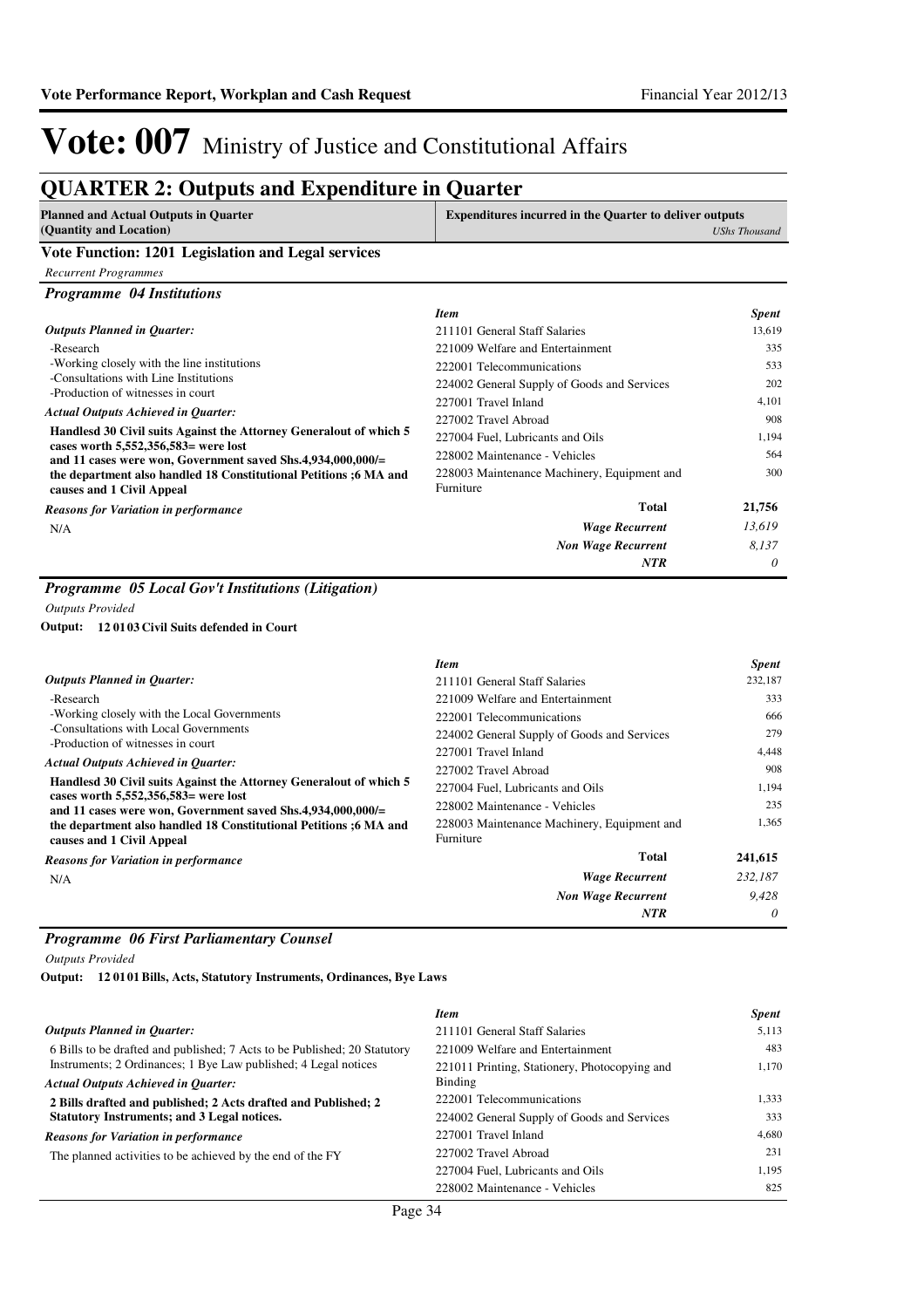*0*

*NTR*

## Vote: 007 Ministry of Justice and Constitutional Affairs

### **QUARTER 2: Outputs and Expenditure in Quarter**

| <b>Planned and Actual Outputs in Quarter</b>       | <b>Expenditures incurred in the Quarter to deliver outputs</b> |               |
|----------------------------------------------------|----------------------------------------------------------------|---------------|
| (Quantity and Location)                            |                                                                | UShs Thousand |
| Vote Function: 1201 Legislation and Legal services |                                                                |               |
| <b>Recurrent Programmes</b>                        |                                                                |               |
| <b>Programme 06 First Parliamentary Counsel</b>    |                                                                |               |
|                                                    | 228003 Maintenance Machinery, Equipment and<br>Furniture       | 1.025         |
|                                                    | <b>Total</b>                                                   | 16,388        |
|                                                    | <b>Wage Recurrent</b>                                          | 5,113         |
|                                                    | <b>Non Wage Recurrent</b>                                      | 11,275        |

#### *Programme 07 Principal Legislation*

*Outputs Provided*

**12 0101 Bills, Acts, Statutory Instruments, Ordinances, Bye Laws Output:**

|                                                             | <b>Item</b>                                 | <b>Spent</b> |
|-------------------------------------------------------------|---------------------------------------------|--------------|
| <b>Outputs Planned in Ouarter:</b>                          | 211101 General Staff Salaries               | 9,809        |
| 6 Bills to be drafted and published; 7 Acts to be Published | 221009 Welfare and Entertainment            | 500          |
| <b>Actual Outputs Achieved in Quarter:</b>                  | 222001 Telecommunications                   | 1,333        |
| 2 Bills drafted and published; 2 Acts drafted and Published | 224002 General Supply of Goods and Services | 115          |
| <b>Reasons for Variation in performance</b>                 | 227001 Travel Inland                        | 3,003        |
| The planned activities to be achieved by the end of the FY  | 227002 Travel Abroad                        | 1,350        |
|                                                             | 227004 Fuel, Lubricants and Oils            | 1.050        |
|                                                             | 228002 Maintenance - Vehicles               | 804          |
|                                                             | 228003 Maintenance Machinery, Equipment and | 660          |
|                                                             | Furniture                                   |              |
|                                                             | <b>Total</b>                                | 18,623       |
|                                                             | <b>Wage Recurrent</b>                       | 9.809        |
|                                                             | <b>Non Wage Recurrent</b>                   | 8,815        |
|                                                             | <b>NTR</b>                                  | 0            |

#### *Programme 08 Subsidiary Legislation*

*Outputs Provided*

**12 0101 Bills, Acts, Statutory Instruments, Ordinances, Bye Laws Output:**

|                                                                              | <b>Item</b>                                              | <b>Spent</b> |
|------------------------------------------------------------------------------|----------------------------------------------------------|--------------|
| <b>Outputs Planned in Quarter:</b>                                           | 211101 General Staff Salaries                            | 12,116       |
| 20 Statutory Instruments                                                     | 221009 Welfare and Entertainment                         | 516          |
| <b>Actual Outputs Achieved in Quarter:</b><br><b>2 Statutory Instruments</b> | 221011 Printing, Stationery, Photocopying and<br>Binding | 839          |
|                                                                              | 222001 Telecommunications                                | 1,000        |
| <b>Reasons for Variation in performance</b>                                  | 224002 General Supply of Goods and Services              | 202          |
| The planned activities to be achieved by the end of the FY                   | 227001 Travel Inland                                     | 762          |
|                                                                              | 227002 Travel Abroad                                     | 1,666        |
|                                                                              | 227004 Fuel, Lubricants and Oils                         | 1,050        |
|                                                                              | 228002 Maintenance - Vehicles                            | 867          |
|                                                                              | 228003 Maintenance Machinery, Equipment and<br>Furniture | 900          |
|                                                                              | <b>Total</b>                                             | 19,919       |
|                                                                              | <b>Wage Recurrent</b>                                    | 12,116       |
|                                                                              | <b>Non Wage Recurrent</b>                                | 7,802        |
|                                                                              | <b>NTR</b>                                               | 0            |

*Programme 09 Local Government (First Parliamentary Counsel) Outputs Provided*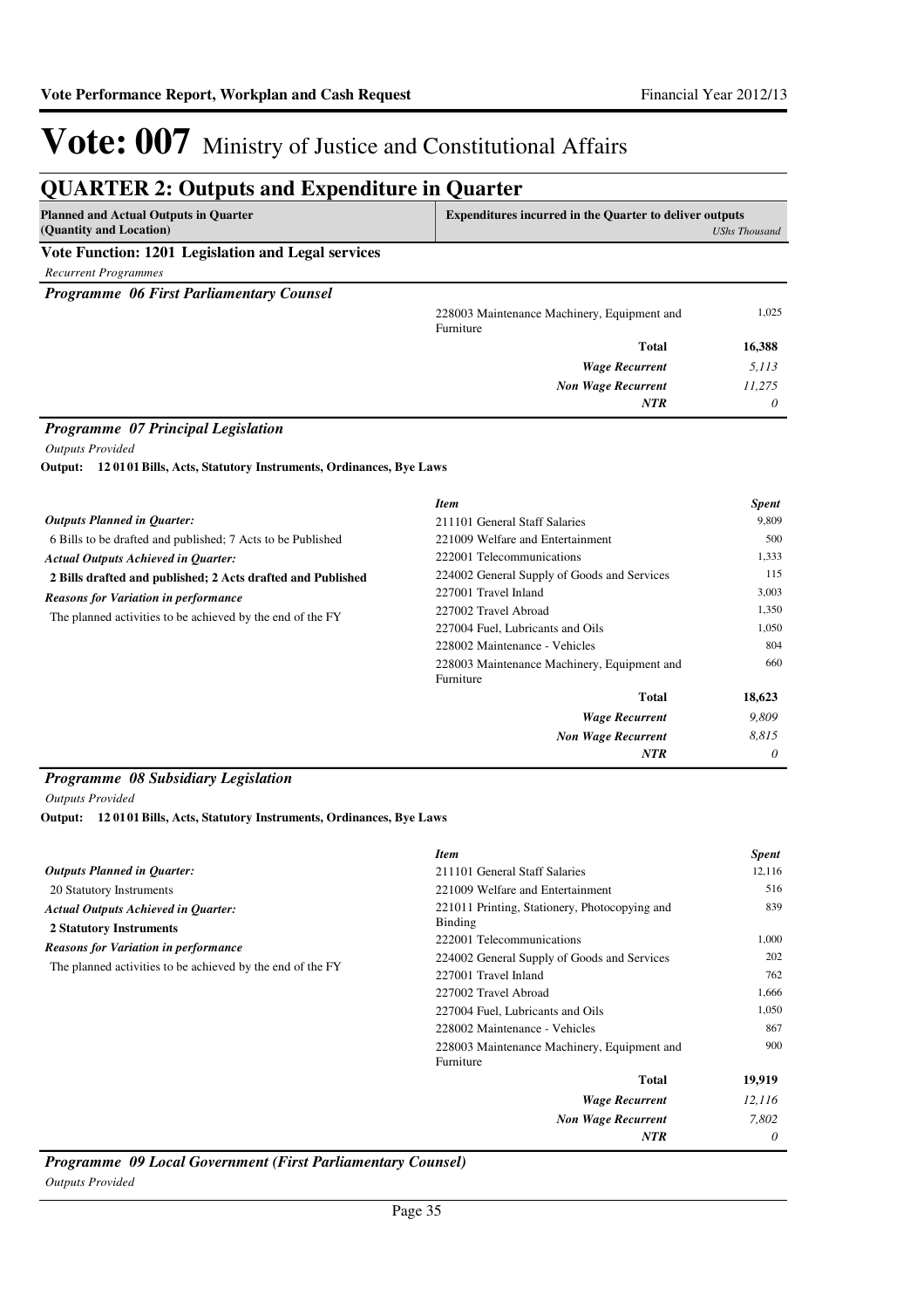### **QUARTER 2: Outputs and Expenditure in Quarter**

| Planned and Actual Outputs in Quarter                        | <b>Expenditures incurred in the Quarter to deliver outputs</b> |  |
|--------------------------------------------------------------|----------------------------------------------------------------|--|
| (Quantity and Location)                                      | UShs Thousand                                                  |  |
| Vide Barrell and 1901. In the Calledge and I would be a find |                                                                |  |

### **Vote Function: 1201 Legislation and Legal services**

*Recurrent Programmes*

*Programme 09 Local Government (First Parliamentary Counsel)*

**12 0101 Bills, Acts, Statutory Instruments, Ordinances, Bye Laws Output:**

|                                                            | <b>Item</b>                                   | <b>Spent</b> |
|------------------------------------------------------------|-----------------------------------------------|--------------|
| <b>Outputs Planned in Quarter:</b>                         | 211101 General Staff Salaries                 | 18,888       |
| 2 Ordinances; 4 Legal notices; 1 Bye Law published         | 221009 Welfare and Entertainment              | 461          |
| <b>Actual Outputs Achieved in Quarter:</b>                 | 221011 Printing, Stationery, Photocopying and | 1,114        |
| 3 Legal notices                                            | <b>Binding</b>                                |              |
| <b>Reasons for Variation in performance</b>                | 222001 Telecommunications                     | 1,000        |
|                                                            | 224002 General Supply of Goods and Services   | 330          |
| The planned activities to be achieved by the end of the FY | 227001 Travel Inland                          | 1,701        |
|                                                            | 227002 Travel Abroad                          | 833          |
|                                                            | 227004 Fuel, Lubricants and Oils              | 1,050        |
|                                                            | 228002 Maintenance - Vehicles                 | 743          |
|                                                            | 228003 Maintenance Machinery, Equipment and   | 353          |
|                                                            | Furniture                                     |              |
|                                                            | <b>Total</b>                                  | 26,473       |
|                                                            | <b>Wage Recurrent</b>                         | 18,888       |
|                                                            | <b>Non Wage Recurrent</b>                     | 7,585        |
|                                                            | <b>NTR</b>                                    | $\theta$     |

#### *Programme 10 Legal Advisory Services*

*Outputs Provided*

#### **12 0102 Contracts, Legal Advice/opinion Output:**

|                                                                                                                                                                                   | <b>Item</b>                                              | <b>Spent</b> |
|-----------------------------------------------------------------------------------------------------------------------------------------------------------------------------------|----------------------------------------------------------|--------------|
| <b>Outputs Planned in Quarter:</b>                                                                                                                                                | 211101 General Staff Salaries                            | 4.499        |
| -Carry out research                                                                                                                                                               | 221006 Commissions and Related Charges                   | 3,333        |
| -Conduct consultations with stakeholders                                                                                                                                          | 221009 Welfare and Entertainment                         | 1,380        |
| -Provide legal guidance to Contracts Committee of ministries, local<br>government, and government agencies                                                                        | 221011 Printing, Stationery, Photocopying and<br>Binding | 610          |
| -Preparation of Cabinet Memoranda from Ministries, Parastatals, public<br>and other agencies                                                                                      | 222001 Telecommunications                                | 1,333        |
| -Respond to requests for Legal advice within one week                                                                                                                             | 227001 Travel Inland                                     | 1,666        |
| -Expeditious drafting/reviewing/ negotiation of contracts, agreements and                                                                                                         | 227002 Travel Abroad                                     | 17,322       |
| memoranda of understanding                                                                                                                                                        | 227004 Fuel, Lubricants and Oils                         | 1,312        |
| -Attend all meetings within and outside Uganda                                                                                                                                    | 228002 Maintenance - Vehicles                            | 1,135        |
| <b>Actual Outputs Achieved in Quarter:</b>                                                                                                                                        | 228003 Maintenance Machinery, Equipment and              | 656          |
| 174 requests for legal opinion were received both from Local and<br>Central government and responded to 101. Received 660 requests<br>for drafting contracts and responded to 604 | Furniture                                                |              |
| <b>Reasons for Variation in performance</b>                                                                                                                                       |                                                          |              |

All requests to be responded to.

|          | and the contract of the con- |
|----------|------------------------------|
| 33,246   | <b>Total</b>                 |
| 4,499    | <b>Wage Recurrent</b>        |
| 28,747   | <b>Non Wage Recurrent</b>    |
| $\theta$ | <b>NTR</b>                   |
|          |                              |

#### *Programme 11 Central Government*

*Outputs Provided*

**Output: 12 0102 Contracts, Legal Advice/opinion**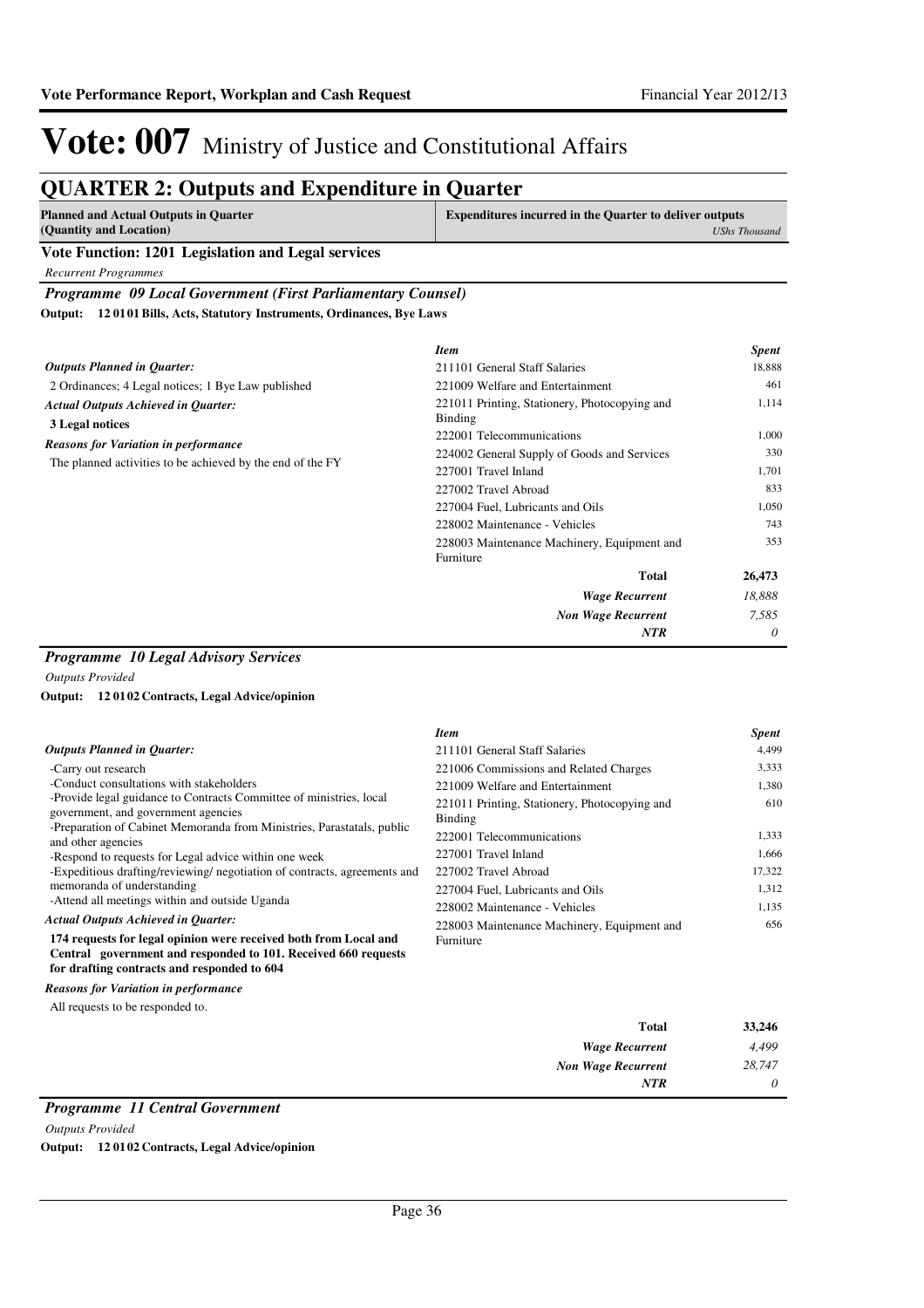### **QUARTER 2: Outputs and Expenditure in Quarter**

| Planned and Actual Outputs in Quarter<br>(Quantity and Location) | <b>Expenditures incurred in the Quarter to deliver outputs</b><br><b>UShs Thousand</b> |
|------------------------------------------------------------------|----------------------------------------------------------------------------------------|
| Vote Function: 1201 Legislation and Legal services               |                                                                                        |
| Recurrent Programmes                                             |                                                                                        |

#### *Programme 11 Central Government*

|                                                                                                                                    | <b>Item</b>                                                     | <b>Spent</b> |
|------------------------------------------------------------------------------------------------------------------------------------|-----------------------------------------------------------------|--------------|
| <b>Outputs Planned in Ouarter:</b>                                                                                                 | 211101 General Staff Salaries                                   | 11,082       |
| -Carry out research                                                                                                                | 221009 Welfare and Entertainment                                | 443          |
| -Conduct consultations with stakeholders<br>-Provide legal guidance to Contracts Committee of ministries                           | 221011 Printing, Stationery, Photocopying and<br><b>Binding</b> | 780          |
| -Preparation of Cabinet Memoranda from Ministries                                                                                  | 222001 Telecommunications                                       | 733          |
| -Respond to requests for Legal advice within one week<br>-Expeditious drafting/reviewing/ negotiation of contracts, agreements and | 224002 General Supply of Goods and Services                     | 163          |
| memoranda of understanding                                                                                                         | 227001 Travel Inland                                            | 3,206        |
| <b>Actual Outputs Achieved in Ouarter:</b>                                                                                         | 227002 Travel Abroad                                            | 833          |
| 174 requests for legal opinion were received both from Local and                                                                   | 227004 Fuel, Lubricants and Oils                                | 1.050        |
| Central government and responded to 101. Received 660 requests<br>for drafting contracts and responded to 604                      | 228002 Maintenance - Vehicles                                   | 242          |
|                                                                                                                                    |                                                                 |              |

*Reasons for Variation in performance*

All requests to be responded to.

| 18,532   | <b>Total</b>              |
|----------|---------------------------|
| 11,082   | <b>Wage Recurrent</b>     |
| 7,450    | <b>Non Wage Recurrent</b> |
| $\theta$ | <b>NTR</b>                |

### *Programme 12 Local Government (Legal Advisory Services)*

*Outputs Provided*

#### **12 0102 Contracts, Legal Advice/opinion Output:**

|                                                                                                                                    | <b>Item</b>                                   | <b>Spent</b> |
|------------------------------------------------------------------------------------------------------------------------------------|-----------------------------------------------|--------------|
| <b>Outputs Planned in Ouarter:</b>                                                                                                 | 211101 General Staff Salaries                 | 10,582       |
| - Carry out research                                                                                                               | 221009 Welfare and Entertainment              | 131          |
| -Conduct consultations with stakeholders                                                                                           | 221011 Printing, Stationery, Photocopying and | 500          |
| -Provide legal guidance to Contracts Committee of local government, and                                                            | Binding                                       |              |
| government agencies                                                                                                                | 222001 Telecommunications                     | 800          |
| -Preparation of Cabinet Memoranda from Parastatals, public and other<br>agencies                                                   | 227001 Travel Inland                          | 3,540        |
| -Respond to requests for Legal advice within one week                                                                              | 227004 Fuel, Lubricants and Oils              | 787          |
| -Expeditious drafting/reviewing/ negotiation of contracts, agreements and                                                          | 228002 Maintenance - Vehicles                 | 550          |
| memoranda of understanding                                                                                                         | 228003 Maintenance Machinery, Equipment and   | 786          |
| -Attend all meetings within and outside Uganda                                                                                     | Furniture                                     |              |
| <b>Actual Outputs Achieved in Ouarter:</b>                                                                                         |                                               |              |
| 174 requests for legal opinion were received both from Local and<br>Central government and responded to 101. Received 660 requests |                                               |              |

#### **for drafting contracts and responded to 604**

*Reasons for Variation in performance*

All requests to be responded to.

| <b>Total</b>              | 17,676   |
|---------------------------|----------|
| <b>Wage Recurrent</b>     | 10,582   |
| <b>Non Wage Recurrent</b> | 7,094    |
| <b>NTR</b>                | $\theta$ |

### *Programme 13 Contracts and Negotiations*

*Outputs Provided*

**Output: 12 0102 Contracts, Legal Advice/opinion**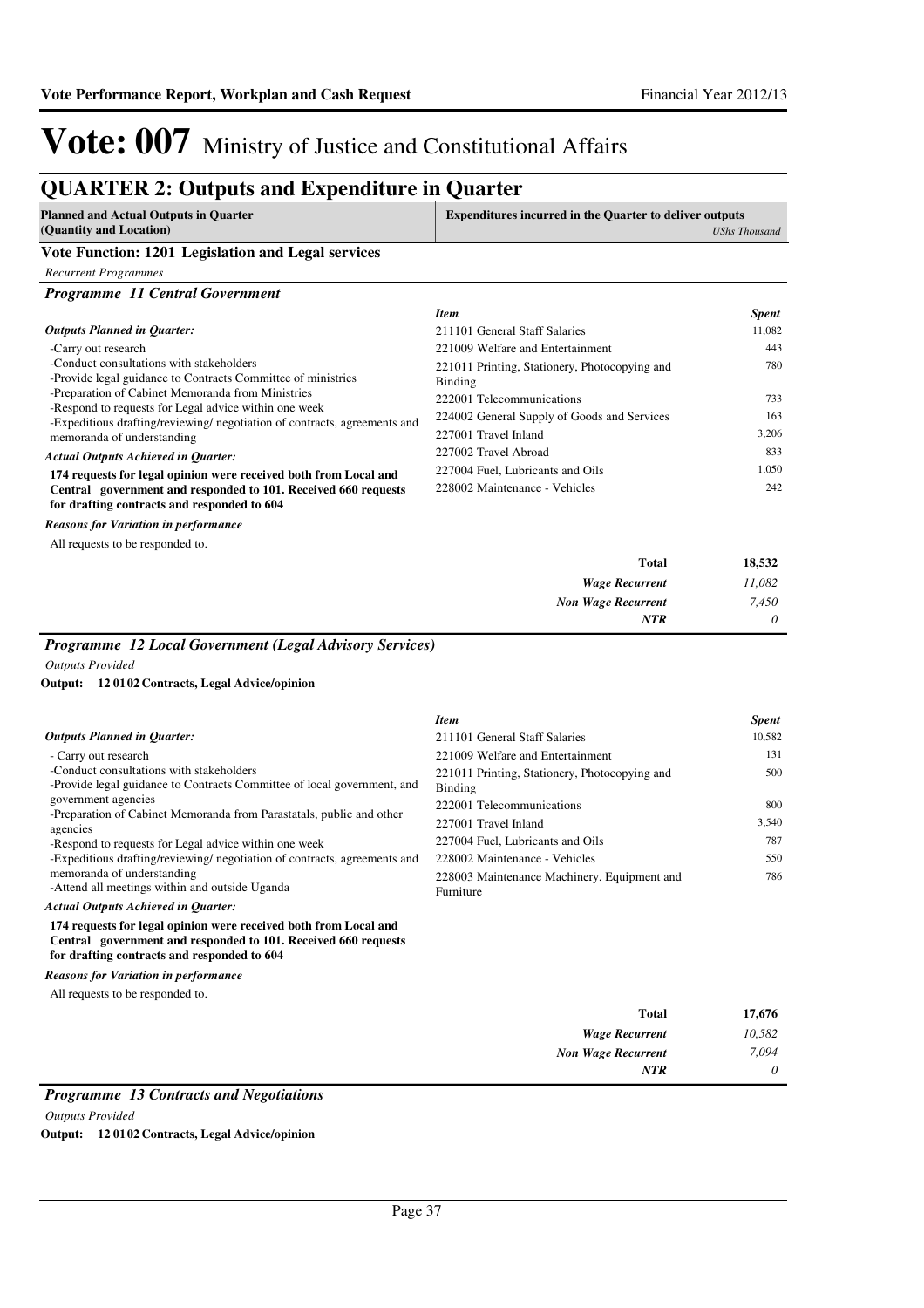### **QUARTER 2: Outputs and Expenditure in Quarter**

| <b>Planned and Actual Outputs in Quarter</b>       | <b>Expenditures incurred in the Quarter to deliver outputs</b> |
|----------------------------------------------------|----------------------------------------------------------------|
| (Quantity and Location)                            | UShs Thousand                                                  |
| Vote Function: 1201 Legislation and Legal services |                                                                |

*Recurrent Programmes*

| <b>Programme 13 Contracts and Negotiations</b>                                                                                                                                    |                                                          |              |
|-----------------------------------------------------------------------------------------------------------------------------------------------------------------------------------|----------------------------------------------------------|--------------|
|                                                                                                                                                                                   | <b>Item</b>                                              | <b>Spent</b> |
| <b>Outputs Planned in Quarter:</b>                                                                                                                                                | 211101 General Staff Salaries                            | 175,734      |
| -Carry out research                                                                                                                                                               | 221009 Welfare and Entertainment                         | 1,036        |
| -Conduct consultations with stakeholders<br>-Provide legal guidance to Contracts Committee of ministries, local                                                                   | 221011 Printing, Stationery, Photocopying and<br>Binding | 1,324        |
| government, and government agencies                                                                                                                                               | 222001 Telecommunications                                | 1,200        |
| -Preparation of Cabinet Memoranda from Ministries, Parastatals, public<br>and other agencies                                                                                      | 224002 General Supply of Goods and Services              | 330          |
| -Respond to requests for Legal advice within one week                                                                                                                             | 227001 Travel Inland                                     | 3,073        |
| -Expeditious drafting/reviewing/ negotiation of contracts, agreements and                                                                                                         | 227002 Travel Abroad                                     | 3,333        |
| memoranda of understanding                                                                                                                                                        | 227004 Fuel, Lubricants and Oils                         | 1,050        |
| -Attend all meetings within and outside Uganda                                                                                                                                    | 228002 Maintenance - Vehicles                            | 1,132        |
| <b>Actual Outputs Achieved in Quarter:</b>                                                                                                                                        | 228003 Maintenance Machinery, Equipment and              | 830          |
| 174 requests for legal opinion were received both from Local and<br>Central government and responded to 101. Received 660 requests<br>for drafting contracts and responded to 604 | Furniture                                                |              |
| <b>Reasons for Variation in performance</b>                                                                                                                                       |                                                          |              |
| All requests to be responded to.                                                                                                                                                  |                                                          |              |
|                                                                                                                                                                                   | <b>Total</b>                                             | 189,043      |

| 189,043  | Total                     |
|----------|---------------------------|
| 175,734  | <b>Wage Recurrent</b>     |
| 13,308   | <b>Non Wage Recurrent</b> |
| $\theta$ | <b>NTR</b>                |

#### **Vote Function: 1203 Administration of Estates/Property of the Deceased**

*Recurrent Programmes*

#### *Programme 16 Administrator General*

*Outputs Provided* **12 0301 Estates Registration and Inspection Output:**

|                                                                      | <b>Item</b>                                                     | <b>Spent</b> |
|----------------------------------------------------------------------|-----------------------------------------------------------------|--------------|
| <b>Outputs Planned in Quarter:</b>                                   | 211101 General Staff Salaries                                   | 10,608       |
| 1000 new files for clients to be opened; 40 estates to be inspected. | 211103 Allowances                                               | 600          |
| <b>Actual Outputs Achieved in Quarter:</b>                           | 221001 Advertising and Public Relations                         | 350          |
| 897 new files fore clients were opened.                              | 221003 Staff Training                                           | 463          |
| <b>Reasons for Variation in performance</b>                          | 221006 Commissions and Related Charges                          | 542          |
| Untimely disbursement of funds.                                      | 221011 Printing, Stationery, Photocopying and<br><b>Binding</b> | 146          |
|                                                                      | 222001 Telecommunications                                       | 833          |
|                                                                      | 224002 General Supply of Goods and Services                     | 330          |
|                                                                      | 227001 Travel Inland                                            | 2,039        |
|                                                                      | 227002 Travel Abroad                                            | 1,057        |
|                                                                      | 227004 Fuel, Lubricants and Oils                                | 328          |
|                                                                      | <b>Total</b>                                                    | 17,296       |
|                                                                      | <b>Wage Recurrent</b>                                           | 10,608       |
|                                                                      | <b>Non Wage Recurrent</b>                                       | 6,688        |
|                                                                      | <b>NTR</b>                                                      | 0            |

**Output: 12 0302 Letters of Administration and Land Tranfers**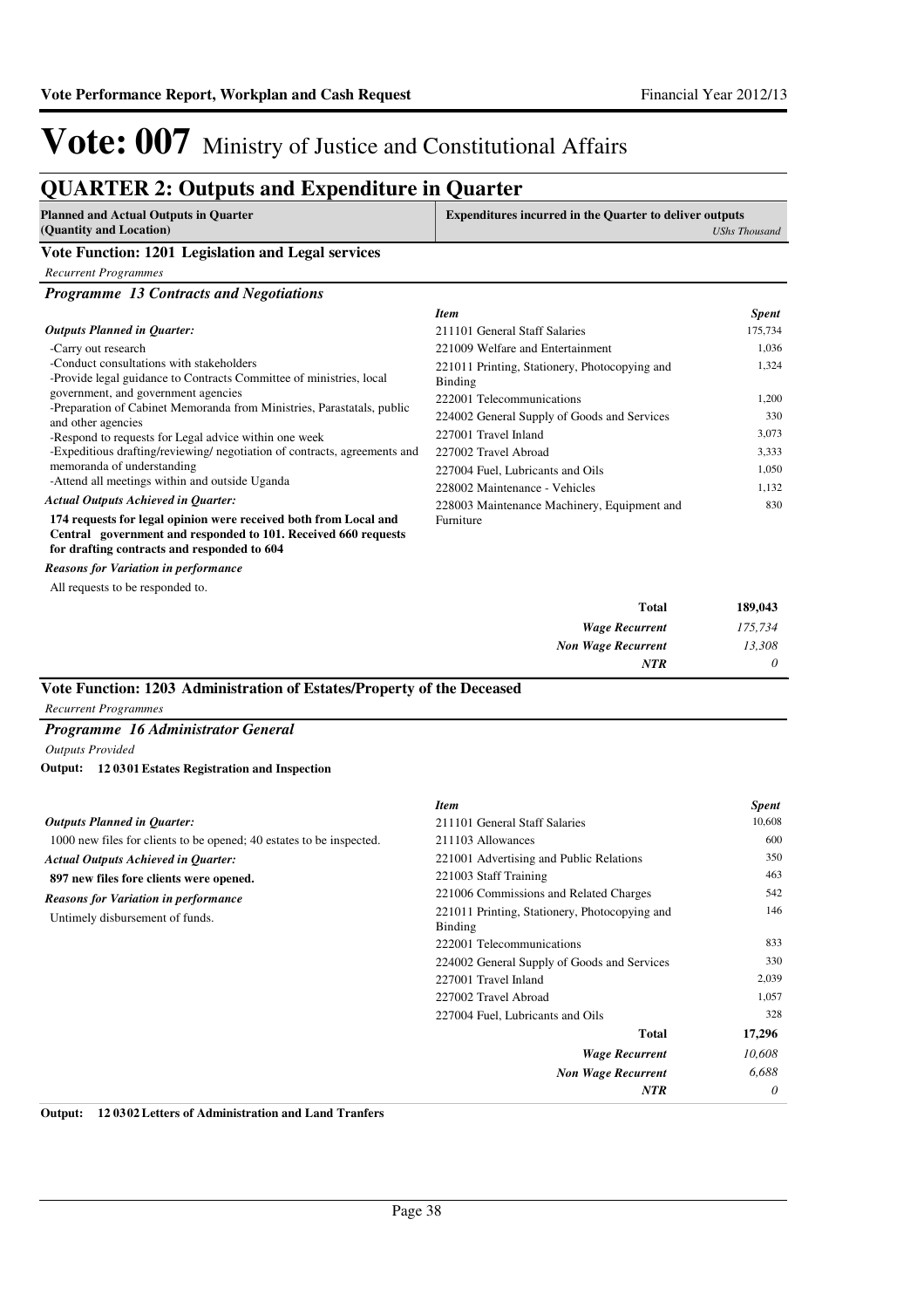### **QUARTER 2: Outputs and Expenditure in Quarter**

| Planned and Actual Outputs in Quarter                                                                                               | <b>Expenditures incurred in the Quarter to deliver outputs</b> |
|-------------------------------------------------------------------------------------------------------------------------------------|----------------------------------------------------------------|
| (Quantity and Location)                                                                                                             | UShs Thousand                                                  |
| $\mathbf{v}$ and $\mathbf{v}$ and $\mathbf{v}$ and $\mathbf{v}$ and $\mathbf{v}$ and $\mathbf{v}$ and $\mathbf{v}$ and $\mathbf{v}$ |                                                                |

#### **Vote Function: 1203 Administration of Estates/Property of the Deceased**

*Recurrent Programmes*

| Programme 16 Administrator General                              |                                                          |              |
|-----------------------------------------------------------------|----------------------------------------------------------|--------------|
|                                                                 | <b>Item</b>                                              | <b>Spent</b> |
| <b>Outputs Planned in Quarter:</b>                              | 211101 General Staff Salaries                            | 10,608       |
| -Issue 13 letters of administration; 50 Estates wound up.       | 211103 Allowances                                        | 1,114        |
| <b>Actual Outputs Achieved in Quarter:</b>                      | 221001 Advertising and Public Relations                  | 612          |
| No letters of administration were granted; No estates filed for | 221003 Staff Training                                    | 463          |
| winding up                                                      | 221006 Commissions and Related Charges                   | 1,060        |
| <b>Reasons for Variation in performance</b>                     | 221009 Welfare and Entertainment                         | 250          |
| Court vacation                                                  | 221011 Printing, Stationery, Photocopying and<br>Binding | 163          |
|                                                                 | 222001 Telecommunications                                | 833          |
|                                                                 | 224002 General Supply of Goods and Services              | 155          |
|                                                                 | 227001 Travel Inland                                     | 1,531        |
|                                                                 | 227002 Travel Abroad                                     | 1.561        |
|                                                                 | 227004 Fuel, Lubricants and Oils                         | 328          |
|                                                                 | <b>Total</b>                                             | 18,678       |
|                                                                 | <b>Wage Recurrent</b>                                    | 10,608       |
|                                                                 | <b>Non Wage Recurrent</b>                                | 8,070        |
|                                                                 | <b>NTR</b>                                               | 0            |
|                                                                 |                                                          |              |

#### **12 0303 Estates administration Output:**

|                                                      | <b>Item</b>                                   | <b>Spent</b> |
|------------------------------------------------------|-----------------------------------------------|--------------|
| <b>Outputs Planned in Quarter:</b>                   | 211101 General Staff Salaries                 | 10,608       |
| 75 land transfers; 550 certificates of no objection. | 211103 Allowances                             | 1,020        |
| <b>Actual Outputs Achieved in Quarter:</b>           | 221001 Advertising and Public Relations       | 600          |
| 658 certificates of no objection were issued         | 221003 Staff Training                         | 726          |
|                                                      | 221006 Commissions and Related Charges        | 1,250        |
| 113 land transfers were issued                       | 221011 Printing, Stationery, Photocopying and | 163          |
| <b>Reasons for Variation in performance</b>          | <b>Binding</b>                                |              |
| No variation                                         | 222001 Telecommunications                     | 833          |
|                                                      | 227001 Travel Inland                          | 1,245        |
|                                                      | 227002 Travel Abroad                          | 1,041        |
|                                                      | 227004 Fuel, Lubricants and Oils              | 328          |
|                                                      | <b>Total</b>                                  | 17,814       |
|                                                      | <b>Wage Recurrent</b>                         | 10,608       |
|                                                      | <b>Non Wage Recurrent</b>                     | 7.206        |
|                                                      | <b>NTR</b>                                    | $\theta$     |

#### **12 0304 Family arbitrations and mediations Output:**

|                                                              | <b>Item</b>                                   | <b>Spent</b> |
|--------------------------------------------------------------|-----------------------------------------------|--------------|
| <b>Outputs Planned in Quarter:</b>                           | 211101 General Staff Salaries                 | 10.608       |
| -250 family arbitrations.                                    | 211103 Allowances                             | 730          |
| -Conducting Family meetings                                  | 221001 Advertising and Public Relations       | 600          |
| -Carrying out research and consultations<br>-Attending court | 221006 Commissions and Related Charges        | 1.250        |
|                                                              | 221009 Welfare and Entertainment              | 265          |
| <b>Actual Outputs Achieved in Ouarter:</b>                   | 221011 Printing, Stationery, Photocopying and | 124          |
| 360 family arbitrations handled.                             | Binding                                       |              |
| <b>Reasons for Variation in performance</b>                  | 222001 Telecommunications                     | 833          |
| The activity depends on the clients                          | 224002 General Supply of Goods and Services   | 150          |
|                                                              | 227001 Travel Inland                          | 1.250        |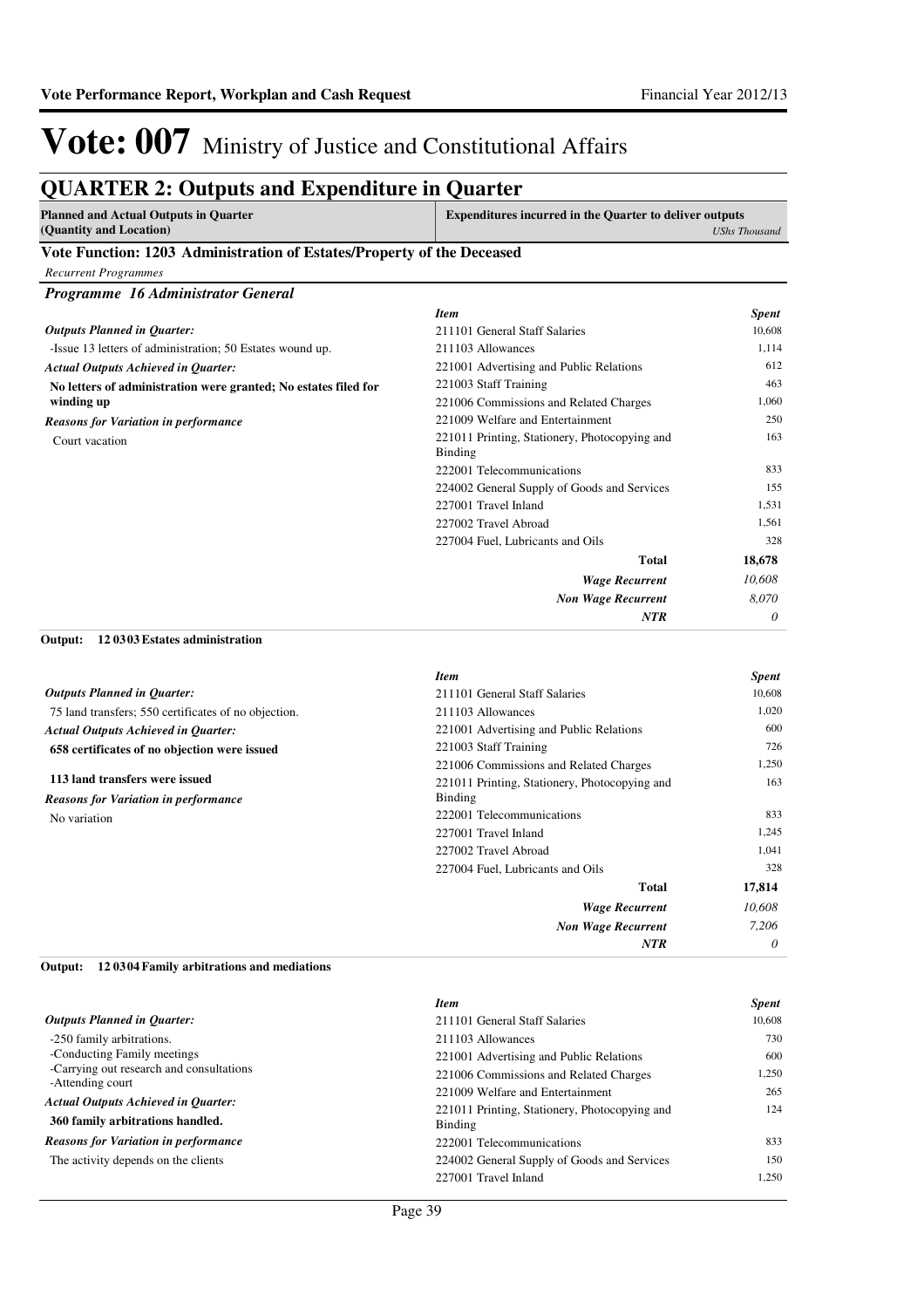| <b>Planned and Actual Outputs in Quarter</b><br>(Quantity and Location) | <b>Expenditures incurred in the Quarter to deliver outputs</b> | <b>UShs Thousand</b> |
|-------------------------------------------------------------------------|----------------------------------------------------------------|----------------------|
| Vote Function: 1203 Administration of Estates/Property of the Deceased  |                                                                |                      |
| <b>Recurrent Programmes</b>                                             |                                                                |                      |
| Programme 16 Administrator General                                      |                                                                |                      |
|                                                                         | 227002 Travel Abroad                                           | 1,041                |
|                                                                         | 227004 Fuel, Lubricants and Oils                               | 328                  |
|                                                                         | 228002 Maintenance - Vehicles                                  | 100                  |
|                                                                         | <b>Total</b>                                                   | 17,279               |
|                                                                         | <b>Wage Recurrent</b>                                          | 10,608               |
|                                                                         | <b>Non Wage Recurrent</b>                                      | 6.671                |
|                                                                         | <b>NTR</b>                                                     | 0                    |
|                                                                         |                                                                |                      |
| Vote Function: 1204 Regulation of the Legal Profession                  |                                                                |                      |
| <b>Recurrent Programmes</b>                                             |                                                                |                      |
| Programme 15 Law Council                                                |                                                                |                      |
| <b>Outputs Provided</b>                                                 |                                                                |                      |
| Output: 12 0401 Conclusion of disciplinary cases                        |                                                                |                      |
|                                                                         | <b>Item</b>                                                    | <b>Spent</b>         |
| <b>Outputs Planned in Quarter:</b>                                      | 211101 General Staff Salaries                                  | 8,578                |
| -Hold disciplinary committee meetings and concluded 50 Cases in 23      | 211103 Allowances                                              | 2,463                |
| <b>Sittings</b>                                                         | 221001 Advertising and Public Relations                        | 306                  |
| -Carrying out research and consultations                                | 221006 Commissions and Related Charges                         | 4.016                |
| <b>Actual Outputs Achieved in Quarter:</b>                              | 221009 Welfare and Entertainment                               | 408                  |
| Concluded 27 cases in 8 sittings                                        | 221011 Printing, Stationery, Photocopying and                  | 860                  |
| <b>Reasons for Variation in performance</b>                             | <b>Binding</b>                                                 |                      |
| No variation                                                            | 222001 Telecommunications                                      | 833                  |
|                                                                         | 224002 General Supply of Goods and Services                    | 330                  |
|                                                                         | 227001 Travel Inland                                           | 2,958                |
|                                                                         | 227002 Travel Abroad                                           | 2,817                |
|                                                                         | 227004 Fuel, Lubricants and Oils                               | 1,050                |
|                                                                         | 228002 Maintenance - Vehicles                                  | 491                  |
|                                                                         | <b>Total</b>                                                   | 25,110               |
|                                                                         | <b>Wage Recurrent</b>                                          | 8,578                |
|                                                                         | <b>Non Wage Recurrent</b>                                      | 16,532               |
|                                                                         |                                                                |                      |

|                                                      | <b>Item</b>                                   | <b>Spent</b> |
|------------------------------------------------------|-----------------------------------------------|--------------|
| <b>Outputs Planned in Ouarter:</b>                   | 211101 General Staff Salaries                 | 8,578        |
| -Inspect 175 chambers;                               | 211103 Allowances                             | 2,360        |
| -Inspect and approve 20 legal aid service providers; | 221001 Advertising and Public Relations       | 306          |
| -Inspect 2 universities;                             | 221006 Commissions and Related Charges        | 1,573        |
| - Make at least 20 Legal Aid supervisory visits      | 221009 Welfare and Entertainment              | 536          |
| <b>Actual Outputs Achieved in Ouarter:</b>           | 221011 Printing, Stationery, Photocopying and | 1,159        |
| <b>Inspected 279 Law Firms and 2 Universities</b>    | Binding                                       |              |
| <b>Reasons for Variation in performance</b>          | 222001 Telecommunications                     | 833          |
| No variation                                         | 224002 General Supply of Goods and Services   | 330          |
|                                                      | 227001 Travel Inland                          | 2,083        |
|                                                      | 227002 Travel Abroad                          | 3,654        |
|                                                      | 227004 Fuel, Lubricants and Oils              | 1,050        |
|                                                      | 228002 Maintenance - Vehicles                 | 491          |
|                                                      | Total                                         | 22,952       |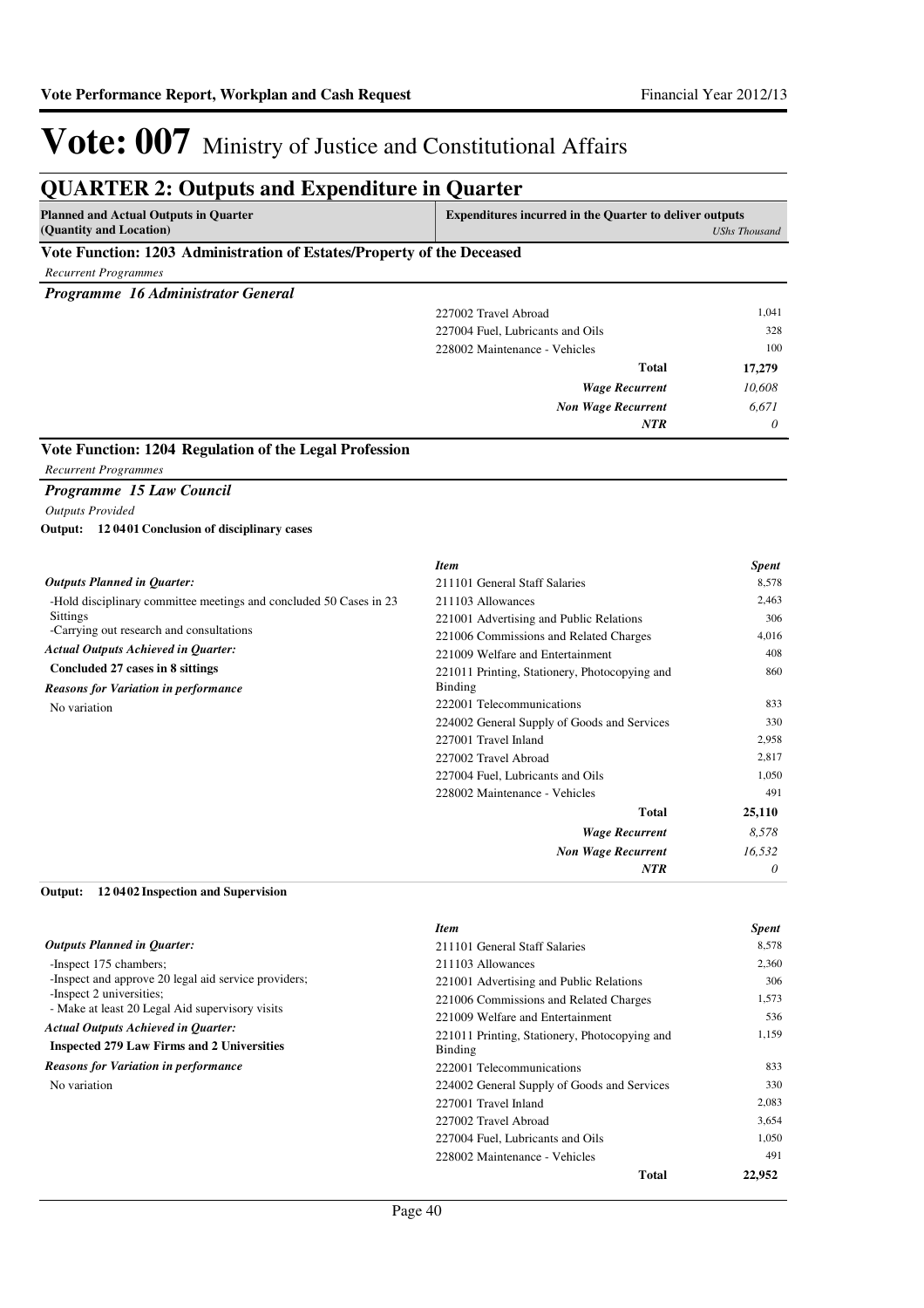| <b>QUARTER 2: Outputs and Expenditure in Quarter</b>                                                                 |                                                                |                      |
|----------------------------------------------------------------------------------------------------------------------|----------------------------------------------------------------|----------------------|
| <b>Planned and Actual Outputs in Ouarter</b><br>(Quantity and Location)                                              | <b>Expenditures incurred in the Quarter to deliver outputs</b> | <b>UShs Thousand</b> |
| Vote Function: 1204 Regulation of the Legal Profession                                                               |                                                                |                      |
| <b>Recurrent Programmes</b>                                                                                          |                                                                |                      |
| Programme 15 Law Council                                                                                             |                                                                |                      |
|                                                                                                                      | <b>Wage Recurrent</b>                                          | 8,578                |
|                                                                                                                      | <b>Non Wage Recurrent</b>                                      | 14,374               |
|                                                                                                                      | <b>NTR</b>                                                     | 0                    |
| Vote Function: 1205 Support to the Justice Law and Order Sector                                                      |                                                                |                      |
| <b>Development Projects</b>                                                                                          |                                                                |                      |
| <b>Project 0890 Support to Justice Law and Order Sector</b>                                                          |                                                                |                      |
| Capital Purchases                                                                                                    |                                                                |                      |
| Output: 120572 Government Buildings and Administrative Infrastructure                                                |                                                                |                      |
| <b>Outputs Planned in Quarter:</b>                                                                                   |                                                                |                      |
| N/A                                                                                                                  |                                                                |                      |
| <b>Actual Outputs Achieved in Quarter:</b>                                                                           |                                                                |                      |
| Procurement of the contractor to fence the land and develop the<br>detailed architecture designs and BOQs is ongoing |                                                                |                      |
| <b>Reasons for Variation in performance</b>                                                                          |                                                                |                      |
| N/A                                                                                                                  |                                                                |                      |
|                                                                                                                      | <b>Total</b>                                                   | $\bf{0}$             |
|                                                                                                                      | <b>GoU</b> Development                                         | 0                    |
|                                                                                                                      | <b>Donor Development</b>                                       | 0                    |
|                                                                                                                      | <b>NTR</b>                                                     | $\theta$             |
| <b>Outputs Funded</b>                                                                                                |                                                                |                      |
| Output:<br>120552 Ministry Of Internal Affairs-JLOS                                                                  |                                                                |                      |
|                                                                                                                      | <b>Item</b>                                                    | <b>Spent</b>         |
| <b>Outputs Planned in Quarter:</b>                                                                                   | 263204 Transfers to other gov't units (capital)                | 300,200              |

Implement the Trafficking in Person Act; i.e Conducted "Operation Hope" aimed at identifying, Intercepting and destroying syyndicates and networks involved in human trafficking. Completed the construction Of Gulu and Mbarara; Trained ten (10) reporters and victims from Gulu DRT in Metal fabrication skills at Gulu municipal council.:Set up 10 offender rehabiliation projects to support 20 existing ones; procured 10 motor cycles for community service in districts; conducted monitoring in one region-Western, Registered 27 sbscorndments, 13 re-arrests fro those who had absconded from kiruhura and isingiro. Trained 35 Data entry oficers from UPDF, UPS ISO

#### *Actual Outputs Achieved in Quarter:*

**Implemented the Trafficking in Person Act; i.e Conducted "Operation Hope" aimed at identifying, Intercepting and destroying syyndicates and networks involved in human trafficking. Completed the construction Of Gulu and Mbarara; Trained ten (10) reporters and victims from Gulu DRT in Metal fabrication skills at Gulu municipal council.:Set up 10 offender rehabiliation projects to support 20 existing ones; procured 10 motor cycles for community service in districts; conducted monitoring in one region-Western, Registered 27 sbscorndments, 13 re-arrests fro those who had absconded from kiruhura and isingiro. Trained 35 Data entry oficers from UPDF, UPS ISO**

#### *Reasons for Variation in performance*

No variation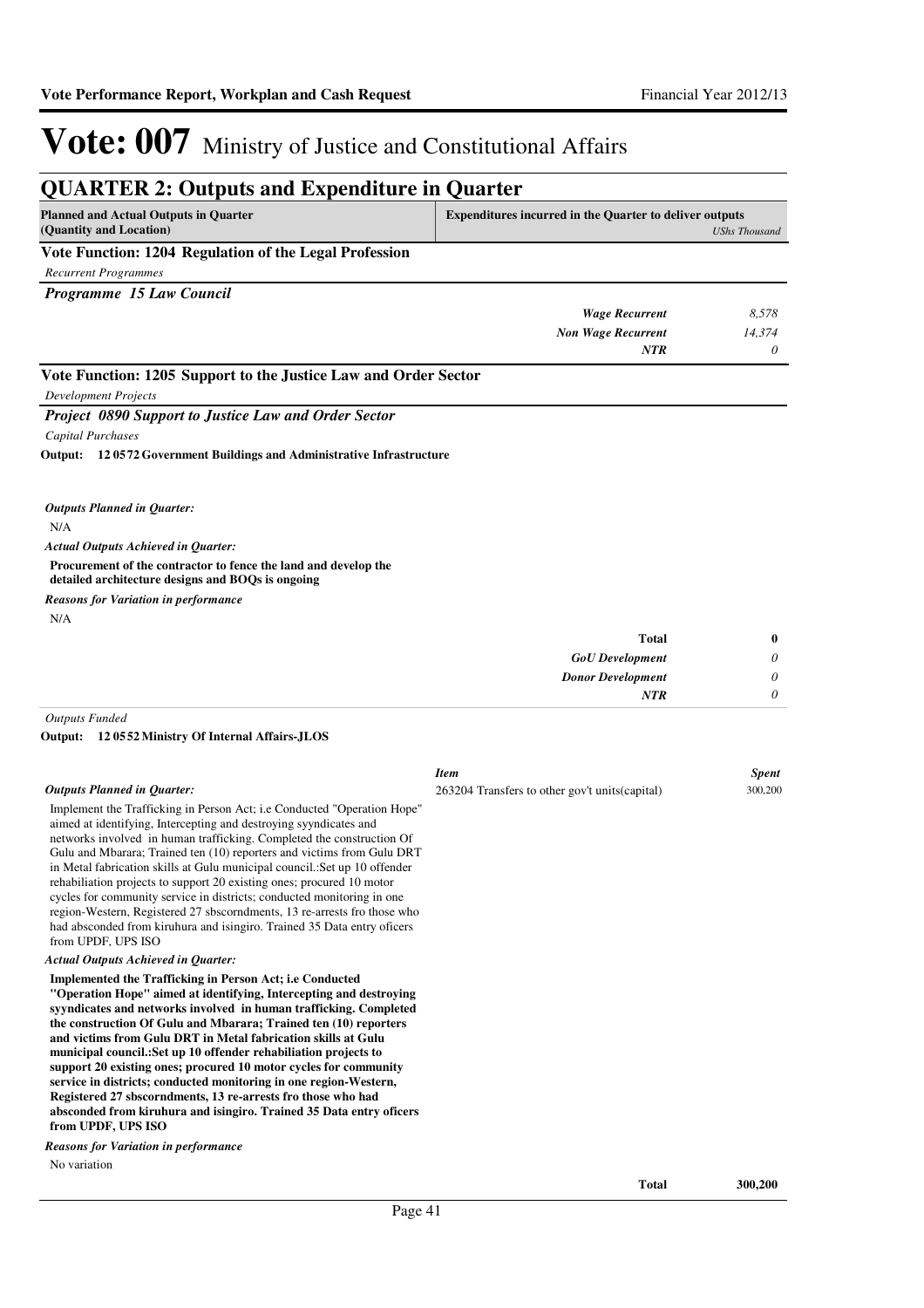| <b>QUARTER 2: Outputs and Expenditure in Quarter</b>                                                                                                                                                                                                                                                                                                                                                                                                                      |                                                                |                         |
|---------------------------------------------------------------------------------------------------------------------------------------------------------------------------------------------------------------------------------------------------------------------------------------------------------------------------------------------------------------------------------------------------------------------------------------------------------------------------|----------------------------------------------------------------|-------------------------|
| <b>Planned and Actual Outputs in Quarter</b><br>(Quantity and Location)                                                                                                                                                                                                                                                                                                                                                                                                   | <b>Expenditures incurred in the Quarter to deliver outputs</b> | <b>UShs Thousand</b>    |
| Vote Function: 1205 Support to the Justice Law and Order Sector                                                                                                                                                                                                                                                                                                                                                                                                           |                                                                |                         |
| <b>Development Projects</b>                                                                                                                                                                                                                                                                                                                                                                                                                                               |                                                                |                         |
| Project 0890 Support to Justice Law and Order Sector                                                                                                                                                                                                                                                                                                                                                                                                                      |                                                                |                         |
|                                                                                                                                                                                                                                                                                                                                                                                                                                                                           | <b>GoU</b> Development                                         | 300,200                 |
|                                                                                                                                                                                                                                                                                                                                                                                                                                                                           | <b>Donor Development</b>                                       | 0                       |
|                                                                                                                                                                                                                                                                                                                                                                                                                                                                           | NTR                                                            | 0                       |
| Output:<br>120553 Uganda Law Reform Commission - JLOS                                                                                                                                                                                                                                                                                                                                                                                                                     |                                                                |                         |
| <b>Outputs Planned in Quarter:</b>                                                                                                                                                                                                                                                                                                                                                                                                                                        | <b>Item</b><br>263204 Transfers to other gov't units (capital) | <b>Spent</b><br>207,000 |
| Support to the Uganda Law Reform Commission                                                                                                                                                                                                                                                                                                                                                                                                                               |                                                                |                         |
| Actual Outputs Achieved in Quarter:                                                                                                                                                                                                                                                                                                                                                                                                                                       |                                                                |                         |
| Held a retreat with GAL about Drafting the Enabling Legislation for<br>forensic investigation, The consultation paper for Reform of<br>registration of Titles Act is under Review. Reform of the Employment<br>Act; Conducted four workshops in advocacy for securities<br>transfer(chattels) Bill & Geographical indications Bill; Publication of<br>500 copies each translated versions of the constitution; Advocacy and<br>dissemination of the Newly enacted laws    |                                                                |                         |
| <b>Reasons for Variation in performance</b>                                                                                                                                                                                                                                                                                                                                                                                                                               |                                                                |                         |
| No variation                                                                                                                                                                                                                                                                                                                                                                                                                                                              |                                                                |                         |
|                                                                                                                                                                                                                                                                                                                                                                                                                                                                           | <b>Total</b>                                                   | 207,000                 |
|                                                                                                                                                                                                                                                                                                                                                                                                                                                                           | <b>GoU</b> Development                                         | 207,000                 |
|                                                                                                                                                                                                                                                                                                                                                                                                                                                                           | <b>Donor Development</b>                                       | 0                       |
| Output:<br>120554 Law Development Center-JLOS                                                                                                                                                                                                                                                                                                                                                                                                                             | <b>NTR</b>                                                     | 0                       |
| <b>Outputs Planned in Quarter:</b>                                                                                                                                                                                                                                                                                                                                                                                                                                        | <b>Item</b><br>263204 Transfers to other gov't units (capital) | <b>Spent</b><br>200,000 |
| Support to LDC                                                                                                                                                                                                                                                                                                                                                                                                                                                            |                                                                |                         |
| <b>Actual Outputs Achieved in Quarter:</b>                                                                                                                                                                                                                                                                                                                                                                                                                                |                                                                |                         |
| Revision and printing of Magistrates Handbook, Trained two staff on<br>Law reporting, 45 staff trained in capacity and Team building, paid<br>allowances to paralegal to facilitate reconciliation and sessions in city<br>courts and as a result 184 cases were registered in courts of Lira,<br>Kira KCC, Lugazi and Buganda road; facilitated Fit persons,<br>Trained police and Judicial officers, Conducted counseling and<br>community service for child offenders. |                                                                |                         |
| <b>Reasons for Variation in performance</b>                                                                                                                                                                                                                                                                                                                                                                                                                               |                                                                |                         |
| No variation                                                                                                                                                                                                                                                                                                                                                                                                                                                              |                                                                |                         |
|                                                                                                                                                                                                                                                                                                                                                                                                                                                                           | <b>Total</b>                                                   | 200,000                 |
|                                                                                                                                                                                                                                                                                                                                                                                                                                                                           | <b>GoU</b> Development                                         | 200,000                 |
|                                                                                                                                                                                                                                                                                                                                                                                                                                                                           | <b>Donor Development</b>                                       | 0                       |
|                                                                                                                                                                                                                                                                                                                                                                                                                                                                           | <b>NTR</b>                                                     | 0                       |
| Output:<br>120555 Judiciary - JLOS                                                                                                                                                                                                                                                                                                                                                                                                                                        |                                                                |                         |
| <b>Outputs Planned in Quarter:</b>                                                                                                                                                                                                                                                                                                                                                                                                                                        | <b>Item</b><br>263204 Transfers to other gov't units (capital) | <b>Spent</b><br>400,331 |
| Dispose off 64,788 cases;<br>Print 40 copies of Claims<br>Procedure Rules; Procure and<br>installed court recording<br>equipment for Anti - Corruption                                                                                                                                                                                                                                                                                                                    |                                                                |                         |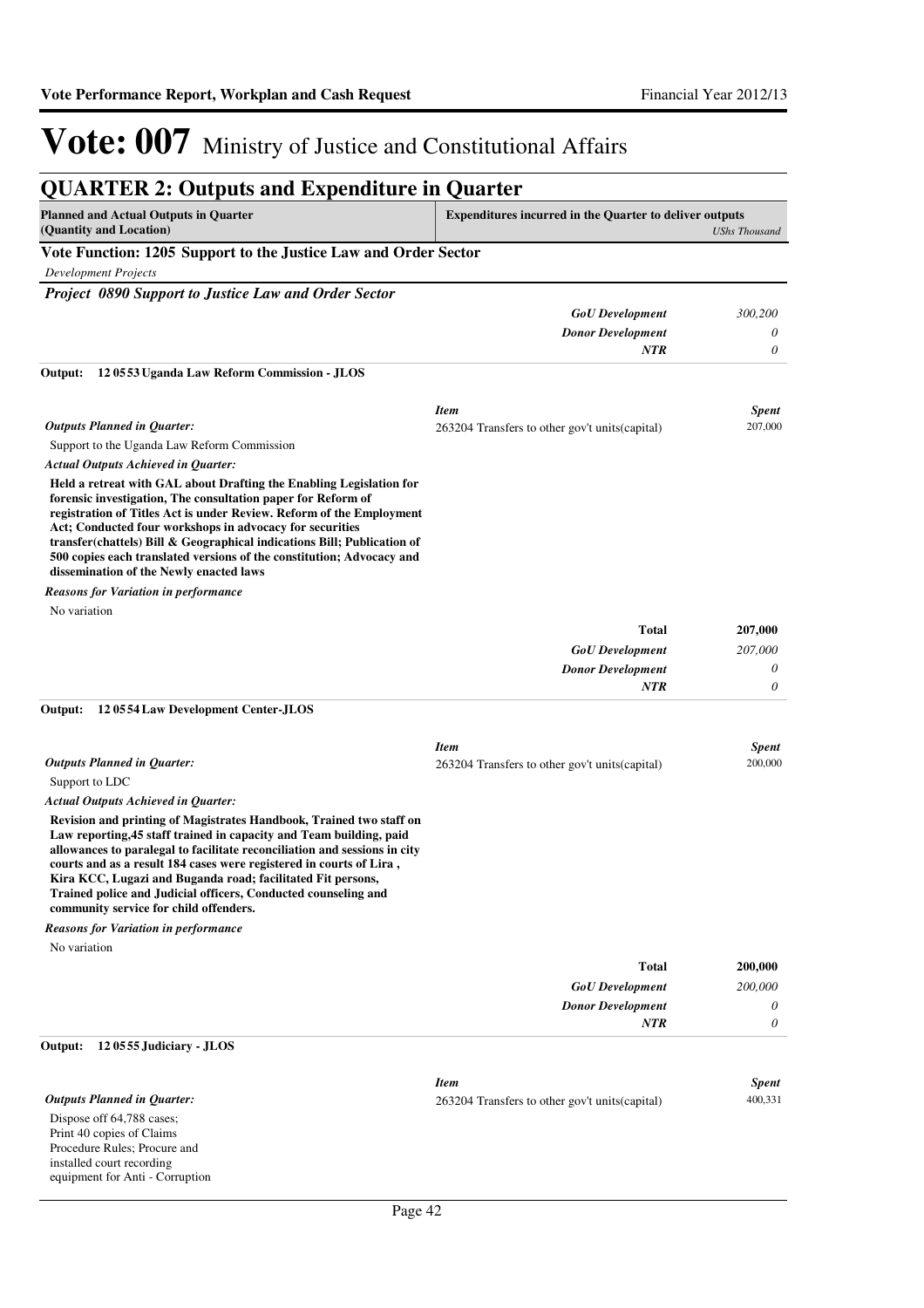#### **QUARTER 2: Outputs and Expenditure in Quarter Planned and Actual Outputs in Quarter (Quantity and Location) Expenditures incurred in the Quarter to deliver outputs**  *UShs Thousand* **Vote Function: 1205 Support to the Justice Law and Order Sector** *Development Projects Project 0890 Support to Justice Law and Order Sector* Court **A Retreat to Finalise the the draft for the Judicairy handbook is planned for Novemeber 2012. The procurement process for the printing of the Handbook has commenced. Office Furniture for 10 Magistrate courts was provided. Several criminal and civil session have been planned for novermber 2012. Procure a vehicle for data centre management.** *GoU Development Donor Development* **Total** *400,331 0 0* **400,331** *Actual Outputs Achieved in Quarter: NTR* No variation *Reasons for Variation in performance* Support to UPF **Conducted Investigation of SGBV cases in 16 Police regions in which 1900 sex crime cases were investigated; Supported postmortem examinations and thus 140 postmortem examinations; The procurement process for opening up of 5 PSU offices in Lira and Soroti is on going. The procurement process for computers and accessories and 5 motor cycles is on going. Initiated procurement for Database establishment for profiling detainees 12 0556 Uganda Police Force-JLOS Output:** *GoU Development Donor Development* **Total** *330,882 0 0* **330,882** *Actual Outputs Achieved in Quarter: Outputs Planned in Quarter: NTR* No variation *Reasons for Variation in performance Item Spent* 263204 Transfers to other gov't units(capital) 330,882 daily average of 532 prisoners delivered to 211 courts per day; trained 700 warders and wardresses; 17,823 inmates dressed in uniforms out of 32021 inmates; 32,021 inmates are provided with 3 meals per day **Reconstruction of Nebbi Prison; Supported the session system, where prisoners are produced in court. Procured and installed CCTV Cameras for Maximum and high security prisons; Established and 12 0557 Uganda Prisons Service-JLOS Output:** *Actual Outputs Achieved in Quarter: Outputs Planned in Quarter: Item Spent* 263204 Transfers to other gov't units(capital) 338,431

**Furnished correctional education classrooms in Gulu, Moroto, Jinja (M),and Masindi prisons., Recruitment process for 700 staff is underway, Trained 25 staff in investigative skills Visiting justices**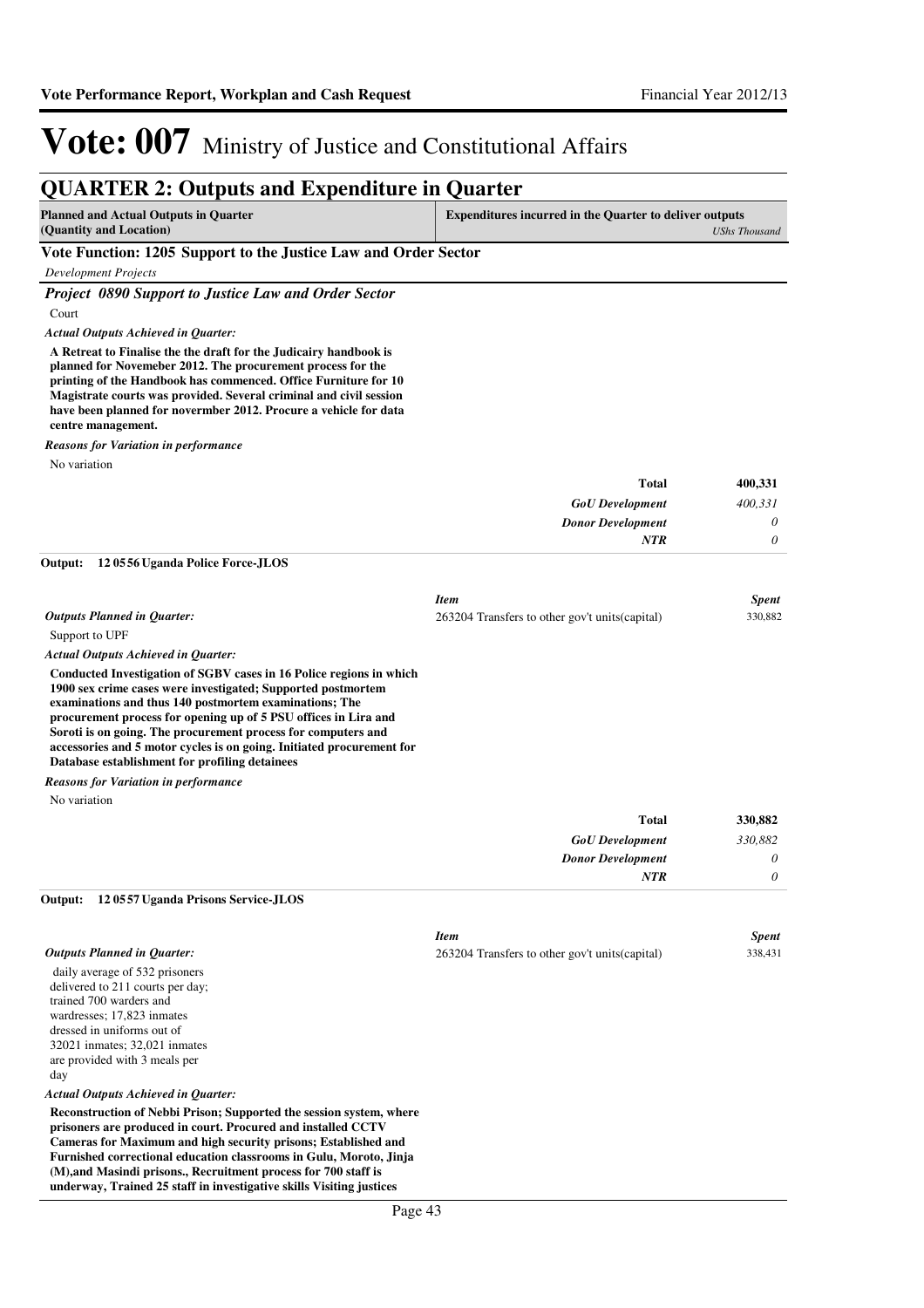| <b>QUARTER 2: Outputs and Expenditure in Quarter</b>                                                                                                                                                                                                                                                                                               |                                                                |                      |
|----------------------------------------------------------------------------------------------------------------------------------------------------------------------------------------------------------------------------------------------------------------------------------------------------------------------------------------------------|----------------------------------------------------------------|----------------------|
| <b>Planned and Actual Outputs in Quarter</b><br>(Quantity and Location)                                                                                                                                                                                                                                                                            | <b>Expenditures incurred in the Quarter to deliver outputs</b> | <b>UShs Thousand</b> |
| Vote Function: 1205 Support to the Justice Law and Order Sector                                                                                                                                                                                                                                                                                    |                                                                |                      |
| <b>Development Projects</b>                                                                                                                                                                                                                                                                                                                        |                                                                |                      |
| <b>Project 0890 Support to Justice Law and Order Sector</b>                                                                                                                                                                                                                                                                                        |                                                                |                      |
| appointed; constructed water borne toilet in 20 prison units                                                                                                                                                                                                                                                                                       |                                                                |                      |
| <b>Reasons for Variation in performance</b>                                                                                                                                                                                                                                                                                                        |                                                                |                      |
| No variation                                                                                                                                                                                                                                                                                                                                       |                                                                |                      |
|                                                                                                                                                                                                                                                                                                                                                    | <b>Total</b>                                                   | 338,431              |
|                                                                                                                                                                                                                                                                                                                                                    | <b>GoU</b> Development                                         | 338,431              |
|                                                                                                                                                                                                                                                                                                                                                    | <b>Donor Development</b>                                       | 0                    |
|                                                                                                                                                                                                                                                                                                                                                    | NTR                                                            | 0                    |
| Output:<br>120558 Judicial Service Commission-JLOS                                                                                                                                                                                                                                                                                                 |                                                                |                      |
|                                                                                                                                                                                                                                                                                                                                                    | <b>Item</b>                                                    | <b>Spent</b>         |
| <b>Outputs Planned in Quarter:</b>                                                                                                                                                                                                                                                                                                                 | 263204 Transfers to other gov't units (capital)                | 136,891              |
| investigation of cases; Hold a sensitization workshop in Masaka, Mbarara<br>and Kabarole on the public complaints system. Hold 48 Talk shows in<br>Lira, Kabale Masaka, Jinja and                                                                                                                                                                  |                                                                |                      |
| Actual Outputs Achieved in Quarter:                                                                                                                                                                                                                                                                                                                |                                                                |                      |
| Carried out investigation of cases in soroti; Held sensitization<br>workshops in Masaka, Mbarara and Kabarole on the public<br>complaints system. Held 48 Talk shows in Lira, Kabale Masaka, Jinja<br>and Tororo about civic education on administration of Justice.<br>Contract to print 10,000 copies of the citizen hand book awarded.          |                                                                |                      |
| <b>Reasons for Variation in performance</b>                                                                                                                                                                                                                                                                                                        |                                                                |                      |
| No variation                                                                                                                                                                                                                                                                                                                                       |                                                                |                      |
|                                                                                                                                                                                                                                                                                                                                                    | Total                                                          | 136,891              |
|                                                                                                                                                                                                                                                                                                                                                    | <b>GoU</b> Development                                         | 136,891              |
|                                                                                                                                                                                                                                                                                                                                                    | <b>Donor Development</b>                                       | 0                    |
|                                                                                                                                                                                                                                                                                                                                                    | <b>NTR</b>                                                     | 0                    |
| 120559 Directorate Of Public Prosecutions<br>Output:                                                                                                                                                                                                                                                                                               |                                                                |                      |
|                                                                                                                                                                                                                                                                                                                                                    | <b>Item</b>                                                    | <b>Spent</b>         |
| <b>Outputs Planned in Quarter:</b>                                                                                                                                                                                                                                                                                                                 | 263204 Transfers to other gov't units (capital)                | 336,838              |
|                                                                                                                                                                                                                                                                                                                                                    |                                                                |                      |
| public complaints to be                                                                                                                                                                                                                                                                                                                            |                                                                |                      |
| handled; 2 nationwide & 90                                                                                                                                                                                                                                                                                                                         |                                                                |                      |
| adhoc inspections to be carried out; Construction of regional officesis<br>ongoing; e                                                                                                                                                                                                                                                              |                                                                |                      |
| Actual Outputs Achieved in Quarter:                                                                                                                                                                                                                                                                                                                |                                                                |                      |
| Reviewed The DPP training policy; Opened and resourced 8 new<br>DPP stations; Procured and installed solar equipment in 5 stations;<br>supported witnesses in prosecution of cases at all levels in courts.<br>Conducted court needs assessment for corruption and white collar<br>crime prosecution; conducted prosecution led investigations and |                                                                |                      |
| prosecutions of serious crimes as well as protection of witnesses.                                                                                                                                                                                                                                                                                 |                                                                |                      |
| <b>Reasons for Variation in performance</b>                                                                                                                                                                                                                                                                                                        |                                                                |                      |
| No variation                                                                                                                                                                                                                                                                                                                                       |                                                                |                      |
|                                                                                                                                                                                                                                                                                                                                                    | <b>Total</b>                                                   | 336,838              |
|                                                                                                                                                                                                                                                                                                                                                    | <b>GoU</b> Development<br><b>Donor Development</b>             | 336,838<br>0         |

#### **Output: 12 0560 Other JLOS Funded Services**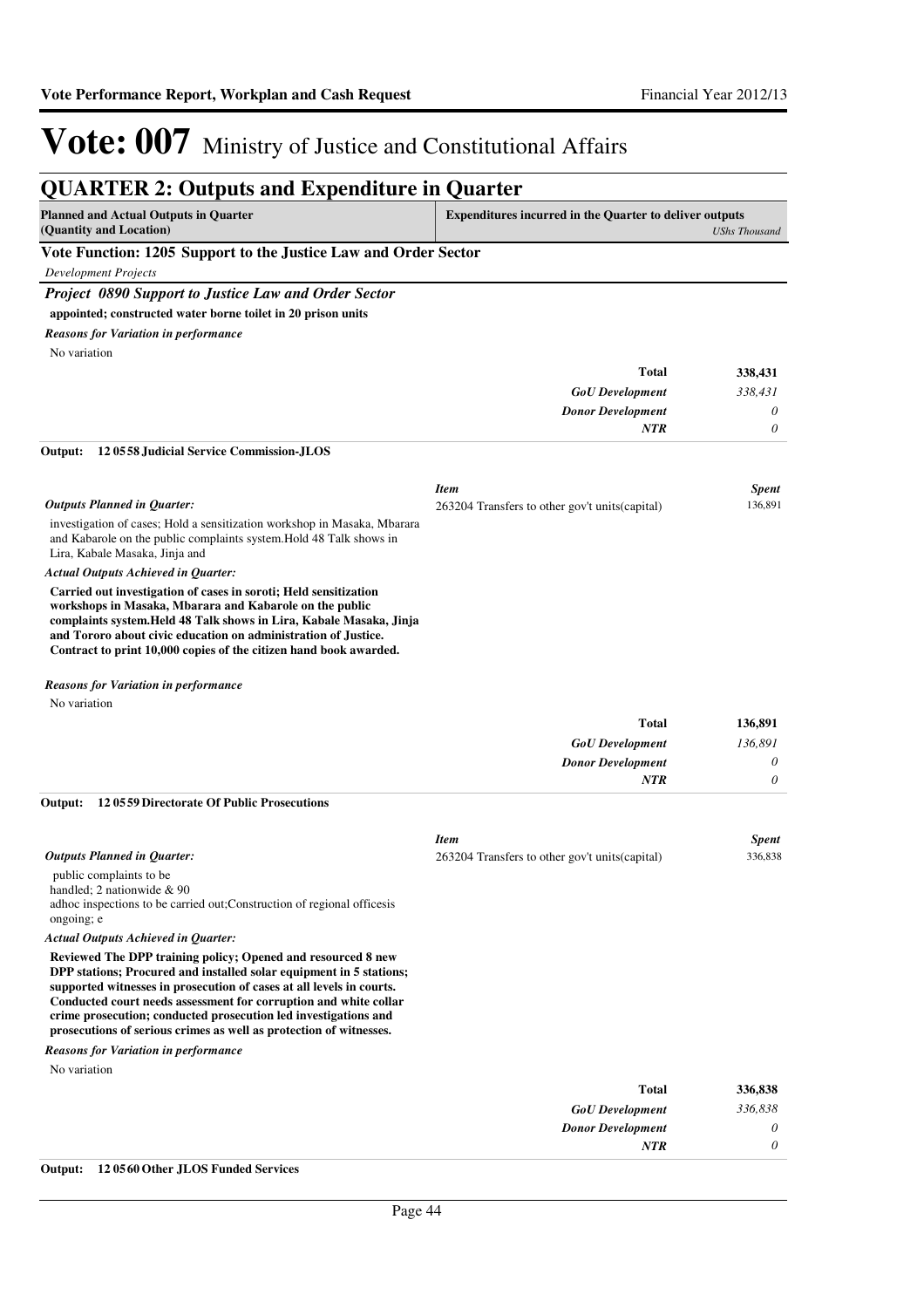| <b>QUARTER 2: Outputs and Expenditure in Quarter</b>                                              |                                                                |                      |  |
|---------------------------------------------------------------------------------------------------|----------------------------------------------------------------|----------------------|--|
| <b>Planned and Actual Outputs in Quarter</b><br>(Quantity and Location)                           | <b>Expenditures incurred in the Quarter to deliver outputs</b> | <b>UShs Thousand</b> |  |
| Vote Function: 1205 Support to the Justice Law and Order Sector                                   |                                                                |                      |  |
| <b>Development Projects</b>                                                                       |                                                                |                      |  |
| Project 0890 Support to Justice Law and Order Sector                                              |                                                                |                      |  |
|                                                                                                   | <b>Item</b>                                                    | <b>Spent</b>         |  |
| <b>Outputs Planned in Quarter:</b>                                                                | 263204 Transfers to other gov't units (capital)                | 450,329              |  |
| 9 Uganda Human Rights<br>Commission services offices<br>operational;                              |                                                                |                      |  |
| <b>Actual Outputs Achieved in Ouarter:</b>                                                        |                                                                |                      |  |
| construction and Purchased beddings for Arua Remand home on,<br><b>Trained Remand home staff;</b> |                                                                |                      |  |
| <b>Reasons for Variation in performance</b>                                                       |                                                                |                      |  |
| No variation                                                                                      |                                                                |                      |  |
|                                                                                                   | <b>Total</b>                                                   | 450,329              |  |
|                                                                                                   | <b>GoU</b> Development                                         | 450.329              |  |
|                                                                                                   | <b>Donor Development</b>                                       | 0                    |  |
|                                                                                                   | <b>NTR</b>                                                     | 0                    |  |
| <b>Outputs Provided</b>                                                                           |                                                                |                      |  |
| 120501 Ministry of Justice and Constitutional Affairs-JLOS<br>Output:                             |                                                                |                      |  |
|                                                                                                   | <b>Item</b>                                                    | <b>Spent</b>         |  |

| <b>Outputs Planned in Ouarter:</b>                            | 211103 Allowances                             | 52,798  |
|---------------------------------------------------------------|-----------------------------------------------|---------|
| Construction of the Mini JLOS                                 | 221001 Advertising and Public Relations       | 15,000  |
| House in Moroto was                                           | 221002 Workshops and Seminars                 | 41,609  |
| commenced                                                     | 221003 Staff Training                         | 149,894 |
| - Procurement process for the<br>construction of Moroto Staff | 221004 Recruitment Expenses                   | 2,000   |
| Quarters is ongoing.                                          | 221011 Printing, Stationery, Photocopying and | 56,264  |
| -Procurement process for the                                  | Binding                                       |         |
| construction of Mbale Regional                                | 225001 Consultancy Services- Short-term       | 4,119   |
| Office is ongoing                                             | 225002 Consultancy Services-Long-term         | 82,375  |
| <b>Actual Outputs Achieved in Ouarter:</b>                    | 227002 Travel Abroad                          | 71,713  |
| on going                                                      | 228002 Maintenance - Vehicles                 | 38,811  |
| <b>Reasons for Variation in performance</b>                   |                                               |         |
| No variation                                                  |                                               |         |

| 514,583  | Total                    |
|----------|--------------------------|
| 514,583  | <b>GoU</b> Development   |
| $\theta$ | <b>Donor Development</b> |
| $\theta$ | <b>NTR</b>               |
|          |                          |

#### **12 0506 Program Management Output:**

|                                                                    | <b>Item</b>                                    | <b>Spent</b> |
|--------------------------------------------------------------------|------------------------------------------------|--------------|
| <b>Outputs Planned in Quarter:</b>                                 | 211102 Contract Staff Salaries (Incl. Casuals, | 36,468       |
| -Support towards DCCs                                              | Temporary)                                     |              |
| -Carry out monitoring and evaluation                               | 211103 Allowances                              | 14.869       |
| <b>Actual Outputs Achieved in Ouarter:</b>                         | 221001 Advertising and Public Relations        | 8,459        |
| 114 District coordination committes supported one management visit | 221002 Workshops and Seminars                  | 51,050       |
| made.                                                              | 221003 Staff Training                          | 38,544       |
| <b>Reasons for Variation in performance</b>                        | 221007 Books, Periodicals and Newspapers       | 6.630        |
| No variation                                                       | 221011 Printing, Stationery, Photocopying and  | 30,281       |
|                                                                    | Binding                                        |              |
|                                                                    | 224002 General Supply of Goods and Services    | 9.569        |
|                                                                    | 225001 Consultancy Services- Short-term        | 42,000       |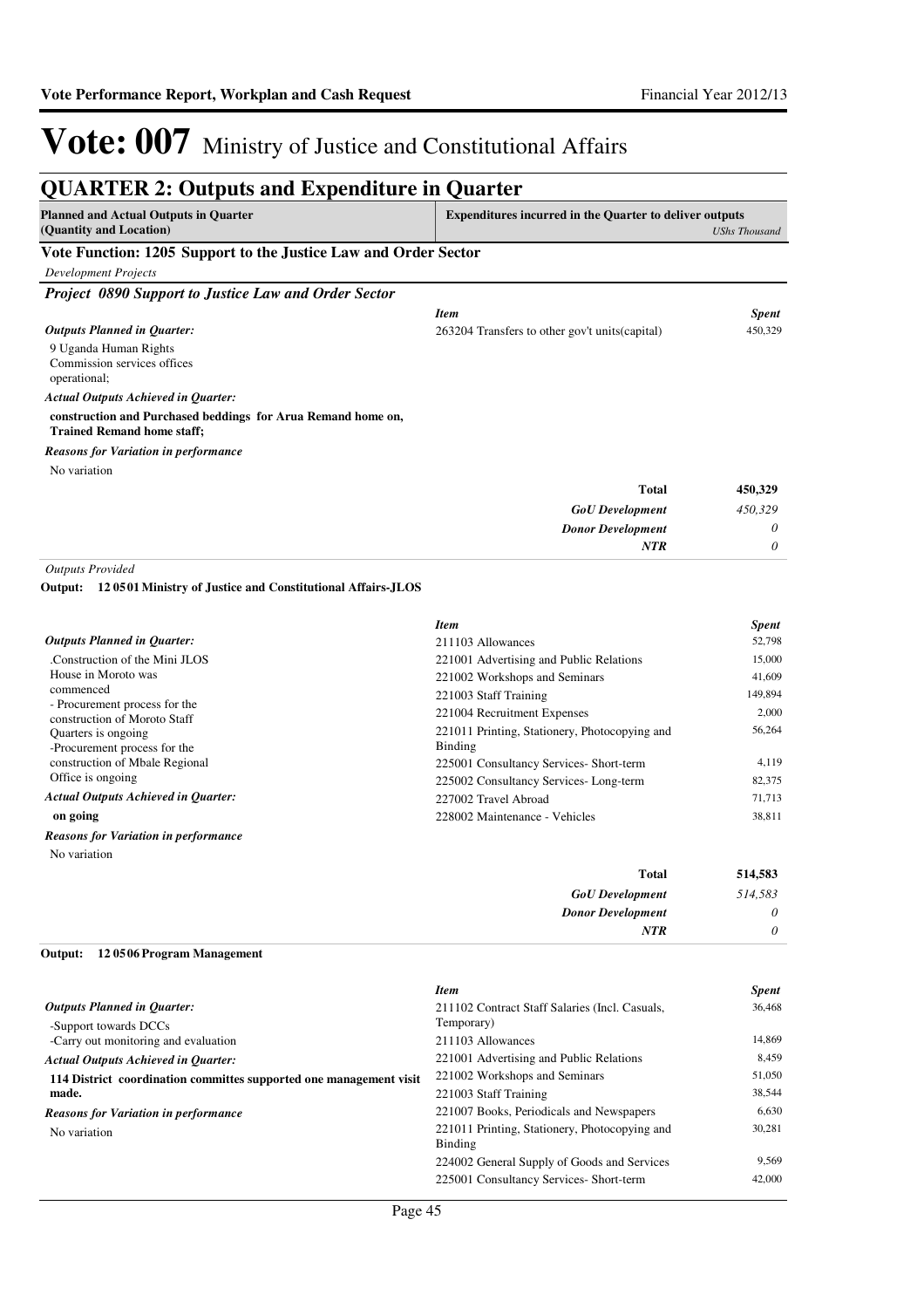| <b>QUARTER 2: Outputs and Expenditure in Quarter</b>                                                |                                                                |                      |
|-----------------------------------------------------------------------------------------------------|----------------------------------------------------------------|----------------------|
| <b>Planned and Actual Outputs in Quarter</b><br>(Quantity and Location)                             | <b>Expenditures incurred in the Quarter to deliver outputs</b> | <b>UShs Thousand</b> |
| Vote Function: 1205 Support to the Justice Law and Order Sector                                     |                                                                |                      |
| <b>Development Projects</b>                                                                         |                                                                |                      |
| Project 0890 Support to Justice Law and Order Sector                                                |                                                                |                      |
|                                                                                                     | 225002 Consultancy Services-Long-term                          | 191,166              |
|                                                                                                     | 228002 Maintenance - Vehicles                                  | 27,898               |
|                                                                                                     | 228003 Maintenance Machinery, Equipment and<br>Furniture       | 2,400                |
|                                                                                                     | <b>Total</b>                                                   | 459,334              |
|                                                                                                     | <b>GoU</b> Development                                         | 459,334              |
|                                                                                                     | <b>Donor Development</b>                                       | 0                    |
|                                                                                                     | <b>NTR</b>                                                     | $\theta$             |
| <b>Vote Function: 1206 Court Awards (Statutory)</b>                                                 |                                                                |                      |
| Recurrent Programmes                                                                                |                                                                |                      |
| <b>Programme 18 Statutory Court Awards</b>                                                          |                                                                |                      |
| <b>Outputs Provided</b>                                                                             |                                                                |                      |
| Output: 12 0601 Court Awards & Compesations Paid                                                    |                                                                |                      |
|                                                                                                     | <b>Item</b>                                                    | <b>Spent</b>         |
| <b>Outputs Planned in Quarter:</b>                                                                  | 282104 Compensation to 3rd Parties                             | 1,370,457            |
| Effect payment of Court Awards claimants                                                            |                                                                |                      |
| <b>Actual Outputs Achieved in Quarter:</b>                                                          |                                                                |                      |
| Paid court awards claimants a total of 888,398,000/=                                                |                                                                |                      |
| <b>Reasons for Variation in performance</b>                                                         |                                                                |                      |
| No variation                                                                                        |                                                                |                      |
|                                                                                                     | <b>Total</b>                                                   | 1,370,457            |
|                                                                                                     | <b>Wage Recurrent</b>                                          | 0                    |
|                                                                                                     | <b>Non Wage Recurrent</b><br><b>NTR</b>                        | 1,370,457<br>0       |
|                                                                                                     |                                                                |                      |
| Vote Function: 1249 Policy, Planning and Support Services                                           |                                                                |                      |
| <b>Recurrent Programmes</b>                                                                         |                                                                |                      |
| <b>Programme 01 Headquarters</b>                                                                    |                                                                |                      |
| <b>Outputs Funded</b>                                                                               |                                                                |                      |
| Output: 12 4951 Contributions to International Organisations                                        |                                                                |                      |
|                                                                                                     |                                                                |                      |
| <b>Outputs Planned in Quarter:</b>                                                                  |                                                                |                      |
| Pay commitments to International Organizations like WIPO,<br>AALCO, ARIPO, IT for LOS, ICC, PC of A |                                                                |                      |
| <b>Actual Outputs Achieved in Quarter:</b>                                                          |                                                                |                      |
| N/A                                                                                                 |                                                                |                      |
| Reasons for Variation in performance                                                                |                                                                |                      |
| N/A                                                                                                 |                                                                |                      |
|                                                                                                     | <b>Total</b>                                                   | $\bf{0}$             |
|                                                                                                     | <b>Wage Recurrent</b><br><b>Non Wage Recurrent</b>             | 0<br>0               |
|                                                                                                     | NTR                                                            | 0                    |

**Output: 12 4952 Other Grants**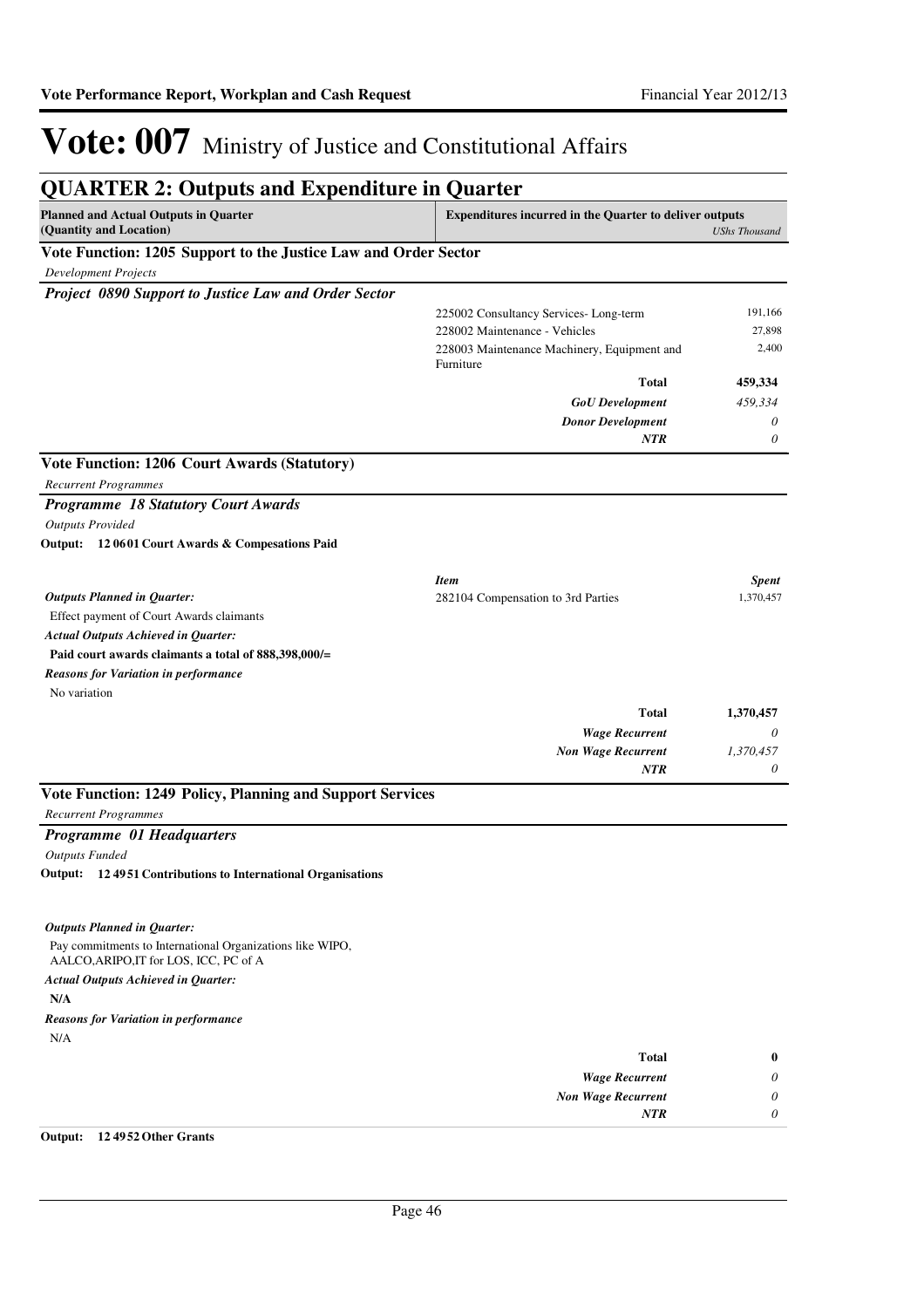| <b>QUARTER 2: Outputs and Expenditure in Quarter</b>                    |                                                                |                      |
|-------------------------------------------------------------------------|----------------------------------------------------------------|----------------------|
| <b>Planned and Actual Outputs in Quarter</b><br>(Quantity and Location) | <b>Expenditures incurred in the Quarter to deliver outputs</b> | <b>UShs Thousand</b> |
| Vote Function: 1249 Policy, Planning and Support Services               |                                                                |                      |
| <b>Recurrent Programmes</b>                                             |                                                                |                      |
| Programme 01 Headquarters                                               |                                                                |                      |
|                                                                         | <b>Item</b>                                                    | <b>Spent</b>         |
| <b>Outputs Planned in Quarter:</b>                                      | 263106 Other Current grants (current)                          | 54,811               |
| <b>Clear Grants</b>                                                     |                                                                |                      |
| <b>Actual Outputs Achieved in Quarter:</b>                              |                                                                |                      |
| <b>Grants Cleared</b>                                                   |                                                                |                      |
| <b>Reasons for Variation in performance</b>                             |                                                                |                      |
| N/A                                                                     |                                                                |                      |
|                                                                         | <b>Total</b>                                                   | 54,811               |
|                                                                         | <b>Wage Recurrent</b>                                          | $\theta$             |
|                                                                         | <b>Non Wage Recurrent</b>                                      | 54,811               |
|                                                                         | NTR                                                            | 0                    |
| 124953 Contributions to Autonomous Institutions (CADER)<br>Output:      |                                                                |                      |
|                                                                         |                                                                |                      |
| <b>Outputs Planned in Quarter:</b>                                      |                                                                |                      |
| Resolve cases Through ADR                                               |                                                                |                      |
| <b>Actual Outputs Achieved in Quarter:</b>                              |                                                                |                      |
| N/A                                                                     |                                                                |                      |
| <b>Reasons for Variation in performance</b>                             |                                                                |                      |

N/A

| $\bf{0}$ | <b>Total</b>              |
|----------|---------------------------|
| 0        | <b>Wage Recurrent</b>     |
| 0        | <b>Non Wage Recurrent</b> |
|          | <b>NTR</b>                |
|          |                           |

**12 4954 Contributions to Autonomous Institutions (Wage Subvention) Output:**

#### *Outputs Planned in Quarter:*

Supported the wage bill of the Centre for Arbitration and Dispute Resolution (CADER) **N/A** *Actual Outputs Achieved in Quarter:* N/A *Reasons for Variation in performance*

| $\bf{0}$ | <b>Total</b>              |
|----------|---------------------------|
| 0        | <b>Wage Recurrent</b>     |
| $\theta$ | <b>Non Wage Recurrent</b> |
| 0        | <b>NTR</b>                |

*Outputs Provided*

**Output: 12 4903 Ministerial and Top Management Services**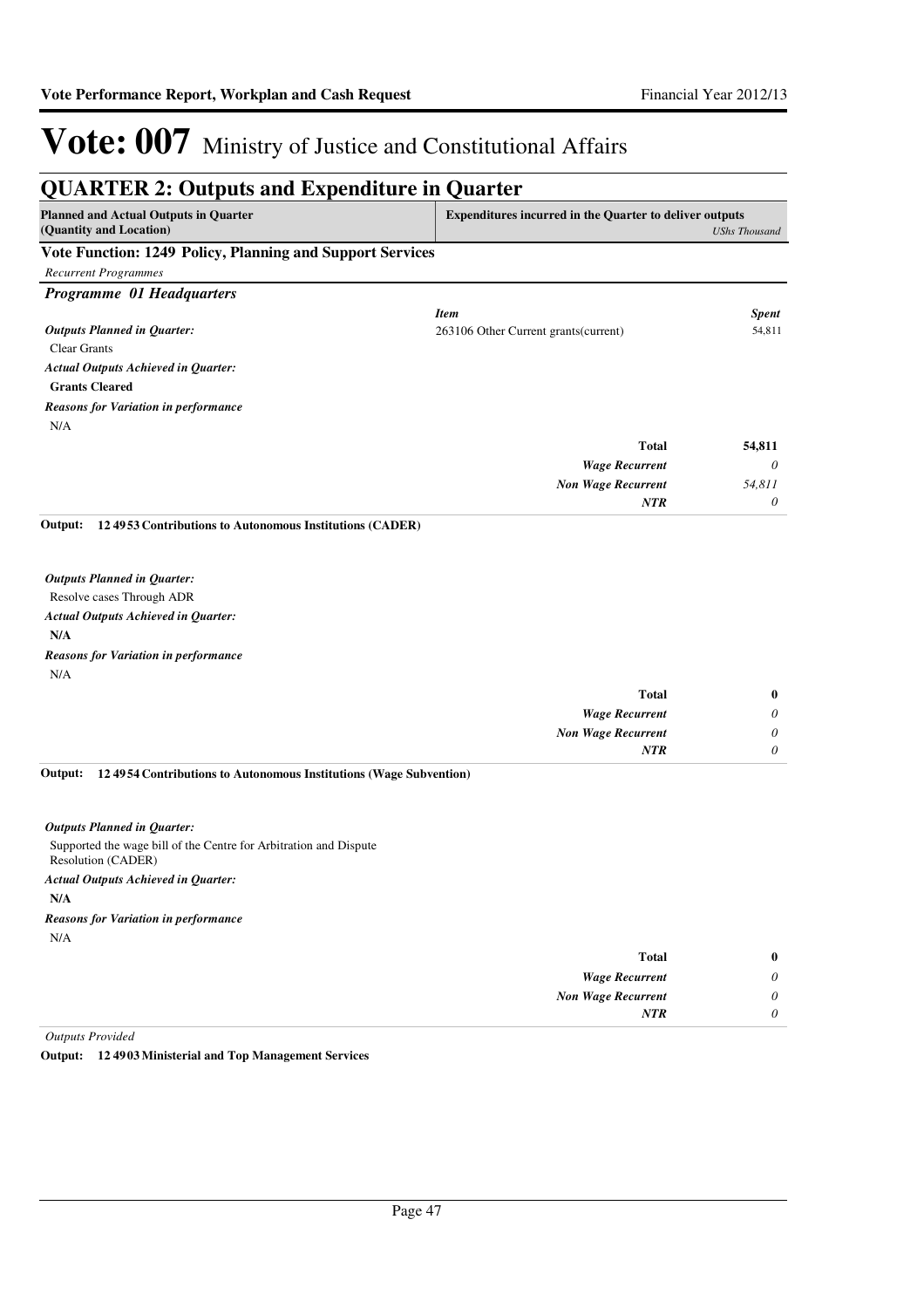### **QUARTER 2: Outputs and Expenditure in Quarter**

| Planned and Actual Outputs in Ouarter                     | <b>Expenditures incurred in the Quarter to deliver outputs</b> |  |
|-----------------------------------------------------------|----------------------------------------------------------------|--|
| (Quantity and Location)                                   | UShs Thousand                                                  |  |
| Vote Eurotion, 1940 Delieu, Dlanning and Cunnaut Couriess |                                                                |  |

#### **Vote Function: 1249 Policy, Planning and Support Services**

*Recurrent Programmes*

| Programme 01 Headquarters |
|---------------------------|
|                           |

|                                                                                                                                                   | <b>Item</b>                                              | <b>Spent</b> |
|---------------------------------------------------------------------------------------------------------------------------------------------------|----------------------------------------------------------|--------------|
| <b>Outputs Planned in Quarter:</b>                                                                                                                | 211101 General Staff Salaries                            | 187,604      |
| -To fill vacant positions;                                                                                                                        | 211103 Allowances                                        | 3,333        |
| -Conduct staff training and promotion;                                                                                                            | 213001 Medical Expenses (To Employees)                   | 2,188        |
| -Procure all the necessary equipment/ tools;                                                                                                      | 221001 Advertising and Public Relations                  | 1,000        |
| -Facilitate State Attorneys;<br>-Pay all service providers;                                                                                       | 221003 Staff Training                                    | 3,516        |
| <b>Actual Outputs Achieved in Quarter:</b>                                                                                                        | 221006 Commissions and Related Charges                   | 1,000        |
|                                                                                                                                                   | 221007 Books, Periodicals and Newspapers                 | 1,666        |
| The Post of Solicitor General was filled and shortlisting took place,<br>post of Director Civil Litigation was declared for filling, shortlisting | 221009 Welfare and Entertainment                         | 1,636        |
| was took place and now awaiting interviews, post of Director Legal                                                                                | 221011 Printing, Stationery, Photocopying and            | 13,507       |
| Advisory Services was internally advertised. 1 vacant post of office                                                                              | <b>Binding</b>                                           |              |
| typist was filled, one (1) vacant post of Senior Procurement Officer                                                                              | 221012 Small Office Equipment                            | 3,666        |
| was filled after the transfer of the incumbent and one (1) post                                                                                   | 221016 IFMS Recurrent Costs                              | 2,377        |
| personal secretary was filled after the transfer of the incumbent.<br>Clearance was thought from MoPS to fill the vacant post of Secretary        | 221017 Subscriptions                                     | 1,856        |
| Law Council, Commissioner, Legal Drafting (Subsidiary Legislation)                                                                                | 222001 Telecommunications                                | 22,187       |
| and Commissioner, Legal Drafting (Local Government)                                                                                               | 222002 Postage and Courier                               | 1,098        |
| <b>Reasons for Variation in performance</b>                                                                                                       | 222003 Information and Communications                    | 9.600        |
| N/A                                                                                                                                               | Technology                                               |              |
|                                                                                                                                                   | 223003 Rent - Produced Assets to private entities        | 1,095,423    |
|                                                                                                                                                   | 224002 General Supply of Goods and Services              | 202          |
|                                                                                                                                                   | 225001 Consultancy Services- Short-term                  | 19,500       |
|                                                                                                                                                   | 225002 Consultancy Services-Long-term                    | 99,221       |
|                                                                                                                                                   | 227001 Travel Inland                                     | 16,052       |
|                                                                                                                                                   | 227002 Travel Abroad                                     | 15,602       |
|                                                                                                                                                   | 227004 Fuel, Lubricants and Oils                         | 12,431       |
|                                                                                                                                                   | 228001 Maintenance - Civil                               | 26,887       |
|                                                                                                                                                   | 228002 Maintenance - Vehicles                            | 28,205       |
|                                                                                                                                                   | 228003 Maintenance Machinery, Equipment and<br>Furniture | 17,142       |
|                                                                                                                                                   | 282104 Compensation to 3rd Parties                       | 265,896      |
|                                                                                                                                                   | <b>Total</b>                                             | 1,852,794    |
|                                                                                                                                                   | <b>Wage Recurrent</b>                                    | 187,604      |
|                                                                                                                                                   | <b>Non Wage Recurrent</b>                                | 1,665,190    |
|                                                                                                                                                   | <b>NTR</b>                                               | 0            |
|                                                                                                                                                   |                                                          |              |

#### *Programme 17 Policy Planning Unit*

*Outputs Provided*

**12 4901 Policy, consultation, planning and monitoring services Output:**

|                                                               | <b>Item</b>                                   | <b>Spent</b> |
|---------------------------------------------------------------|-----------------------------------------------|--------------|
| <b>Outputs Planned in Ouarter:</b>                            | 211101 General Staff Salaries                 | 2.274        |
| Finalization and submission of quarter 2 progress report      | 211103 Allowances                             | 4,733        |
| <b>Actual Outputs Achieved in Ouarter:</b>                    | 221001 Advertising and Public Relations       | 1,895        |
| Preparation of Second quarter performance progress report and | 221003 Staff Training                         | 14,982       |
| Budget Fame work paper for FY2012/13 done.                    | 221009 Welfare and Entertainment              | 1.507        |
| <b>Reasons for Variation in performance</b>                   | 221011 Printing, Stationery, Photocopying and | 1,333        |
| N/A                                                           | Binding                                       |              |
|                                                               | 222001 Telecommunications                     | 1.666        |
|                                                               | 224002 General Supply of Goods and Services   | 384          |
|                                                               | 227001 Travel Inland                          | 2,118        |
|                                                               | 227002 Travel Abroad                          | 4.665        |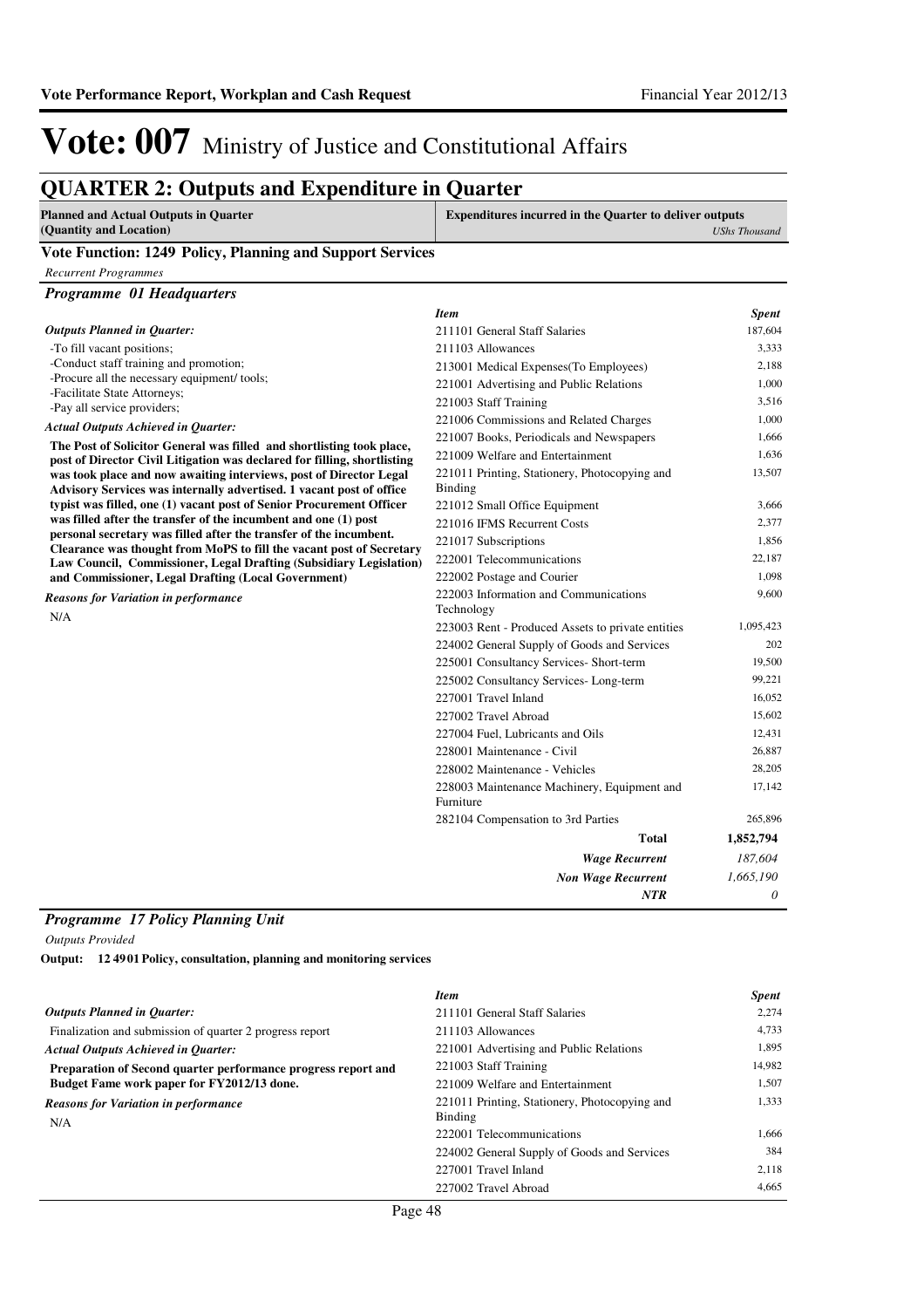### **QUARTER 2: Outputs and Expenditure in Quarter**

| <b>Planned and Actual Outputs in Quarter</b>              | <b>Expenditures incurred in the Quarter to deliver outputs</b> |  |
|-----------------------------------------------------------|----------------------------------------------------------------|--|
| (Quantity and Location)                                   | UShs Thousand                                                  |  |
| Vote Function: 1249 Policy, Planning and Support Services |                                                                |  |

*Recurrent Programmes*

*Programme 17 Policy Planning Unit*

| 227004 Fuel, Lubricants and Oils                         | 1,000    |
|----------------------------------------------------------|----------|
| 228002 Maintenance - Vehicles                            | 5,658    |
| 228003 Maintenance Machinery, Equipment and<br>Furniture | 700      |
| <b>Total</b>                                             | 42,915   |
| <b>Wage Recurrent</b>                                    | 2,274    |
| <b>Non Wage Recurrent</b>                                | 40,641   |
| <b>NTR</b>                                               | $\theta$ |
|                                                          |          |

#### *Programme 19 Internal Audit Department*

*Outputs Provided*

**12 4902 Ministry Support Services (Finance and Administration) Output:**

|                                                                    | <b>Item</b>                                              | <b>Spent</b> |
|--------------------------------------------------------------------|----------------------------------------------------------|--------------|
| <b>Outputs Planned in Quarter:</b>                                 | 211101 General Staff Salaries                            | 3,084        |
| -Strengthening internal controls;                                  | 211103 Allowances                                        | 3,136        |
| -Timely production of Audit report.                                | 221003 Staff Training                                    | 2,027        |
| <b>Actual Outputs Achieved in Quarter:</b>                         | 221007 Books, Periodicals and Newspapers                 | 806          |
| Appraisal and evaluation of adequacy and effectiveness of internal | 221008 Computer Supplies and IT Services                 | 1,511        |
| controls. Finalisaltion of Q2 internal audit report.               | 221009 Welfare and Entertainment                         | 1,046        |
| <b>Reasons for Variation in performance</b>                        | 221011 Printing, Stationery, Photocopying and            | 1,918        |
| No variation                                                       | Binding                                                  |              |
|                                                                    | 222001 Telecommunications                                | 3,333        |
|                                                                    | 224002 General Supply of Goods and Services              | 306          |
|                                                                    | 227001 Travel Inland                                     | 3,448        |
|                                                                    | 227004 Fuel, Lubricants and Oils                         | 3,937        |
|                                                                    | 228002 Maintenance - Vehicles                            | 3,206        |
|                                                                    | 228003 Maintenance Machinery, Equipment and<br>Furniture | 4,888        |
|                                                                    | <b>Total</b>                                             | 32,646       |
|                                                                    | <b>Wage Recurrent</b>                                    | 3,084        |
|                                                                    | <b>Non Wage Recurrent</b>                                | 29,561       |
|                                                                    | <b>NTR</b>                                               | 0            |

#### *Programme 20 Office of the Attorney General*

*Outputs Provided*

**12 4903 Ministerial and Top Management Services Output:**

|                                                                     | <b>Item</b>                                 | <b>Spent</b> |
|---------------------------------------------------------------------|---------------------------------------------|--------------|
| <b>Outputs Planned in Quarter:</b>                                  | 211103 Allowances                           | 7.490        |
| Continuous facilitation of the Office of the Attorney General       | 213001 Medical Expenses (To Employees)      | 672          |
| <b>Actual Outputs Achieved in Ouarter:</b>                          | 221007 Books, Periodicals and Newspapers    | 666          |
| The office of the Attorney General was duly facilitated as planned. | 221009 Welfare and Entertainment            | 1.849        |
| <b>Reasons for Variation in performance</b>                         | 221012 Small Office Equipment               | 526          |
| No variation                                                        | 222001 Telecommunications                   | 1.666        |
|                                                                     | 224002 General Supply of Goods and Services | 904          |
|                                                                     | 227001 Travel Inland                        | 8.707        |
|                                                                     | 227002 Travel Abroad                        | 6,666        |
|                                                                     | 227004 Fuel. Lubricants and Oils            | 10,629       |
|                                                                     | 228002 Maintenance - Vehicles               | 4,129        |
|                                                                     |                                             |              |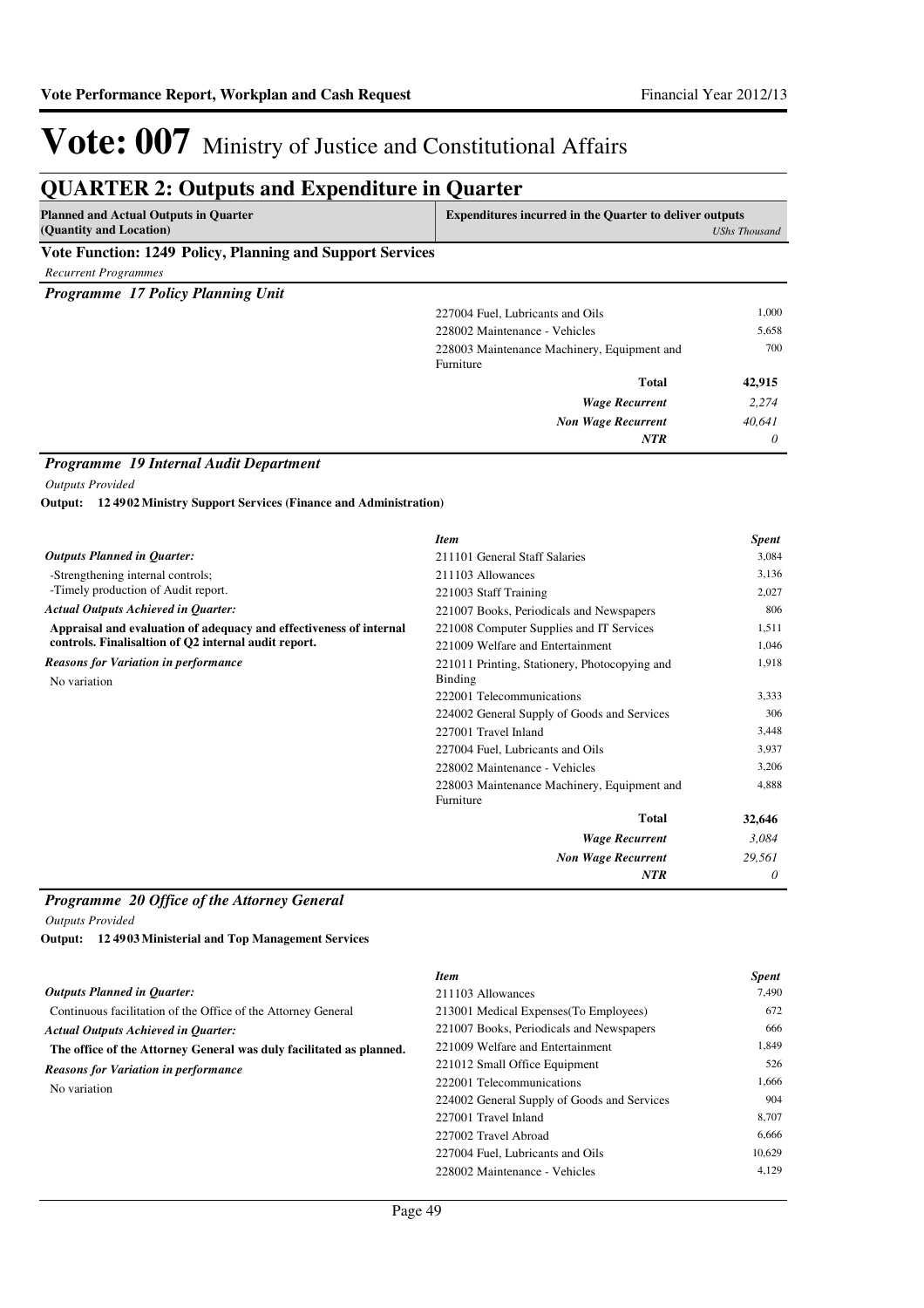### **QUARTER 2: Outputs and Expenditure in Quarter**

| <b>Planned and Actual Outputs in Quarter</b><br>(Quantity and Location) | <b>Expenditures incurred in the Quarter to deliver outputs</b><br>UShs Thousand |  |
|-------------------------------------------------------------------------|---------------------------------------------------------------------------------|--|
| Vote Function: 1249 Policy, Planning and Support Services               |                                                                                 |  |
| Recurrent Programmes                                                    |                                                                                 |  |

*Programme 20 Office of the Attorney General*

| 43,904   | <b>Total</b>              |
|----------|---------------------------|
| $\theta$ | <b>Wage Recurrent</b>     |
| 43,904   | <b>Non Wage Recurrent</b> |
| $\theta$ | <b>NTR</b>                |
|          |                           |

*Development Projects*

*Project 1228 Support to Ministry of Justice and Constitutional Affairs Capital Purchases*

**12 4976 Purchase of Office and ICT Equipment, including Software Output:**

N/A **NEW PROJECT** *Actual Outputs Achieved in Quarter: Outputs Planned in Quarter:* N/A *Reasons for Variation in performance*

| <b>Total</b>              | $\bf{0}$  |
|---------------------------|-----------|
| <b>GoU</b> Development    | $\theta$  |
| <b>Donor Development</b>  | $\theta$  |
| <b>NTR</b>                | $\theta$  |
| <b>GRAND TOTAL</b>        | 7,845,838 |
| <b>Wage Recurrent</b>     | 766,012   |
| <b>Non Wage Recurrent</b> | 3,405,006 |
| <b>GoU</b> Development    | 3,674,820 |
| <b>Donor Development</b>  | $\theta$  |
| <b>NTR</b>                | 0         |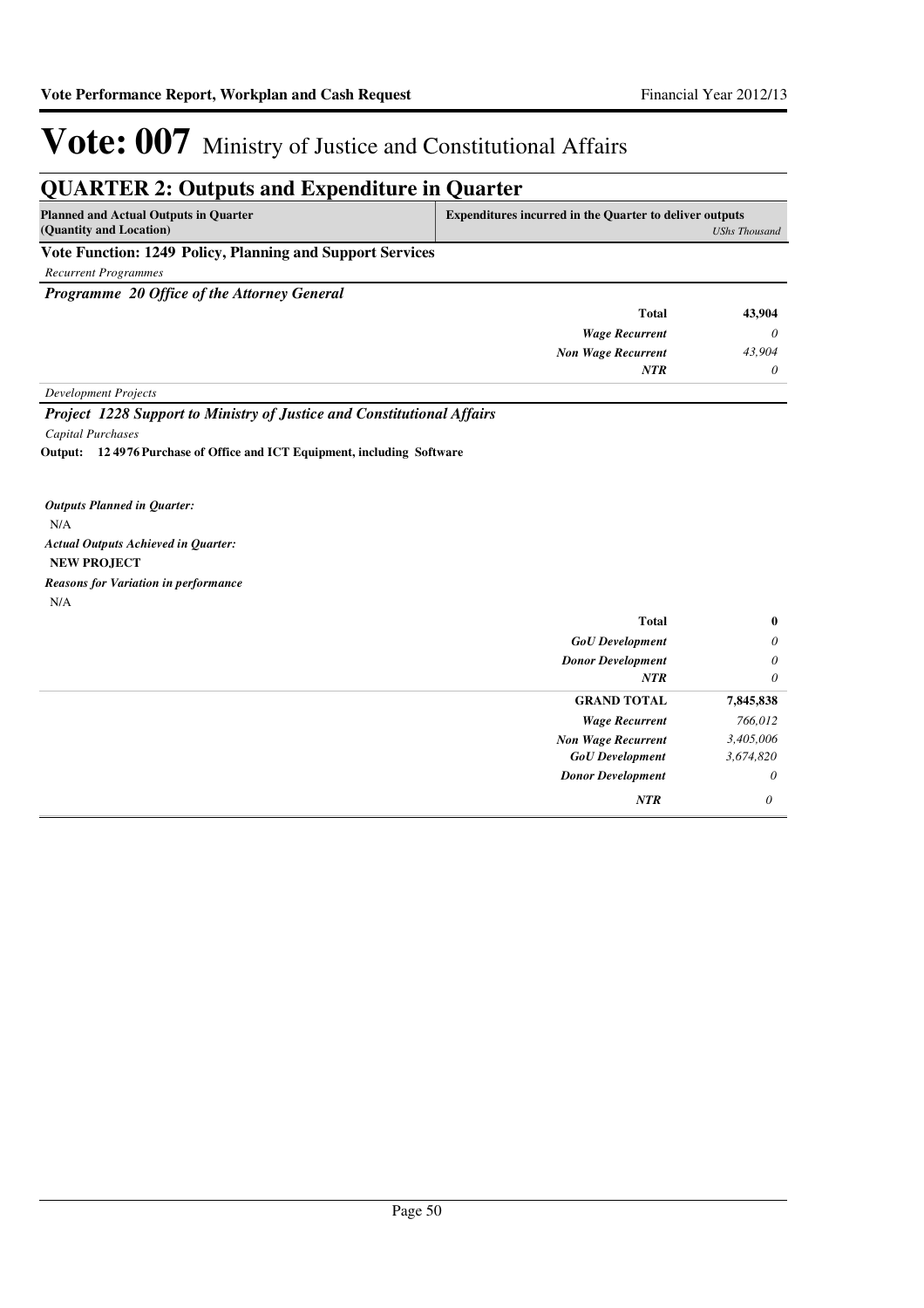## Vote: 007 Ministry of Justice and Constitutional Affairs

# **QUARTER 3: Revised Workplan**

| <b>Planned Outputs for the Quarter</b><br>(Quantity and Location)              | <b>Estimated Funds Available in Quarter</b><br>(from balance brought forward and actual/expected releaes) |                    | <b>UShs Thousand</b> |              |
|--------------------------------------------------------------------------------|-----------------------------------------------------------------------------------------------------------|--------------------|----------------------|--------------|
| Vote Function: 1201 Legislation and Legal services                             |                                                                                                           |                    |                      |              |
| <b>Recurrent Programmes</b>                                                    |                                                                                                           |                    |                      |              |
| Programme 02 Civil Litigation                                                  |                                                                                                           |                    |                      |              |
| <b>Outputs Provided</b>                                                        |                                                                                                           |                    |                      |              |
| Output: 120103 Civil Suits defended in Court                                   |                                                                                                           |                    |                      |              |
|                                                                                | <b>Item</b>                                                                                               | <b>Balance b/f</b> | <b>New Funds</b>     | <b>Total</b> |
| -Research                                                                      | 211101 General Staff Salaries                                                                             | 1,671              | 0                    | 1,671        |
| -Working closely with the line institutions and                                | 221003 Staff Training                                                                                     | 1,153              | $\bf{0}$             | 1,153        |
| agencies                                                                       | 221006 Commissions and Related Charges                                                                    | 3,450              | $\bf{0}$             | 3,450        |
| -Effective supervision of State Attorneys to                                   | 221009 Welfare and Entertainment                                                                          | 324                | $\bf{0}$             | 324          |
| defend Government in Court<br>-Facilitation of State Attorneys to attend court | 221011 Printing, Stationery, Photocopying and Binding                                                     | 575                | $\bf{0}$             | 575          |
|                                                                                | 224002 General Supply of Goods and Services                                                               | 123                | 0                    | 123          |
|                                                                                | 227001 Travel Inland                                                                                      | 735                | 0                    | 735          |
|                                                                                | 227002 Travel Abroad                                                                                      | 2,057              | 0                    | 2,057        |
|                                                                                | 228002 Maintenance - Vehicles                                                                             | 1,029              | $\bf{0}$             | 1,029        |
|                                                                                | Total                                                                                                     | 11,118             | $\bf{0}$             | 11,118       |
|                                                                                | <b>Wage Recurrent</b>                                                                                     | 1,671              | $\theta$             | 1,671        |
|                                                                                | <b>Non Wage Recurrent</b>                                                                                 | 9,446              | $\theta$             | 9,446        |
|                                                                                | NTR                                                                                                       | 0                  | 0                    | 0            |
| <b>Programme 03 Line Ministries</b>                                            |                                                                                                           |                    |                      |              |
| <b>Outputs Provided</b>                                                        |                                                                                                           |                    |                      |              |
| Output: 120103 Civil Suits defended in Court                                   |                                                                                                           |                    |                      |              |
|                                                                                | <b>Item</b>                                                                                               | <b>Balance b/f</b> | <b>New Funds</b>     | <b>Total</b> |
| -Research                                                                      | 211101 General Staff Salaries                                                                             | 4,939              | 0                    | 4,939        |
| -Working closely with the Line Ministries                                      | 221009 Welfare and Entertainment                                                                          | 213                | $\bf{0}$             | 213          |
| -Consultations with Line Ministries                                            | 221011 Printing, Stationery, Photocopying and Binding                                                     | 1,075              | $\bf{0}$             | 1,075        |
| -Production of witnesses in court                                              | 224002 General Supply of Goods and Services                                                               | 323                | $\bf{0}$             | 323          |
|                                                                                | 227001 Travel Inland                                                                                      | 588                | $\bf{0}$             | 588          |
|                                                                                | 227002 Travel Abroad                                                                                      | 447                | 0                    | 447          |
|                                                                                | 228002 Maintenance - Vehicles                                                                             | 388                | $\bf{0}$             | 388          |
|                                                                                | Total                                                                                                     | 7,973              | $\bf{0}$             | 7,973        |
|                                                                                | <b>Wage Recurrent</b>                                                                                     | 4,939              | $\theta$             | 4,939        |
|                                                                                | <b>Non Wage Recurrent</b>                                                                                 | 3,034              | $\theta$             | 3,034        |
|                                                                                | NTR                                                                                                       | 0                  | $\theta$             | 0            |
| <b>Programme</b> 04 Institutions                                               |                                                                                                           |                    |                      |              |
| <b>Outputs Provided</b>                                                        |                                                                                                           |                    |                      |              |
| Output:<br>120103 Civil Suits defended in Court                                |                                                                                                           |                    |                      |              |
|                                                                                | <b>Item</b>                                                                                               | <b>Balance b/f</b> | <b>New Funds</b>     | <b>Total</b> |
|                                                                                | 211101 General Staff Salaries                                                                             | 4,540              | 0                    | 4,540        |
| -Research<br>-Working closely with the line institutions                       | 221009 Welfare and Entertainment                                                                          | 483                | 0                    | 483          |
| -Consultations with Line Institutions                                          | 221011 Printing, Stationery, Photocopying and Binding                                                     | 1,575              | 0                    | 1,575        |
| -Production of witnesses in court                                              | 224002 General Supply of Goods and Services                                                               | 323                | 0                    | 323          |
|                                                                                | 227001 Travel Inland                                                                                      | 2,706              | 0                    | 2,706        |
|                                                                                | 227002 Travel Abroad                                                                                      | 488                | 0                    | 488          |
|                                                                                | 228002 Maintenance - Vehicles                                                                             | 486                | 0                    | 486          |
|                                                                                | 228003 Maintenance Machinery, Equipment and Furniture                                                     | 1,275              | 0                    | 1,275        |
|                                                                                | <b>Total</b>                                                                                              | 11,876             | $\bf{0}$             | 11,876       |
|                                                                                | <b>Wage Recurrent</b>                                                                                     | 4,540              | 0                    | 4,540        |
|                                                                                | <b>Non Wage Recurrent</b>                                                                                 | 7,336              | 0                    | 7,336        |
|                                                                                | NTR                                                                                                       | 0                  | 0                    | 0            |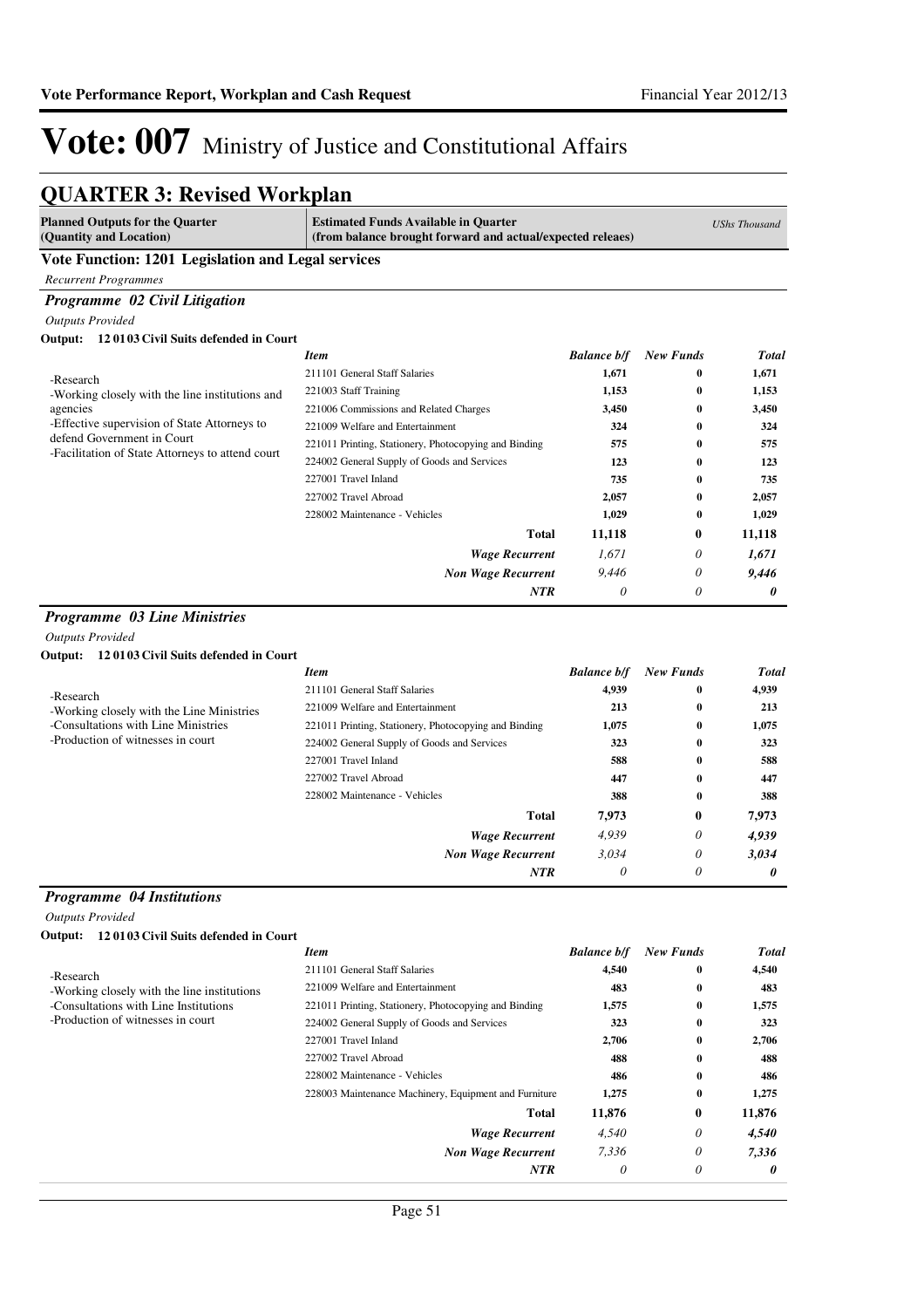| <b>QUARTER 3: Revised Workplan</b>                                     |                                                                                                           |                    |                  |                      |
|------------------------------------------------------------------------|-----------------------------------------------------------------------------------------------------------|--------------------|------------------|----------------------|
| <b>Planned Outputs for the Quarter</b><br>(Quantity and Location)      | <b>Estimated Funds Available in Quarter</b><br>(from balance brought forward and actual/expected releaes) |                    |                  | <b>UShs Thousand</b> |
| Vote Function: 1201 Legislation and Legal services                     |                                                                                                           |                    |                  |                      |
| <b>Recurrent Programmes</b>                                            |                                                                                                           |                    |                  |                      |
| Programme 05 Local Gov't Institutions (Litigation)                     |                                                                                                           |                    |                  |                      |
| <b>Outputs Provided</b>                                                |                                                                                                           |                    |                  |                      |
| Output: 12 0103 Civil Suits defended in Court                          |                                                                                                           |                    |                  |                      |
|                                                                        | <b>Item</b>                                                                                               | <b>Balance b/f</b> | <b>New Funds</b> | <b>Total</b>         |
| -Research                                                              | 211101 General Staff Salaries                                                                             | 9,460              | 0                | 9,460                |
| -Working closely with the Local Governments                            | 221009 Welfare and Entertainment                                                                          | 323                | 0                | 323                  |
| -Consultations with Local Governments                                  | 221011 Printing, Stationery, Photocopying and Binding                                                     | 1,677              | 0                | 1,677                |
| -Production of witnesses in court                                      | 224002 General Supply of Goods and Services                                                               | 323                | $\bf{0}$         | 323                  |
|                                                                        | 227001 Travel Inland                                                                                      | 802                | 0                | 802                  |
|                                                                        | 227002 Travel Abroad                                                                                      | 488                | 0                | 488                  |
|                                                                        | 228002 Maintenance - Vehicles                                                                             | 947                | 0                | 947                  |
|                                                                        | Total                                                                                                     | 14.020             | 0                | 14,020               |
|                                                                        | <b>Wage Recurrent</b>                                                                                     | 9,460              | 0                | 9,460                |
|                                                                        | <b>Non Wage Recurrent</b>                                                                                 | 4,560              | 0                | 4,560                |
|                                                                        | NTR                                                                                                       | 0                  | 0                | 0                    |
| Output: 120101 Bills, Acts, Statutory Instruments, Ordinances, By Laws | <b>Item</b>                                                                                               | <b>Balance b/f</b> | <b>New Funds</b> | <b>Total</b>         |
| 6 Bills to be drafted and published; 7 Acts to                         | 211101 General Staff Salaries                                                                             | 1,704              | 0                | 1,704                |
| be Published; 20 Statutory Instruments; 2                              | 221009 Welfare and Entertainment                                                                          | 467                | 0                | 467                  |
| Ordinances; 1 Bye Law published; 4 Legal                               | 221011 Printing, Stationery, Photocopying and Binding                                                     | 1,624              | 0                | 1,624                |
| notices                                                                | 224002 General Supply of Goods and Services                                                               | 323                | 0                | 323                  |
|                                                                        | 227001 Travel Inland                                                                                      | 2,696              | 0                | 2,696                |
|                                                                        | 227002 Travel Abroad                                                                                      | 1,049              | 0                | 1,049                |
|                                                                        | 228002 Maintenance - Vehicles                                                                             | 486                | 0                | 486                  |
|                                                                        | 228003 Maintenance Machinery, Equipment and Furniture                                                     | 1,075              | 0                | 1,075                |
|                                                                        | Total                                                                                                     | 9,424              | 0                | 9,424                |
|                                                                        | <b>Wage Recurrent</b>                                                                                     | 1,704              | 0                | 1,704                |
|                                                                        | <b>Non Wage Recurrent</b>                                                                                 | 7,720              | 0                | 7,720                |
|                                                                        | <b>NTR</b>                                                                                                | $\theta$           | 0                | 0                    |
| Programme 07 Principal Legislation                                     |                                                                                                           |                    |                  |                      |
| <b>Outputs Provided</b>                                                |                                                                                                           |                    |                  |                      |
| Output: 120101 Bills, Acts, Statutory Instruments, Ordinances, By Laws |                                                                                                           |                    |                  |                      |
|                                                                        | <b>Item</b>                                                                                               | <b>Balance b/f</b> | <b>New Funds</b> | <b>Total</b>         |
| 6 Bills to be drafted and published; 7 Acts to                         | 211101 General Staff Salaries                                                                             | 3,270              | 0                | 3,270                |
| be Published                                                           | 221009 Welfare and Entertainment                                                                          | 483                | 0                | 483                  |
|                                                                        | 221011 Printing, Stationery, Photocopying and Binding                                                     | 1,654              | 0                | 1,654                |
|                                                                        | 224002 General Supply of Goods and Services                                                               | 410                | 0                | 410                  |
|                                                                        | 227001 Travel Inland                                                                                      | 1,797              | 0                | 1,797                |

#### *Programme 08 Subsidiary Legislation*

*Wage Recurrent Non Wage Recurrent*

**Total**

227002 Travel Abroad **724 0 724** 228002 Maintenance - Vehicles **507 0 507** 228003 Maintenance Machinery, Equipment and Furniture **705 0 705**

> *3,270 6,280 0*

> **9,550**

*NTR*

*3,270 6,280 0*

*0 0 0*

**0**

**9,550**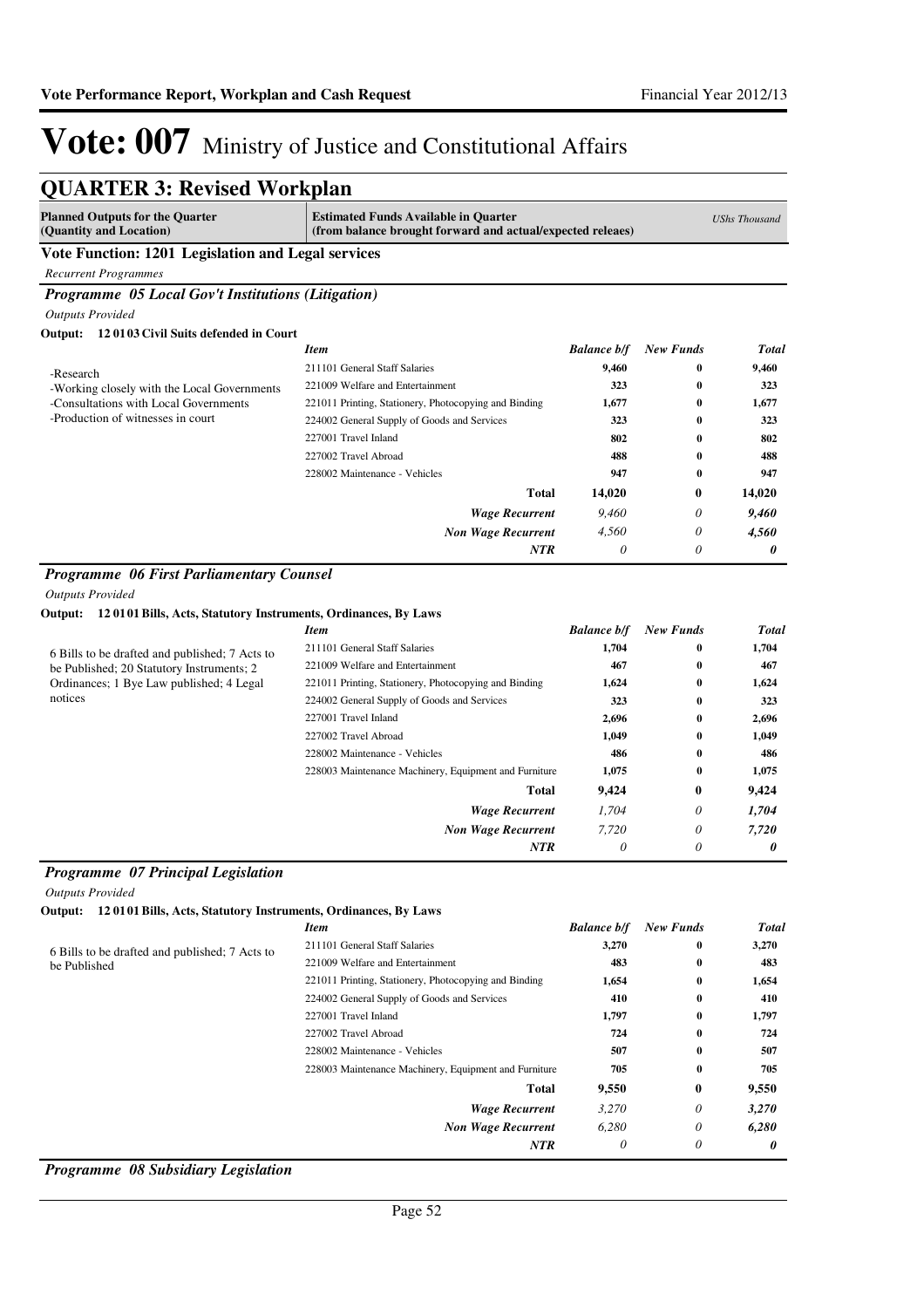| <b>Planned Outputs for the Quarter</b><br>(Quantity and Location)         | <b>Estimated Funds Available in Quarter</b><br>(from balance brought forward and actual/expected releaes) |                    |                  | <b>UShs Thousand</b>  |
|---------------------------------------------------------------------------|-----------------------------------------------------------------------------------------------------------|--------------------|------------------|-----------------------|
| Vote Function: 1201 Legislation and Legal services                        |                                                                                                           |                    |                  |                       |
| <b>Recurrent Programmes</b>                                               |                                                                                                           |                    |                  |                       |
| Programme 08 Subsidiary Legislation                                       |                                                                                                           |                    |                  |                       |
| <b>Outputs Provided</b>                                                   |                                                                                                           |                    |                  |                       |
| 120101 Bills, Acts, Statutory Instruments, Ordinances, By Laws<br>Output: |                                                                                                           |                    |                  |                       |
|                                                                           | <b>Item</b>                                                                                               | <b>Balance b/f</b> | <b>New Funds</b> | <b>Total</b>          |
| 20 Statutory Instruments                                                  | 211101 General Staff Salaries                                                                             | 4,039              | $\bf{0}$         | 4,039                 |
|                                                                           | 221009 Welfare and Entertainment                                                                          | 500                | $\bf{0}$         | 500                   |
|                                                                           | 221011 Printing, Stationery, Photocopying and Binding                                                     | 1,015              | $\bf{0}$         | 1,015                 |
|                                                                           | 224002 General Supply of Goods and Services                                                               | 323                | $\bf{0}$         | 323                   |
|                                                                           | 227001 Travel Inland                                                                                      | 550                | $\bf{0}$         | 550                   |
|                                                                           | 227002 Travel Abroad                                                                                      | 894                | $\bf{0}$         | 894                   |
|                                                                           | 228002 Maintenance - Vehicles                                                                             | 510                | $\bf{0}$         | 510                   |
|                                                                           | 228003 Maintenance Machinery, Equipment and Furniture                                                     | 572                | $\bf{0}$         | 572                   |
|                                                                           | <b>Total</b>                                                                                              | 8,403              | $\bf{0}$         | 8,403                 |
|                                                                           | <b>Wage Recurrent</b>                                                                                     | 4,039              | 0                | 4,039                 |
|                                                                           | <b>Non Wage Recurrent</b>                                                                                 | 4,364              | 0                | 4,364                 |
|                                                                           | NTR                                                                                                       | 0                  | 0                | 0                     |
| Programme 09 Local Government (First Parliamentary Counsel)               |                                                                                                           |                    |                  |                       |
| <b>Outputs Provided</b>                                                   |                                                                                                           |                    |                  |                       |
| 120101 Bills, Acts, Statutory Instruments, Ordinances, By Laws<br>Output: |                                                                                                           |                    |                  |                       |
|                                                                           | <b>Item</b>                                                                                               | <b>Balance b/f</b> | <b>New Funds</b> | <b>Total</b>          |
| 2 Ordinances; 4 Legal notices; 1 Bye Law                                  | 211101 General Staff Salaries                                                                             | 6,296              | $\bf{0}$         | 6,296                 |
| published                                                                 | 221009 Welfare and Entertainment                                                                          | 195                | $\bf{0}$         | 195                   |
|                                                                           | 221011 Printing, Stationery, Photocopying and Binding                                                     | 585                | 0                | 585                   |
|                                                                           | 224002 General Supply of Goods and Services                                                               | 323                | $\bf{0}$         | 323                   |
|                                                                           | 227001 Travel Inland                                                                                      | 62                 | $\bf{0}$         | 62                    |
|                                                                           | 227002 Travel Abroad                                                                                      | 447                | $\bf{0}$         | 447                   |
|                                                                           | 228002 Maintenance - Vehicles                                                                             | 437                | $\bf{0}$         | 437                   |
|                                                                           | 228003 Maintenance Machinery, Equipment and Furniture                                                     | 828                | $\bf{0}$         | 828                   |
|                                                                           | Total                                                                                                     | 9,172              | $\bf{0}$         | 9,172                 |
|                                                                           | <b>Wage Recurrent</b>                                                                                     | 6,296              | $\theta$         | 6,296                 |
|                                                                           | <b>Non Wage Recurrent</b>                                                                                 | 2,877              | $\theta$         | 2,877                 |
|                                                                           | <b>NTR</b>                                                                                                | 0                  | $\theta$         | $\boldsymbol{\theta}$ |

#### *Programme 10 Legal Advisory Services*

*Outputs Provided*

 $\overline{a}$ 

| 120102 Contracts, Legal Advice/opinion<br>Output:                                                                                                                                                                                                                                                                                               |                                                                                                                                                                                                                                                                                                                                |                                                                     |                                                                                                          |                                                                     |
|-------------------------------------------------------------------------------------------------------------------------------------------------------------------------------------------------------------------------------------------------------------------------------------------------------------------------------------------------|--------------------------------------------------------------------------------------------------------------------------------------------------------------------------------------------------------------------------------------------------------------------------------------------------------------------------------|---------------------------------------------------------------------|----------------------------------------------------------------------------------------------------------|---------------------------------------------------------------------|
|                                                                                                                                                                                                                                                                                                                                                 | <b>Item</b>                                                                                                                                                                                                                                                                                                                    | <b>Balance b/f</b>                                                  | <b>New Funds</b>                                                                                         | <b>Total</b>                                                        |
| -Carry out research<br>-Conduct consultations with stakeholders<br>-Provide legal guidance to Contracts<br>Committee of ministries, local government, and<br>government agencies<br>-Preparation of Cabinet Memoranda from<br>Ministries, Parastatals, public and other<br>agencies<br>-Respond to requests for Legal advice within<br>one week | 211101 General Staff Salaries<br>221006 Commissions and Related Charges<br>221009 Welfare and Entertainment<br>221011 Printing, Stationery, Photocopying and Binding<br>227001 Travel Inland<br>227002 Travel Abroad<br>228002 Maintenance - Vehicles<br>228003 Maintenance Machinery, Equipment and Furniture<br><b>Total</b> | 1,500<br>1,917<br>587<br>967<br>958<br>2,015<br>667<br>415<br>9,025 | $\bf{0}$<br>$\bf{0}$<br>$\bf{0}$<br>$\bf{0}$<br>$\bf{0}$<br>$\bf{0}$<br>$\bf{0}$<br>$\bf{0}$<br>$\bf{0}$ | 1,500<br>1,917<br>587<br>967<br>958<br>2,015<br>667<br>415<br>9,025 |
| -Expeditious drafting/reviewing/ negotiation of<br>contracts, agreements and memoranda of<br>understanding<br>-Attend all meetings within and outside Uganda                                                                                                                                                                                    | <b>Wage Recurrent</b><br><b>Non Wage Recurrent</b>                                                                                                                                                                                                                                                                             | 1,500<br>7,525                                                      | 0<br>0                                                                                                   | 1,500<br>7,525                                                      |
|                                                                                                                                                                                                                                                                                                                                                 | <b>NTR</b>                                                                                                                                                                                                                                                                                                                     | 0                                                                   | 0                                                                                                        | 0                                                                   |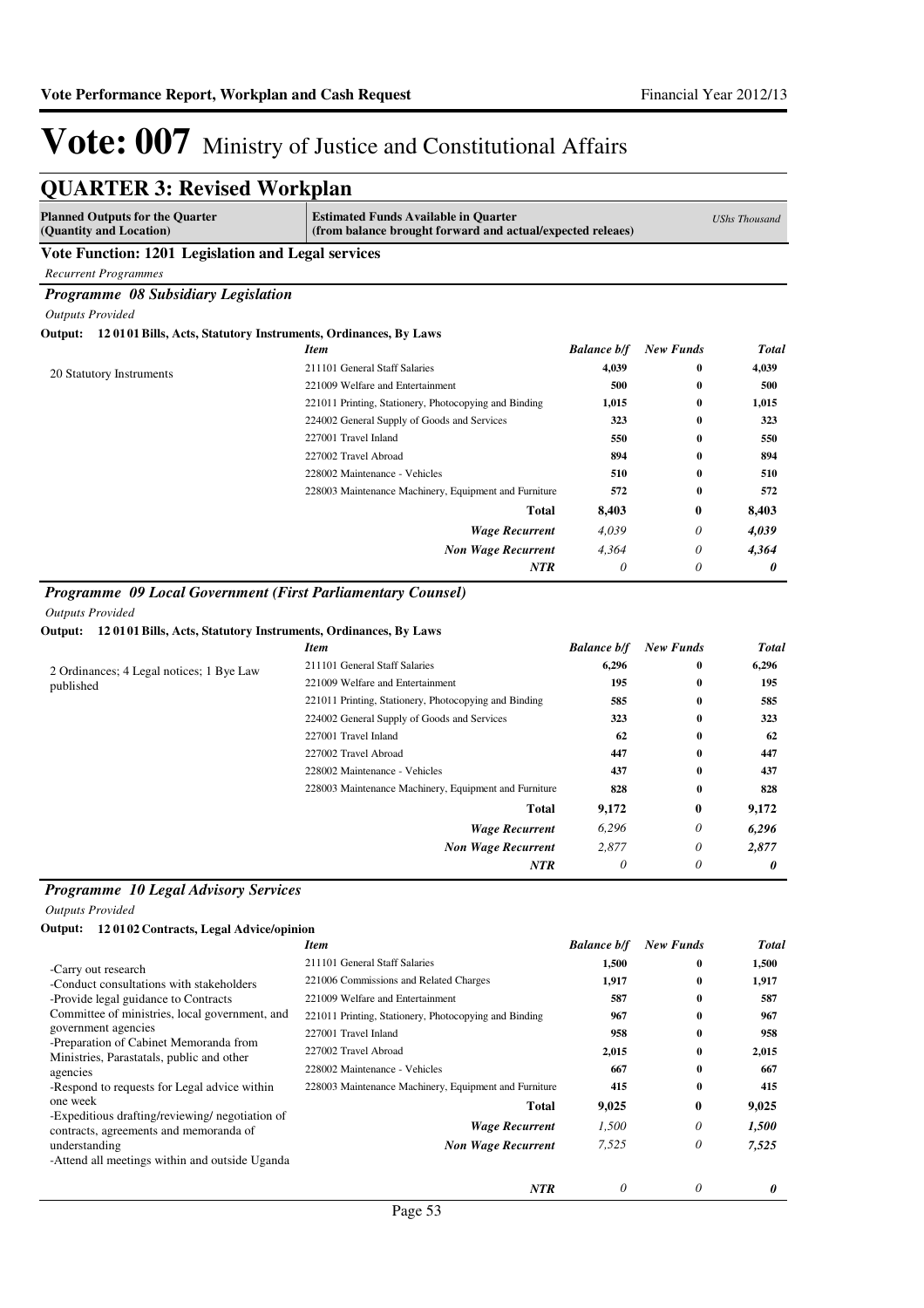| <b>Planned Outputs for the Quarter</b><br>(Quantity and Location) | <b>Estimated Funds Available in Quarter</b><br>(from balance brought forward and actual/expected releaes) |                    |                  | <b>UShs Thousand</b> |
|-------------------------------------------------------------------|-----------------------------------------------------------------------------------------------------------|--------------------|------------------|----------------------|
| Vote Function: 1201 Legislation and Legal services                |                                                                                                           |                    |                  |                      |
| <b>Recurrent Programmes</b>                                       |                                                                                                           |                    |                  |                      |
| Programme 10 Legal Advisory Services                              |                                                                                                           |                    |                  |                      |
| Programme 11 Central Government                                   |                                                                                                           |                    |                  |                      |
| <b>Outputs Provided</b>                                           |                                                                                                           |                    |                  |                      |
| 120102 Contracts, Legal Advice/opinion<br>Output:                 |                                                                                                           |                    |                  |                      |
|                                                                   | <b>Item</b>                                                                                               | <b>Balance b/f</b> | <b>New Funds</b> | <b>Total</b>         |
| -Carry out research                                               | 211101 General Staff Salaries                                                                             | 3,694              | 0                | 3,694                |
| -Conduct consultations with stakeholders                          | 221009 Welfare and Entertainment                                                                          | 507                | 0                | 507                  |
| -Provide legal guidance to Contracts                              | 221011 Printing, Stationery, Photocopying and Binding                                                     | 967                | 0                | 967                  |
| Committee of ministries                                           | 224002 General Supply of Goods and Services                                                               | 362                | 0                | 362                  |
| -Preparation of Cabinet Memoranda from                            | 227001 Travel Inland                                                                                      | 206                | 0                | 206                  |
| Ministries<br>-Respond to requests for Legal advice within        | 227002 Travel Abroad                                                                                      | 447                | 0                | 447                  |
| one week                                                          | 228002 Maintenance - Vehicles                                                                             | 971                | 0                | 971                  |
| -Expeditious drafting/reviewing/ negotiation of                   | 228003 Maintenance Machinery, Equipment and Furniture                                                     | 1,312              | $\bf{0}$         | 1,312                |
| contracts, agreements and memoranda of                            | <b>Total</b>                                                                                              | 8,466              | $\bf{0}$         | 8,466                |
| understanding                                                     | <b>Wage Recurrent</b>                                                                                     | 3,694              | 0                | 3,694                |
|                                                                   | <b>Non Wage Recurrent</b>                                                                                 | 4.772              | 0                | 4,772                |
|                                                                   | <b>NTR</b>                                                                                                | $\theta$           | 0                | 0                    |

#### *Outputs Provided*

#### **Output: 12 0102 Contracts, Legal Advice/opinion**

|                                                               | <b>Item</b>                                           | <b>Balance b/f</b> | <b>New Funds</b> | <b>Total</b> |
|---------------------------------------------------------------|-------------------------------------------------------|--------------------|------------------|--------------|
| - Carry out research                                          | 211101 General Staff Salaries                         | 3,527              | 0                | 3,527        |
| -Conduct consultations with stakeholders                      | 221009 Welfare and Entertainment                      | 525                | 0                | 525          |
| -Provide legal guidance to Contracts                          | 221011 Printing, Stationery, Photocopying and Binding | 773                | 0                | 773          |
| Committee of local government, and                            | 224002 General Supply of Goods and Services           | 525                | $\mathbf{0}$     | 525          |
| government agencies<br>-Preparation of Cabinet Memoranda from | 227001 Travel Inland                                  | 397                | $\bf{0}$         | 397          |
| Parastatals, public and other agencies                        | 227002 Travel Abroad                                  | 1,280              | $\mathbf{0}$     | 1,280        |
| -Respond to requests for Legal advice within                  | 228002 Maintenance - Vehicles                         | 367                | 0                | 367          |
| one week                                                      | 228003 Maintenance Machinery, Equipment and Furniture | 526                | 0                | 526          |
| -Expeditious drafting/reviewing/ negotiation of               | Total                                                 | 7,920              | $\bf{0}$         | 7,920        |
| contracts, agreements and memoranda of<br>understanding       | <b>Wage Recurrent</b>                                 | 3,527              | 0                | 3,527        |
| -Attend all meetings within and outside Uganda                | <b>Non Wage Recurrent</b>                             | 4,393              | 0                | 4,393        |
|                                                               | <b>NTR</b>                                            | 0                  | 0                | 0            |

### *Programme 13 Contracts and Negotiations*

*Outputs Provided*

| Output: | 12 01 02 Contracts, Legal Advice/opinion |  |
|---------|------------------------------------------|--|
|---------|------------------------------------------|--|

| <b>Item</b>                                           | <b>Balance b/f</b> | <b>New Funds</b> | <b>Total</b> |
|-------------------------------------------------------|--------------------|------------------|--------------|
| 211101 General Staff Salaries                         | 8,959              | $\mathbf{0}$     | 8,959        |
| 221009 Welfare and Entertainment                      | 561                | $\bf{0}$         | 561          |
| 221011 Printing, Stationery, Photocopying and Binding | 1,281              | $\bf{0}$         | 1,281        |
| 224002 General Supply of Goods and Services           | 278                | $\mathbf{0}$     | 278          |
| 227001 Travel Inland                                  | 1,727              | $\bf{0}$         | 1,727        |
| 227002 Travel Abroad                                  | 1,789              | $\bf{0}$         | 1.789        |
| 228002 Maintenance - Vehicles                         | 971                | $\mathbf{0}$     | 971          |
| 228003 Maintenance Machinery, Equipment and Furniture | 483                | $\mathbf{0}$     | 483          |
| Total                                                 | 16,049             | $\bf{0}$         | 16,049       |
| <b>Wage Recurrent</b>                                 | 8.959              | 0                | 8,959        |
| <b>Non Wage Recurrent</b>                             | 7.090              | 0                | 7,090        |
|                                                       |                    |                  |              |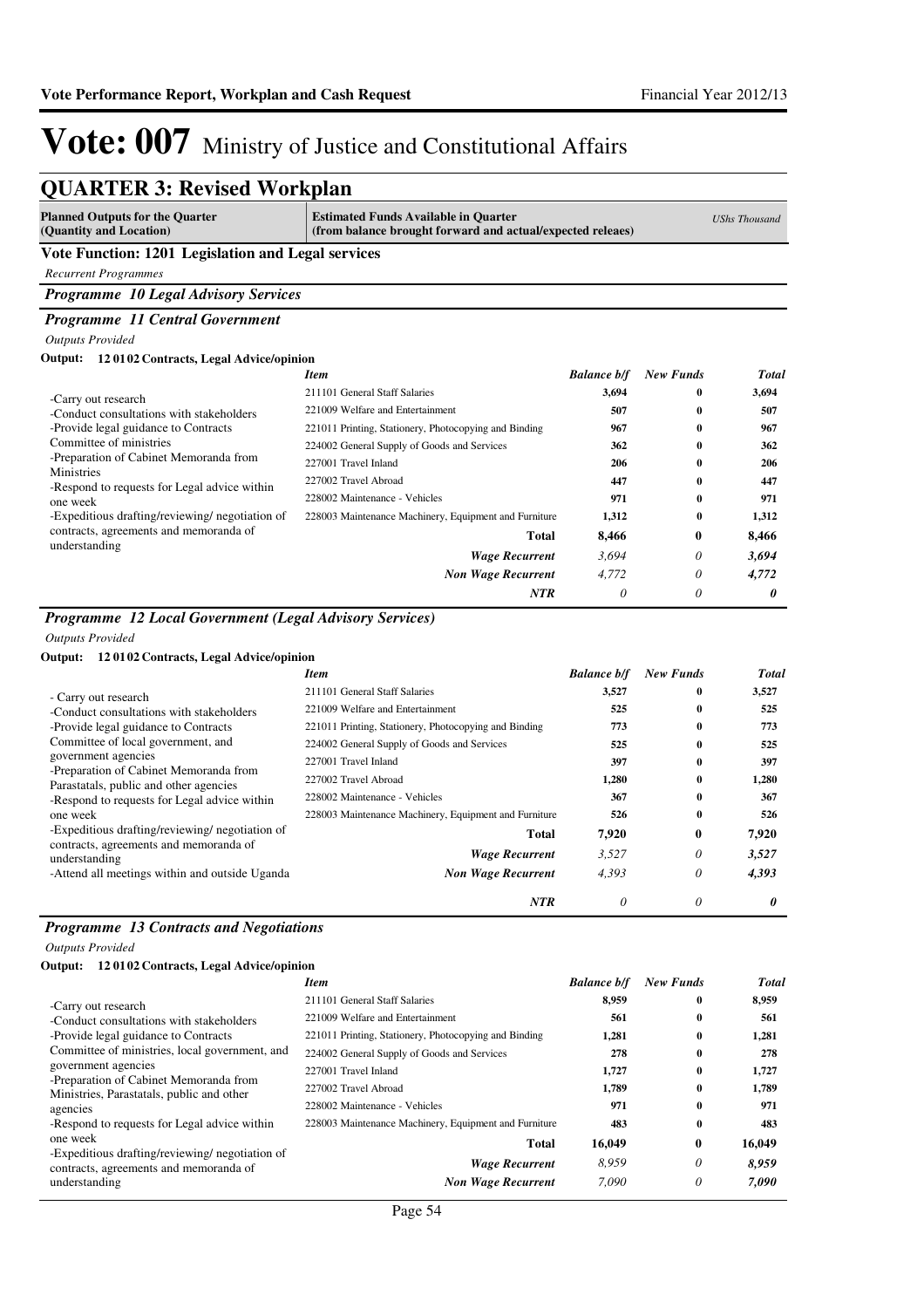| <b>QUARTER 3: Revised Workplan</b>                                                                    |                                                                                                           |                    |                  |                      |
|-------------------------------------------------------------------------------------------------------|-----------------------------------------------------------------------------------------------------------|--------------------|------------------|----------------------|
| <b>Planned Outputs for the Quarter</b><br>(Quantity and Location)                                     | <b>Estimated Funds Available in Quarter</b><br>(from balance brought forward and actual/expected releaes) |                    |                  | <b>UShs Thousand</b> |
| Vote Function: 1201 Legislation and Legal services                                                    |                                                                                                           |                    |                  |                      |
| <b>Recurrent Programmes</b>                                                                           |                                                                                                           |                    |                  |                      |
| <b>Programme 13 Contracts and Negotiations</b>                                                        |                                                                                                           |                    |                  |                      |
| -Attend all meetings within and outside Uganda                                                        |                                                                                                           |                    |                  |                      |
|                                                                                                       |                                                                                                           |                    |                  |                      |
|                                                                                                       | <b>NTR</b>                                                                                                | 0                  | 0                | 0                    |
| Vote Function: 1203 Administration of Estates/Property of the Deceased<br><b>Recurrent Programmes</b> |                                                                                                           |                    |                  |                      |
| Programme 16 Administrator General                                                                    |                                                                                                           |                    |                  |                      |
| <b>Outputs Provided</b>                                                                               |                                                                                                           |                    |                  |                      |
| Output: 12 0301 Estates Registration and Inspection                                                   |                                                                                                           |                    |                  |                      |
|                                                                                                       | <b>Item</b>                                                                                               | <b>Balance b/f</b> | <b>New Funds</b> | <b>Total</b>         |
| 1000 new files for clients to be opened; 40                                                           | 211101 General Staff Salaries                                                                             | 3,536              | 0                | 3,536                |
| estates to be inspected.                                                                              | 211103 Allowances                                                                                         | 540                | 0                | 540                  |
|                                                                                                       | 221001 Advertising and Public Relations                                                                   | 634                | 0                | 634                  |
|                                                                                                       | 221003 Staff Training                                                                                     | 356                | $\bf{0}$         | 356                  |
|                                                                                                       | 221006 Commissions and Related Charges                                                                    | 1,427              | $\bf{0}$         | 1,427                |
|                                                                                                       | 221009 Welfare and Entertainment                                                                          | 409                | 0                | 409                  |
|                                                                                                       | 221011 Printing, Stationery, Photocopying and Binding                                                     | 673                | 0                | 673                  |
|                                                                                                       | 224002 General Supply of Goods and Services                                                               | 195                | 0                | 195                  |
|                                                                                                       | 227002 Travel Abroad                                                                                      | 543                | $\bf{0}$         | 543                  |
|                                                                                                       | 228002 Maintenance - Vehicles                                                                             | 409                | 0                | 409                  |
|                                                                                                       | Total                                                                                                     | 8,722              | 0                | 8,722                |
|                                                                                                       | <b>Wage Recurrent</b>                                                                                     | 3,536              | 0                | 3,536                |
|                                                                                                       | <b>Non Wage Recurrent</b>                                                                                 | 5,186              | 0                | 5,186                |
|                                                                                                       | <b>NTR</b>                                                                                                | $\theta$           | 0                | 0                    |
| 12 0302 Letters of Administration and Land Tranfers<br>Output:                                        |                                                                                                           |                    |                  |                      |
|                                                                                                       | <b>Item</b>                                                                                               | <b>Balance b/f</b> | <b>New Funds</b> | <b>Total</b>         |
| -Issue 13 letters of administration; 50 Estates                                                       | 211101 General Staff Salaries                                                                             | 3,536              | 0                | 3,536                |
| wound up.                                                                                             | 211103 Allowances                                                                                         | 61                 | 0                | 61                   |
|                                                                                                       | 221001 Advertising and Public Relations                                                                   | 372                | $\bf{0}$         | 372                  |
|                                                                                                       | 221003 Staff Training                                                                                     | 356                | $\bf{0}$         | 356                  |
|                                                                                                       | 221006 Commissions and Related Charges                                                                    | 909                | 0                | 909                  |
|                                                                                                       | 221009 Welfare and Entertainment                                                                          | 159                | 0                | 159                  |
|                                                                                                       | 221011 Printing, Stationery, Photocopying and Binding                                                     | 656                | 0                | 656                  |
|                                                                                                       | 224002 General Supply of Goods and Services                                                               | 370                | 0                | 370                  |
|                                                                                                       | 227001 Travel Inland<br>227002 Travel Abroad                                                              | 438<br>373         | 0<br>0           | 438<br>373           |
|                                                                                                       | 228002 Maintenance - Vehicles                                                                             | 409                | 0                | 409                  |
|                                                                                                       |                                                                                                           |                    |                  |                      |
|                                                                                                       | Total                                                                                                     | 7,639              | 0                | 7,639                |
|                                                                                                       | <b>Wage Recurrent</b>                                                                                     | 3,536              | 0                | 3,536                |
|                                                                                                       | <b>Non Wage Recurrent</b>                                                                                 | 4,103              | 0                | 4,103                |
|                                                                                                       | <b>NTR</b>                                                                                                | 0                  | 0                | 0                    |
| 12 0303 Estates administration<br>Output:                                                             |                                                                                                           |                    |                  |                      |
|                                                                                                       | <b>Item</b>                                                                                               | <b>Balance b/f</b> | <b>New Funds</b> | Total                |
| 75 land transfers; 550 certificates of no                                                             | 211101 General Staff Salaries                                                                             | 3,536              | 0                | 3,536                |
| objection.                                                                                            | 211103 Allowances                                                                                         | 155                | $\bf{0}$         | 155                  |
|                                                                                                       | 221001 Advertising and Public Relations                                                                   | 384                | $\bf{0}$         | 384                  |
|                                                                                                       | 221003 Staff Training<br>221006 Commissions and Related Charges                                           | 93<br>719          | 0<br>$\bf{0}$    | 93<br>719            |
|                                                                                                       | 221009 Welfare and Entertainment                                                                          | 409                | 0                | 409                  |
|                                                                                                       | 221011 Printing, Stationery, Photocopying and Binding                                                     | 656                | 0                | 656                  |
|                                                                                                       |                                                                                                           |                    |                  |                      |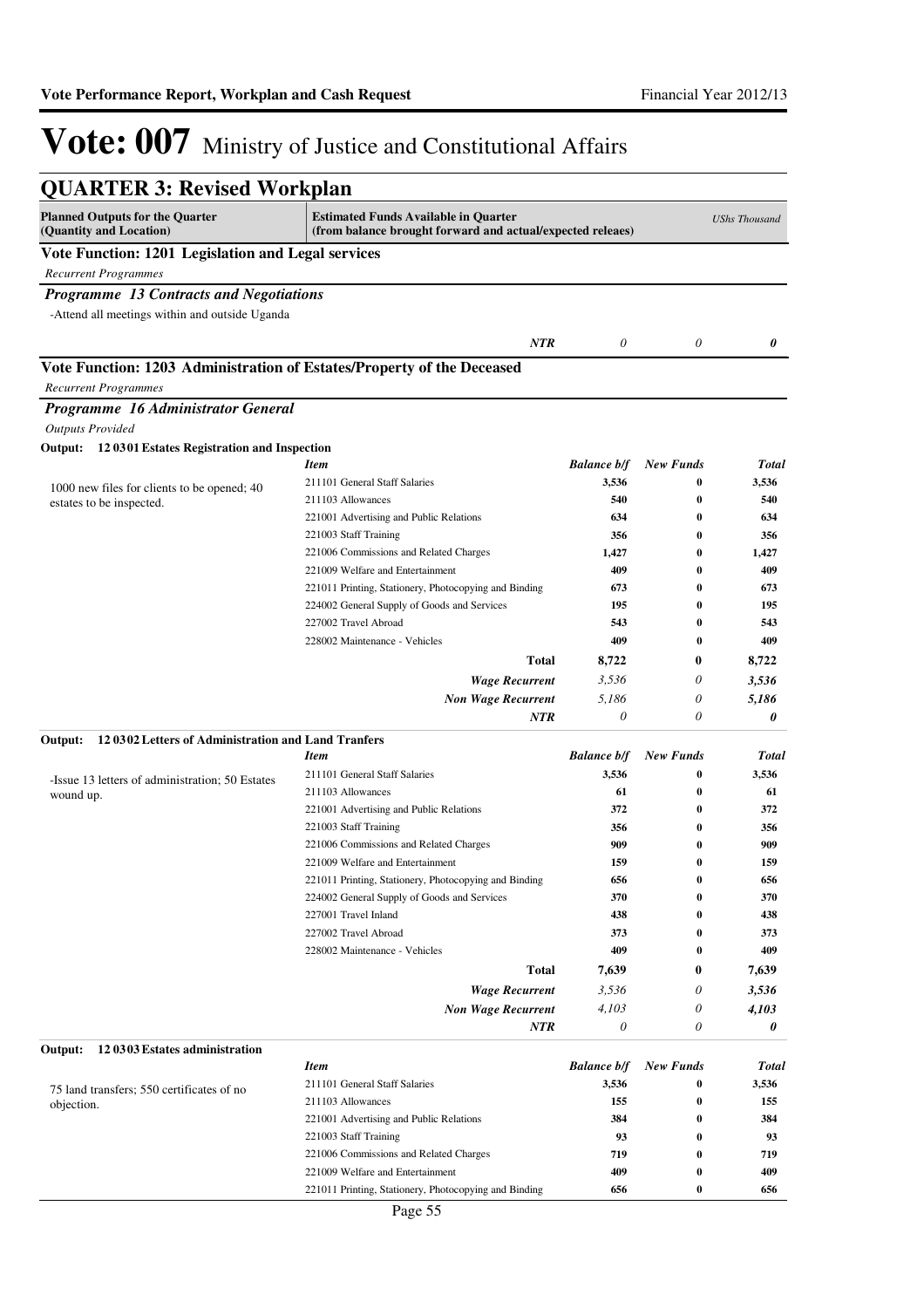| <b>Planned Outputs for the Quarter</b><br>(Quantity and Location) | <b>Estimated Funds Available in Quarter</b><br>(from balance brought forward and actual/expected releaes) |                       |                              | <b>UShs Thousand</b> |
|-------------------------------------------------------------------|-----------------------------------------------------------------------------------------------------------|-----------------------|------------------------------|----------------------|
|                                                                   | Vote Function: 1203 Administration of Estates/Property of the Deceased                                    |                       |                              |                      |
| <b>Recurrent Programmes</b>                                       |                                                                                                           |                       |                              |                      |
| Programme 16 Administrator General                                |                                                                                                           |                       |                              |                      |
|                                                                   | 224002 General Supply of Goods and Services                                                               | 525                   | $\bf{0}$                     | 525                  |
|                                                                   | 227001 Travel Inland                                                                                      | 724                   | $\bf{0}$                     | 724                  |
|                                                                   | 227002 Travel Abroad                                                                                      | 559                   | $\bf{0}$                     | 559                  |
|                                                                   | 228002 Maintenance - Vehicles                                                                             | 409                   | 0                            | 409                  |
|                                                                   | Total                                                                                                     | 8,169                 | 0                            | 8,169                |
|                                                                   | <b>Wage Recurrent</b>                                                                                     | 3,536                 | 0                            | 3,536                |
|                                                                   | <b>Non Wage Recurrent</b>                                                                                 | 4,633                 | 0                            | 4,633                |
|                                                                   | <b>NTR</b>                                                                                                | $\theta$              | 0                            | 0                    |
| Output:<br>120304 Family arbitrations and mediations              |                                                                                                           |                       |                              |                      |
|                                                                   | <b>Item</b>                                                                                               | <b>Balance b/f</b>    | <b>New Funds</b>             | <b>Total</b>         |
| -250 family arbitrations.                                         | 211101 General Staff Salaries                                                                             | 3,536                 | $\bf{0}$                     | 3,536                |
| -Conducting Family meetings                                       | 211103 Allowances                                                                                         | 410                   | $\bf{0}$                     | 410                  |
| -Carrying out research and consultations                          | 221001 Advertising and Public Relations                                                                   | 384                   | $\bf{0}$                     | 384                  |
| -Attending court                                                  | 221003 Staff Training                                                                                     | 819                   | $\bf{0}$                     | 819                  |
|                                                                   | 221006 Commissions and Related Charges                                                                    | 719                   | $\bf{0}$                     | 719                  |
|                                                                   | 221009 Welfare and Entertainment                                                                          | 144                   | $\bf{0}$                     | 144                  |
|                                                                   | 221011 Printing, Stationery, Photocopying and Binding                                                     | 800                   | $\bf{0}$                     | 800                  |
|                                                                   | 224002 General Supply of Goods and Services                                                               | 375                   | $\bf{0}$                     | 375                  |
|                                                                   | 227001 Travel Inland                                                                                      | 719                   | $\bf{0}$                     | 719                  |
|                                                                   | 227002 Travel Abroad                                                                                      | 559                   | $\bf{0}$                     | 559                  |
|                                                                   | 228002 Maintenance - Vehicles                                                                             | 309                   | $\bf{0}$                     | 309                  |
|                                                                   | <b>Total</b>                                                                                              | 8,774                 | 0                            | 8,774                |
|                                                                   | Wage Recurrent                                                                                            | 3,536                 | 0                            | 3,536                |
|                                                                   | <b>Non Wage Recurrent</b>                                                                                 | 5,238                 | 0                            | 5,238                |
|                                                                   | NTR                                                                                                       | $\boldsymbol{\theta}$ | 0                            | 0                    |
| Vote Function: 1204 Regulation of the Legal Profession            |                                                                                                           |                       |                              |                      |
| <b>Recurrent Programmes</b>                                       |                                                                                                           |                       |                              |                      |
| Programme 15 Law Council                                          |                                                                                                           |                       |                              |                      |
| <b>Outputs Provided</b>                                           |                                                                                                           |                       |                              |                      |
| Output: 12 0401 Conclusion of disciplinary cases                  |                                                                                                           |                       |                              |                      |
|                                                                   | Itom                                                                                                      |                       | <b>Ralance h/f</b> New Funds | Total                |

|                                                                                       | <b>Item</b>                                           | <b>Balance b/f</b> | <b>New Funds</b> | Total |
|---------------------------------------------------------------------------------------|-------------------------------------------------------|--------------------|------------------|-------|
|                                                                                       | 211101 General Staff Salaries                         | 2,859              | $\bf{0}$         | 2,859 |
| concluded 40 Cases in 15 Sittings                                                     | 211103 Allowances                                     | 229                | $\bf{0}$         | 229   |
| -Hold disciplinary committee meetings and<br>-Carrying out research and consultations | 221001 Advertising and Public Relations               | 350                | $\bf{0}$         | 350   |
|                                                                                       | 221006 Commissions and Related Charges                | 2,310              | $\bf{0}$         | 2,310 |
|                                                                                       | 221009 Welfare and Entertainment                      | 411                | $\bf{0}$         | 411   |
|                                                                                       | 221011 Printing, Stationery, Photocopying and Binding | 488                | $\bf{0}$         | 488   |
|                                                                                       | 224002 General Supply of Goods and Services           | 194                | $\bf{0}$         | 194   |
|                                                                                       | 227001 Travel Inland                                  | 398                | $\bf{0}$         | 398   |
|                                                                                       | 228002 Maintenance - Vehicles                         | 328                | $\bf{0}$         | 328   |
|                                                                                       | <b>Total</b>                                          | 7,568              | $\bf{0}$         | 7,568 |
|                                                                                       | <b>Wage Recurrent</b>                                 | 2,859              | 0                | 2,859 |
|                                                                                       | <b>Non Wage Recurrent</b>                             | 4,708              | 0                | 4,708 |
|                                                                                       | <b>NTR</b>                                            | $\theta$           | 0                | 0     |
|                                                                                       |                                                       |                    |                  |       |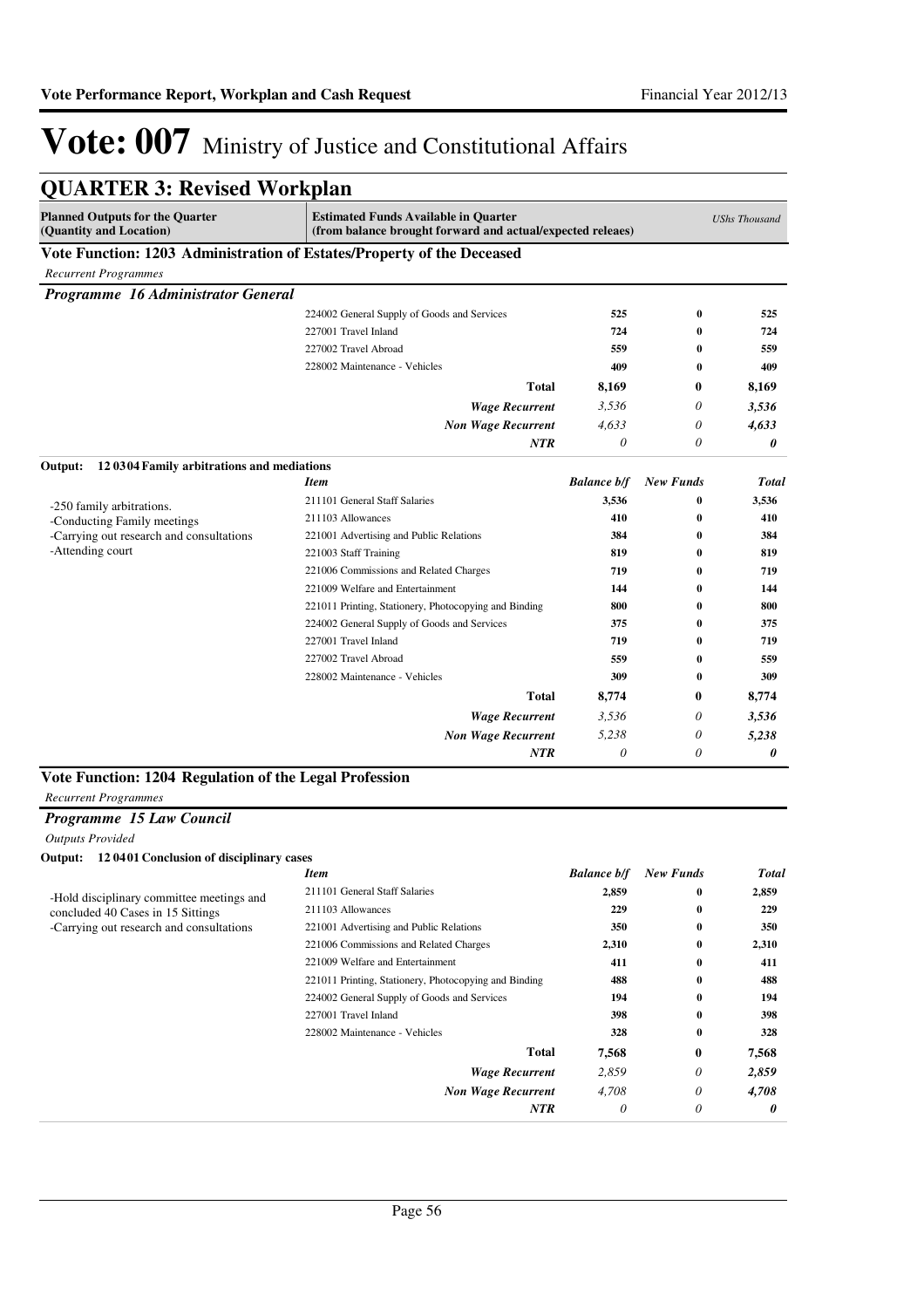| <b>QUARTER 3: Revised Workplan</b>                                           |                                                                                                           |                    |                  |                      |
|------------------------------------------------------------------------------|-----------------------------------------------------------------------------------------------------------|--------------------|------------------|----------------------|
| <b>Planned Outputs for the Quarter</b><br>(Quantity and Location)            | <b>Estimated Funds Available in Quarter</b><br>(from balance brought forward and actual/expected releaes) |                    |                  | <b>UShs Thousand</b> |
| Vote Function: 1204 Regulation of the Legal Profession                       |                                                                                                           |                    |                  |                      |
| <b>Recurrent Programmes</b>                                                  |                                                                                                           |                    |                  |                      |
| Programme 15 Law Council                                                     |                                                                                                           |                    |                  |                      |
| Output: 12 0402 Inspection and Supervision                                   |                                                                                                           |                    |                  |                      |
|                                                                              | Item                                                                                                      | <b>Balance b/f</b> | <b>New Funds</b> | <b>Total</b>         |
| -Inspect 175 chambers;                                                       | 211101 General Staff Salaries                                                                             | 2,859              | $\bf{0}$         | 2,859                |
| -Inspect and approve 15 legal aid service                                    | 211103 Allowances                                                                                         | 146                | 0                | 146                  |
| providers;                                                                   | 221001 Advertising and Public Relations                                                                   | 350                | 0                | 350                  |
| -Inspect 2 universities;<br>-Make at least 15 Legal Aid supervisory visits   | 221006 Commissions and Related Charges                                                                    | 3,183              | $\bf{0}$         | 3,183                |
|                                                                              | 221009 Welfare and Entertainment                                                                          | 284                | $\bf{0}$         | 284                  |
|                                                                              | 221011 Printing, Stationery, Photocopying and Binding                                                     | 479                | 0                | 479                  |
|                                                                              | 224002 General Supply of Goods and Services                                                               | 194                | $\bf{0}$         | 194                  |
|                                                                              | 227002 Travel Abroad                                                                                      | 361                | 0                | 361                  |
|                                                                              | 228002 Maintenance - Vehicles                                                                             | 328                | $\bf{0}$         | 328                  |
|                                                                              | <b>Total</b>                                                                                              | 8,185              | 0                | 8,185                |
|                                                                              | <b>Wage Recurrent</b>                                                                                     | 2,859              | 0                | 2,859                |
|                                                                              | <b>Non Wage Recurrent</b>                                                                                 | 5,325              | 0                | 5,325                |
|                                                                              | NTR                                                                                                       | 0                  | 0                | 0                    |
| Output: 120572 Government Buildings and Administrative Infrastructure        | Item                                                                                                      | <b>Balance b/f</b> | <b>New Funds</b> | Total                |
| N/A                                                                          | 231001 Non-Residential Buildings                                                                          | 501,000            | $\bf{0}$         | 501,000              |
|                                                                              | <b>Total</b>                                                                                              | 501,000            | $\bf{0}$         | 501,000              |
|                                                                              | <b>GoU</b> Development                                                                                    | 501,000            | 0                | 501,000              |
|                                                                              | <b>Donor Development</b>                                                                                  | 0                  | 0                | 0                    |
|                                                                              | <b>NTR</b>                                                                                                | 0                  | 0                | 0                    |
| <b>Outputs Funded</b><br>120552 Ministry Of Internal Affairs-JLOS<br>Output: |                                                                                                           |                    |                  |                      |
|                                                                              |                                                                                                           |                    |                  |                      |
|                                                                              | <b>Total</b>                                                                                              | $\bf{0}$           | $\bf{0}$         | $\bf{0}$             |
|                                                                              | <b>GoU</b> Development                                                                                    | 0                  | 0                | 0                    |
|                                                                              | <b>Donor Development</b>                                                                                  | 0                  | 0                | 0                    |
|                                                                              | <b>NTR</b>                                                                                                | 0                  | 0                | 0                    |
| 120553 Uganda Law Reform Commission - JLOS<br>Output:                        |                                                                                                           |                    |                  |                      |
| Support to the Uganda Law Reform<br>Commission                               |                                                                                                           |                    |                  |                      |
|                                                                              | <b>Total</b>                                                                                              | $\bf{0}$           | $\bf{0}$         | $\bf{0}$             |
|                                                                              | <b>GoU</b> Development                                                                                    | 0                  | 0                | 0                    |
|                                                                              | <b>Donor Development</b>                                                                                  | 0                  | 0                | 0                    |
|                                                                              | NTR                                                                                                       | 0                  | 0                | 0                    |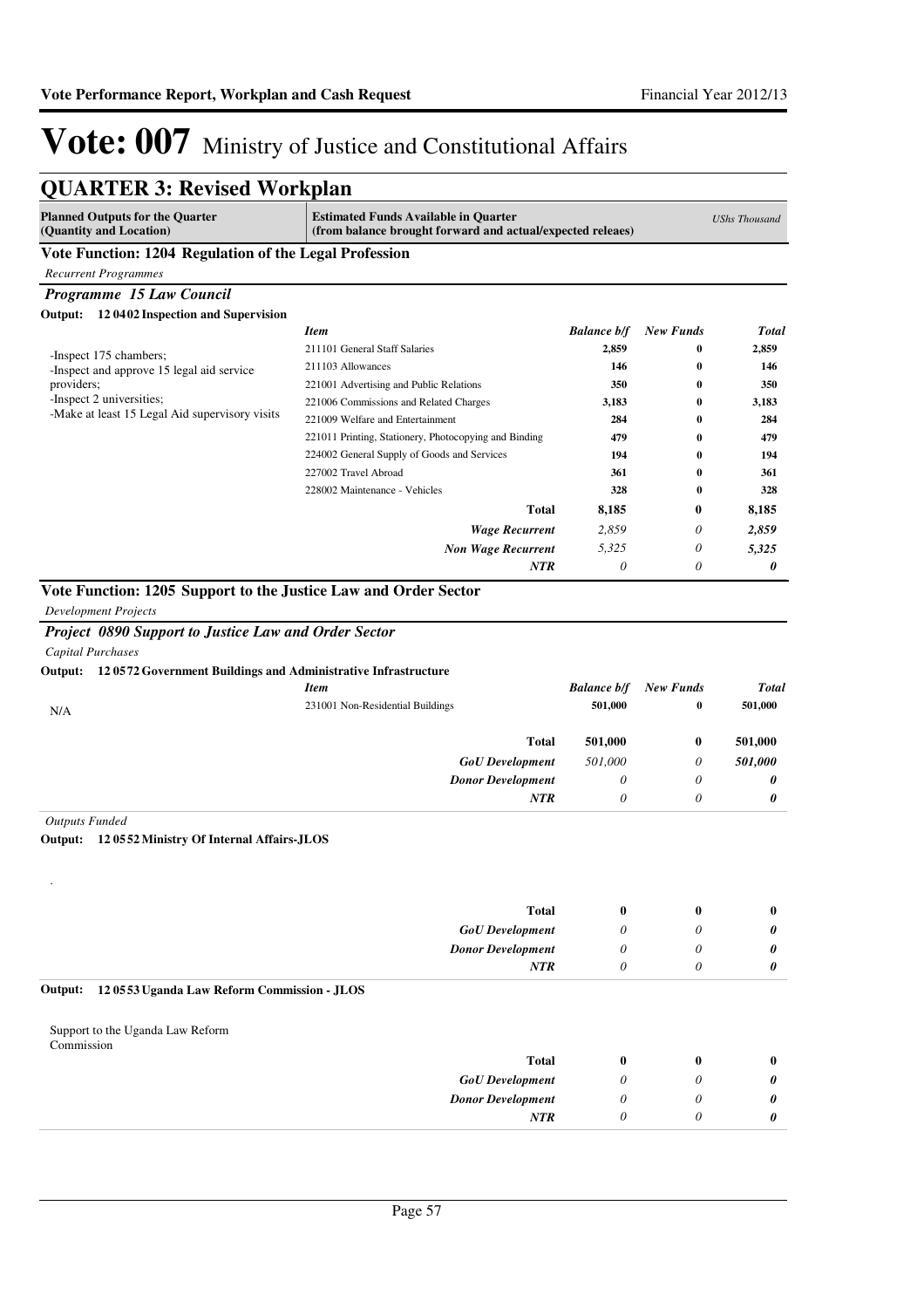|                                                                                                                                                                                | <b>QUARTER 3: Revised Workplan</b>                              |                          |                           |                       |                      |
|--------------------------------------------------------------------------------------------------------------------------------------------------------------------------------|-----------------------------------------------------------------|--------------------------|---------------------------|-----------------------|----------------------|
| <b>Planned Outputs for the Quarter</b><br><b>Estimated Funds Available in Quarter</b><br>(Quantity and Location)<br>(from balance brought forward and actual/expected releaes) |                                                                 |                          |                           |                       | <b>UShs Thousand</b> |
|                                                                                                                                                                                | Vote Function: 1205 Support to the Justice Law and Order Sector |                          |                           |                       |                      |
|                                                                                                                                                                                | <b>Development Projects</b>                                     |                          |                           |                       |                      |
|                                                                                                                                                                                | Project 0890 Support to Justice Law and Order Sector            |                          |                           |                       |                      |
|                                                                                                                                                                                | Output: 12 0554 Law Development Center-JLOS                     |                          |                           |                       |                      |
|                                                                                                                                                                                |                                                                 |                          |                           |                       |                      |
|                                                                                                                                                                                |                                                                 |                          |                           |                       |                      |
|                                                                                                                                                                                |                                                                 |                          |                           |                       |                      |
|                                                                                                                                                                                |                                                                 | <b>Total</b>             | $\bf{0}$                  | $\bf{0}$              | $\bf{0}$             |
|                                                                                                                                                                                |                                                                 | <b>GoU</b> Development   | 0                         | 0                     | 0                    |
|                                                                                                                                                                                |                                                                 | <b>Donor Development</b> | 0<br>0                    | 0<br>0                | 0                    |
|                                                                                                                                                                                |                                                                 | <b>NTR</b>               |                           |                       | 0                    |
| Output:                                                                                                                                                                        | 120555 Judiciary - JLOS                                         |                          |                           |                       |                      |
|                                                                                                                                                                                |                                                                 |                          |                           |                       |                      |
|                                                                                                                                                                                |                                                                 |                          |                           |                       |                      |
|                                                                                                                                                                                |                                                                 | <b>Total</b>             | 0                         | $\bf{0}$              | $\bf{0}$             |
|                                                                                                                                                                                |                                                                 | <b>GoU</b> Development   | 0                         | 0                     | 0                    |
|                                                                                                                                                                                |                                                                 | <b>Donor Development</b> | 0                         | 0                     | 0                    |
|                                                                                                                                                                                |                                                                 | <b>NTR</b>               | 0                         | 0                     | 0                    |
| Output:                                                                                                                                                                        |                                                                 |                          |                           |                       |                      |
|                                                                                                                                                                                | 120556 Uganda Police Force-JLOS                                 |                          |                           |                       |                      |
|                                                                                                                                                                                |                                                                 |                          |                           |                       |                      |
|                                                                                                                                                                                |                                                                 |                          |                           |                       |                      |
|                                                                                                                                                                                |                                                                 | <b>Total</b>             | 0                         | 0                     | $\bf{0}$             |
|                                                                                                                                                                                |                                                                 | <b>GoU</b> Development   | 0                         | 0                     | 0                    |
|                                                                                                                                                                                |                                                                 | <b>Donor Development</b> | 0                         | 0                     | 0                    |
|                                                                                                                                                                                |                                                                 | NTR                      | 0                         | 0                     | 0                    |
| Output:                                                                                                                                                                        | 120557 Uganda Prisons Service-JLOS                              |                          |                           |                       |                      |
|                                                                                                                                                                                |                                                                 |                          |                           |                       |                      |
|                                                                                                                                                                                |                                                                 |                          |                           |                       |                      |
|                                                                                                                                                                                |                                                                 |                          |                           |                       |                      |
|                                                                                                                                                                                |                                                                 | <b>Total</b>             | $\bf{0}$                  | $\bf{0}$              | $\bf{0}$             |
|                                                                                                                                                                                |                                                                 | <b>GoU</b> Development   | 0                         | 0                     | 0                    |
|                                                                                                                                                                                |                                                                 | <b>Donor Development</b> | $\boldsymbol{\mathit{0}}$ | $\boldsymbol{\theta}$ | 0                    |
|                                                                                                                                                                                |                                                                 | NTR                      | $\theta$                  | $\theta$              | 0                    |
| Output:                                                                                                                                                                        | 12 0558 Judicial Service Commission-JLOS                        |                          |                           |                       |                      |
|                                                                                                                                                                                |                                                                 |                          |                           |                       |                      |
|                                                                                                                                                                                |                                                                 |                          |                           |                       |                      |
|                                                                                                                                                                                |                                                                 |                          |                           |                       |                      |
|                                                                                                                                                                                |                                                                 | <b>Total</b>             | 0                         | $\bf{0}$              | $\bf{0}$             |
|                                                                                                                                                                                |                                                                 | <b>GoU</b> Development   | 0                         | 0                     | 0                    |
|                                                                                                                                                                                |                                                                 | <b>Donor Development</b> | 0                         | 0                     | 0                    |
|                                                                                                                                                                                |                                                                 | $\it NTR$                | $\boldsymbol{\theta}$     | 0                     | $\pmb{\theta}$       |
| Output:                                                                                                                                                                        | 12 0559 Directorate Of Public Prosecutions                      |                          |                           |                       |                      |
|                                                                                                                                                                                |                                                                 |                          |                           |                       |                      |
|                                                                                                                                                                                |                                                                 |                          |                           |                       |                      |
|                                                                                                                                                                                |                                                                 | <b>Total</b>             | 0                         | 0                     | $\bf{0}$             |
|                                                                                                                                                                                |                                                                 | <b>GoU</b> Development   | 0                         | 0                     | 0                    |
|                                                                                                                                                                                |                                                                 | <b>Donor Development</b> | 0                         | 0                     | $\pmb{\theta}$       |
|                                                                                                                                                                                |                                                                 | NTR                      | 0                         | 0                     | 0                    |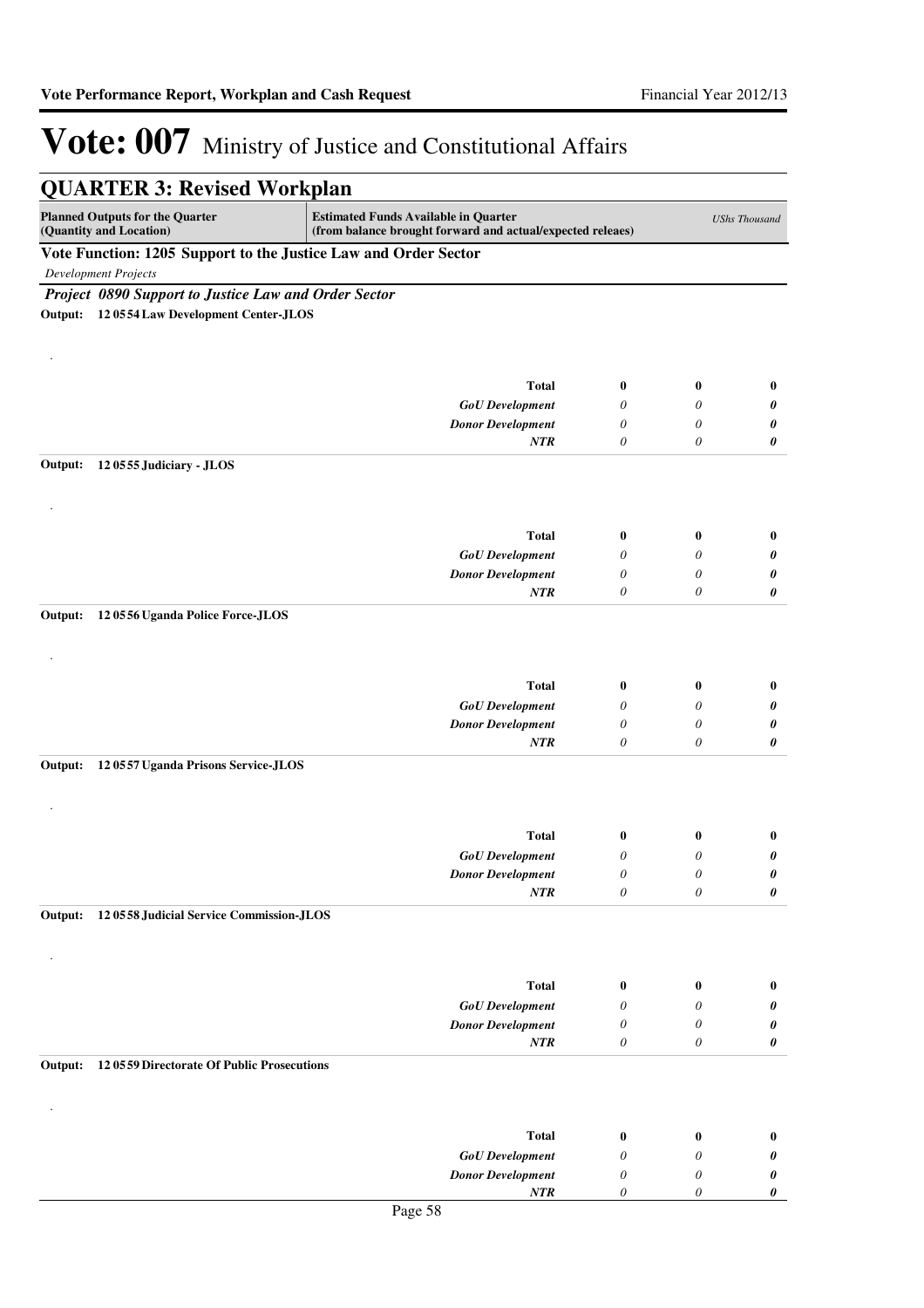| <b>QUARTER 3: Revised Workplan</b>                                                         |                                                                                                           |                    |                      |                      |
|--------------------------------------------------------------------------------------------|-----------------------------------------------------------------------------------------------------------|--------------------|----------------------|----------------------|
| <b>Planned Outputs for the Quarter</b><br>(Quantity and Location)                          | <b>Estimated Funds Available in Quarter</b><br>(from balance brought forward and actual/expected releaes) |                    |                      | <b>UShs Thousand</b> |
| Vote Function: 1205 Support to the Justice Law and Order Sector                            |                                                                                                           |                    |                      |                      |
| <b>Development Projects</b>                                                                |                                                                                                           |                    |                      |                      |
| Project 0890 Support to Justice Law and Order Sector                                       |                                                                                                           |                    |                      |                      |
| 12 0560 Other JLOS Funded Services<br>Output:                                              |                                                                                                           |                    |                      |                      |
|                                                                                            | <b>Item</b>                                                                                               | <b>Balance b/f</b> | <b>New Funds</b>     | <b>Total</b>         |
| construction and Purchased beddings for Arua<br>Remand home on, Trained Remand home staff; | 263204 Transfers to other gov't units (capital)                                                           | 20,100             | 0<br>0               |                      |
|                                                                                            | Total                                                                                                     | 20,100             |                      | 20,100               |
|                                                                                            | <b>GoU</b> Development                                                                                    | 20,100             | 0                    | 20,100               |
|                                                                                            | <b>Donor Development</b>                                                                                  | 0                  | 0                    | 0                    |
|                                                                                            | NTR                                                                                                       | 0                  | 0                    | 0                    |
| <b>Outputs Provided</b>                                                                    |                                                                                                           |                    |                      |                      |
| Output: 12 0501 Ministry of Justice and Constitutional Affairs-JLOS                        |                                                                                                           |                    |                      |                      |
|                                                                                            | <b>Item</b>                                                                                               | <b>Balance b/f</b> | <b>New Funds</b>     | <b>Total</b>         |
| Construction of the Mini JLOS                                                              | 211103 Allowances                                                                                         | 12,756             | $\bf{0}$             | 12,756               |
| House in Moroto was                                                                        | 221001 Advertising and Public Relations                                                                   | 1,904              | $\bf{0}$             | 1,904                |
| commenced and will continue<br>- Procurement process for the                               | 221002 Workshops and Seminars                                                                             | 6,263              | $\mathbf{0}$         | 6,263                |
| construction of Moroto Staff                                                               | 221003 Staff Training<br>221004 Recruitment Expenses                                                      | 1,693              | $\bf{0}$<br>$\bf{0}$ | 1,693<br>3,944       |
| Quarters is ongoing                                                                        | 221011 Printing, Stationery, Photocopying and Binding                                                     | 3,944<br>14,921    | $\bf{0}$             | 14,921               |
| -Procurement process for the                                                               | 224002 General Supply of Goods and Services                                                               | 620                | $\bf{0}$             | 620                  |
| construction of Mbale Regional<br>Office is ongoing                                        | 225001 Consultancy Services- Short-term                                                                   | 6,722              | $\bf{0}$             | 6,722                |
|                                                                                            | 225002 Consultancy Services-Long-term                                                                     | 43,566             | $\bf{0}$             | 43,566               |
|                                                                                            | 227002 Travel Abroad                                                                                      | 130                | $\bf{0}$             | 130                  |
|                                                                                            | 228002 Maintenance - Vehicles                                                                             | 17,513             | $\bf{0}$             | 17,513               |
|                                                                                            | 228003 Maintenance Machinery, Equipment and Furniture                                                     | 2,596              | $\bf{0}$             | 2,596                |
|                                                                                            | <b>Total</b>                                                                                              | 112,627            | 0                    | 112,627              |
|                                                                                            | <b>GoU</b> Development                                                                                    | 112,627            | 0                    | 112,627              |
|                                                                                            | <b>Donor Development</b>                                                                                  | 0                  | 0                    | 0                    |
|                                                                                            | NTR                                                                                                       | 0                  | 0                    | 0                    |
| 120506 Program Management<br>Output:                                                       |                                                                                                           |                    |                      |                      |
|                                                                                            | <b>Item</b>                                                                                               | <b>Balance b/f</b> | New Funds            | <b>Total</b>         |
| -Support towards DCCs                                                                      | 211102 Contract Staff Salaries (Incl. Casuals, Temporary)                                                 | 3,247              | $\bf{0}$             | 3,247                |
| -Carry out monitoring and evaluation                                                       | 211103 Allowances                                                                                         | 131                | $\bf{0}$             | 131                  |
|                                                                                            | 221001 Advertising and Public Relations                                                                   | 9,731              | $\boldsymbol{0}$     | 9,731                |
|                                                                                            | 221002 Workshops and Seminars                                                                             | 70                 | $\bf{0}$             | 70                   |
|                                                                                            | 221003 Staff Training                                                                                     | 976                | $\bf{0}$             | 976                  |
|                                                                                            | 221007 Books, Periodicals and Newspapers                                                                  | 1,568              | 0                    | 1,568                |
|                                                                                            | 221011 Printing, Stationery, Photocopying and Binding<br>224002 General Supply of Goods and Services      | 149<br>628         | 0<br>0               | 149<br>628           |
|                                                                                            | 225001 Consultancy Services- Short-term                                                                   | 323                | 0                    | 323                  |
|                                                                                            | 225002 Consultancy Services-Long-term                                                                     | 103,955            | 0                    | 103,955              |
|                                                                                            | 228002 Maintenance - Vehicles                                                                             | 4,213              | 0                    | 4,213                |
|                                                                                            | 228003 Maintenance Machinery, Equipment and Furniture                                                     | 796                | $\bf{0}$             | 796                  |
|                                                                                            | Total                                                                                                     | 125,787            | 0                    | 125,787              |
|                                                                                            | <b>GoU</b> Development                                                                                    | 125,787            | 0                    | 125,787              |
|                                                                                            | <b>Donor Development</b>                                                                                  | 0                  | 0                    | 0                    |
|                                                                                            | NTR                                                                                                       | $\theta$           | 0                    | 0                    |
| Vote Function: 1206 Court Awards (Statutory)                                               |                                                                                                           |                    |                      |                      |

*Recurrent Programmes*

*Programme 18 Statutory Court Awards*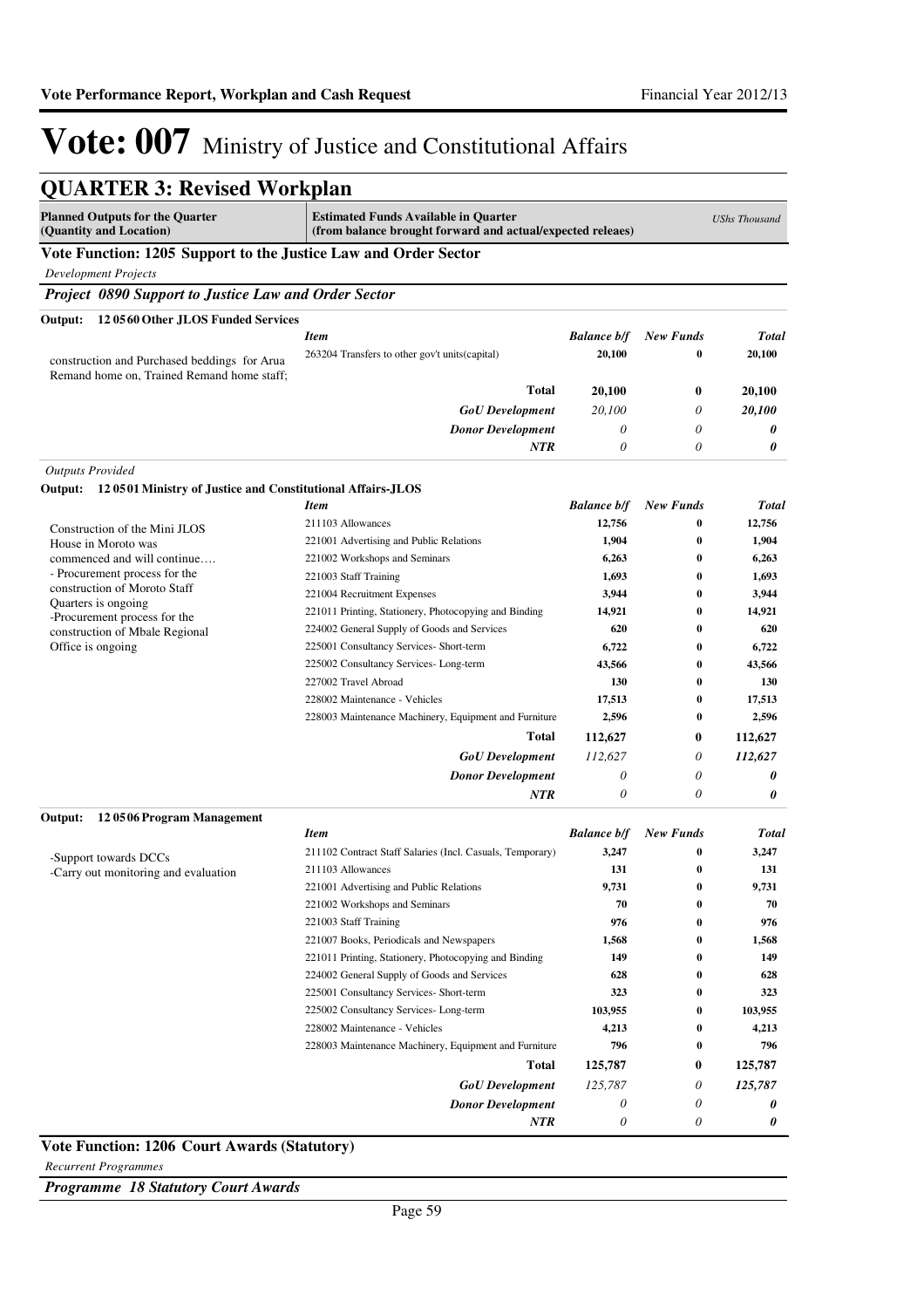| <b>QUARTER 3: Revised Workplan</b>                                   |                                                                                                           |                              |                              |                        |
|----------------------------------------------------------------------|-----------------------------------------------------------------------------------------------------------|------------------------------|------------------------------|------------------------|
| <b>Planned Outputs for the Quarter</b><br>(Quantity and Location)    | <b>Estimated Funds Available in Quarter</b><br>(from balance brought forward and actual/expected releaes) |                              |                              | <b>UShs Thousand</b>   |
| <b>Vote Function: 1206 Court Awards (Statutory)</b>                  |                                                                                                           |                              |                              |                        |
| <b>Recurrent Programmes</b>                                          |                                                                                                           |                              |                              |                        |
| <b>Programme 18 Statutory Court Awards</b>                           |                                                                                                           |                              |                              |                        |
| <b>Outputs Provided</b>                                              |                                                                                                           |                              |                              |                        |
| Output: 12 0601 Court Awards & Compesations Paid                     |                                                                                                           |                              |                              |                        |
|                                                                      | <b>Item</b>                                                                                               | <b>Balance b/f</b>           | <b>New Funds</b>             | <b>Total</b>           |
| Effect payment of Court Awards claimants                             | 282104 Compensation to 3rd Parties                                                                        | 904,856                      | 0                            | 904,856                |
|                                                                      | <b>Total</b>                                                                                              | 904,856                      | 0                            | 904,856                |
|                                                                      | <b>Wage Recurrent</b>                                                                                     | 0                            | 0                            | 0                      |
|                                                                      | <b>Non Wage Recurrent</b>                                                                                 | 904,856                      | 0                            | 904,856                |
|                                                                      | <b>NTR</b>                                                                                                | 0                            | 0                            | 0                      |
| Vote Function: 1249 Policy, Planning and Support Services            |                                                                                                           |                              |                              |                        |
| <b>Recurrent Programmes</b>                                          |                                                                                                           |                              |                              |                        |
| Programme 01 Headquarters                                            |                                                                                                           |                              |                              |                        |
| Capital Purchases                                                    |                                                                                                           |                              |                              |                        |
| Output: 12 4999 Arrears                                              |                                                                                                           |                              |                              |                        |
|                                                                      |                                                                                                           |                              |                              |                        |
|                                                                      |                                                                                                           |                              |                              |                        |
|                                                                      |                                                                                                           |                              |                              |                        |
|                                                                      | <b>Total</b>                                                                                              | 0<br>0                       | 0<br>0                       | $\bf{0}$               |
|                                                                      | <b>Wage Recurrent</b><br><b>Non Wage Recurrent</b>                                                        | 0                            | 0                            | 0<br>0                 |
|                                                                      | <b>NTR</b>                                                                                                | 0                            | 0                            | 0                      |
| <b>Outputs Funded</b>                                                |                                                                                                           |                              |                              |                        |
| Output:<br>124951 Contributions to International Organisations       |                                                                                                           |                              |                              |                        |
|                                                                      |                                                                                                           |                              |                              |                        |
| Pay commitments to International                                     |                                                                                                           |                              |                              |                        |
| Organizations like WIPO, AALCO, ARIPO, IT                            |                                                                                                           |                              |                              |                        |
| for LOS, ICC, PC of A                                                | <b>Total</b>                                                                                              | 0                            | 0                            | $\bf{0}$               |
|                                                                      | <b>Wage Recurrent</b>                                                                                     | 0                            | 0                            | 0                      |
|                                                                      | <b>Non Wage Recurrent</b>                                                                                 | 0                            | 0                            | 0                      |
|                                                                      | <b>NTR</b>                                                                                                | $\theta$                     | 0                            | 0                      |
| Output:<br>124952 Other Grants                                       |                                                                                                           |                              |                              |                        |
|                                                                      | <b>Item</b><br>263106 Other Current grants (current)                                                      | <b>Balance b/f</b><br>31,765 | <b>New Funds</b><br>$\bf{0}$ | <b>Total</b><br>31,765 |
| Grants cleared                                                       |                                                                                                           |                              |                              |                        |
|                                                                      | <b>Total</b>                                                                                              | 31,765                       | 0                            | 31,765                 |
|                                                                      | <b>Wage Recurrent</b>                                                                                     | 0                            | 0                            | 0                      |
|                                                                      | <b>Non Wage Recurrent</b>                                                                                 | 31,765                       | 0                            | 31,765                 |
|                                                                      | <b>NTR</b>                                                                                                | 0                            | 0                            | 0                      |
| 12 49 53 Contributions to Autonomous Institutions (CADER)<br>Output: |                                                                                                           |                              |                              |                        |
|                                                                      |                                                                                                           |                              |                              |                        |
| N/A                                                                  |                                                                                                           |                              |                              |                        |
|                                                                      | <b>Total</b>                                                                                              | 0                            | 0                            | 0                      |
|                                                                      | <b>Wage Recurrent</b>                                                                                     | 0                            | 0                            | 0                      |
|                                                                      | <b>Non Wage Recurrent</b>                                                                                 | 0                            | 0                            | 0                      |
|                                                                      | NTR                                                                                                       | 0                            | 0                            | 0                      |
|                                                                      |                                                                                                           |                              |                              |                        |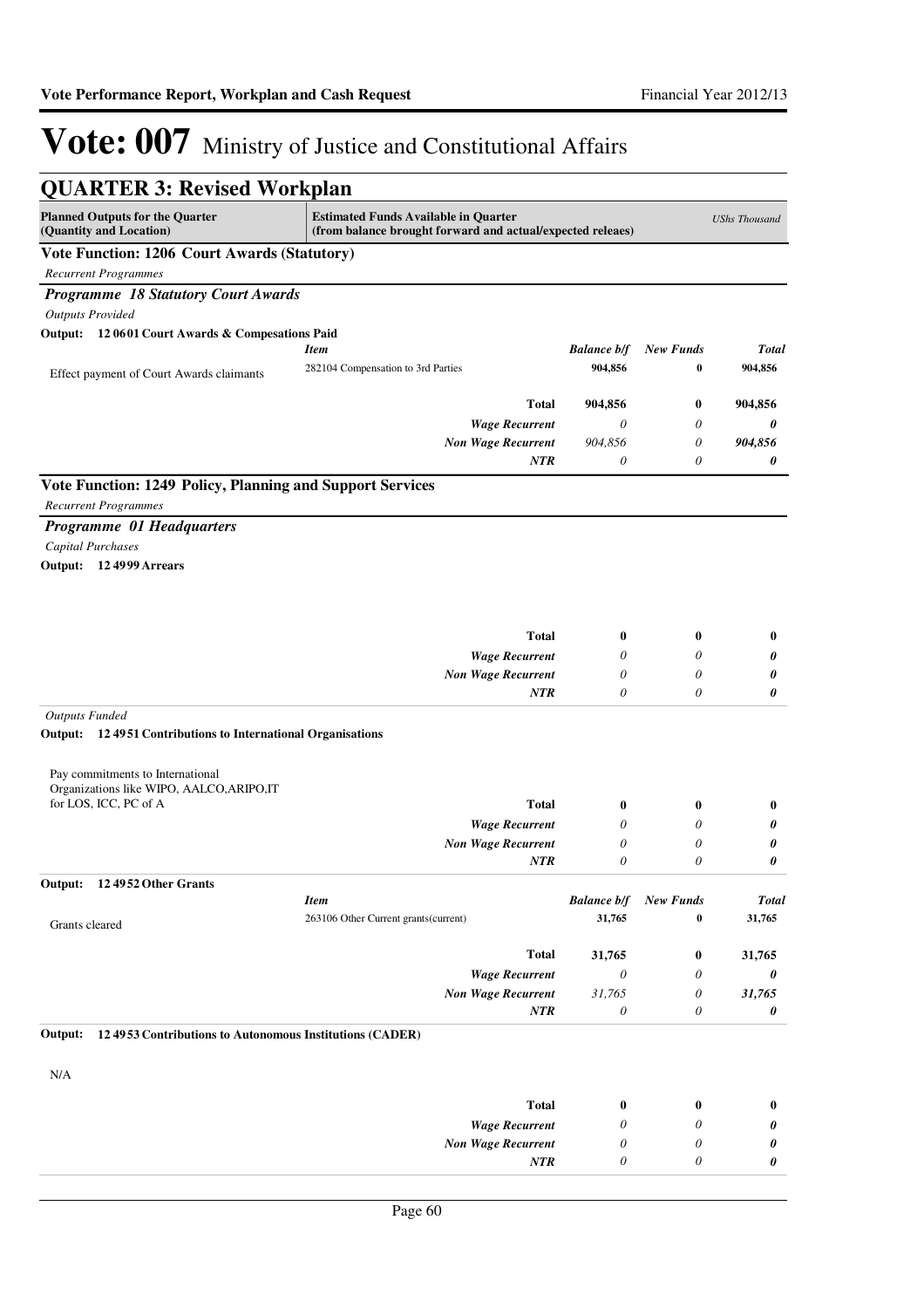### **QUARTER 3: Revised Workplan**

| <b>Planned Outputs for the Quarter</b><br>(Quantity and Location) | <b>Estimated Funds Available in Quarter</b><br>(from balance brought forward and actual/expected releaes) | <b>UShs Thousand</b> |  |  |  |
|-------------------------------------------------------------------|-----------------------------------------------------------------------------------------------------------|----------------------|--|--|--|
| Vote Function: 1249 Policy, Planning and Support Services         |                                                                                                           |                      |  |  |  |

*Recurrent Programmes*

*Programme 01 Headquarters*

**Output: 12 4954 Contributions to Autonomous Institutions (Wage Subvention)**

N/A

|                                                        | <b>Total</b>              |                                            | 0        | $\bf{0}$ |
|--------------------------------------------------------|---------------------------|--------------------------------------------|----------|----------|
|                                                        |                           |                                            |          |          |
|                                                        | <b>Wage Recurrent</b>     |                                            | U        | 0        |
|                                                        | <b>Non Wage Recurrent</b> |                                            | U        | 0        |
|                                                        | <b>NTR</b>                |                                            | 0        | 0        |
| <b>Outputs Provided</b>                                |                           |                                            |          |          |
| Output: 124903 Ministerial and Top Management Services |                           |                                            |          |          |
| $\sim$                                                 |                           | $\mathbf{r}$ $\mathbf{r}$<br>$\sim$ $\sim$ | $\cdots$ | $-$      |

|                                              | <b>Item</b>                                           | <b>Balance b/f</b> | <b>New Funds</b> | <b>Total</b> |
|----------------------------------------------|-------------------------------------------------------|--------------------|------------------|--------------|
| -To fill vacant positions;                   | 211101 General Staff Salaries                         | 193,585            | 0                | 193,585      |
| -Conduct staff training and promotion;       | 211103 Allowances                                     | 1,679              | 0                | 1,679        |
| -Procure all the necessary equipment/ tools; | 213001 Medical Expenses(To Employees)                 | 1,566              | $\bf{0}$         | 1,566        |
| -Facilitate State Attorneys;                 | 221001 Advertising and Public Relations               | 13                 | $\bf{0}$         | 13           |
| -Pay all service providers;                  | 221003 Staff Training                                 | 2,029              | $\bf{0}$         | 2,029        |
|                                              | 221006 Commissions and Related Charges                | 1,624              | 0                | 1,624        |
|                                              | 221007 Books, Periodicals and Newspapers              | 958                | $\bf{0}$         | 958          |
|                                              | 221011 Printing, Stationery, Photocopying and Binding | 396                | $\bf{0}$         | 396          |
|                                              | 221012 Small Office Equipment                         | 3,545              | $\bf{0}$         | 3,545        |
|                                              | 221016 IFMS Recurrent Costs                           | 1,342              | 0                | 1,342        |
|                                              | 221017 Subscriptions                                  | 958                | 0                | 958          |
|                                              | 222002 Postage and Courier                            | 2,179              | 0                | 2,179        |
|                                              | 222003 Information and Communications Technology      | 5,625              | 0                | 5,625        |
|                                              | 224002 General Supply of Goods and Services           | 144                | $\bf{0}$         | 144          |
|                                              | 225001 Consultancy Services- Short-term               | 13,994             | $\bf{0}$         | 13,994       |
|                                              | 225002 Consultancy Services-Long-term                 | 1,383,205          | $\bf{0}$         | 1,383,205    |
|                                              | 227001 Travel Inland                                  | 206                | $\bf{0}$         | 206          |
|                                              | 228001 Maintenance - Civil                            | 2,772              | 0                | 2,772        |
|                                              | 228003 Maintenance Machinery, Equipment and Furniture | 5,538              | $\bf{0}$         | 5,538        |
|                                              | 282104 Compensation to 3rd Parties                    | 15,311             | $\bf{0}$         | 15,311       |
|                                              | Total                                                 | 1,635,020          | 0                | 1,635,020    |
|                                              | <b>Wage Recurrent</b>                                 | 193,585            | 0                | 193,585      |
|                                              | <b>Non Wage Recurrent</b>                             | 1,441,435          | 0                | 1,441,435    |
|                                              | <b>NTR</b>                                            | 0                  | 0                | 0            |

#### *Programme 17 Policy Planning Unit*

*Outputs Provided*

**Output: 12 4901 Policy, consultation, planning and monitoring services**

|                                                                                                | <b>Item</b>                                           | <b>Balance b/f</b> | <b>New Funds</b> | Total |
|------------------------------------------------------------------------------------------------|-------------------------------------------------------|--------------------|------------------|-------|
| Finalization and submission of quarter 3<br>progress report and the Budget Framework<br>Paper. | 211101 General Staff Salaries                         | 758                | $\bf{0}$         | 758   |
|                                                                                                | 211103 Allowances                                     | 580                | $\bf{0}$         | 580   |
|                                                                                                | 221001 Advertising and Public Relations               | 1,054              | $\bf{0}$         | 1,054 |
|                                                                                                | 221003 Staff Training                                 | 8,582              | $\bf{0}$         | 8,582 |
|                                                                                                | 221009 Welfare and Entertainment                      | 42                 | $\bf{0}$         | 42    |
|                                                                                                | 221011 Printing, Stationery, Photocopying and Binding | 574                | $\bf{0}$         | 574   |
|                                                                                                | 224002 General Supply of Goods and Services           | 79                 | $\bf{0}$         | 79    |
|                                                                                                | 227002 Travel Abroad                                  | 2,507              | $\bf{0}$         | 2,507 |
|                                                                                                | 227004 Fuel. Lubricants and Oils                      | 24                 | $\bf{0}$         | 24    |
|                                                                                                | 228002 Maintenance - Vehicles                         | 2.269              | $\bf{0}$         | 2,269 |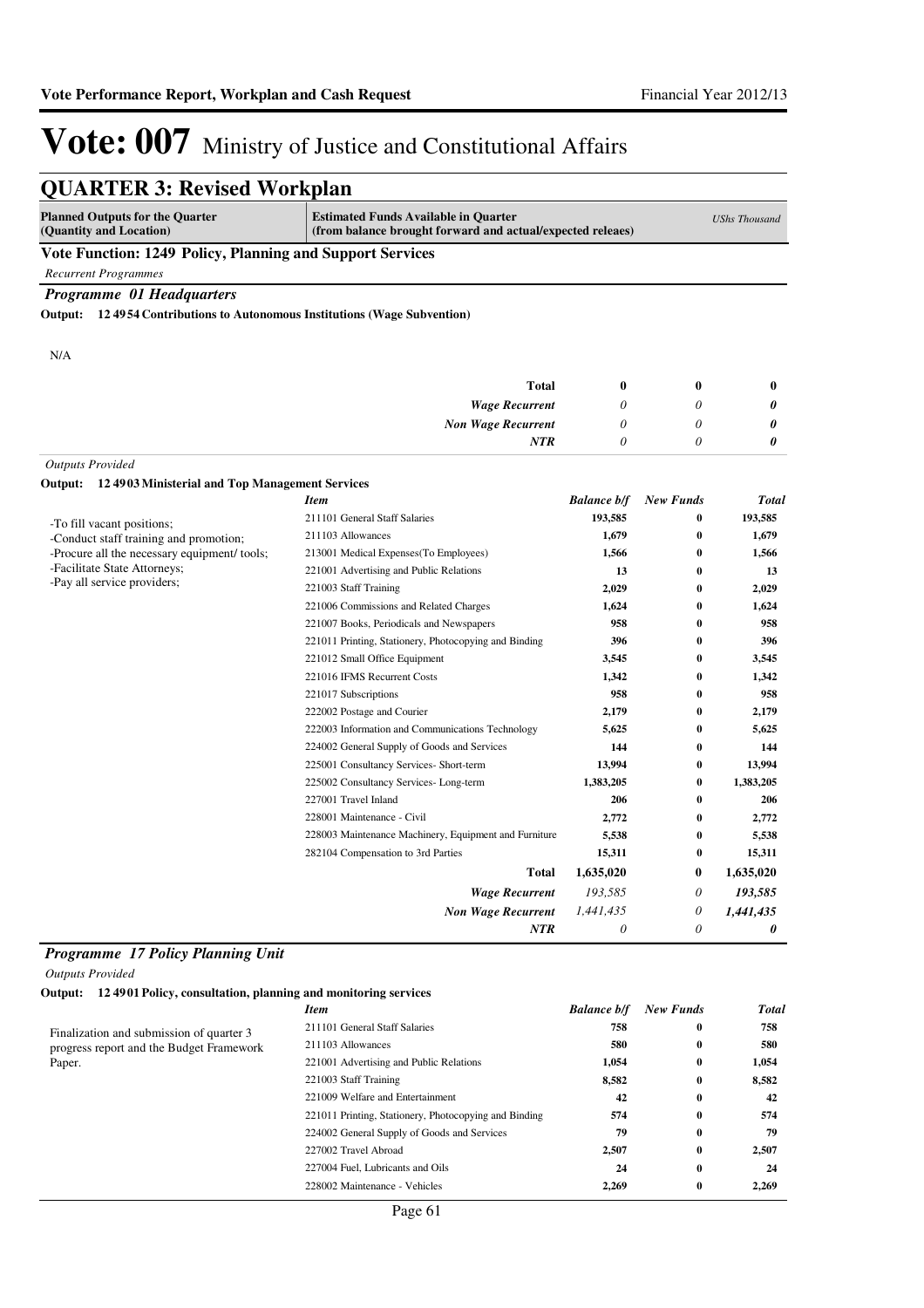| <b>QUARTER 3: Revised Workplan</b>                                        |                                                                                                           |                    |                  |                      |
|---------------------------------------------------------------------------|-----------------------------------------------------------------------------------------------------------|--------------------|------------------|----------------------|
| <b>Planned Outputs for the Quarter</b><br>(Quantity and Location)         | <b>Estimated Funds Available in Quarter</b><br>(from balance brought forward and actual/expected releaes) |                    |                  | <b>UShs Thousand</b> |
| Vote Function: 1249 Policy, Planning and Support Services                 |                                                                                                           |                    |                  |                      |
| <b>Recurrent Programmes</b>                                               |                                                                                                           |                    |                  |                      |
| Programme 17 Policy Planning Unit                                         |                                                                                                           |                    |                  |                      |
|                                                                           | 228003 Maintenance Machinery, Equipment and Furniture                                                     | 352                | $\bf{0}$         | 352                  |
|                                                                           | Total                                                                                                     | 16,820             | 0                | 16,820               |
|                                                                           | <b>Wage Recurrent</b>                                                                                     | 758                | 0                | 758                  |
|                                                                           | <b>Non Wage Recurrent</b>                                                                                 | 16,062             | 0                | 16,062               |
|                                                                           | NTR                                                                                                       | 0                  | 0                | 0                    |
| Programme 19 Internal Audit Department                                    |                                                                                                           |                    |                  |                      |
| <b>Outputs Provided</b>                                                   |                                                                                                           |                    |                  |                      |
| 12 4902 Ministry Support Services (Finance and Administration)<br>Output: | <b>Item</b>                                                                                               | <b>Balance b/f</b> | <b>New Funds</b> | <b>Total</b>         |
|                                                                           | 211101 General Staff Salaries                                                                             | 1,028              | 0                | 1,028                |
| -Strengthening internal controls;                                         | 211103 Allowances                                                                                         | 623                | $\bf{0}$         | 623                  |
| -Timely production of Audit report.                                       | 221003 Staff Training                                                                                     | 3,223              | $\bf{0}$         | 3,223                |
|                                                                           | 221007 Books, Periodicals and Newspapers                                                                  | 384                | $\bf{0}$         | 384                  |
|                                                                           | 221008 Computer Supplies and IT Services                                                                  | 1,310              | $\bf{0}$         | 1,310                |
|                                                                           | 221009 Welfare and Entertainment                                                                          | 292                | 0                | 292                  |
|                                                                           | 221011 Printing, Stationery, Photocopying and Binding                                                     | 906                | 0                | 906                  |
|                                                                           | 224002 General Supply of Goods and Services                                                               | 225                | $\bf{0}$         | 225                  |
|                                                                           | 227001 Travel Inland                                                                                      | 1                  | 0                | 1                    |
|                                                                           | 228002 Maintenance - Vehicles                                                                             | 1,677              | $\bf{0}$         | 1,677                |
|                                                                           | <b>Total</b>                                                                                              | 9,557              | 0                | 9,557                |
|                                                                           | <b>Wage Recurrent</b>                                                                                     | 1,028              | 0                | 1,028                |
|                                                                           | <b>Non Wage Recurrent</b>                                                                                 | 8,529              | 0                | 8,529                |
|                                                                           | NTR                                                                                                       | 0                  | 0                | 0                    |
| Programme 20 Office of the Attorney General<br><b>Outputs Provided</b>    |                                                                                                           |                    |                  |                      |
| 12 4903 Ministerial and Top Management Services<br>Output:                |                                                                                                           |                    |                  |                      |
|                                                                           | <b>Item</b>                                                                                               | <b>Balance b/f</b> | <b>New Funds</b> | <b>Total</b>         |
| Continuous facilitation of the Office of the                              | 211103 Allowances                                                                                         | 3,773              | 0                | 3,773                |
| <b>Attorney General</b>                                                   | 213001 Medical Expenses (To Employees)                                                                    | 693                | $\bf{0}$         | 693                  |
|                                                                           | 221007 Books, Periodicals and Newspapers                                                                  | 384                | $\bf{0}$         | 384                  |
|                                                                           | 221009 Welfare and Entertainment                                                                          | 958                | $\bf{0}$         | 958                  |
|                                                                           | 221012 Small Office Equipment                                                                             | 785                | 0                | 785                  |
|                                                                           | 224002 General Supply of Goods and Services                                                               | 109                | 0                | 109                  |
|                                                                           | 227001 Travel Inland                                                                                      | 1,834              | 0                | 1,834                |
|                                                                           | 227002 Travel Abroad                                                                                      | 3,578              | 0                | 3,578                |
|                                                                           | 228002 Maintenance - Vehicles                                                                             | 1,778              | 0                | 1,778                |
|                                                                           | <b>Total</b>                                                                                              | 13,892             | 0                | 13,892               |
|                                                                           | <b>Wage Recurrent</b>                                                                                     | 0                  | 0                | 0                    |
|                                                                           | <b>Non Wage Recurrent</b>                                                                                 | 13,892             | 0                | 13,892               |
|                                                                           |                                                                                                           |                    |                  |                      |

*Development Projects*

*Project 1228 Support to Ministry of Justice and Constitutional Affairs Capital Purchases*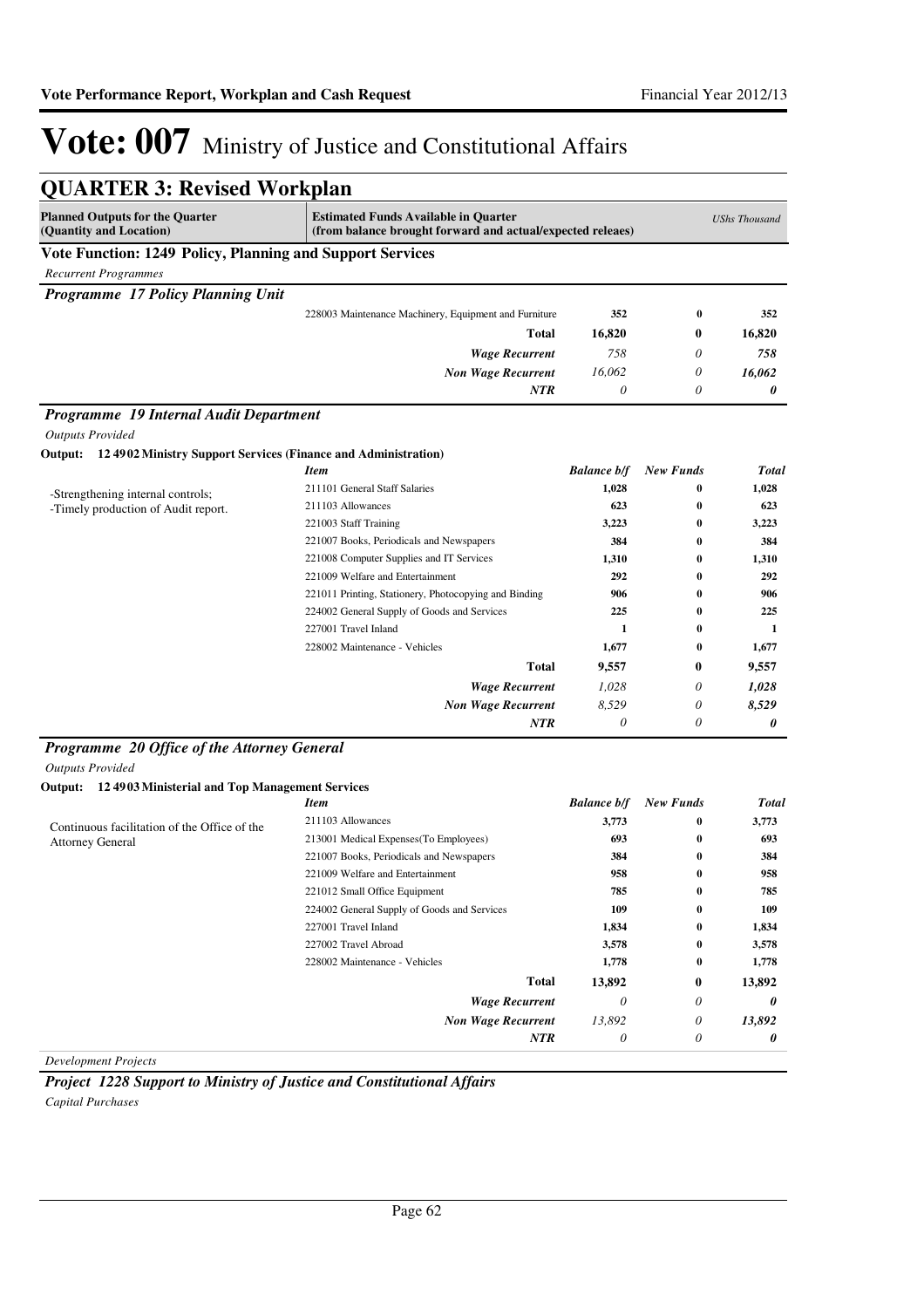| <b>Planned Outputs for the Quarter</b><br>(Quantity and Location) | <b>Estimated Funds Available in Quarter</b>                                   | (from balance brought forward and actual/expected releaes) |             |              |  |  |
|-------------------------------------------------------------------|-------------------------------------------------------------------------------|------------------------------------------------------------|-------------|--------------|--|--|
| <b>Vote Function: 1249 Policy, Planning and Support Services</b>  |                                                                               |                                                            |             |              |  |  |
| Development Projects                                              |                                                                               |                                                            |             |              |  |  |
|                                                                   | <b>Project 1228 Support to Ministry of Justice and Constitutional Affairs</b> |                                                            |             |              |  |  |
| Output:                                                           | 124976 Purchase of Office and ICT Equipment, including Software               |                                                            |             |              |  |  |
|                                                                   |                                                                               |                                                            |             |              |  |  |
| New Project                                                       |                                                                               |                                                            |             |              |  |  |
|                                                                   | <b>Total</b>                                                                  | $\mathbf{0}$                                               | $\mathbf 0$ | $\mathbf{0}$ |  |  |
|                                                                   | <b>GoU</b> Development                                                        | 0                                                          | $\theta$    | 0            |  |  |
|                                                                   | <b>Donor Development</b>                                                      | 0                                                          | 0           | 0            |  |  |
|                                                                   |                                                                               |                                                            | 0           | 0            |  |  |

*Capital Purchases*

**Output: 12 4972 Government Buildings and Administrative Infrastructure**

| <b>Total</b>              | $\bf{0}$  | $\bf{0}$ | $\bf{0}$              |
|---------------------------|-----------|----------|-----------------------|
| <b>GoU</b> Development    | 0         | 0        | 0                     |
| <b>Donor Development</b>  | $\theta$  | 0        | $\boldsymbol{\theta}$ |
| <b>NTR</b>                | $\theta$  | 0        | $\boldsymbol{\theta}$ |
| <b>GRAND TOTAL</b>        | 3,543,477 | $\bf{0}$ | 3,543,477             |
| <b>Wage Recurrent</b>     | 268,833   | $\theta$ | 268,833               |
| <b>Non Wage Recurrent</b> | 2,515,130 | 0        | 2,515,130             |
| <b>GoU</b> Development    | 759,514   | $\theta$ | 759,514               |
| <b>Donor Development</b>  | 0         | 0        | $\theta$              |
| <b>NTR</b>                | 0         | $\theta$ | $\theta$              |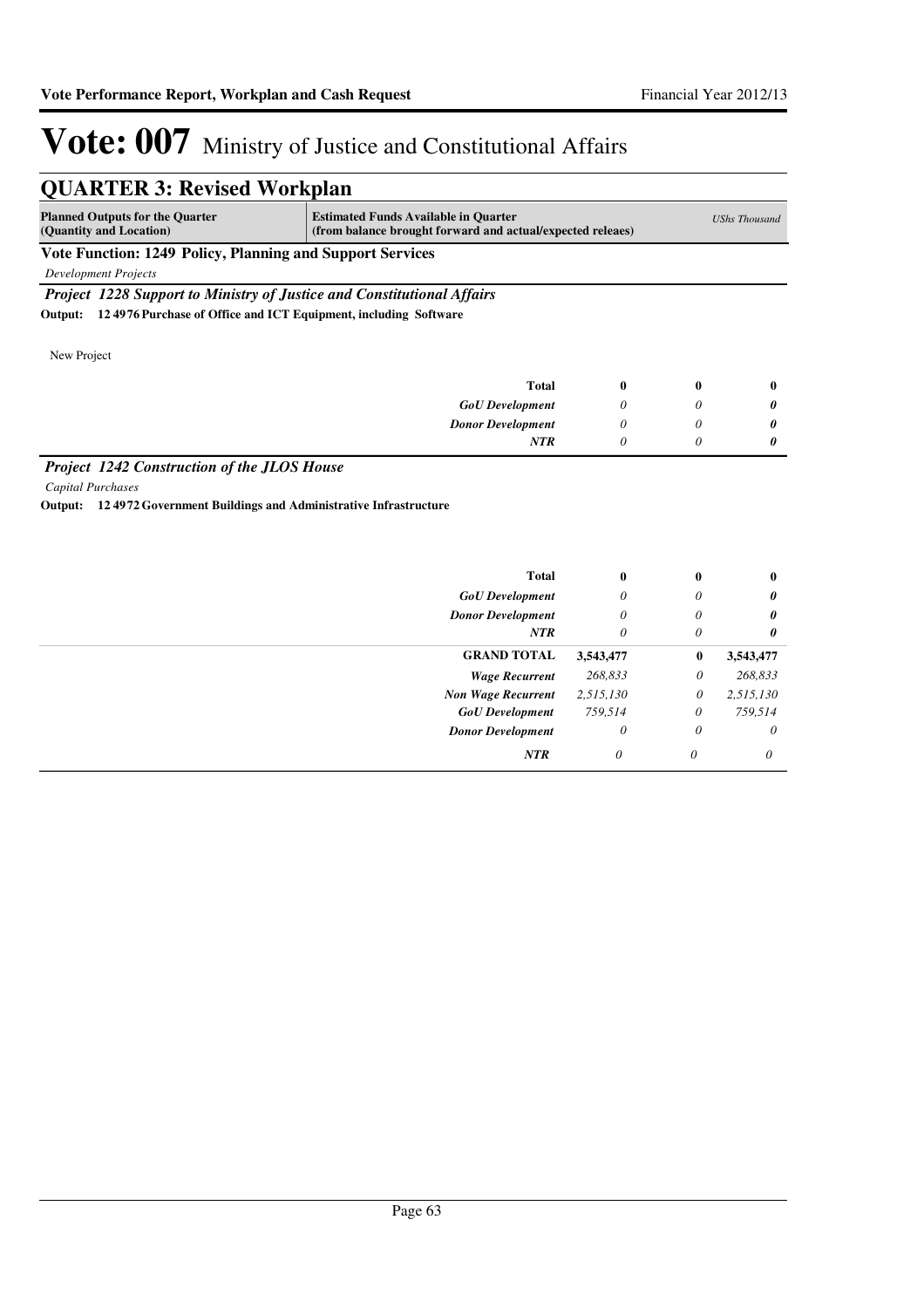### **QUARTER 4: Revised Cashflow Plan**

**Non-Wage Recurrent**

|                        | <b>Annual budget</b>                                         | <b>Release to</b> | % Budget        |                                                          | <b>Q4 Cash Requirement</b>                               |  |
|------------------------|--------------------------------------------------------------|-------------------|-----------------|----------------------------------------------------------|----------------------------------------------------------|--|
|                        |                                                              | end of O3         | <b>Released</b> | <b>Total</b>                                             | % Budget                                                 |  |
| PAF                    | 0                                                            | $\Omega$          | $0.0\%$         | $\Omega$                                                 | $0.0\%$                                                  |  |
| Statutory              | 4.346997999                                                  | 1.415876          | 32.6%           | $\Omega$                                                 | $0.0\%$                                                  |  |
| Other                  | 15.844902473                                                 | 2.590859          | 16.4%           | $\Omega$                                                 | $0.0\%$                                                  |  |
| <b>Total</b>           | 20.191900472                                                 | 4.006735          | 19.8%           | $\bf{0}$                                                 | $0.0\%$                                                  |  |
|                        | Reasons for cash requirement greater than 1/4 of the budget: |                   |                 |                                                          | Funds needed for compensation<br>of Acholi war claimants |  |
| <b>GoU</b> Development |                                                              |                   |                 |                                                          |                                                          |  |
|                        | <b>Annual budget</b>                                         | <b>Release to</b> | % Budget        | <b>Q4 Cash Requirement</b><br><b>Total</b><br>$%$ Budget |                                                          |  |
|                        |                                                              | end of O3         | <b>Released</b> |                                                          |                                                          |  |
| PAF                    | $\bf{0}$                                                     | $\Omega$          | $0.0\%$         | $\theta$                                                 | 0.0%                                                     |  |
| Other                  | 23.754675974                                                 | 4.64992           | 19.6%           | $\Omega$                                                 | 0.0%                                                     |  |
| <b>Total</b>           | 23.754675974                                                 | 4.64992           | 19.6%           | 0                                                        | $0.0\%$                                                  |  |
|                        | Reasons for cash requirement greater than 1/4 of the budget: |                   |                 | No revision                                              |                                                          |  |
| <b>Grand Total</b>     |                                                              |                   |                 |                                                          |                                                          |  |
|                        | <b>Annual budget</b>                                         | <b>Release to</b> | % Budget        |                                                          | <b>Q4 Cash Requirement</b>                               |  |
|                        |                                                              | end of O3         | <b>Released</b> | <b>Total</b>                                             | % Budget                                                 |  |
| <b>Grand Total</b>     | 43.946576446                                                 | 8.656655          | 19.7%           | $\bf{0}$                                                 | $0.0\%$                                                  |  |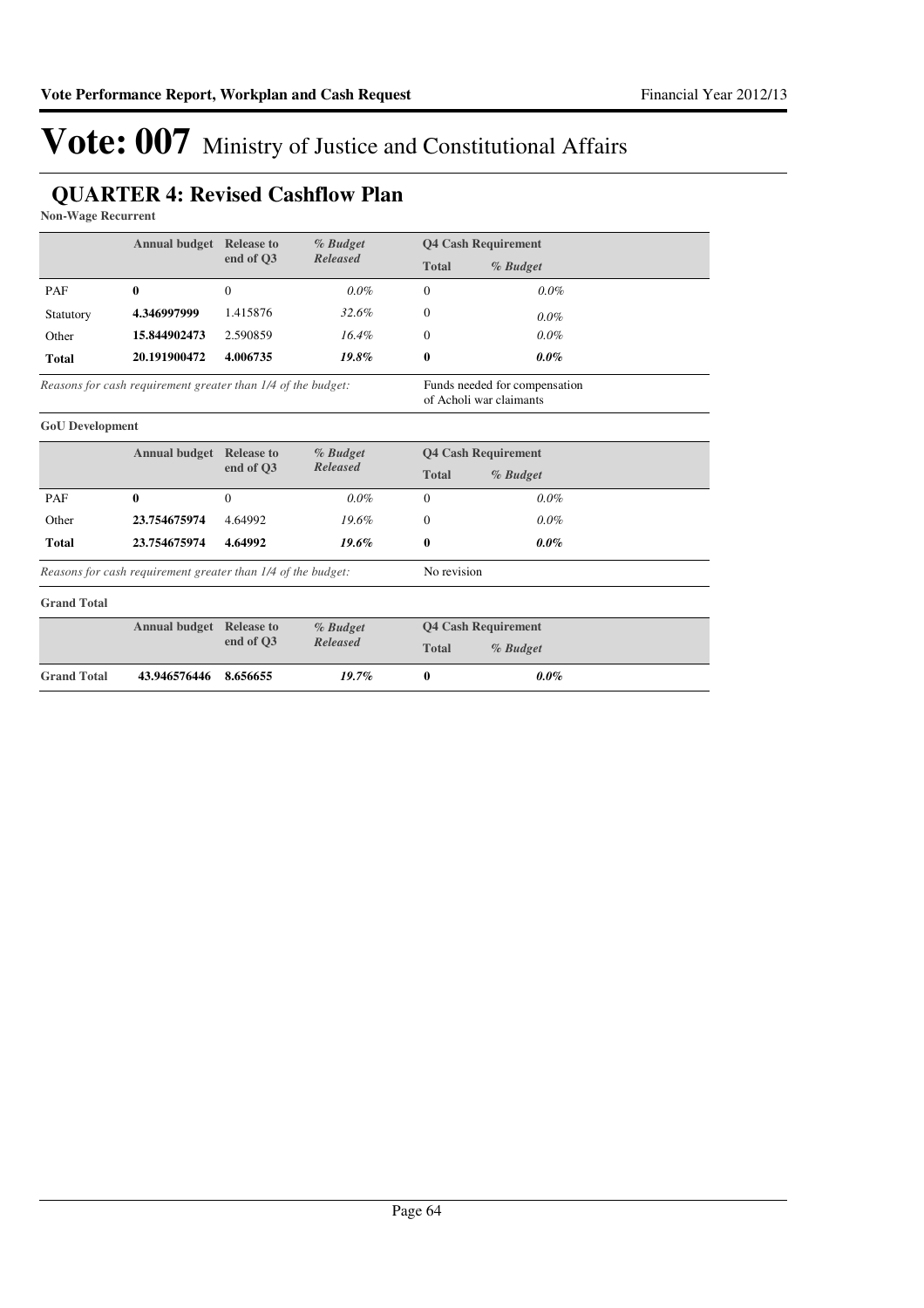### **Checklist for OBT Submissions made during QUARTER 3**

*This is an automated checklist which shows whether data has been entered into the areas which are required for a complete quarterly submission. It does not verify the quality of the data that has been entered. A complete checklist is therefore a necessary, but not sufficient condition for a satisfactory submission to MoFPED.*

### *Project and Programme Quarterly Performance Reports and Workplans (Step 2)*

The table below shows whether output information, and where relevant donor and ntr data has been entered into the required areas for the quarterly performance reports and quarterly workplans under step 2.

#### **Output Information**

|         | <b>Vote Function, Project and Program</b>                 | Q <sub>2</sub> | Q <sub>3</sub>         |
|---------|-----------------------------------------------------------|----------------|------------------------|
|         |                                                           |                | <b>Report Workplan</b> |
|         | 1249 Policy, Planning and Support Services                |                |                        |
|         | ○ Recurrent Programmes                                    |                |                        |
| $-17$   | Policy Planning Unit                                      | Data In        | Data In                |
| $-20$   | Office of the Attorney General                            | Data In        | Data In                |
| $-19$   | <b>Internal Audit Department</b>                          | Data In        | Data In                |
| $-01$   | Headquarters                                              | Data In        | Data In                |
|         | O Development Projects                                    |                |                        |
| $-1228$ | Support to Ministry of Justice and Constitutional Affairs | Data In        | Data In                |
|         | 1206 Court Awards (Statutory)                             |                |                        |
|         | ○ Recurrent Programmes                                    |                |                        |
| $-18$   | <b>Statutory Court Awards</b>                             | Data In        | Data In                |
|         | 1205 Support to the Justice Law and Order Sector          |                |                        |
|         | O Development Projects                                    |                |                        |
| $-0890$ | Support to Justice Law and Order Sector                   | Data In        | Data In                |
|         | 1204 Regulation of the Legal Profession                   |                |                        |
|         | ○ Recurrent Programmes                                    |                |                        |
| $-15$   | Law Council                                               | Data In        | Data In                |
|         | 1203 Administration of Estates/Property of the Deceased   |                |                        |
|         | ○ Recurrent Programmes                                    |                |                        |
| $-16$   | <b>Administrator General</b>                              | Data In        | Data In                |
|         | 1201 Legislation and Legal services                       |                |                        |
|         | ○ Recurrent Programmes                                    |                |                        |
| $-05$   | Local Gov't Institutions (Litigation)                     | Data In        | Data In                |
| $-11$   | <b>Central Government</b>                                 | Data In        | Data In                |
| $-02$   | Civil Litigation                                          | Data In        | Data In                |
| $-13$   | Contracts and Negotiations                                | Data In        | Data In                |
| $-06$   | <b>First Parliamentary Counsel</b>                        | Data In        | Data In                |
| $-04$   | Institutions                                              | Data In        | Data In                |
| $-10$   | <b>Legal Advisory Services</b>                            | Data In        | Data In                |
| $-03$   | <b>Line Ministries</b>                                    | Data In        | Data In                |
| $-12$   | Local Government (Legal Advisory Services)                | Data In        | Data In                |
| $-07$   | Principal Legislation                                     | Data In        | Data In                |
| $-08$   | Subsidiary Legislation                                    | Data In        | Data In                |
|         |                                                           |                |                        |